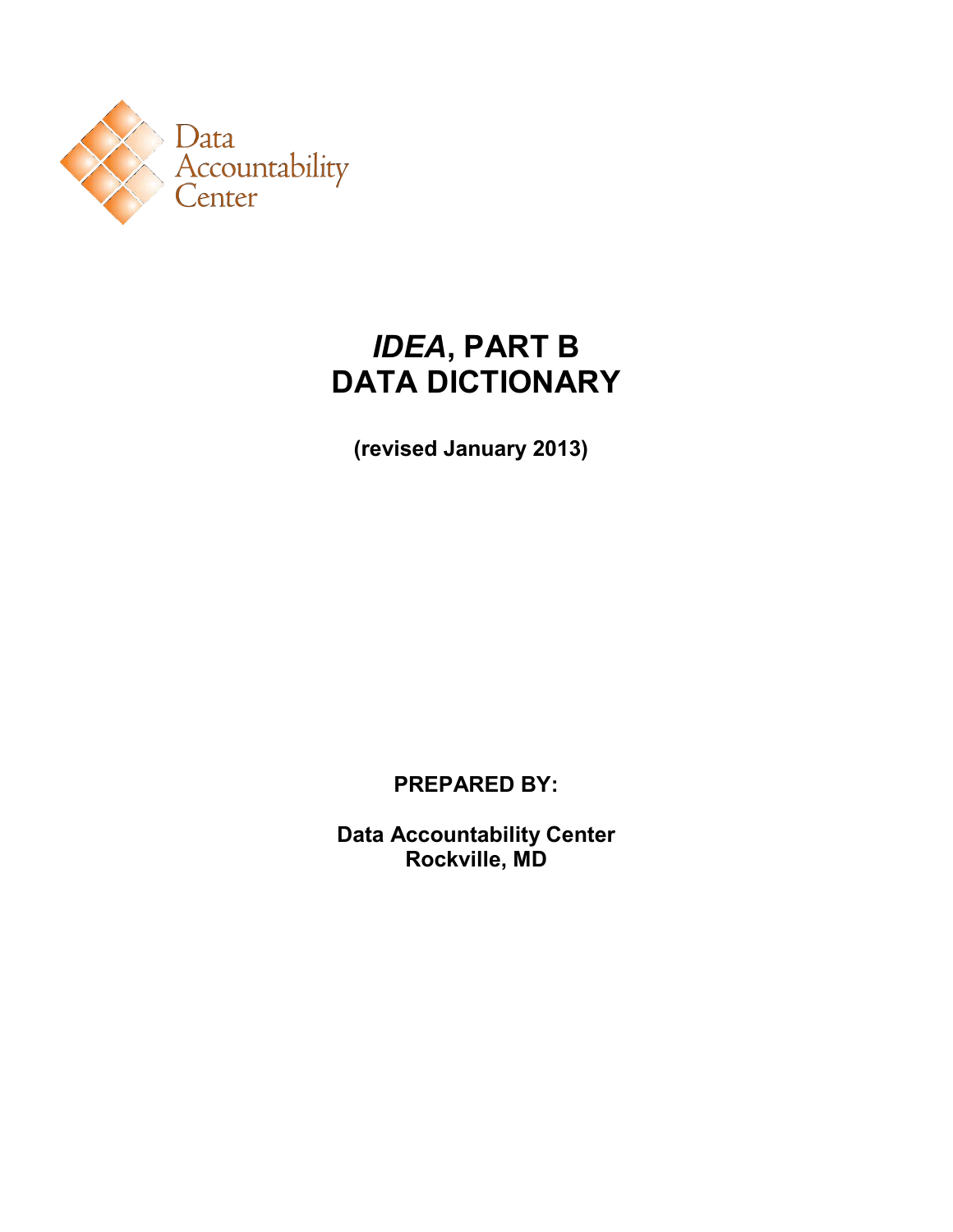The Data Accountability Center (DAC) produced this document under U.S. Department of Education, Office of Special Education Programs Grant No. H373Y070002. Meredith Miceli, Rex Shipp, and Kelly Worthington served as the project officers. The views expressed herein do not necessarily represent the positions or policies of the Department of Education. No official endorsement by the U.S. Department of Education of any product, commodity, service or enterprise mentioned in this publication is intended or should be inferred. This product is in the public domain. Authorization to reproduce it in whole or in part is granted. While permission to reprint this publication is not necessary, the citation should be:

Data Accountability Center. (January, 2013). *OSEP IDEA, Part B Data Dictionary (Revised).*  Rockville, MD: Westat.



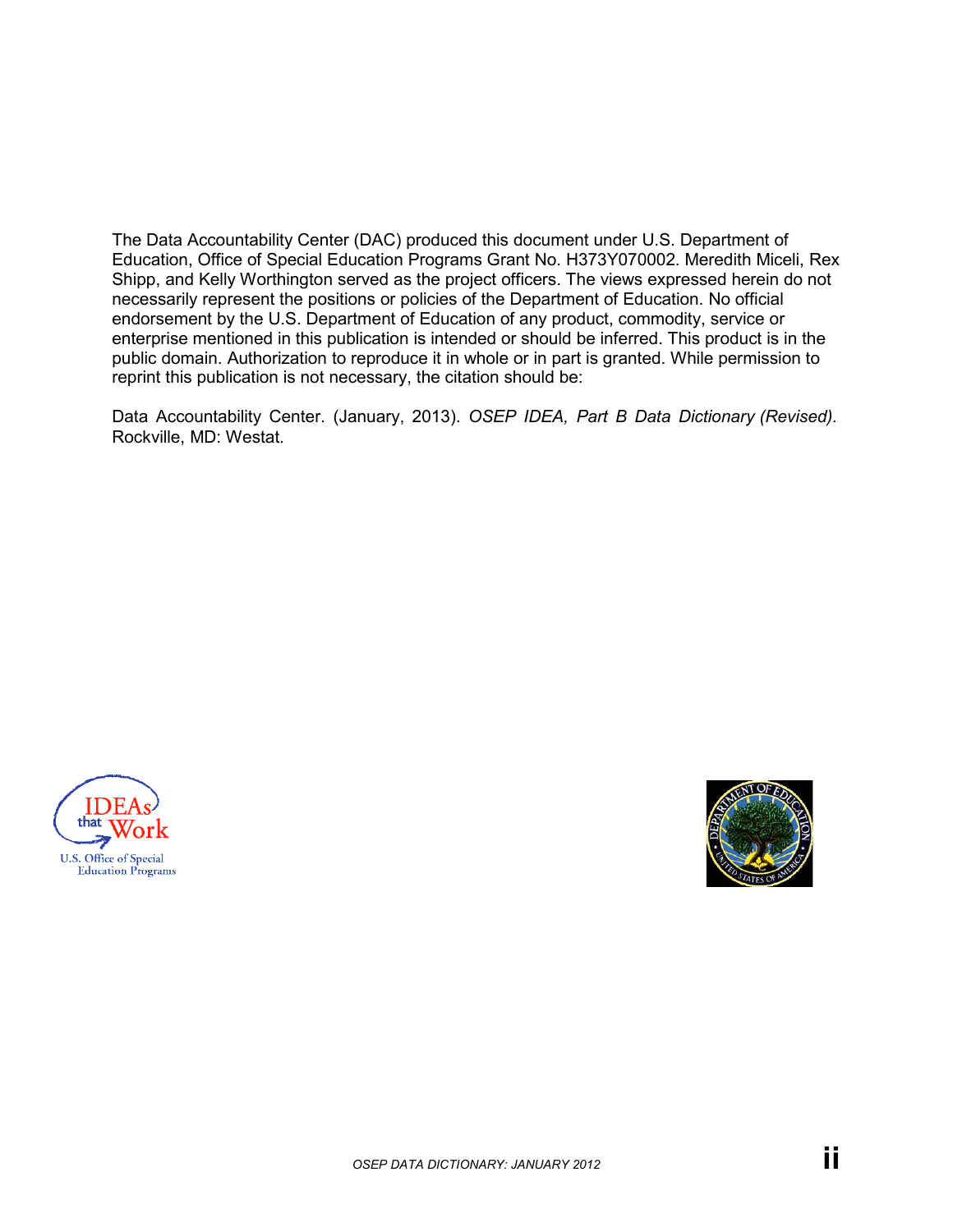#### **CONTENTS**

|                                                                                                                                                                                                                                 | Page |
|---------------------------------------------------------------------------------------------------------------------------------------------------------------------------------------------------------------------------------|------|
|                                                                                                                                                                                                                                 |      |
|                                                                                                                                                                                                                                 |      |
|                                                                                                                                                                                                                                 |      |
|                                                                                                                                                                                                                                 |      |
|                                                                                                                                                                                                                                 |      |
|                                                                                                                                                                                                                                 |      |
|                                                                                                                                                                                                                                 |      |
|                                                                                                                                                                                                                                 |      |
| Terms from the Maintenance of Effort Reduction and Coordinated Early Intervening                                                                                                                                                |      |
|                                                                                                                                                                                                                                 |      |
| Alternate assessment based on alternate academic achievement standards 2<br>Alternate assessment based on grade-level academic achievement standards2<br>Alternate assessment based on modified academic achievement standards3 |      |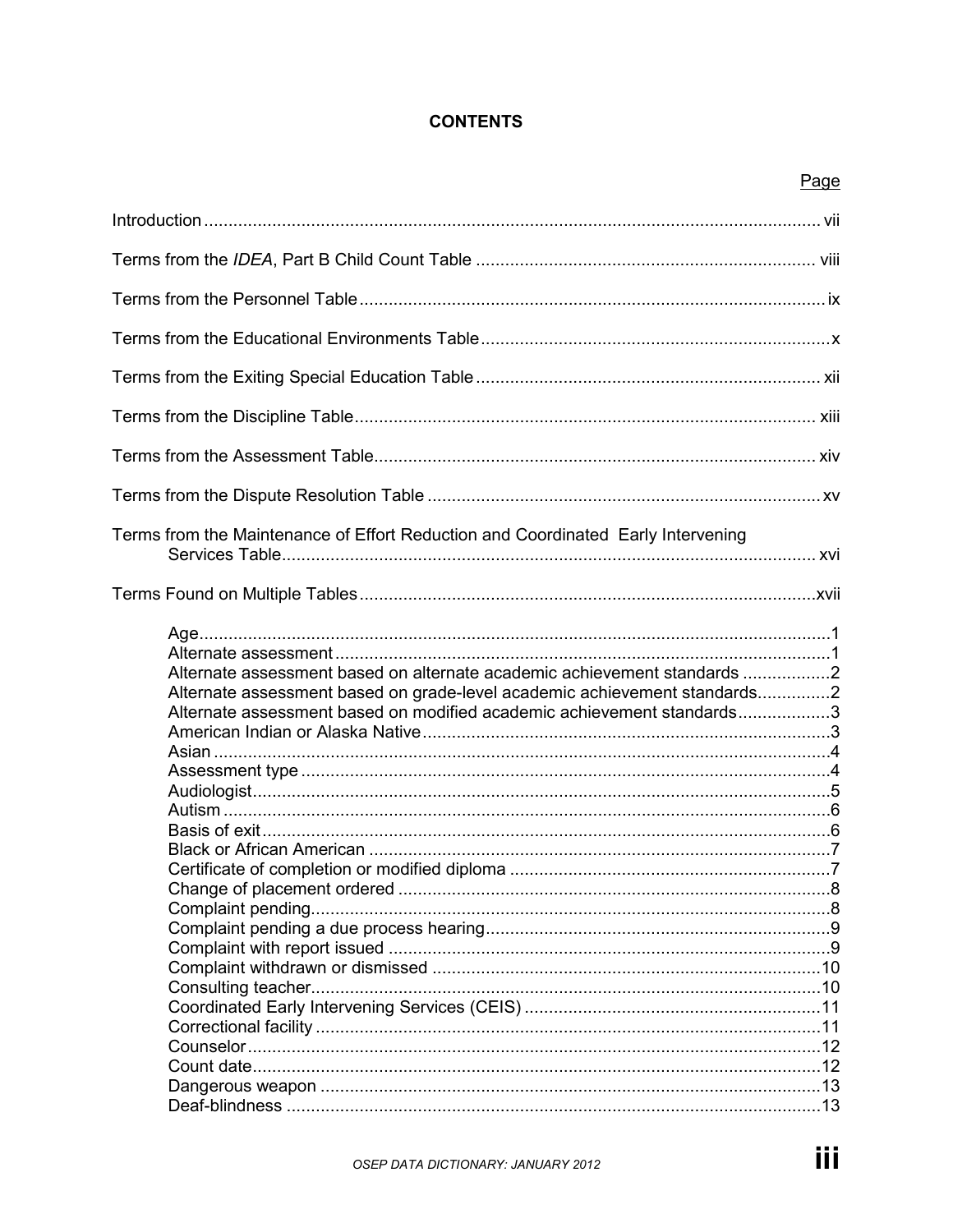### **CONTENTS (CONTINUED)**

| Emotional disturbance (previously termed serious emotional disturbance)31 |  |
|---------------------------------------------------------------------------|--|
|                                                                           |  |
|                                                                           |  |
|                                                                           |  |
|                                                                           |  |
|                                                                           |  |
|                                                                           |  |
|                                                                           |  |
|                                                                           |  |
|                                                                           |  |
|                                                                           |  |
|                                                                           |  |
|                                                                           |  |
|                                                                           |  |
|                                                                           |  |
|                                                                           |  |
|                                                                           |  |
|                                                                           |  |
|                                                                           |  |
|                                                                           |  |
|                                                                           |  |
|                                                                           |  |
|                                                                           |  |
|                                                                           |  |
|                                                                           |  |
|                                                                           |  |
|                                                                           |  |
|                                                                           |  |
|                                                                           |  |
|                                                                           |  |
|                                                                           |  |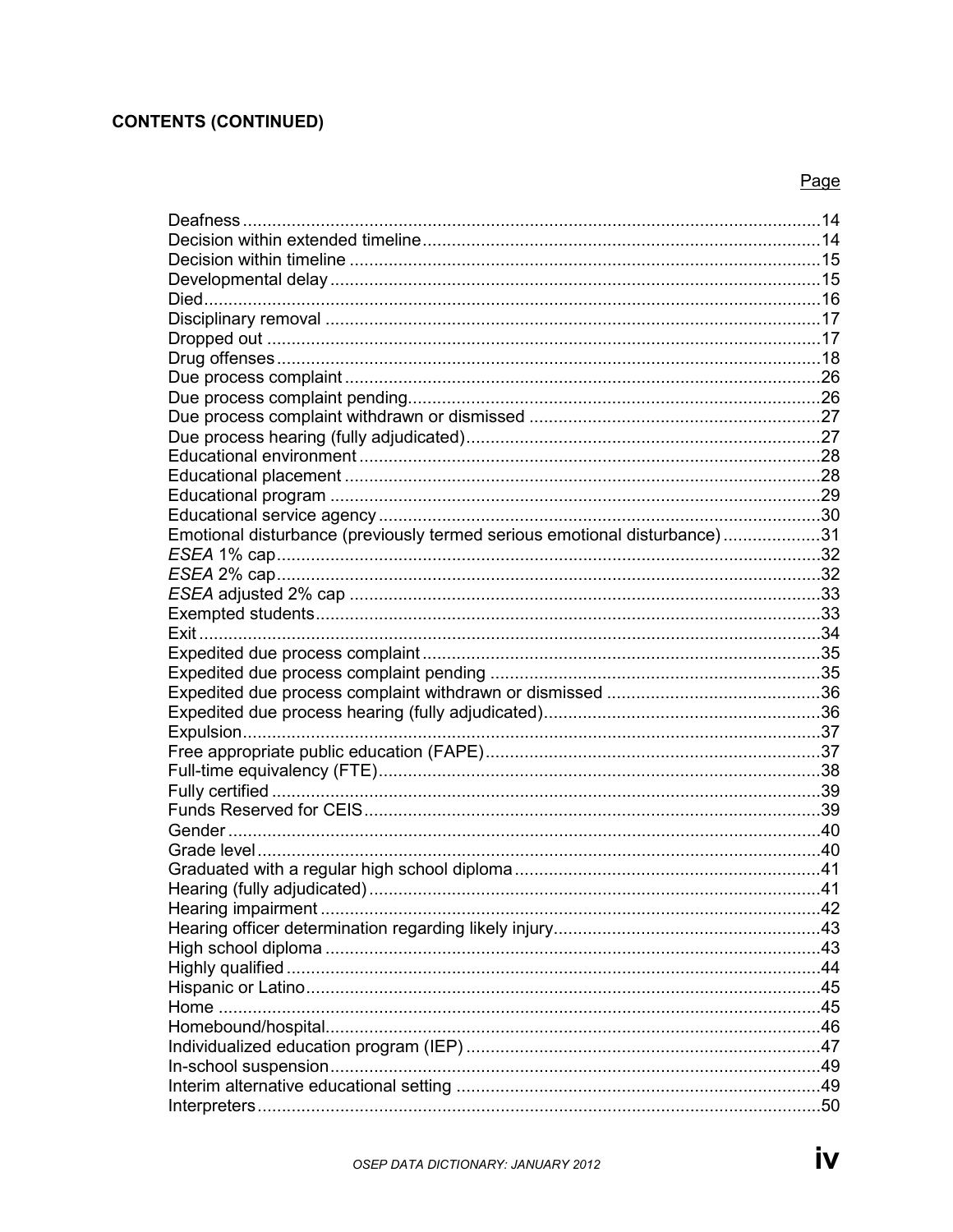### **CONTENTS (CONTINUED)**

| National Center for Education Statistics (NCES) identification number61 |  |
|-------------------------------------------------------------------------|--|
|                                                                         |  |
|                                                                         |  |
|                                                                         |  |
|                                                                         |  |
|                                                                         |  |
|                                                                         |  |
|                                                                         |  |
|                                                                         |  |
|                                                                         |  |
|                                                                         |  |
|                                                                         |  |
|                                                                         |  |
|                                                                         |  |
|                                                                         |  |
|                                                                         |  |
|                                                                         |  |
|                                                                         |  |
|                                                                         |  |
|                                                                         |  |
|                                                                         |  |
|                                                                         |  |
| Regular assessment on grade-level academic achievement standards76      |  |
|                                                                         |  |
|                                                                         |  |
|                                                                         |  |
|                                                                         |  |
|                                                                         |  |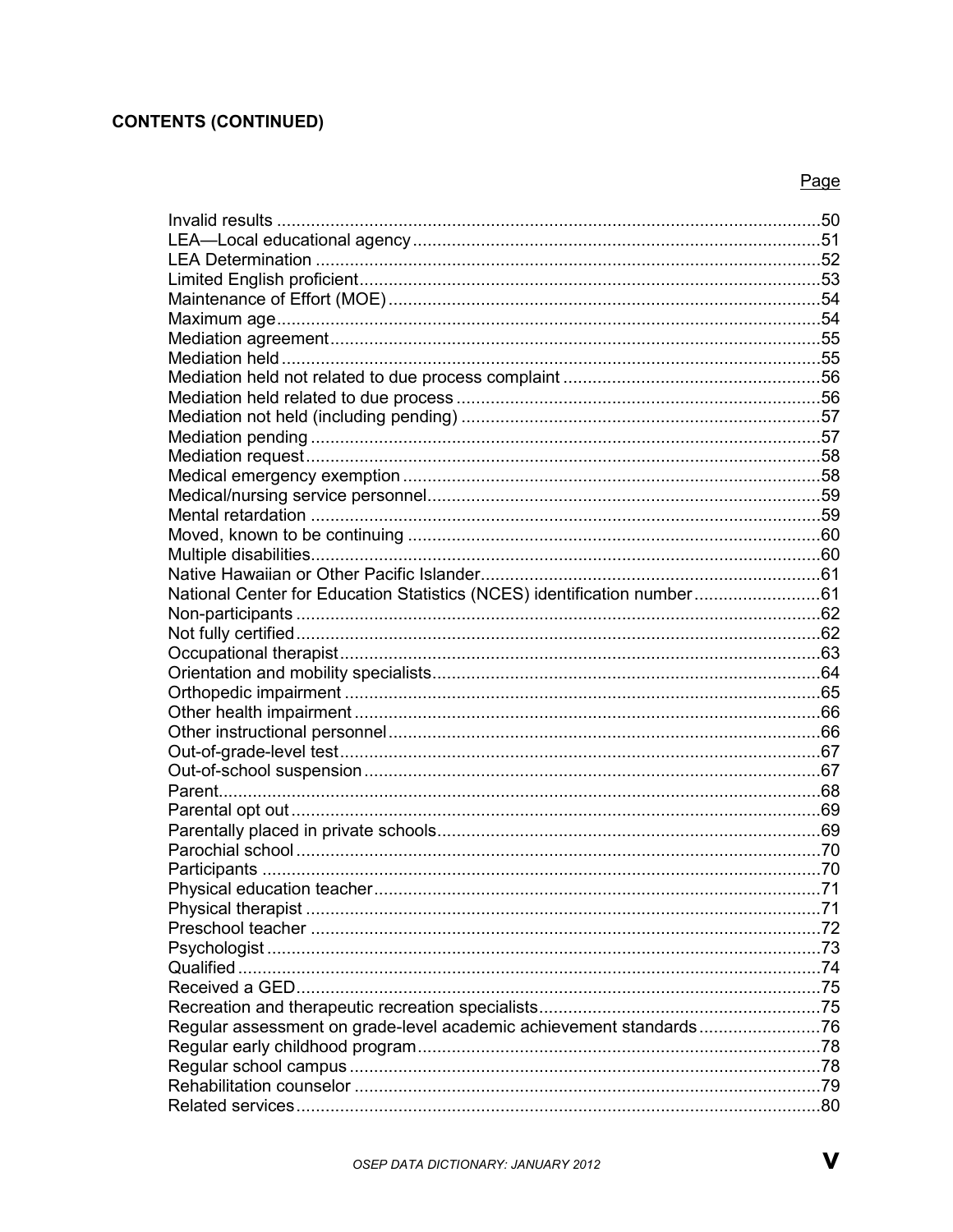### **CONTENTS (CONTINUED)**

| Special education inside regular class 80 percent or more of the day94       |  |
|------------------------------------------------------------------------------|--|
| Special education inside regular class less than 40 percent of day95         |  |
| Special education inside regular class no more than 79 percent of day and no |  |
|                                                                              |  |
|                                                                              |  |
|                                                                              |  |
|                                                                              |  |
|                                                                              |  |
|                                                                              |  |
|                                                                              |  |
|                                                                              |  |
|                                                                              |  |
|                                                                              |  |
|                                                                              |  |
|                                                                              |  |
|                                                                              |  |
|                                                                              |  |
|                                                                              |  |
|                                                                              |  |
|                                                                              |  |
|                                                                              |  |
|                                                                              |  |
|                                                                              |  |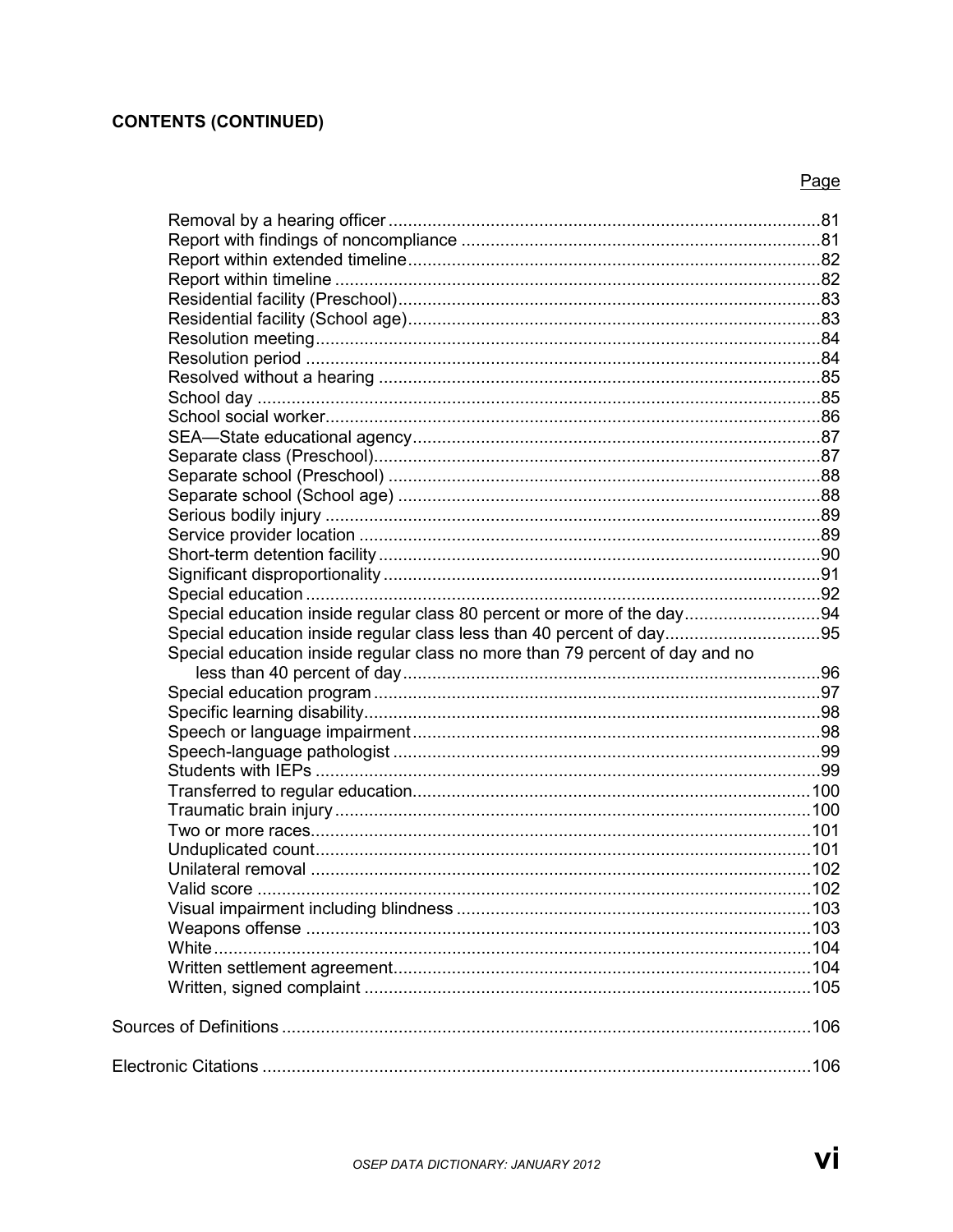#### **INTRODUCTION**

DAC, under a grant to Westat from the Office of Special Education Programs (OSEP), provides technical assistance in the collection of data for programs authorized under *IDEA*. One of the areas of assistance requested by states was a dictionary of terms that appear in the annual data collection forms.

This Data Dictionary includes terms used in data forms or in the instructions for the forms for the collection of Part B data, specifically:

- 1. Child Count (Table 1)
- 2. Personnel (Table 2)
- 3. Educational Environments (Table 3)
- 4. Exiting Special Education (Table 4)
- 5. Discipline (Table 5)
- 6. Assessment (Table 6)
- 7. Dispute Resolution (Table 7)
- 8. Maintenance of Effort Reduction and Coordinated Early Intervening Services (Table 8)

The terms are in alphabetical order. A notation at the bottom of each page indicates the form in which the term is used. When a definition contains other terms that are defined in the dictionary, those terms appear in italicized print.

The terms used on the individual tables are listed on pages ii through xi. The list on pages xi through xvi contains terms that appear on multiple tables.

Definitions in this dictionary take precedence over those provided in previous dictionaries. This dictionary reflects the 2004 Amendments to *IDEA*.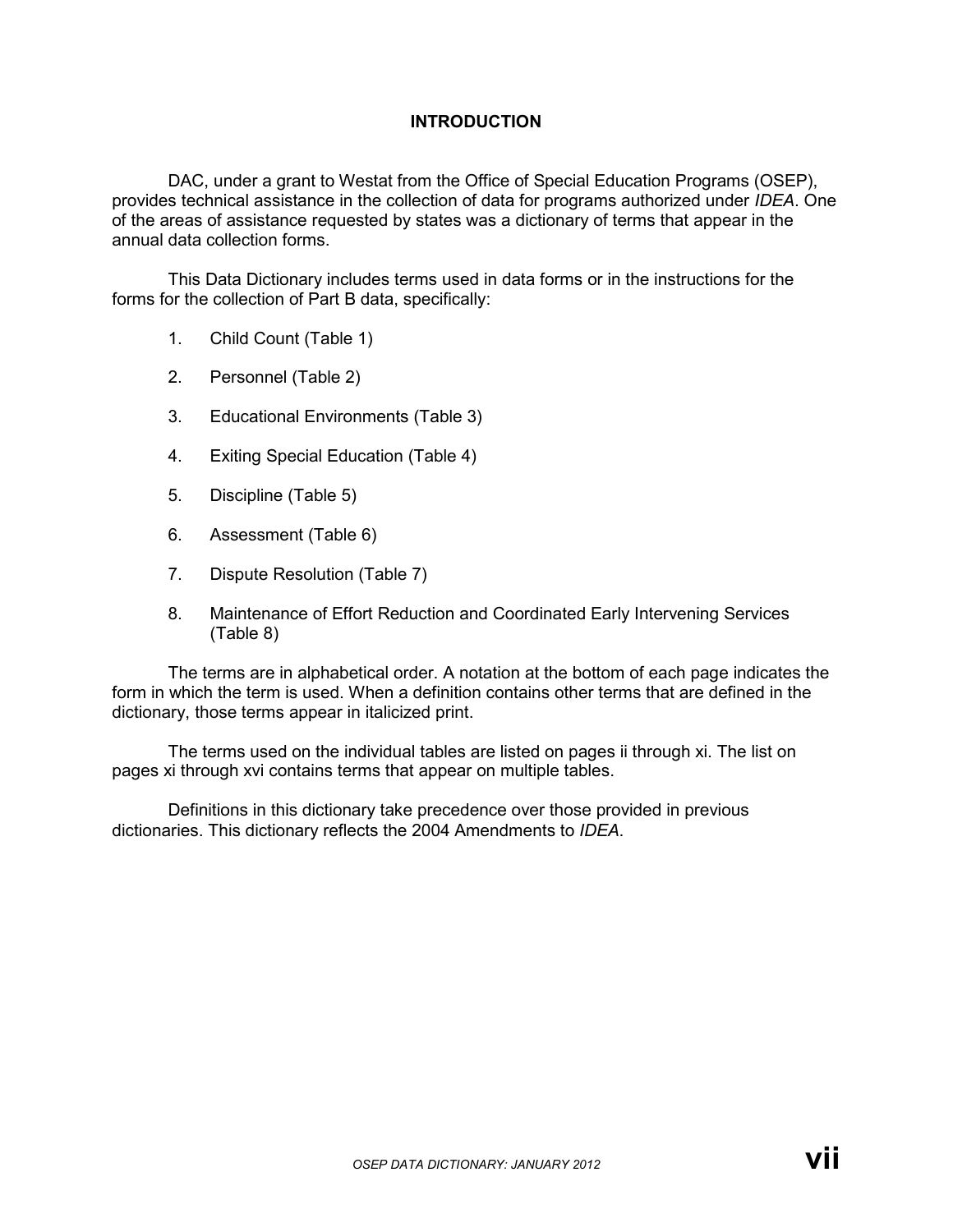### Terms from the IDEA, Part B Child Count Table

#### Term

| Age                                                                       |  |
|---------------------------------------------------------------------------|--|
|                                                                           |  |
|                                                                           |  |
|                                                                           |  |
|                                                                           |  |
|                                                                           |  |
|                                                                           |  |
|                                                                           |  |
|                                                                           |  |
| Emotional disturbance (previously termed serious emotional disturbance)31 |  |
|                                                                           |  |
|                                                                           |  |
|                                                                           |  |
|                                                                           |  |
|                                                                           |  |
|                                                                           |  |
|                                                                           |  |
|                                                                           |  |
|                                                                           |  |
|                                                                           |  |
|                                                                           |  |
|                                                                           |  |
|                                                                           |  |
|                                                                           |  |
|                                                                           |  |
|                                                                           |  |
|                                                                           |  |
|                                                                           |  |
|                                                                           |  |
|                                                                           |  |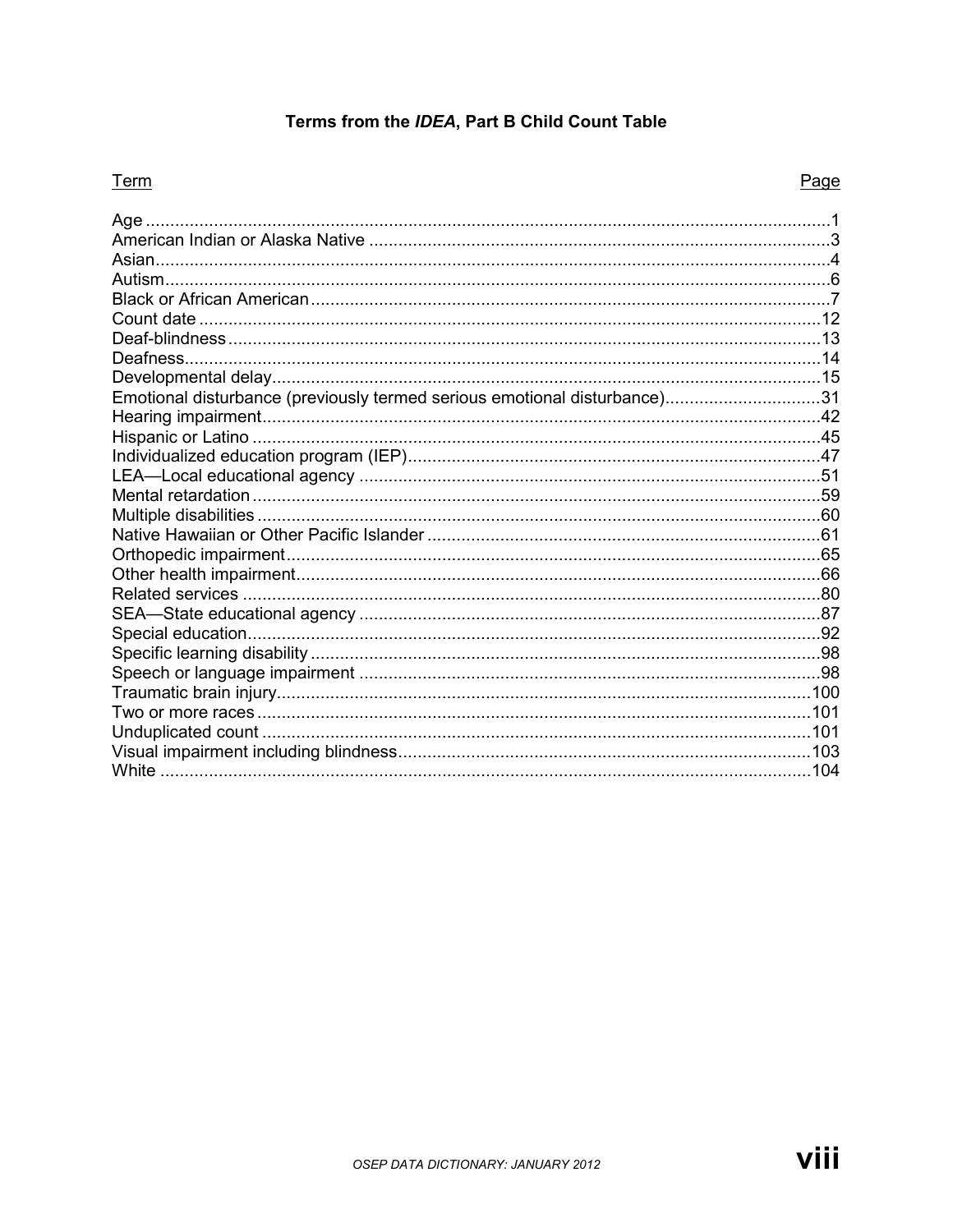#### **Terms from the Personnel Table**

#### Term

| Age                     |     |
|-------------------------|-----|
|                         |     |
|                         |     |
|                         |     |
|                         |     |
|                         |     |
|                         |     |
|                         |     |
|                         |     |
|                         |     |
|                         |     |
|                         |     |
|                         |     |
|                         |     |
|                         |     |
|                         |     |
|                         |     |
| Qualified.              |     |
|                         |     |
|                         |     |
| <b>Related services</b> |     |
|                         |     |
|                         |     |
|                         |     |
|                         | .99 |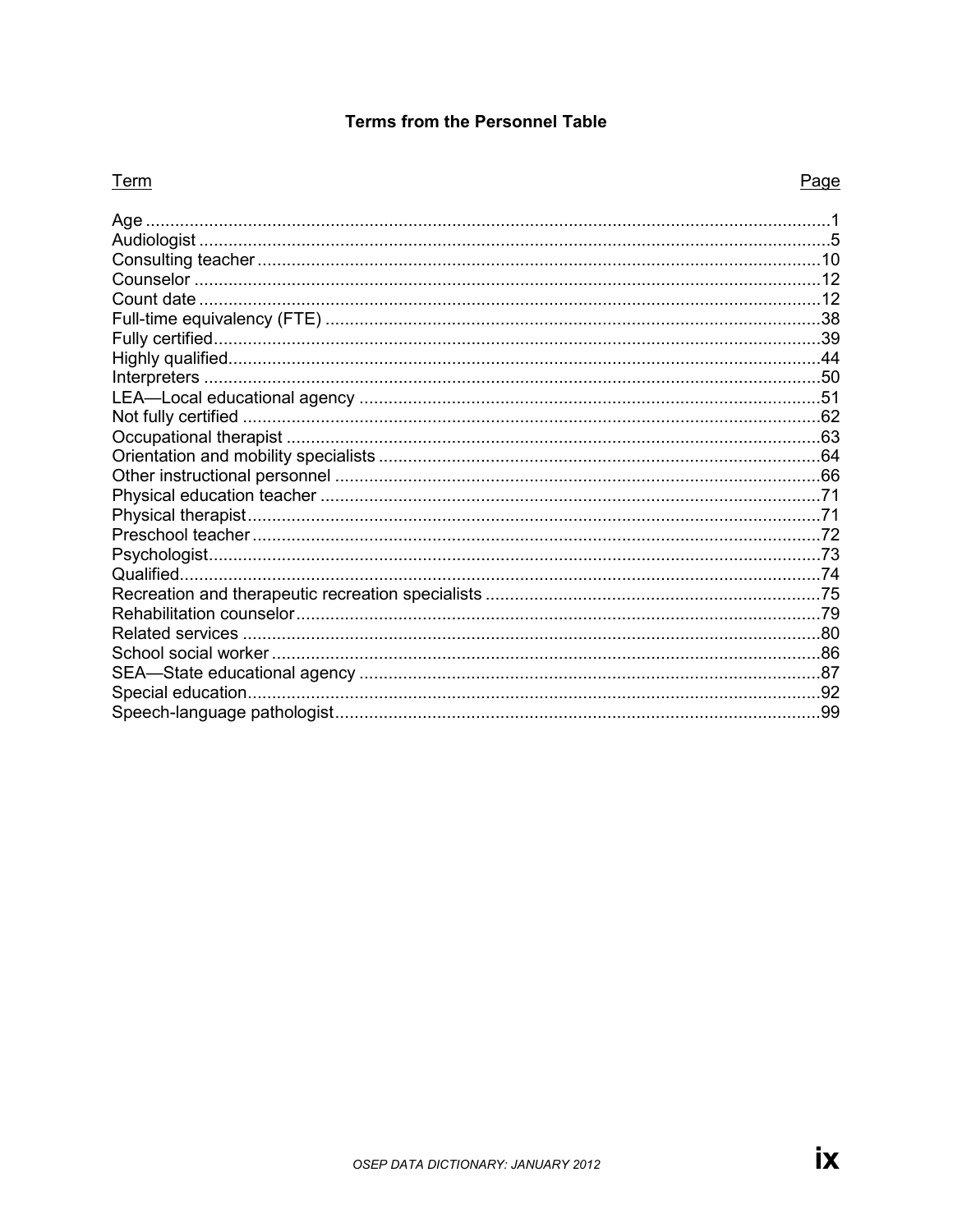#### Terms from the Educational Environments Table

#### Term

| Emotional disturbance (previously termed serious emotional disturbance)31 |
|---------------------------------------------------------------------------|
|                                                                           |
|                                                                           |
|                                                                           |
|                                                                           |
|                                                                           |
|                                                                           |
|                                                                           |
|                                                                           |
|                                                                           |
|                                                                           |
|                                                                           |
|                                                                           |
|                                                                           |
|                                                                           |
|                                                                           |
|                                                                           |
|                                                                           |
|                                                                           |
|                                                                           |
|                                                                           |
|                                                                           |
|                                                                           |
|                                                                           |
|                                                                           |
|                                                                           |
|                                                                           |
|                                                                           |
|                                                                           |
|                                                                           |
|                                                                           |
|                                                                           |
|                                                                           |
|                                                                           |
|                                                                           |
|                                                                           |
|                                                                           |
|                                                                           |
|                                                                           |
|                                                                           |
|                                                                           |
|                                                                           |
|                                                                           |
|                                                                           |
|                                                                           |
|                                                                           |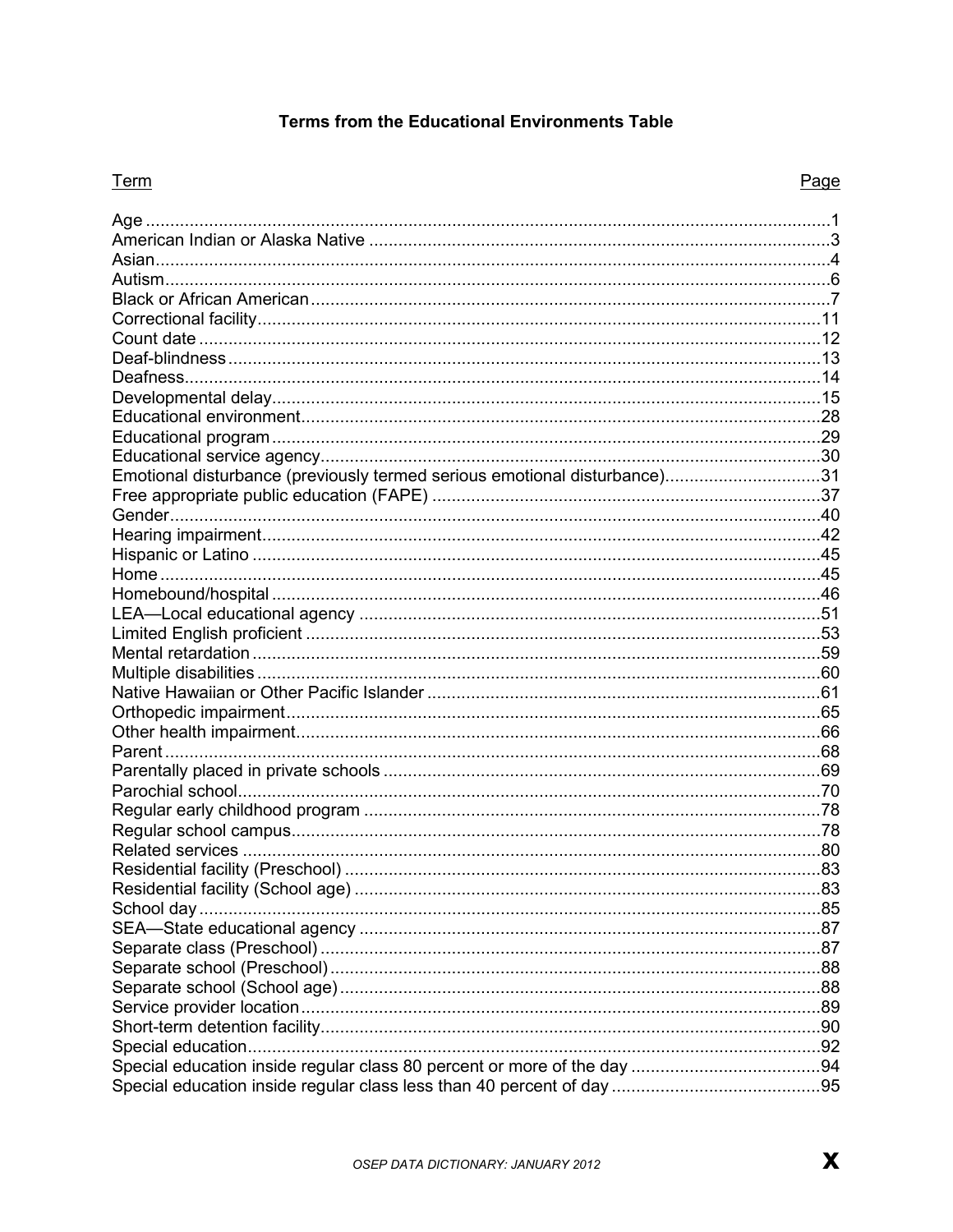### Terms from the Educational Environments Table (continued)

#### Term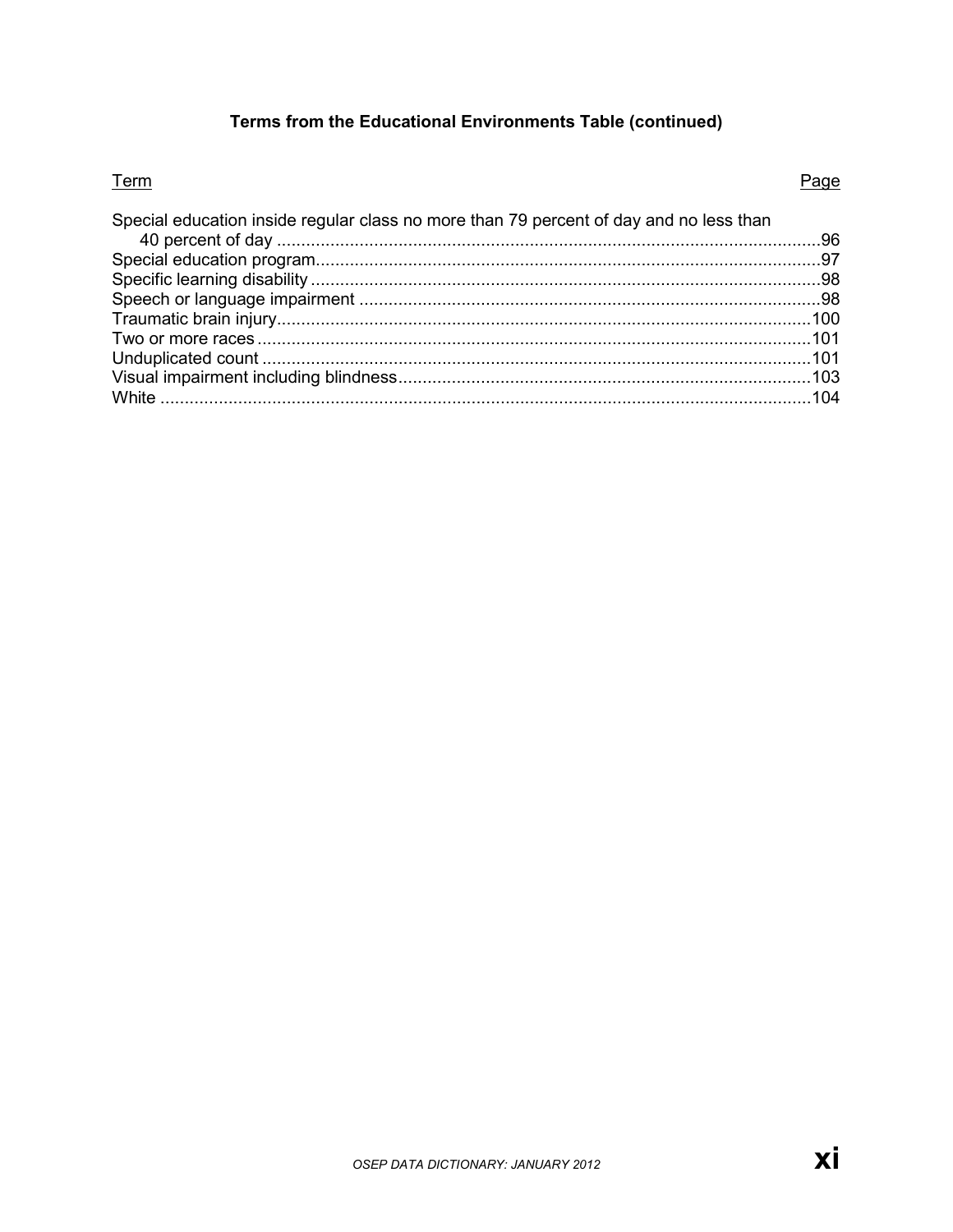### **Terms from the Exiting Special Education Table**

#### Term

| Emotional disturbance (previously termed serious emotional disturbance)31 |  |
|---------------------------------------------------------------------------|--|
|                                                                           |  |
|                                                                           |  |
|                                                                           |  |
|                                                                           |  |
|                                                                           |  |
|                                                                           |  |
|                                                                           |  |
|                                                                           |  |
|                                                                           |  |
|                                                                           |  |
|                                                                           |  |
|                                                                           |  |
|                                                                           |  |
|                                                                           |  |
|                                                                           |  |
|                                                                           |  |
|                                                                           |  |
|                                                                           |  |
|                                                                           |  |
|                                                                           |  |
|                                                                           |  |
|                                                                           |  |
|                                                                           |  |
|                                                                           |  |
|                                                                           |  |
|                                                                           |  |
|                                                                           |  |
|                                                                           |  |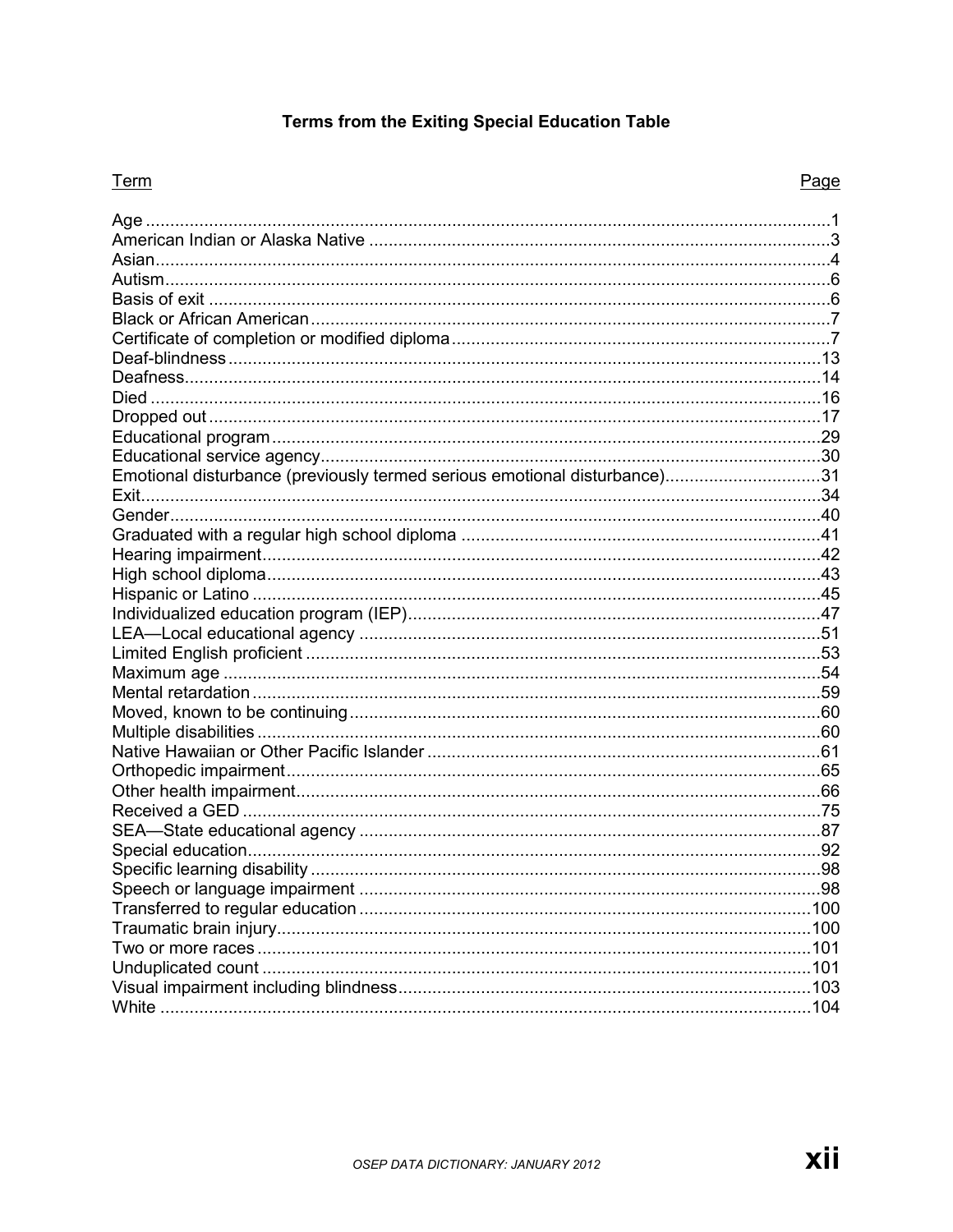### **Terms from the Discipline Table**

#### Term

| Emotional disturbance (previously termed serious emotional disturbance)31 |  |
|---------------------------------------------------------------------------|--|
|                                                                           |  |
|                                                                           |  |
|                                                                           |  |
|                                                                           |  |
|                                                                           |  |
|                                                                           |  |
|                                                                           |  |
|                                                                           |  |
|                                                                           |  |
|                                                                           |  |
|                                                                           |  |
|                                                                           |  |
|                                                                           |  |
|                                                                           |  |
|                                                                           |  |
|                                                                           |  |
|                                                                           |  |
|                                                                           |  |
|                                                                           |  |
|                                                                           |  |
|                                                                           |  |
|                                                                           |  |
|                                                                           |  |
|                                                                           |  |
|                                                                           |  |
|                                                                           |  |
|                                                                           |  |
|                                                                           |  |
|                                                                           |  |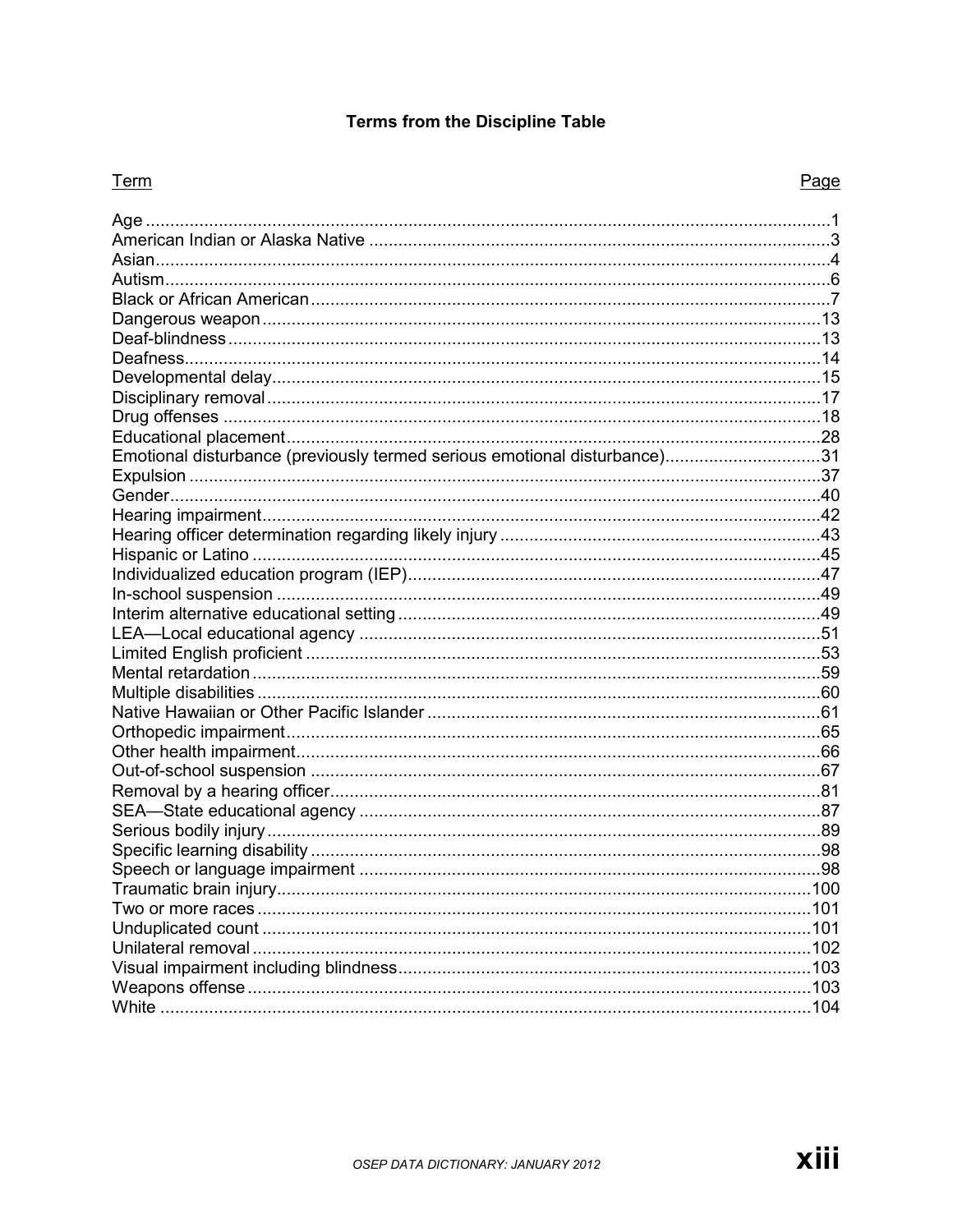#### **Terms from the Assessment Table**

#### Term

| Age                                                                      |     |
|--------------------------------------------------------------------------|-----|
|                                                                          |     |
| Alternate assessment based on alternate academic achievement standards   |     |
| Alternate assessment based on grade-level academic achievement standards |     |
| Alternate assessment based on modified academic achievement standards 3  |     |
|                                                                          |     |
|                                                                          | .32 |
|                                                                          |     |
|                                                                          |     |
|                                                                          |     |
|                                                                          |     |
|                                                                          |     |
|                                                                          |     |
|                                                                          |     |
|                                                                          |     |
|                                                                          |     |
|                                                                          |     |
|                                                                          |     |
|                                                                          |     |
|                                                                          |     |
|                                                                          |     |
|                                                                          |     |
| Valid score                                                              | 102 |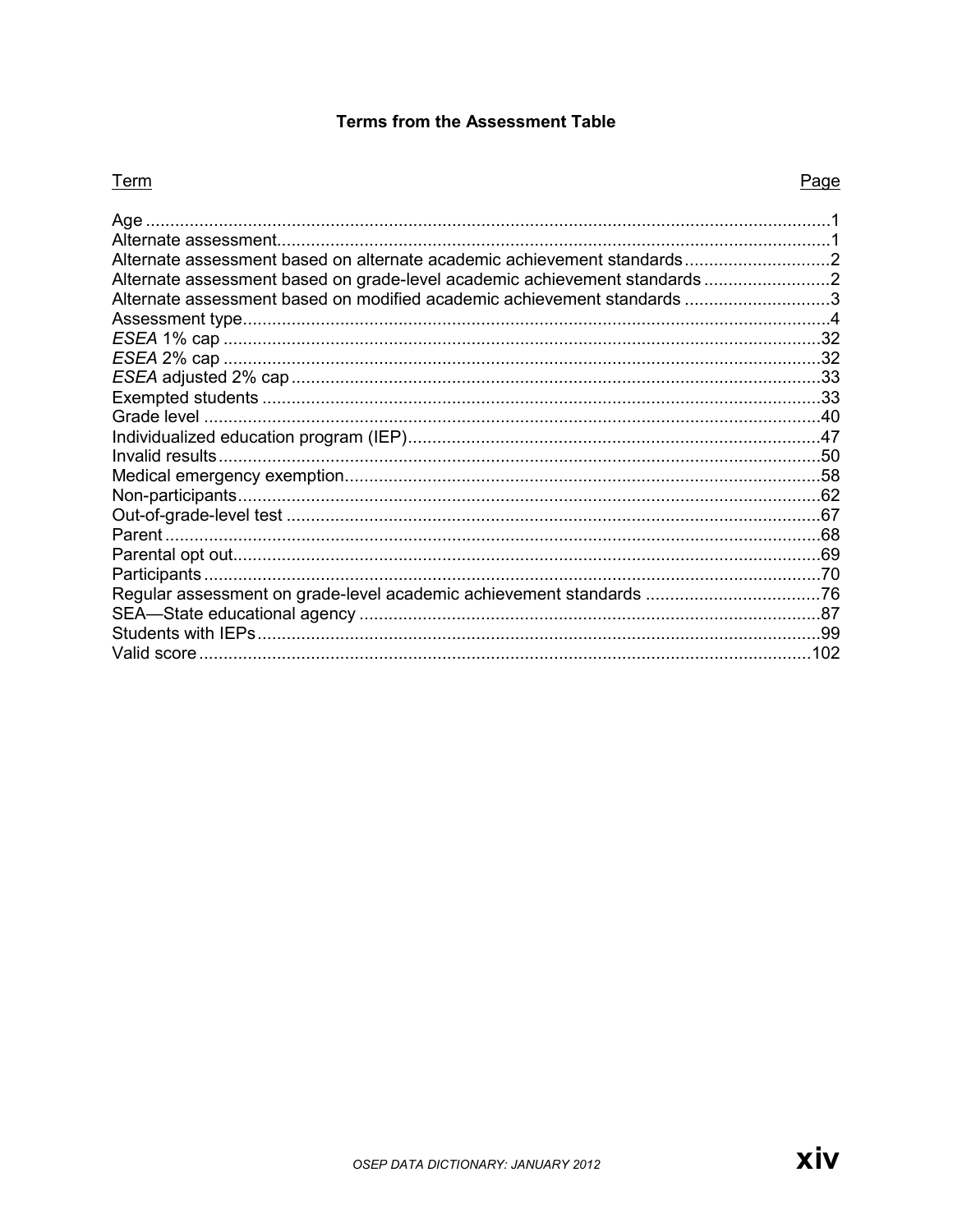### Terms from the Dispute Resolution Table

#### Term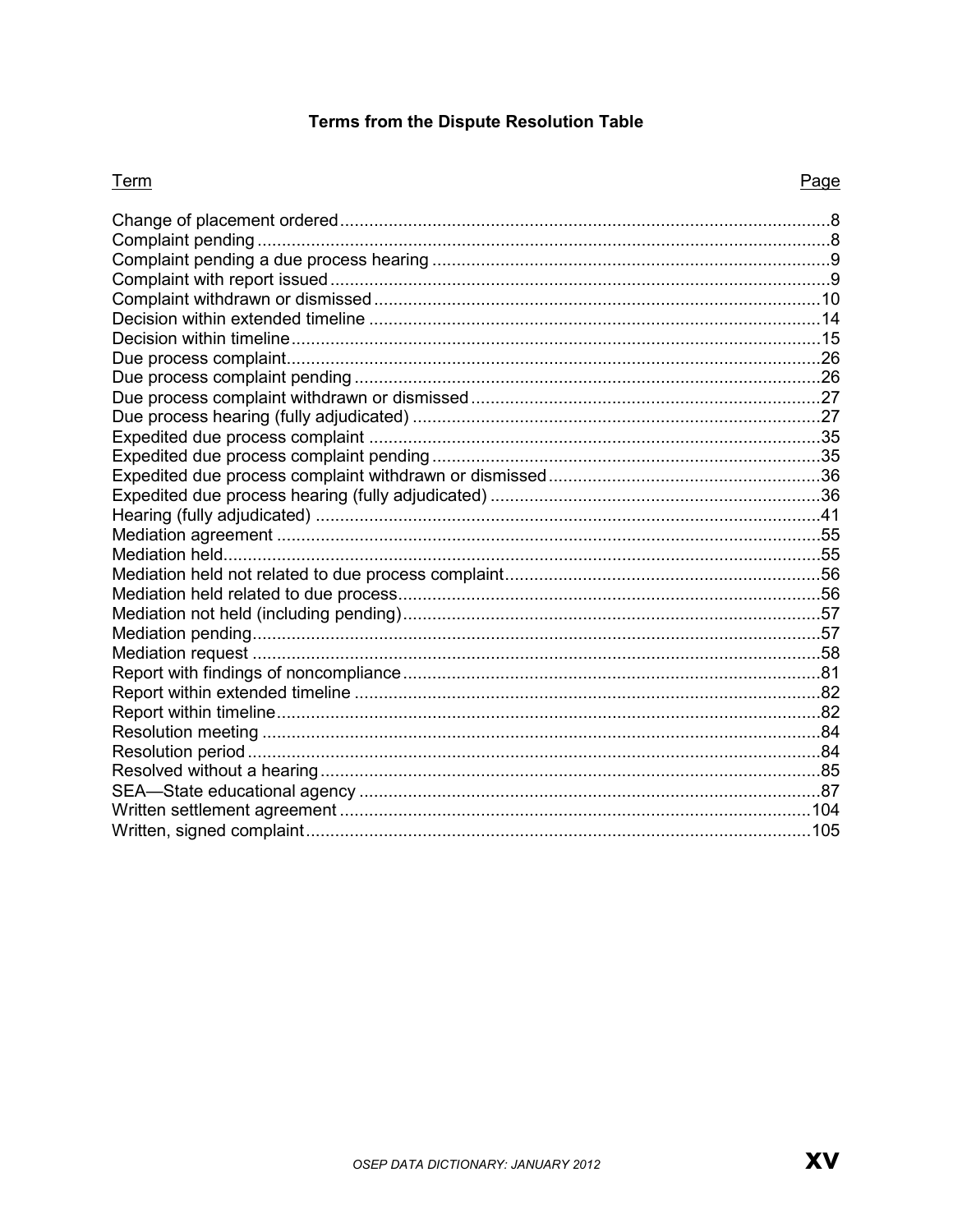#### **Terms from the Maintenance of Effort Reduction and Coordinated Early Intervening Services Table**

#### **Term Page 2018**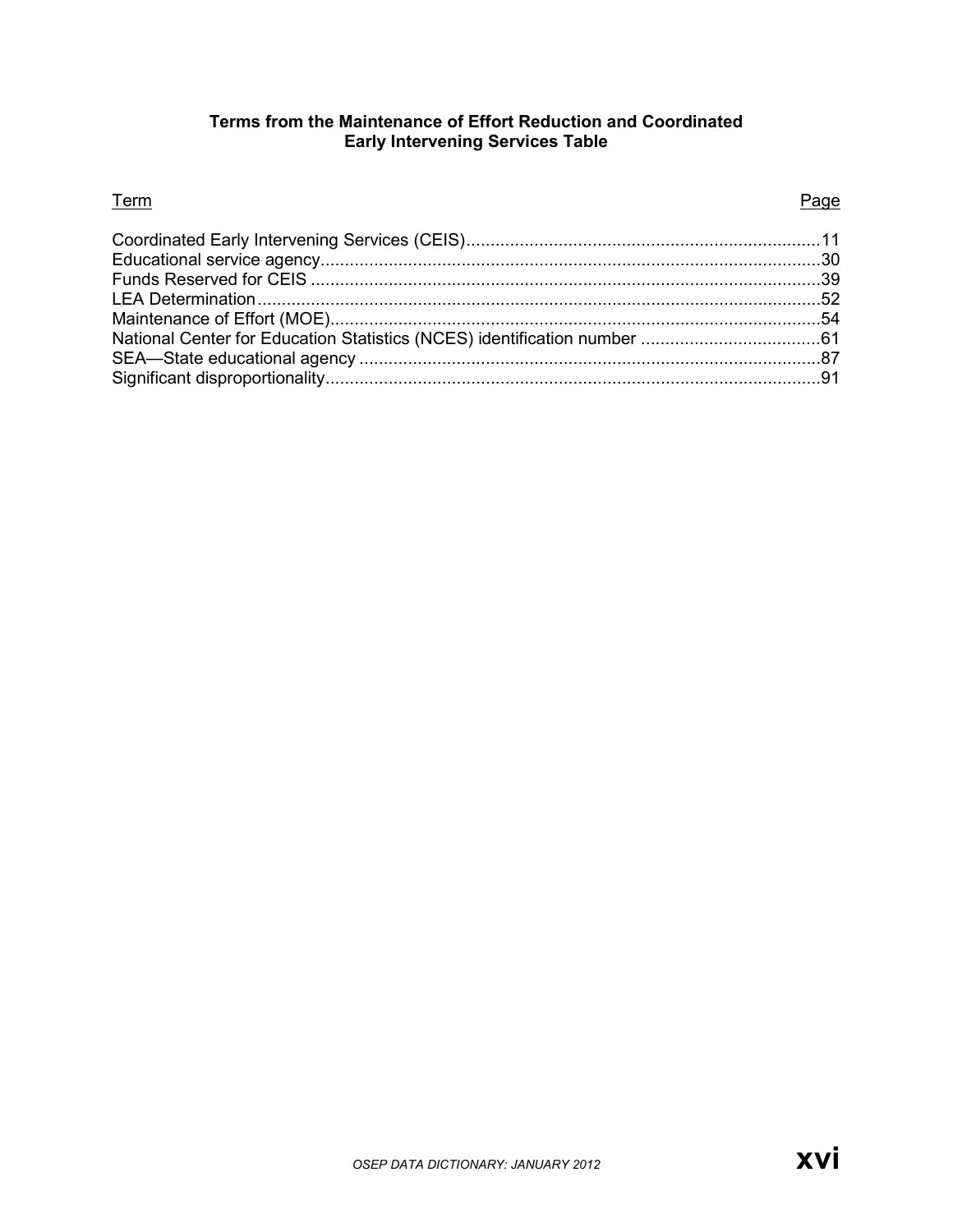#### **Terms Found on Multiple Tables**

| Term                             | <b>Tables</b>                                                                                                                             | Page              |
|----------------------------------|-------------------------------------------------------------------------------------------------------------------------------------------|-------------------|
| Age                              | <b>Child Count</b><br>Personnel<br><b>Educational Environments</b><br><b>Exiting Special Education</b><br><b>Discipline</b><br>Assessment | 1                 |
| American Indian or Alaska Native | <b>Child Count</b><br><b>Educational Environments</b><br><b>Exiting Special Education</b><br><b>Discipline</b>                            | 3                 |
| Asian                            | <b>Child Count</b><br><b>Educational Environments</b><br><b>Exiting Special Education</b><br><b>Discipline</b>                            | 4                 |
| Autism                           | <b>Child Count</b><br><b>Educational Environments</b><br><b>Exiting Special Education</b><br><b>Discipline</b>                            | 6                 |
| <b>Black or African American</b> | <b>Child Count</b><br><b>Educational Environments</b><br><b>Exiting Special Education</b><br><b>Discipline</b>                            | 7                 |
| Count date                       | <b>Child Count</b><br><b>Educational Environments</b><br>Personnel                                                                        | $12 \overline{ }$ |
| Deaf-blindness                   | <b>Child Count</b><br><b>Educational Environments</b><br><b>Exiting Special Education</b><br><b>Discipline</b>                            | 13                |
| Deafness                         | <b>Child Count</b><br><b>Educational Environments</b><br><b>Exiting Special Education</b><br><b>Discipline</b>                            | 14                |
| Developmental delay              | <b>Child Count</b><br><b>Educational Environments</b><br><b>Discipline</b>                                                                | 15 <sub>1</sub>   |
| Educational program              | <b>Educational Environments</b><br><b>Exiting Special Education</b>                                                                       | 29                |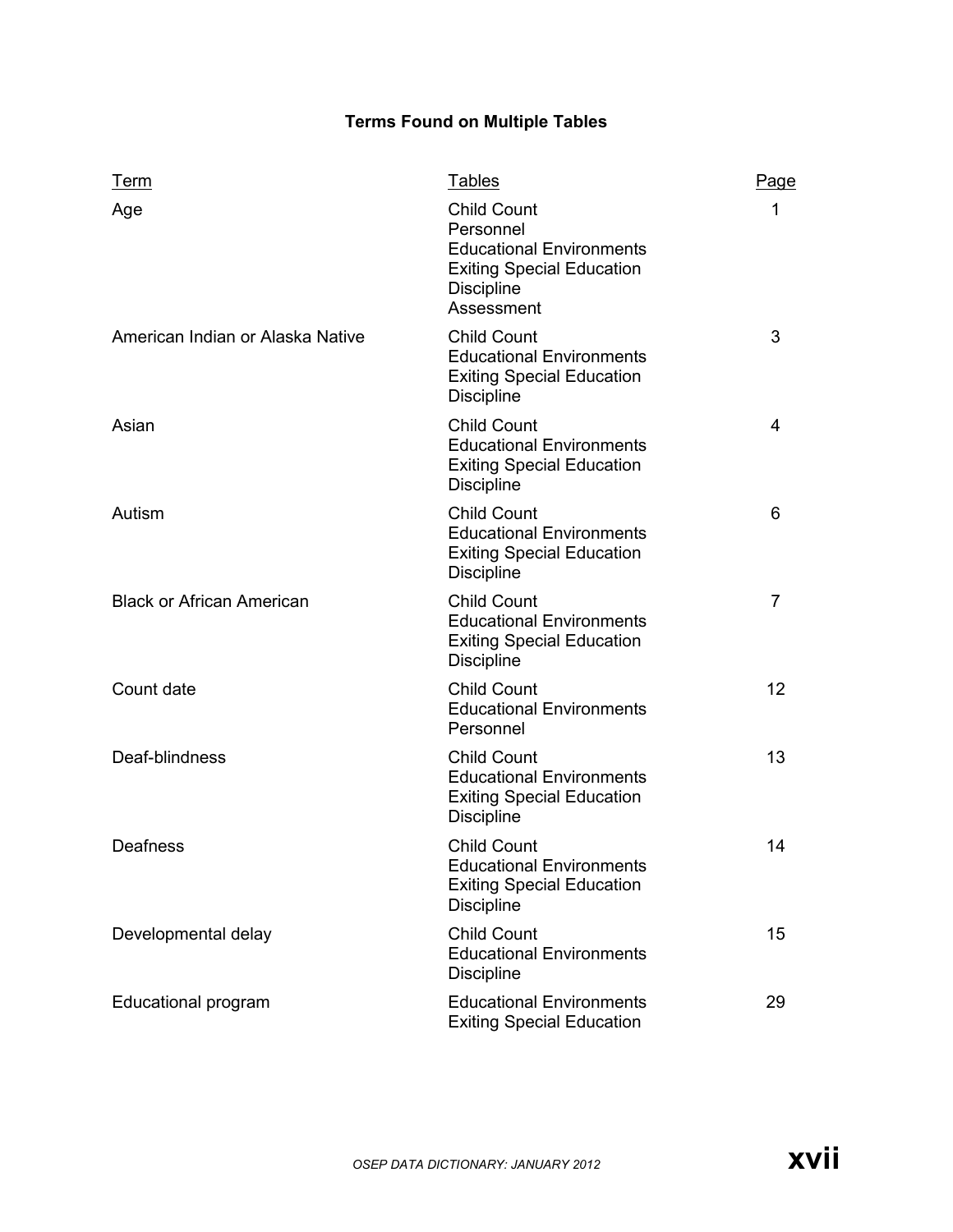| Term                                      | <b>Tables</b>                                                                                                                                                  | <b>Page</b> |
|-------------------------------------------|----------------------------------------------------------------------------------------------------------------------------------------------------------------|-------------|
| Educational service agency                | <b>Educational Environments</b><br><b>Exiting Special Education</b><br>Maintenance of Effort Reduction<br>and Coordinated Early Intervening<br><b>Services</b> | 30          |
| <b>Emotional disturbance</b>              | <b>Child Count</b><br><b>Educational Environments</b><br><b>Exiting Special Education</b><br><b>Discipline</b>                                                 | 31          |
| Gender                                    | <b>Educational Environments</b><br><b>Exiting Special Education</b><br><b>Discipline</b>                                                                       | 40          |
| Hearing impairment                        | <b>Child Count</b><br><b>Educational Environments</b><br><b>Exiting Special Education</b><br><b>Discipline</b>                                                 | 42          |
| Hispanic or Latino                        | <b>Child Count</b><br><b>Educational Environments</b><br><b>Exiting Special Education</b><br><b>Discipline</b>                                                 | 45          |
| Individualized education program (IEP)    | <b>Child Count</b><br><b>Exiting Special Education</b><br><b>Discipline</b><br>Assessment                                                                      | 48          |
| LEA-Local education agency                | <b>Child Count</b><br>Personnel<br><b>Educational Environments</b><br><b>Exiting Special Education</b><br><b>Discipline</b>                                    | 51          |
| <b>Limited English proficient</b>         | <b>Educational Environments</b><br><b>Exiting Special Education</b><br><b>Discipline</b>                                                                       | 53          |
| Mental retardation                        | <b>Child Count</b><br><b>Educational Environments</b><br><b>Exiting Special Education</b><br><b>Discipline</b>                                                 | 59          |
| Multiple disabilities                     | <b>Child Count</b><br><b>Educational Environments</b><br><b>Exiting Special Education</b><br><b>Discipline</b>                                                 | 60          |
| Native Hawaiian or Other Pacific Islander | <b>Child Count</b><br><b>Educational Environments</b><br><b>Exiting Special Education</b><br><b>Discipline</b>                                                 | 61          |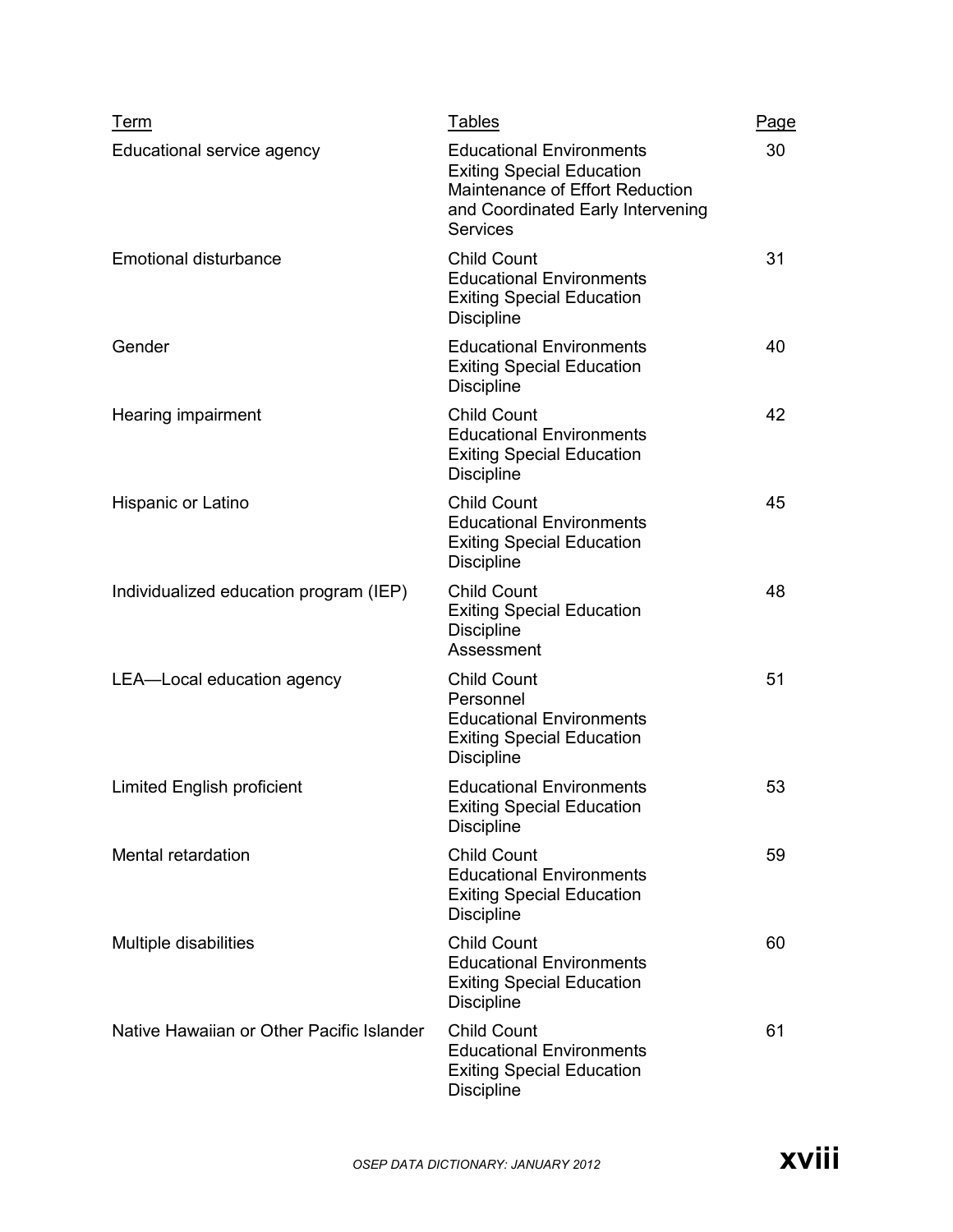| Term                          | <b>Tables</b>                                                                                                                                                                                                                                                     | <b>Page</b> |
|-------------------------------|-------------------------------------------------------------------------------------------------------------------------------------------------------------------------------------------------------------------------------------------------------------------|-------------|
| Orthopedic impairment         | <b>Child Count</b><br><b>Educational Environments</b><br><b>Exiting Special Education</b><br><b>Discipline</b>                                                                                                                                                    | 65          |
| Other health impairment       | <b>Child Count</b><br><b>Educational Environments</b><br><b>Exiting Special Education</b><br><b>Discipline</b>                                                                                                                                                    | 66          |
| Parent                        | <b>Educational Environments</b><br>Assessment                                                                                                                                                                                                                     | 68          |
| <b>Related services</b>       | <b>Child Count</b><br>Personnel<br><b>Educational Environments</b>                                                                                                                                                                                                | 80          |
| SEA-state education agency    | <b>Child Count</b><br>Personnel<br><b>Educational Environments</b><br><b>Exiting Special Education</b><br><b>Discipline</b><br>Assessment<br><b>Dispute Resolution</b><br>Maintenance of Effort Reduction<br>and Coordinated Early Intervening<br><b>Services</b> | 87          |
| Special education             | <b>Child Count</b><br>Personnel<br><b>Educational Environments</b><br><b>Exiting Special Education</b>                                                                                                                                                            | 93          |
| Specific learning disability  | <b>Child Count</b><br><b>Educational Environments</b><br><b>Exiting Special Education</b><br><b>Discipline</b>                                                                                                                                                    | 98          |
| Speech or language impairment | <b>Child Count</b><br><b>Educational Environments</b><br><b>Exiting Special Education</b><br><b>Discipline</b>                                                                                                                                                    | 98          |
| Traumatic brain injury        | <b>Child Count</b><br><b>Educational Environments</b><br><b>Exiting Special Education</b><br><b>Discipline</b>                                                                                                                                                    | 100         |
| Two or more races             | <b>Child Count</b><br><b>Educational Environments</b><br><b>Exiting Special Education</b><br><b>Discipline</b>                                                                                                                                                    | 101         |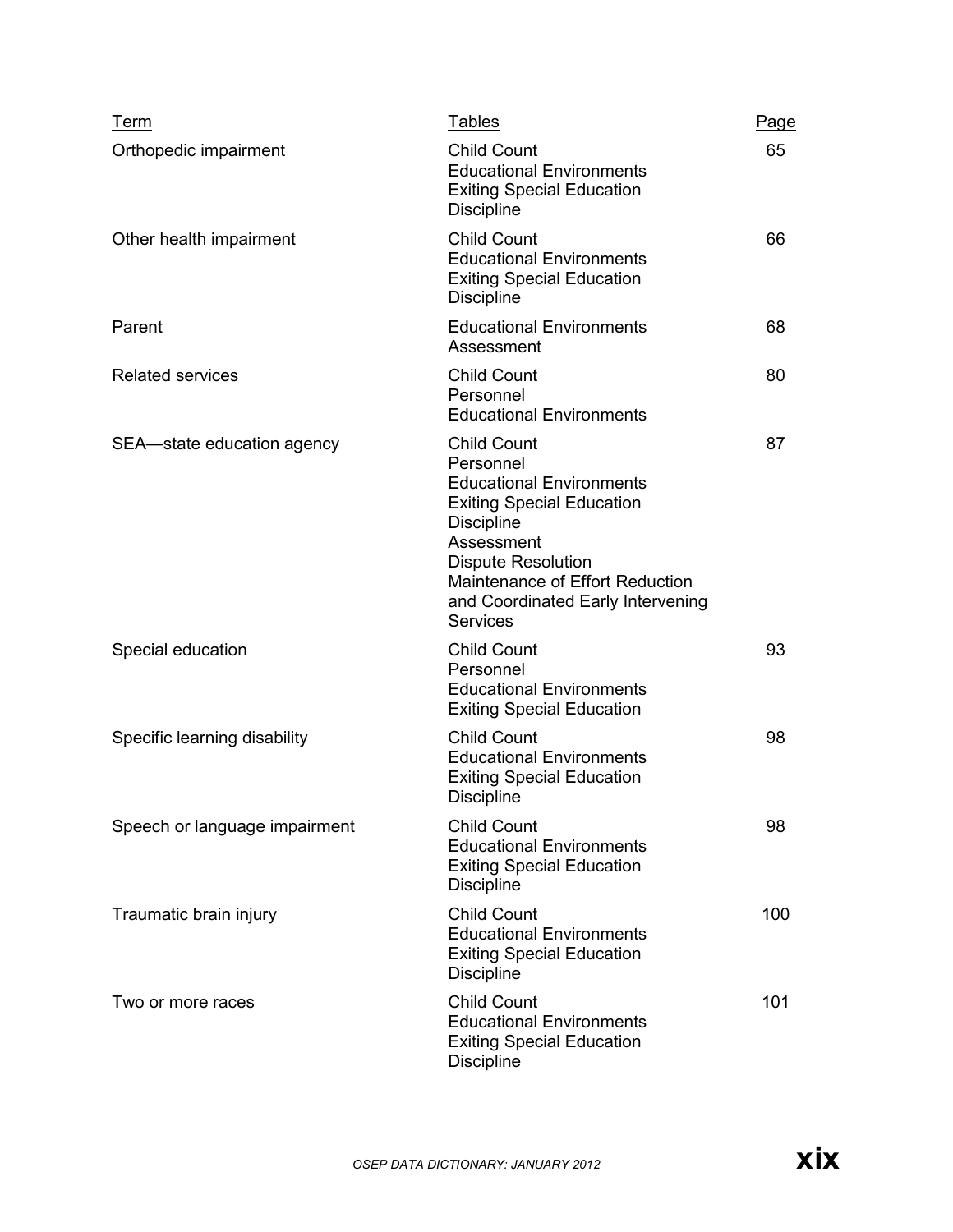| Term                                  | <b>Tables</b>                                                                                                  | Page |
|---------------------------------------|----------------------------------------------------------------------------------------------------------------|------|
| Unduplicated count                    | <b>Child Count</b><br><b>Educational Environments</b><br><b>Exiting Special Education</b><br><b>Discipline</b> | 101  |
| Visual impairment including blindness | <b>Child Count</b><br><b>Educational Environments</b><br><b>Exiting Special Education</b><br><b>Discipline</b> | 103  |
| White                                 | <b>Child Count</b><br><b>Educational Environments</b><br><b>Exiting Special Education</b><br><b>Discipline</b> | 104  |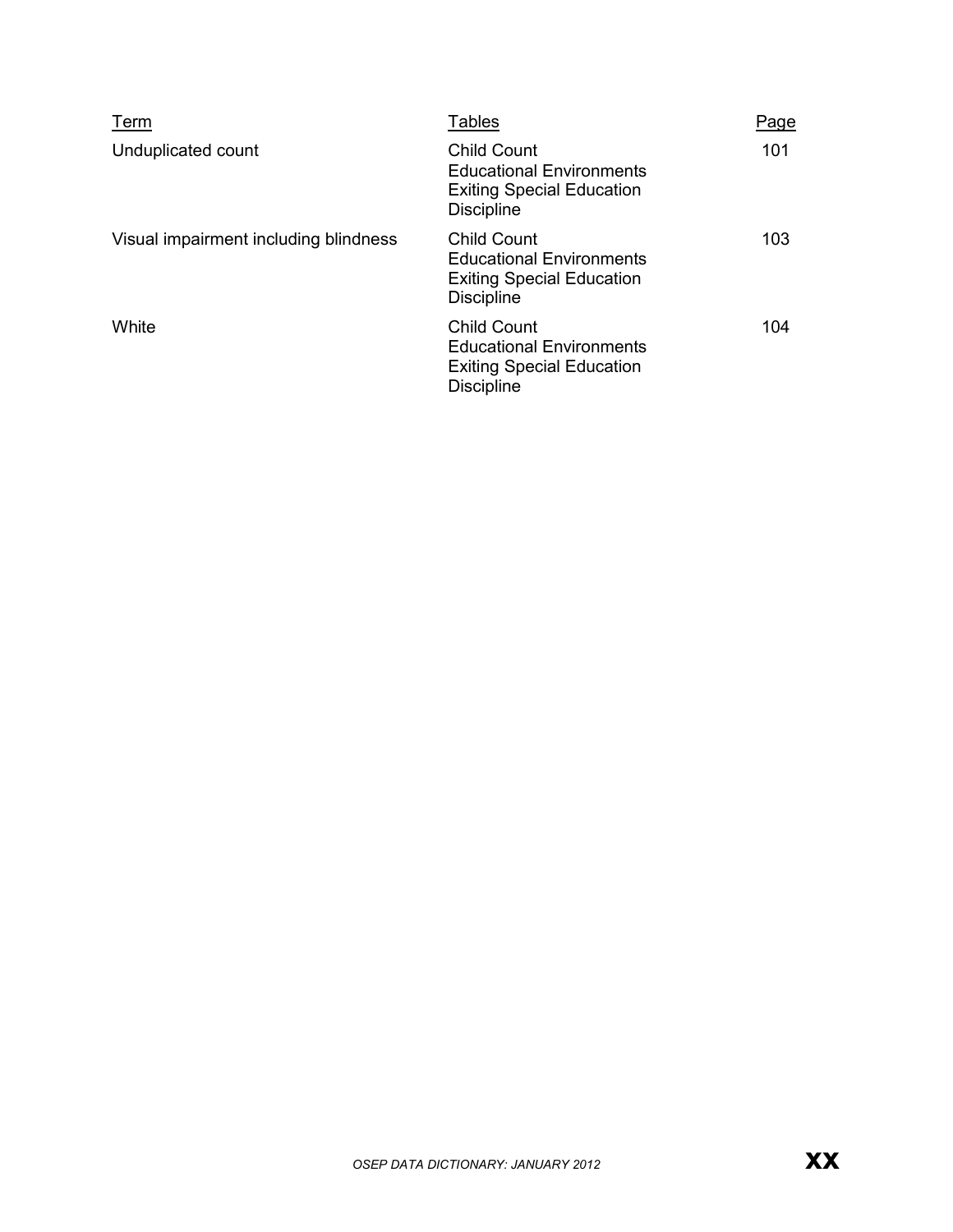# **Age**

Age is a child's actual age in years on the date of the child count: the state-designated date between October 1 and December 1 (inclusive) of the current school year (i.e., a child who is 6 years, 11 months old will be counted as 6 years old).

### **Source**

34 Code of Federal Regulations §300.641(b)

### **The above-defined term appears on the following tables:**

Child Count Personnel Educational Environments Exiting Special Education **Discipline** Assessment

### **Alternate assessment**

A way to measure the performance of students who are unable to participate in general large-scale assessments even with accommodations. The student's *individualized education program* (*IEP*) team makes the determination of whether a student is unable to take the *regular assessment*.

### **Source**

34 Code of Federal Regulations §200.6(a)(2)

### **The above-defined term appears on the following table:**

Assessment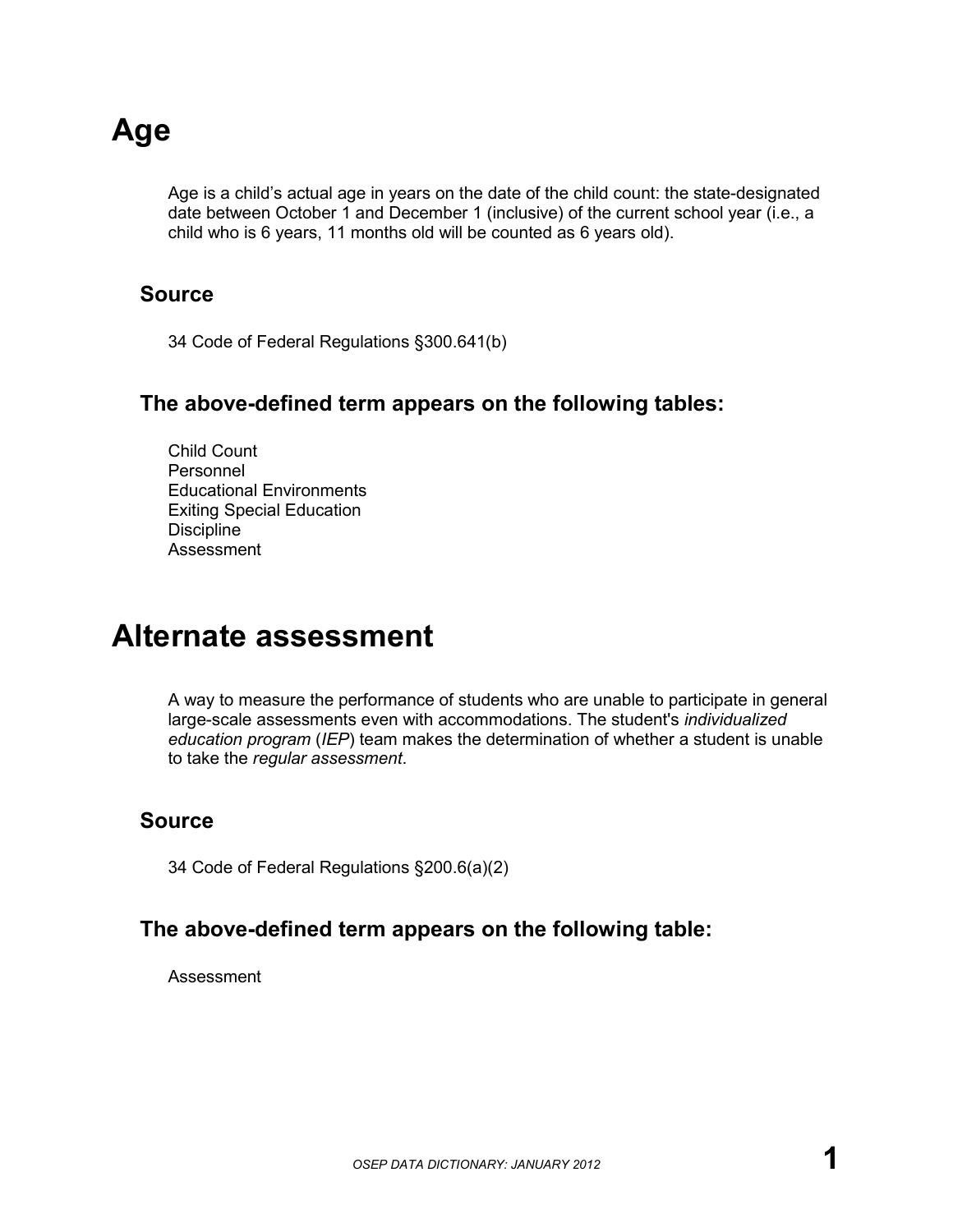# **Alternate assessment based on alternate academic achievement standards**

A way to measure the academic achievement of students with the most significant cognitive disabilities. These assessments may yield results that measure the achievement standards that the state has defined under 34 Code of Federal Regulations §200.1(d).

### **Source**

34 Code of Federal Regulations §200.6(a)(2)(ii)(B)

### **The above-defined term appears on the following table:**

Assessment

# **Alternate assessment based on grade-level academic achievement standards**

A way to measure the academic achievement of students with disabilities based on the same grade-level achievement standards measured by the state's *regular assessments*. Such assessments are available to students who the IEP team determines cannot participate in all or part of the state assessments under paragraph (a)(1) of 34 Code of Federal Regulations §200.6(a)(1), even with appropriate accommodations. These assessments must yield results for the grade in which the student is enrolled in at least reading/language arts, mathematics, and, beginning in the 2007-08 school year, science, except as provided in 34 Code of Federal Regulations §200.6(a)(2)(ii)(B).

### **Source**

34 Code of Federal Regulations §200.6(a)(2)(ii)(A)

### **The above-defined term appears on the following table:**

Assessment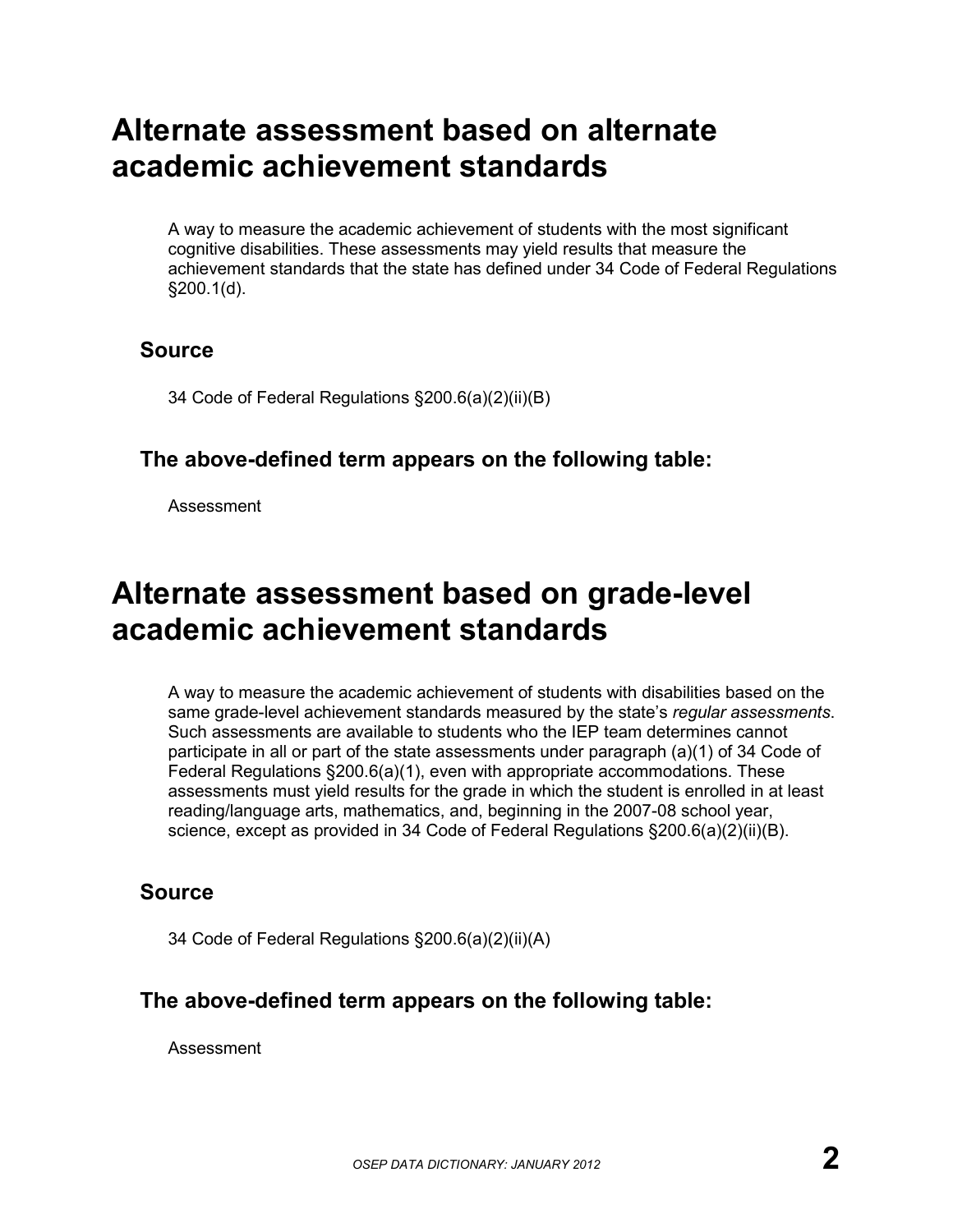# **Alternate assessment based on modified academic achievement standards**

A way to measure the academic achievement of students with disabilities who access the general grade-level curriculum, but whose disabilities have precluded them from achieving grade-level proficiency and who (as determined by the *IEP* team) are not expected to achieve grade-level proficiency within the year covered by the *IEP*.

### **Source**

34 Code of Federal Regulations §200.6(a)(3) and §300.160(c)

### **The above-defined term appears on the following table:**

Assessment

# **American Indian or Alaska Native**

A person having origins in any of the original peoples of North and South America (including Central America) and who maintains tribal affiliation or community attachment.

### **Source**

Non-regulatory definition developed by OSEP for data collection

### **The above-defined term appears on the following tables:**

Child Count Educational Environments Exiting Special Education **Discipline**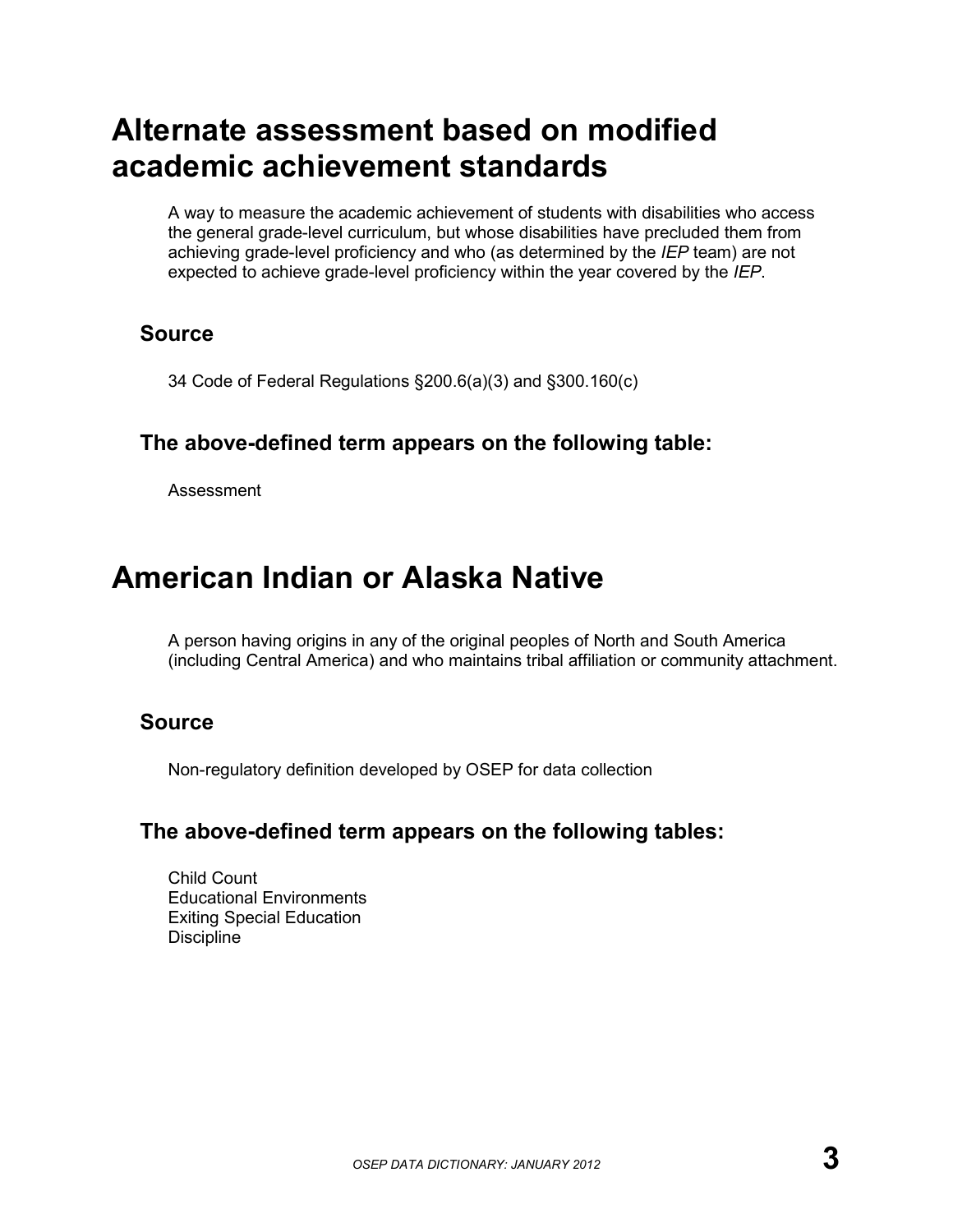# **Asian**

A person having origins in any of the original peoples of the Far East, Southeast Asia, or the Indian subcontinent. This includes, for example, Cambodia, China, India, Japan, Korea, Malaysia, Pakistan, the Philippine Islands, Thailand, and Vietnam. (Does not include persons of Hispanic/Latino ethnicity.)

### **Source**

*Federal Register* Vol. 72, No. 202

### **The above-defined term appears on the following tables:**

Child Count Educational Environments Exiting Special Education **Discipline** 

# **Assessment type**

Types of assessments are: *regular; alternate based on grade-level academic achievement standards; alternate based on modified academic achievement standards;*  and *alternate based on alternate academic achievement standards.*

### **Source**

Non-regulatory definition developed by OSEP for data collection

### **The above-defined term appears on the following table:**

Assessment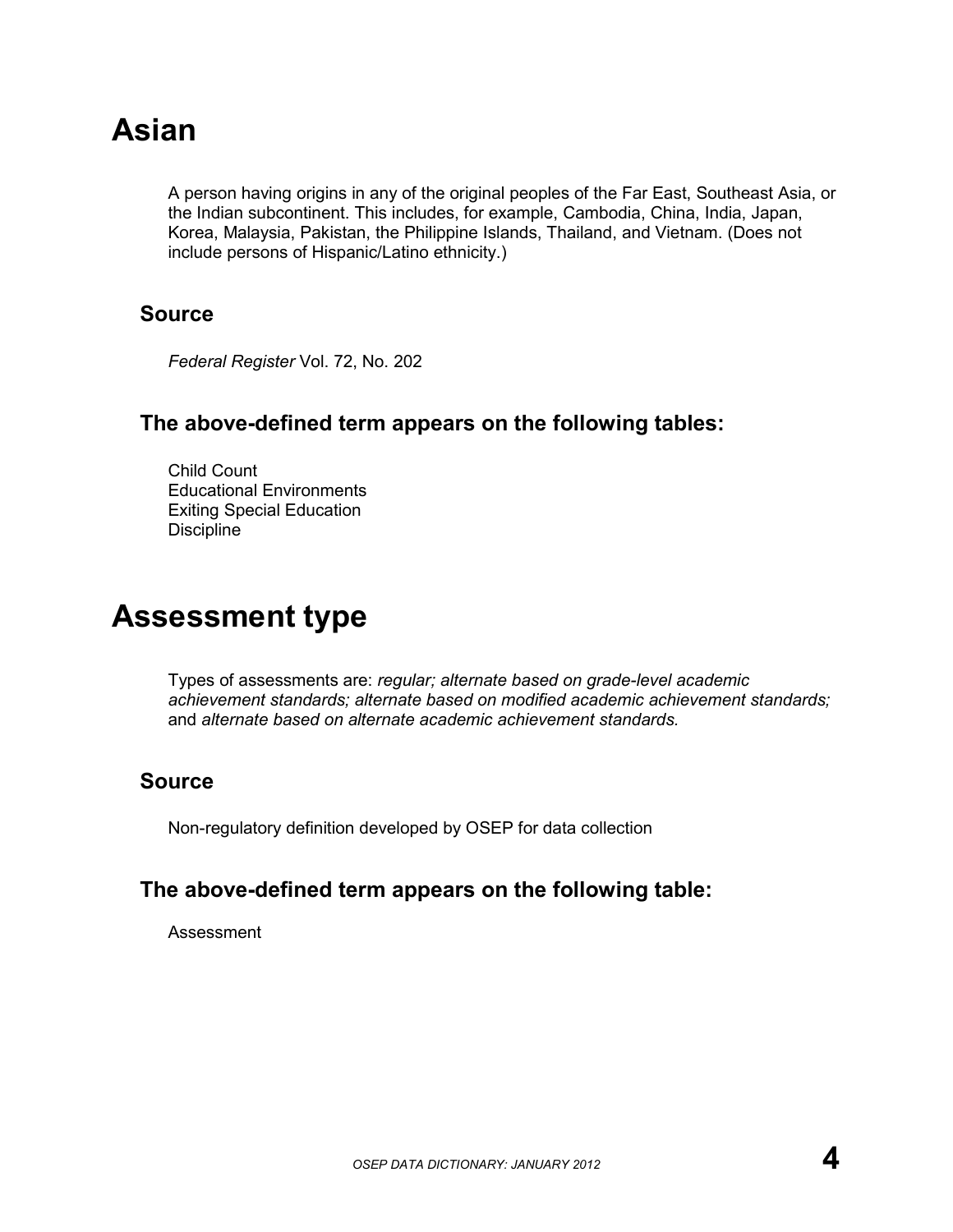# **Audiologist**

Personnel who provide the following services:

- "(i) Identification of children with hearing loss;
- (ii) Determination of the range, nature, and degree of hearing loss, including referral for medical or other professional attention for the habilitation of hearing;
- (iii) Provision of habilitative activities, such as language habilitation, auditory training, speech reading (lip-reading), hearing evaluation, and speech conservation;
- (iv) Creation and administration of programs for prevention of hearing loss;
- (v) Counseling and guidance of children, parents, and teachers regarding hearing loss; and
- (vi) Determination of the children's needs for group and individual amplification, selecting and fitting an appropriate aid, and evaluating the effectiveness of amplification."

### **Source**

34 Code of Federal Regulations §300.34(c)(1)

### **The above-defined term appears on the following table:**

Personnel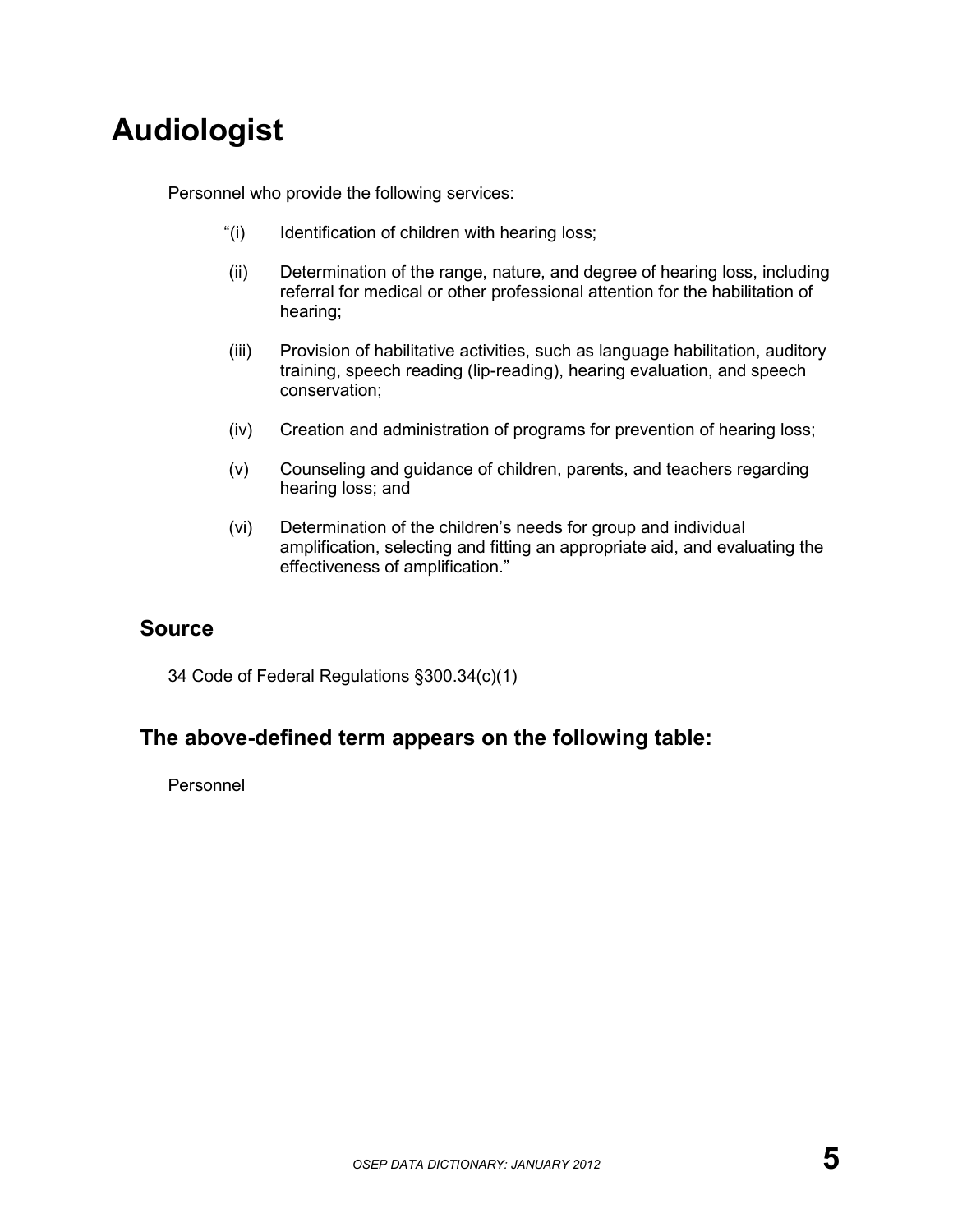# **Autism**

". . . a developmental disability significantly affecting verbal and nonverbal communication and social interaction, generally evident before age 3, that adversely affects a child's educational performance. Other characteristics often associated with autism are engagement in repetitive activities and stereotyped movements, resistance to environmental change or change in daily routines, and unusual responses to sensory experiences. [The term] does not apply if a child's educational performance is adversely affected primarily because the child has an emotional disturbance, as defined in paragraph (c)(4) of this section. A child who manifests the characteristics of autism after age three could be identified as having autism if the criteria in paragraph (c)(1)(i) of this section are satisfied."

### **Source**

34 Code of Federal Regulations §300.8(c)(1)

### **The above-defined term appears on the following tables:**

Child Count Educational Environments Exiting Special Education **Discipline** 

# **Basis of exit**

The reason the student has left *special education* or the school system.

### **Source**

Non-regulatory definition developed by OSEP for data collection

### **The above-defined term appears on the following table:**

Exiting Special Education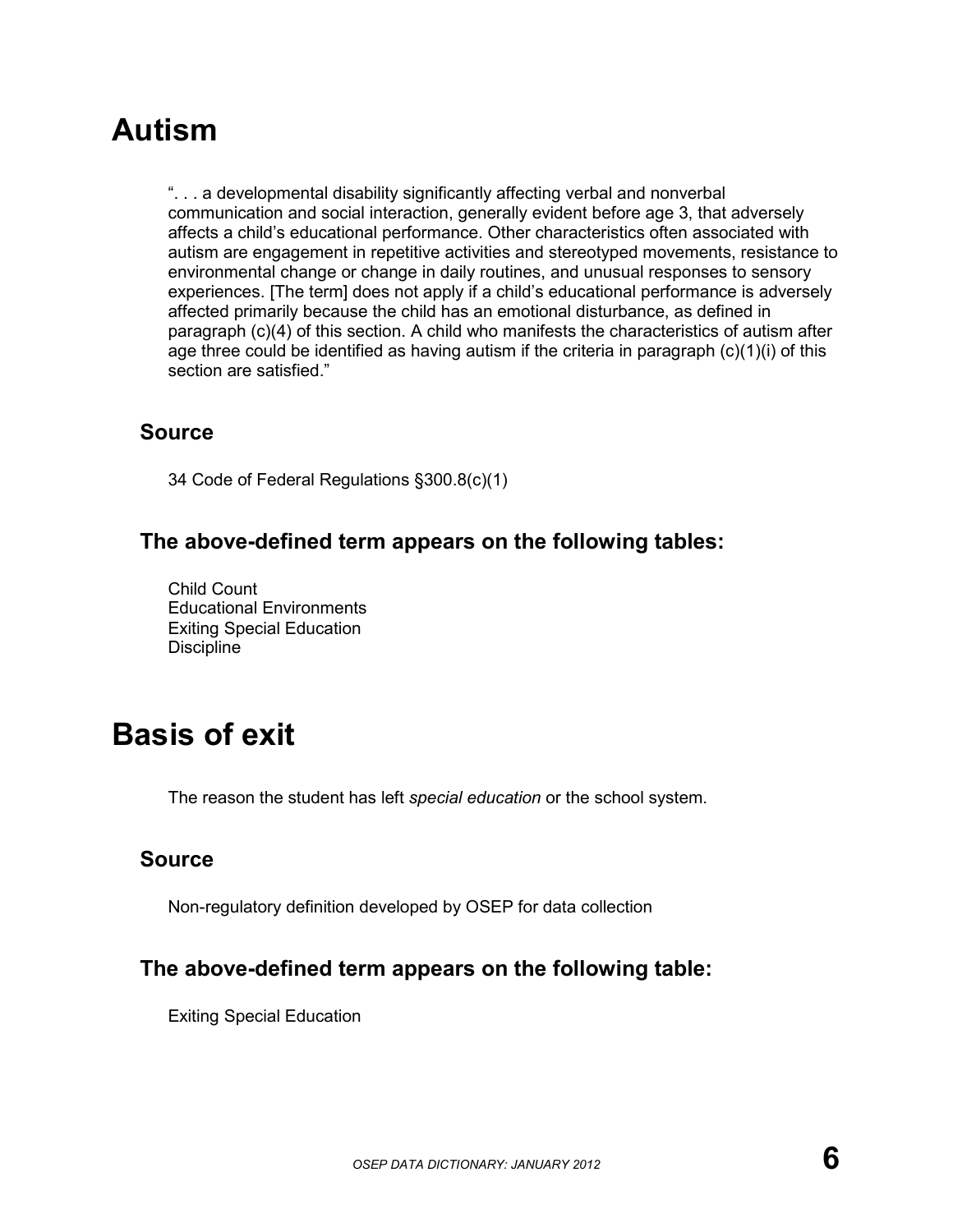# **Black or African American**

A person having origins in any of the Black racial groups of Africa. (Does not include persons of Hispanic/Latino ethnicity.)

### **Source**

*Federal Register* Vol. 72, No. 202

### **The above-defined term appears on the following tables:**

Child Count Educational Environments Exiting Special Education **Discipline** 

# **Certificate of completion or modified diploma**

A certificate or diploma signifying the completion of the IEP or a secondary *educational program* which is other than a *high school diploma*. This includes any alternative degree that is not fully aligned with the state's academic standards, such as a certificate or a *general educational development credential (GED),* so long as the student remained continuously enrolled in the secondary educational program.

### **Source**

Non-regulatory definition developed by OSEP for data collection

### **The above-defined term appears on the following table:**

Exiting Special Education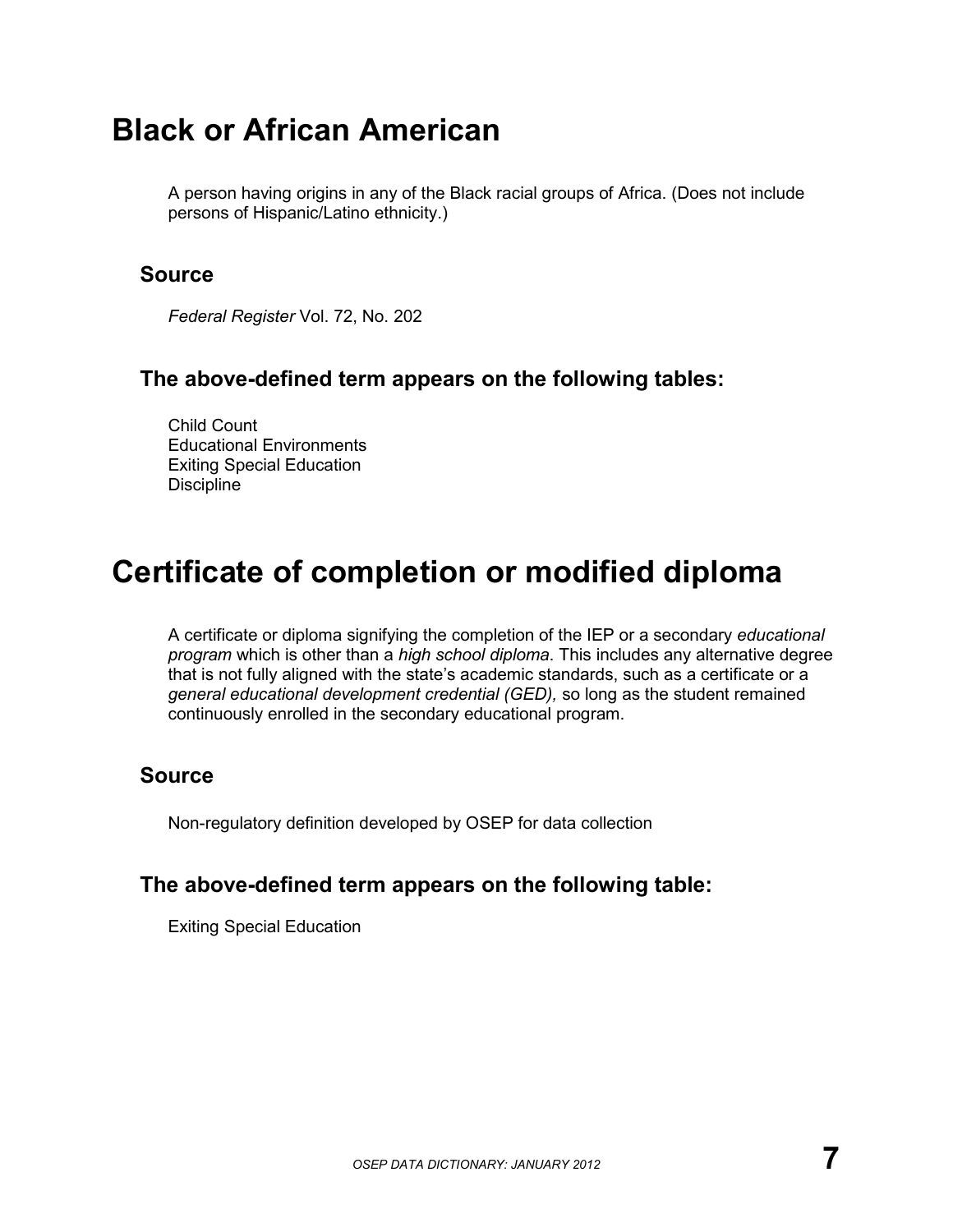# **Change of placement ordered**

The hearing officer's written decision in an *expedited due process hearing fully adjudicated* ordering a change in placement of a child with a disability *to an appropriate interim alternative educational setting*.

### **Source**

Non-regulatory definition developed by OSEP for data collection

### **The above-defined term appears on the following table:**

Dispute Resolution

# **Complaint pending**

A *written, signed complaint* that is either still under investigation, or the *SEA's* report is not complete.

### **Source**

Non-regulatory definition developed by OSEP for data collection

### **The above-defined term appears on the following table:**

Dispute Resolution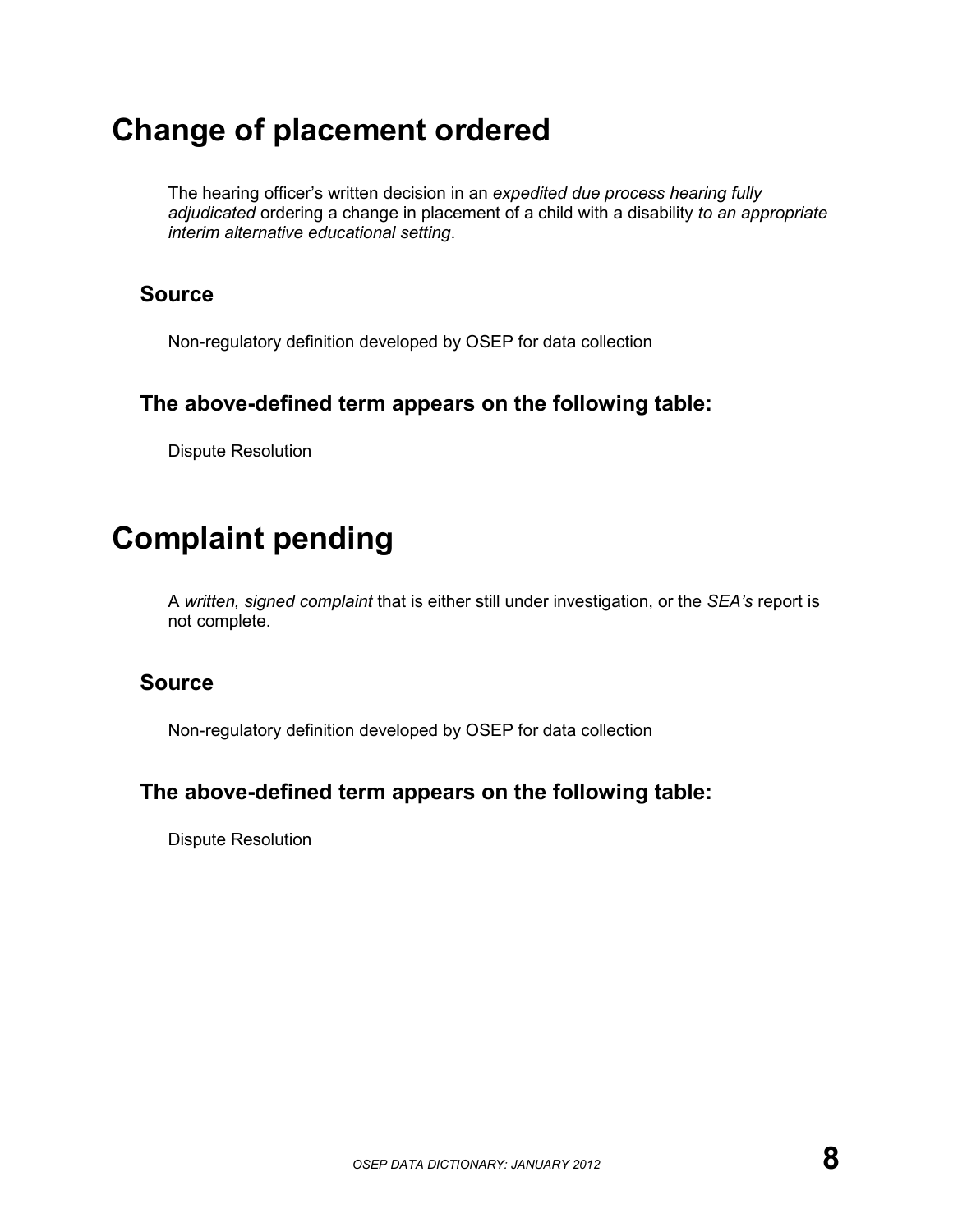# **Complaint pending a due process hearing**

A *written, signed complaint* in which one or more of the allegations in the complaint are the subject of a *due process complaint* that has not been resolved.

### **Source**

Non-regulatory definition developed by OSEP for data collection

### **The above-defined term appears on the following table:**

Dispute Resolution

### **Complaint with report issued**

A written decision was provided by the *SEA* to the complainant and public agency regarding alleged violations of a requirement of Part B of *IDEA*.

#### **Source**

Non-regulatory definition developed by OSEP for data collection

### **The above-defined term appears on the following table:**

Dispute Resolution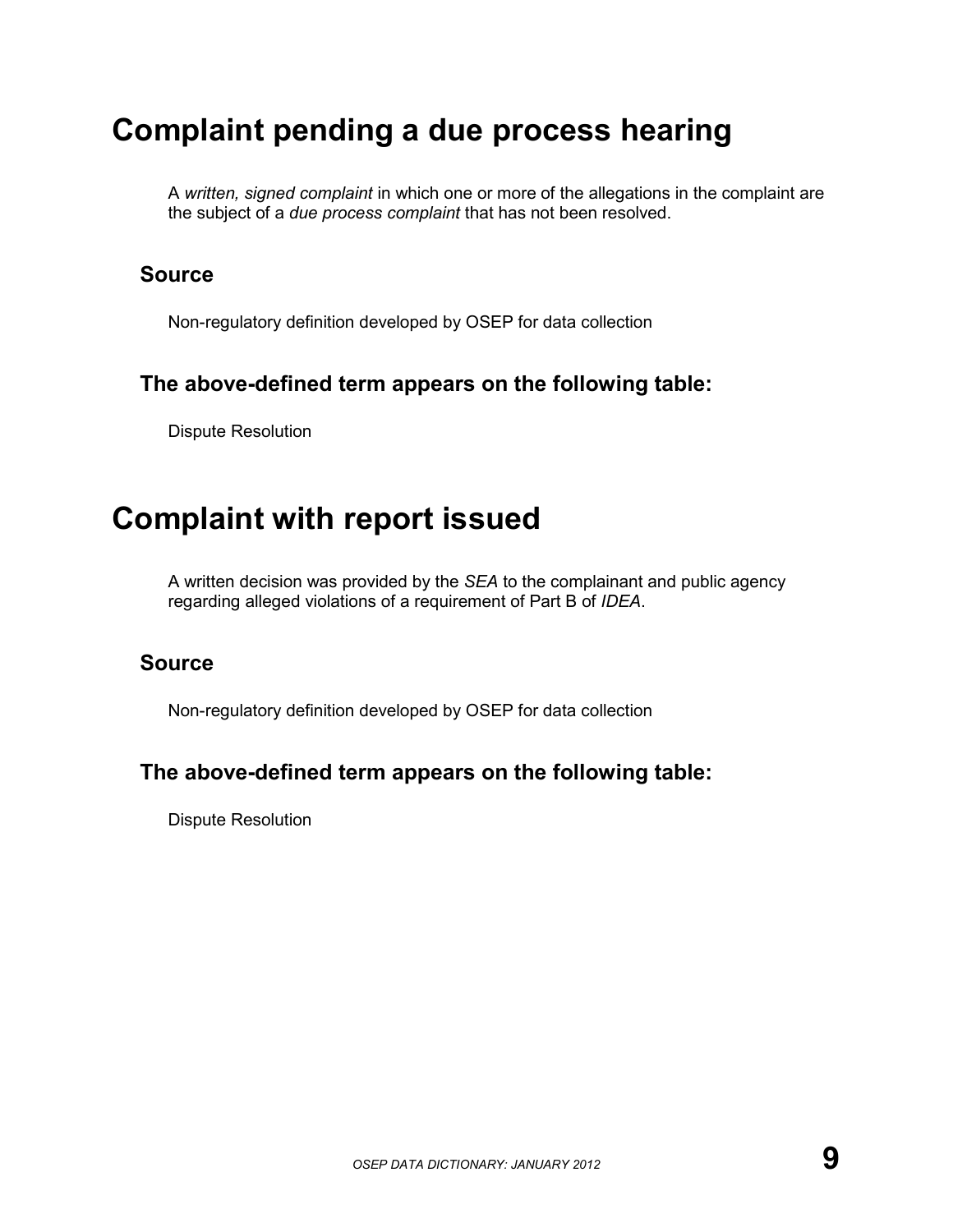# **Complaint withdrawn or dismissed**

A *written, signed complaint* that was withdrawn by the complainant for any reason or that was determined by the *SEA* to be resolved by the complainant and the public agency through mediation or other dispute resolution means, and no further action by the *SEA* was required to resolve the complaint; or a complaint dismissed by the *SEA* for any reason, including that the complaint does not include all required content.

### **Source**

Non-regulatory definition developed by OSEP for data collection

### **The above-defined term appears on the following table:**

Dispute Resolution

# **Consulting teacher**

Teacher who does not deliver direct instructional services to children and students with disabilities, but who provides services to *special education* teachers and regular education teachers.

### **Source**

Non-regulatory definition developed by OSEP for data collection

### **The above-defined term appears on the following table:**

Personnel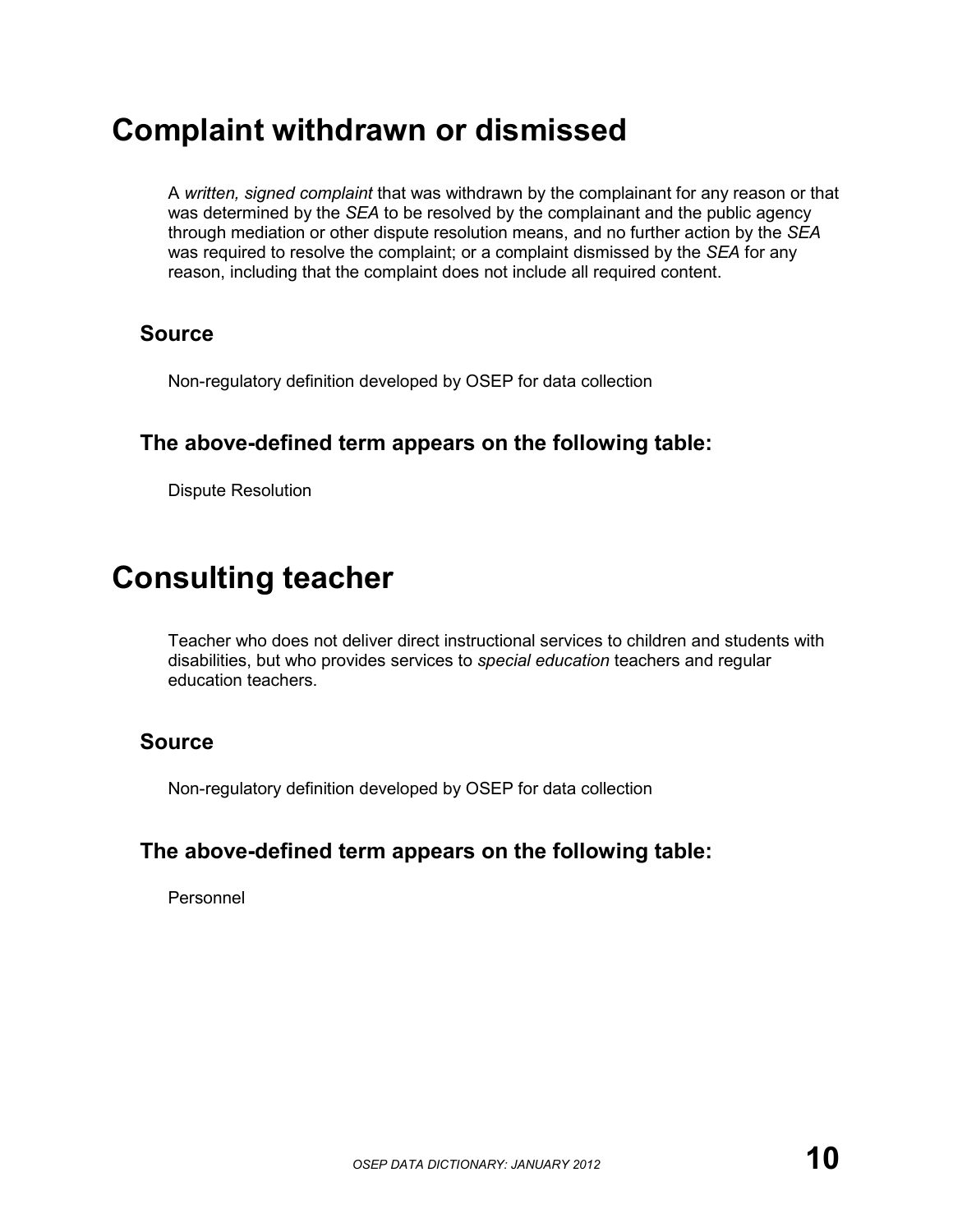# **Coordinated Early Intervening Services (CEIS)**

Services provided to students who are not currently identified as needing special education or related services, but who need additional academic and behavior supports to succeed in a general education environment (34 Code of Federal Regulations §300.226(b)). These activities may include: professional development for teachers and other school staff; providing education and behavioral evaluations, services, and supports; and carry out services aligned with activities funded by and carried out under Elementary and Secondary Education Act of 1965, as amended (ESEA), if IDEA funds are used to supplement, and not supplant, funds made available under the ESEA for those activities.

### **Source**

Departmental definition based on OSEP Memo 08-09

### **The above-defined term appears on the following table:**

Maintenance of Effort and Coordinated Early Intervening Services

# **Correctional facility**

Students receiving *special education* in *short-term detention facilities* (community-based or residential) or *correctional facilities*.

### **Source**

Non-regulatory definition developed by OSEP for data collection

### **The above-defined term appears on the following table:**

Educational Environments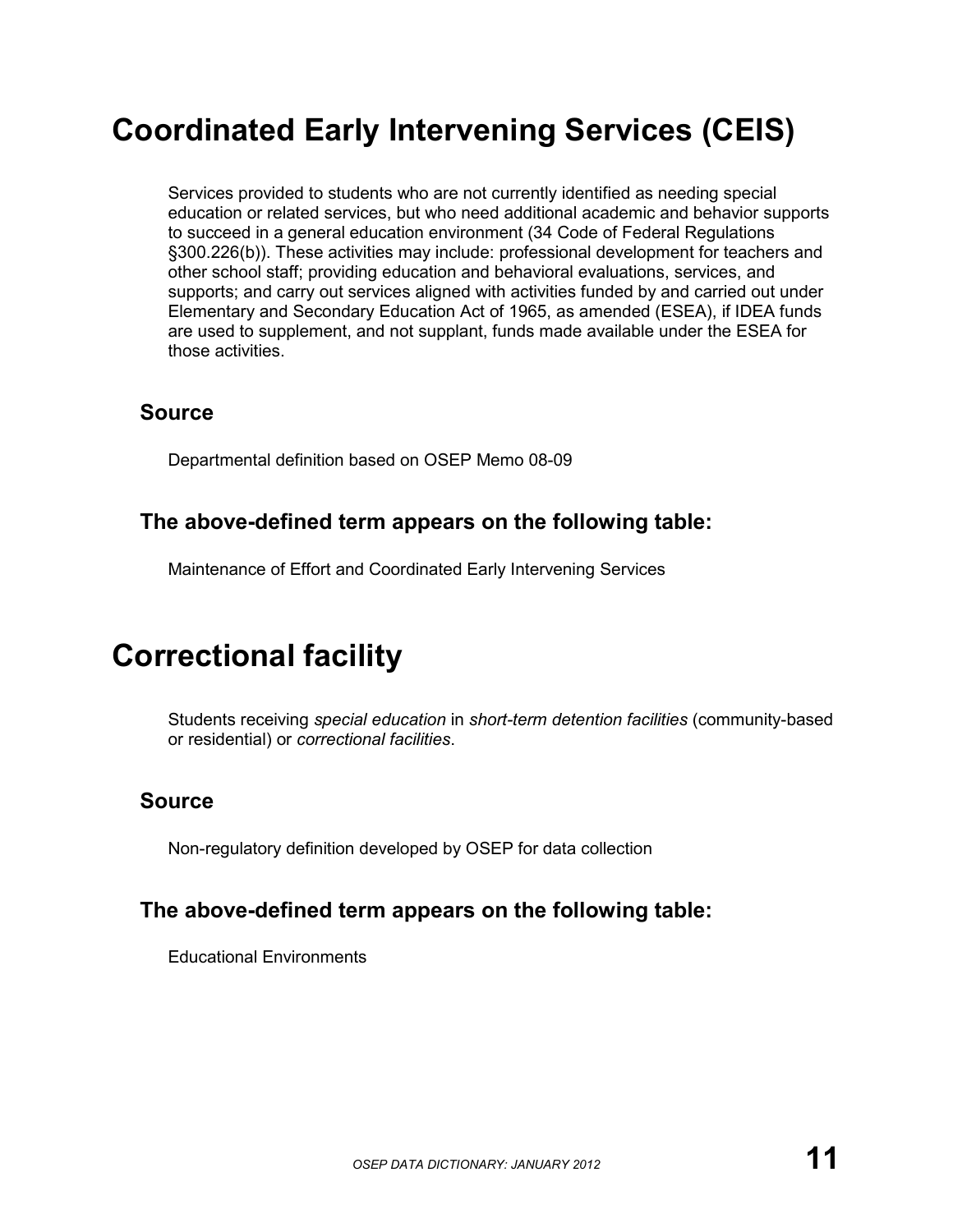# **Counselor**

A counselor "guides individuals, families, groups, and communities by assisting them in problem solving, decision making, discovering meaning, and articulating goals related to personal, educational and career development."

### **Source**

Non-regulatory definition adapted from NCES – *The Student and Staff Data Handbook, 2001*

### **The above-defined term appears on the following table:**

Personnel

# **Count date**

State-designated date between October 1 and December 1 (inclusive) of the current school year.

### **Source**

34 Code of Federal Regulations §300.641(a)

### **The above-defined term appears on the following tables:**

Child Count Educational Environments Personnel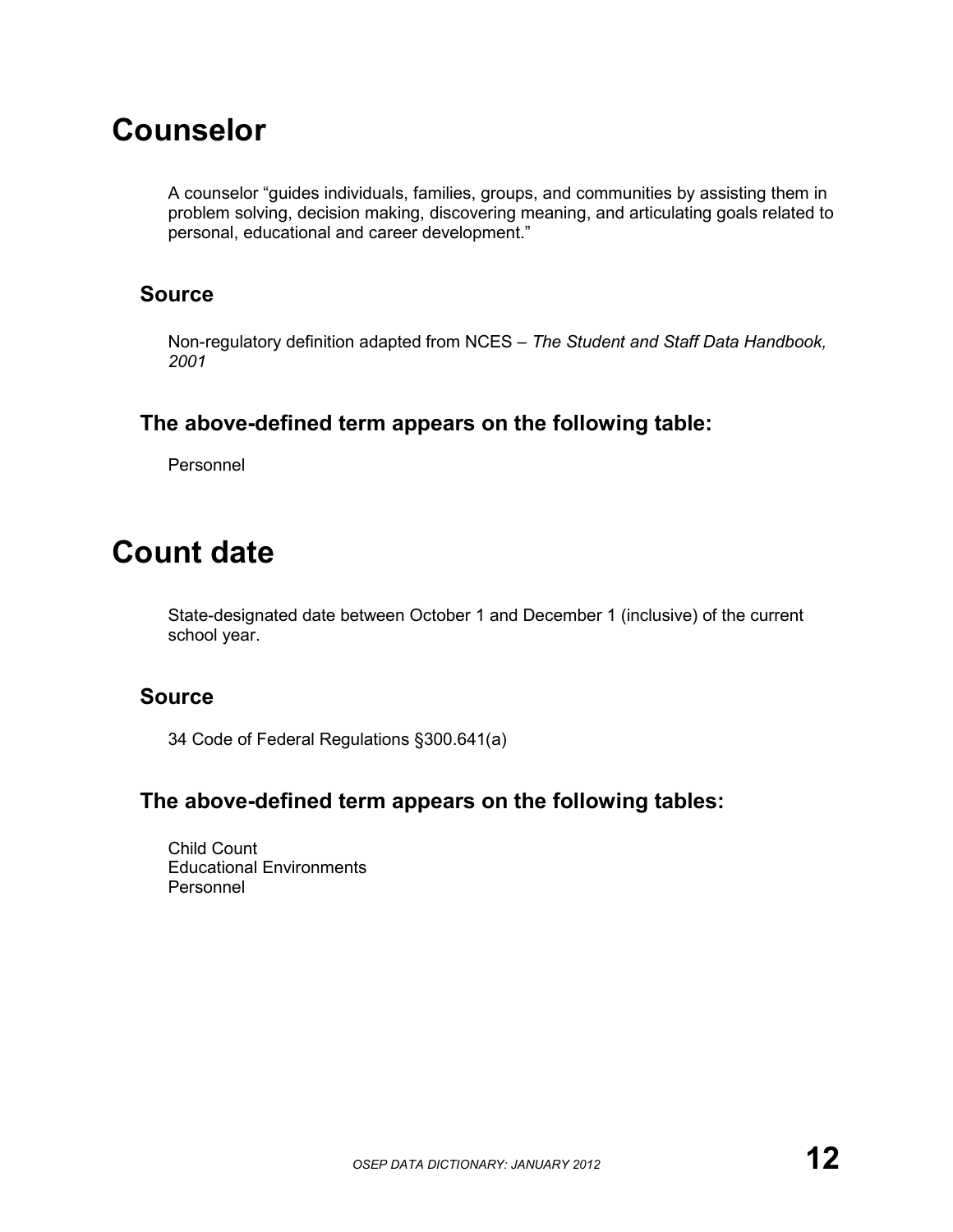### **Dangerous weapon**

". . . a weapon, device, instrument, material, or substance, animate or inanimate, that is used for, or is readily capable of, causing death or serious bodily injury, except that such a term does not include a pocket knife with a blade of less than 2 1/2 inches in length."

### **Source**

18 U.S.C. §930(g)(2)

### **The above-defined term appears on the following table:**

**Discipline** 

# **Deaf-blindness**

". . . concomitant hearing and visual impairments, the combination of which causes such severe communication and other developmental and educational needs that they cannot be accommodated in special education programs solely for children with deafness or children with blindness."

### **Source**

34 Code of Federal Regulations §300.8(c)(2)

### **The above-defined term appears on the following tables:**

Child Count Educational Environments Exiting Special Education **Discipline**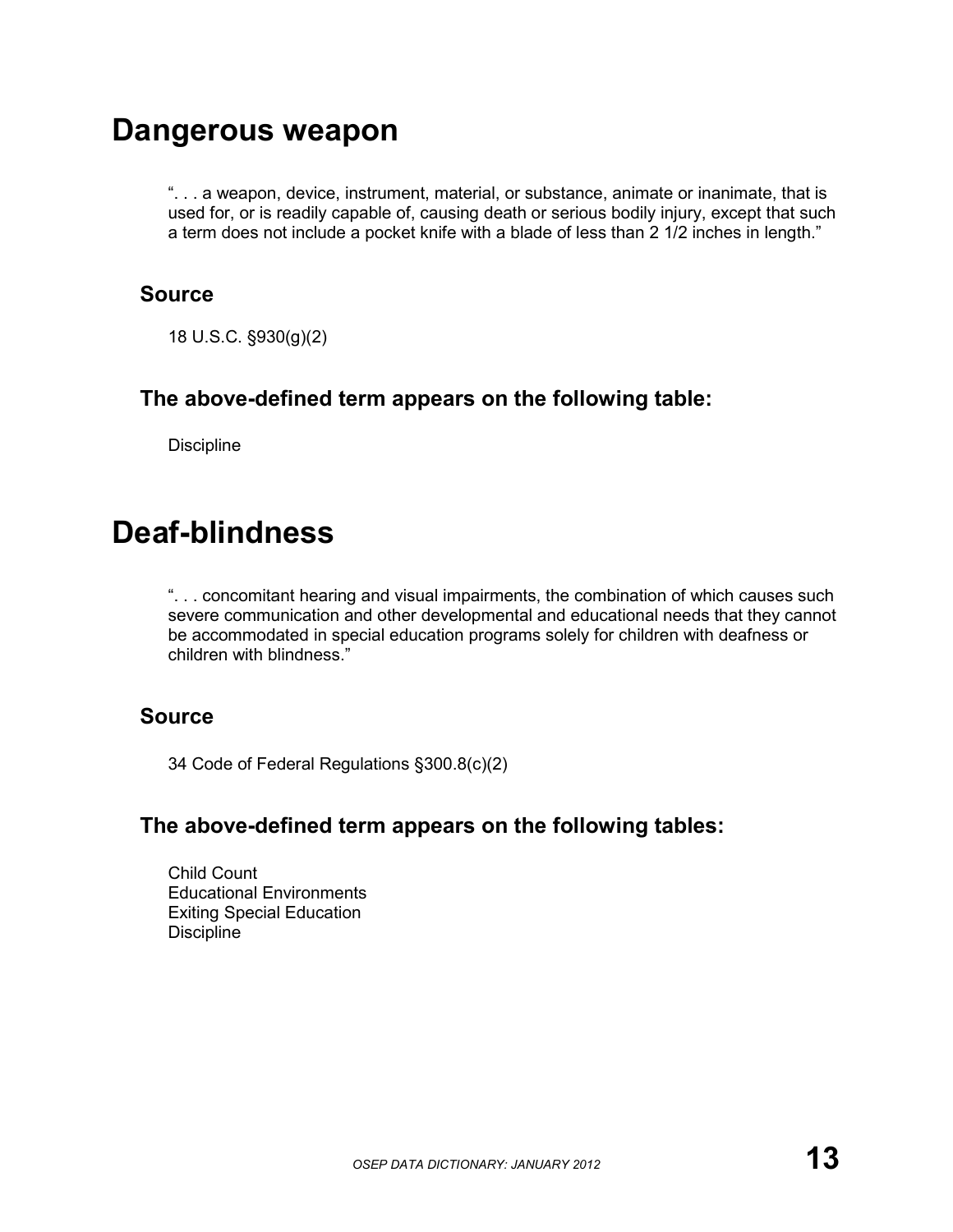# **Deafness**

". . . a hearing impairment that is so severe that the child is impaired in processing linguistic information through hearing, with or without amplification, that adversely affects a child's educational performance."

Children and students with deafness are counted in the *hearing impairment* category.

### **Source**

34 Code of Federal Regulations §300.8(c)(3)

### **The above-defined term appears on the following tables:**

Child Count Educational Environments Exiting Special Education **Discipline** 

# **Decision within extended timeline**

The written decision from a *hearing (fully adjudicated)* was provided to the parties in the hearing more than 45 days after the end of the *resolution period*, but within a specific time extension granted by the hearing or reviewing officer at the request of either party.

### **Source**

34 Code of Federal Regulations §300.532(c)(2)

### **The above-defined term appears on the following table:**

Dispute Resolution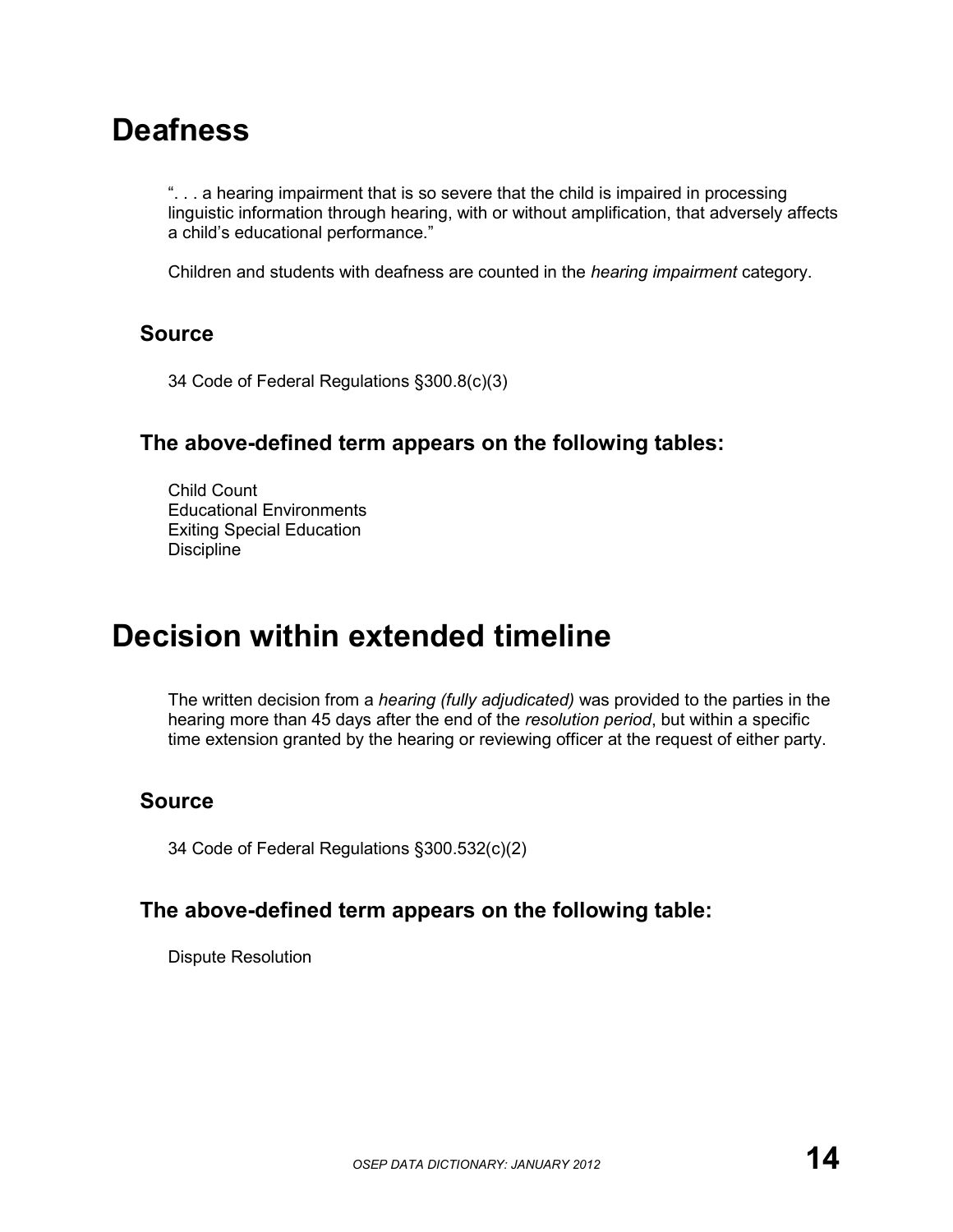# **Decision within timeline**

The written decision from a *hearing fully adjudicated* was provided to the parties in the *due process hearing* not later than 45 days after the expiration of the *resolution period* or in the case of an *expedited due process complaint,* provided no later than 10 school days after the due process hearing, which must occur within 20 school days of the date the *expedited due process complaint* is filed.

### **Source**

34 Code of Federal Regulations §300.532(c)(2)

### **The above-defined term appears on the following table:**

Dispute Resolution

# **Developmental delay**

States may use *developmental delay* to report children ages 3 through 9 (or any subset of that age range). The category includes a child

- ". . . (1) who is experiencing developmental delays, as defined by the State and as measured by appropriate diagnostic instruments and procedures, in one or more of the following areas: physical development, cognitive development, communication development, social or emotional development, or adaptive development; and
	- (2) who, by reason thereof, needs special education and related services."

A state using the term developmental delay

- "... $(b)(1)$  determines whether the term applies to children aged 3 through 9, or to a subset of that age range (e.g., ages 3 through 5).
	- (2) A State may not require an LEA to adopt and use the term developmental delay for any children within its jurisdiction.
	- (3) If an LEA uses the term developmental delay for children described in §300.8(b), the LEA must conform to both the State's definition of that term and to the age range that has been adopted by the State.

*(Continued)*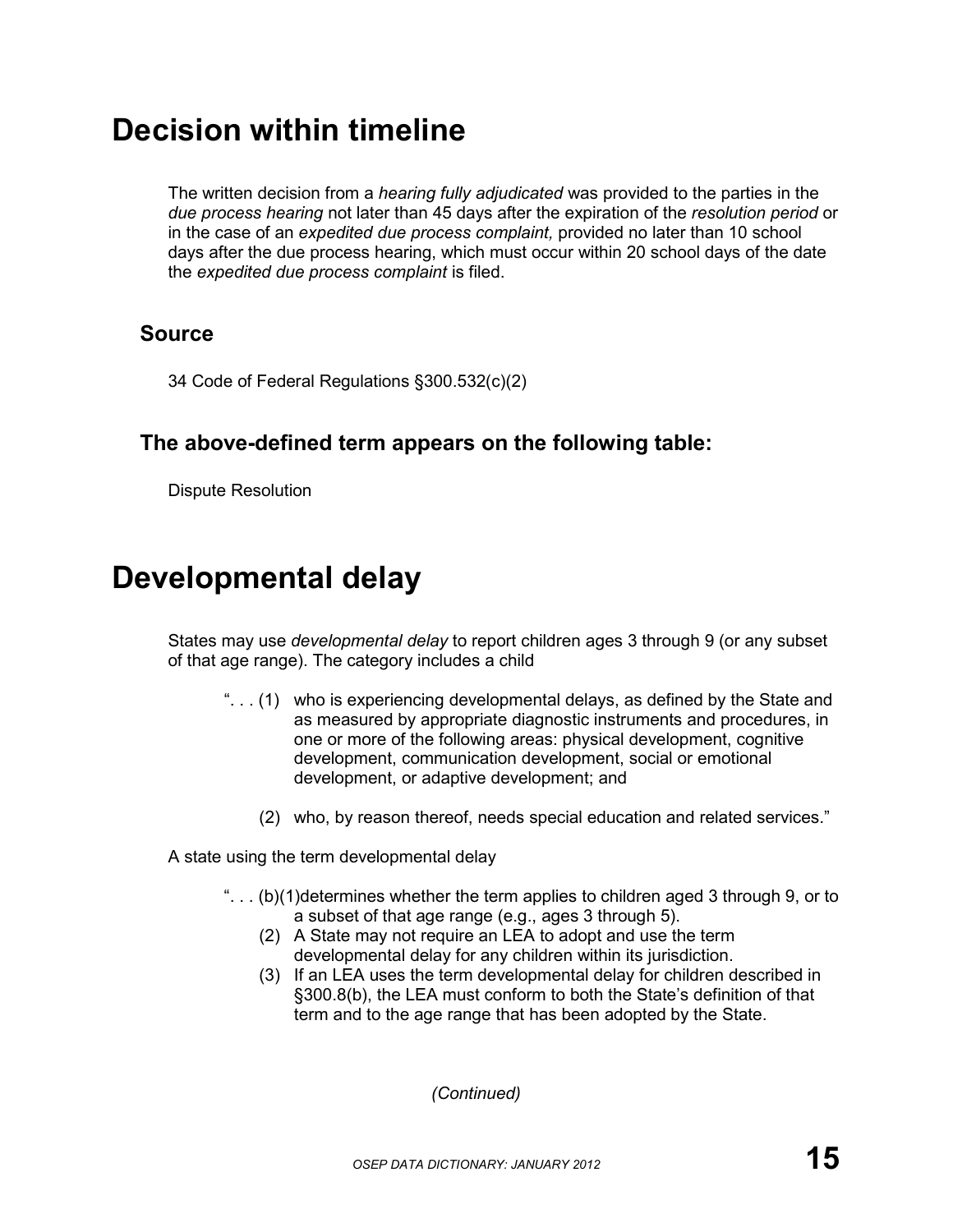# **Developmental delay (continued)**

(4) If a State does not adopt the term developmental delay, an LEA may not independently use that term as a basis for establishing a child's eligibility under this part."

### **Source**

34 Code of Federal Regulations §300.8(b); 300.111(b)

### **The above-defined term appears on the following tables:**

Child Count Educational Environments **Discipline** 

# **Died**

Students with disabilities who died.

### **Source**

Non-regulatory definition developed by OSEP for data collection

### **The above-defined term appears on the following table:**

Exiting Special Education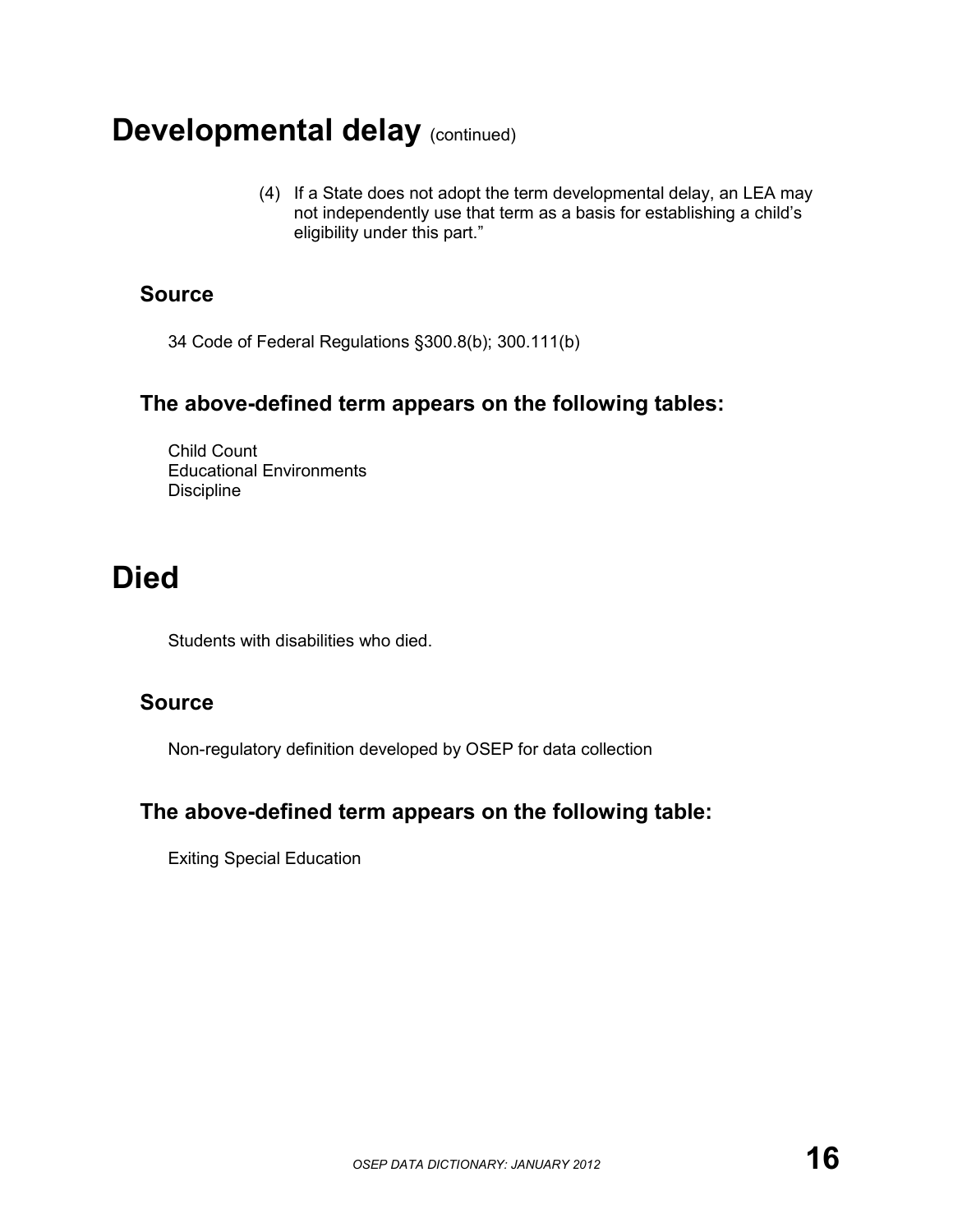## **Disciplinary removal**

Any instance in which a child is removed from his/her educational placement for disciplinary purposes, including *in-school suspension, out-of-school suspension, expulsion,* removal by school personnel to an *interim alternative educational setting* for illegal drug, controlled substance, or *weapon offenses* or *serious bodily injury*, and *removal by hearing officer* for likely injury to self or others.

#### **Source**

34 Code of Federal Regulations §300.530 and §300.532(b)(2)(ii)

#### **The above-defined term appears on the following table:**

**Discipline** 

## **Dropped out**

Students with disabilities who were enrolled at the start of the reporting period, were not enrolled at the end of the reporting period, and did not exit *special education* through any other basis described *(transferred to regular education; graduated with diploma;*  received a *certificate;* reached *maximum age; died; or moved, known to be continuing)*. This includes dropouts, runaways, *GED* recipients (in cases where students are required to drop out of the secondary educational program in order to pursue the *GED* certificate), *expulsions*, status unknown, students who moved and are not known to be continuing in another *educational program*, and other exiters.

#### **Source**

Non-regulatory definition developed by OSEP for data collection

### **The above-defined term appears on the following table:**

Exiting Special Education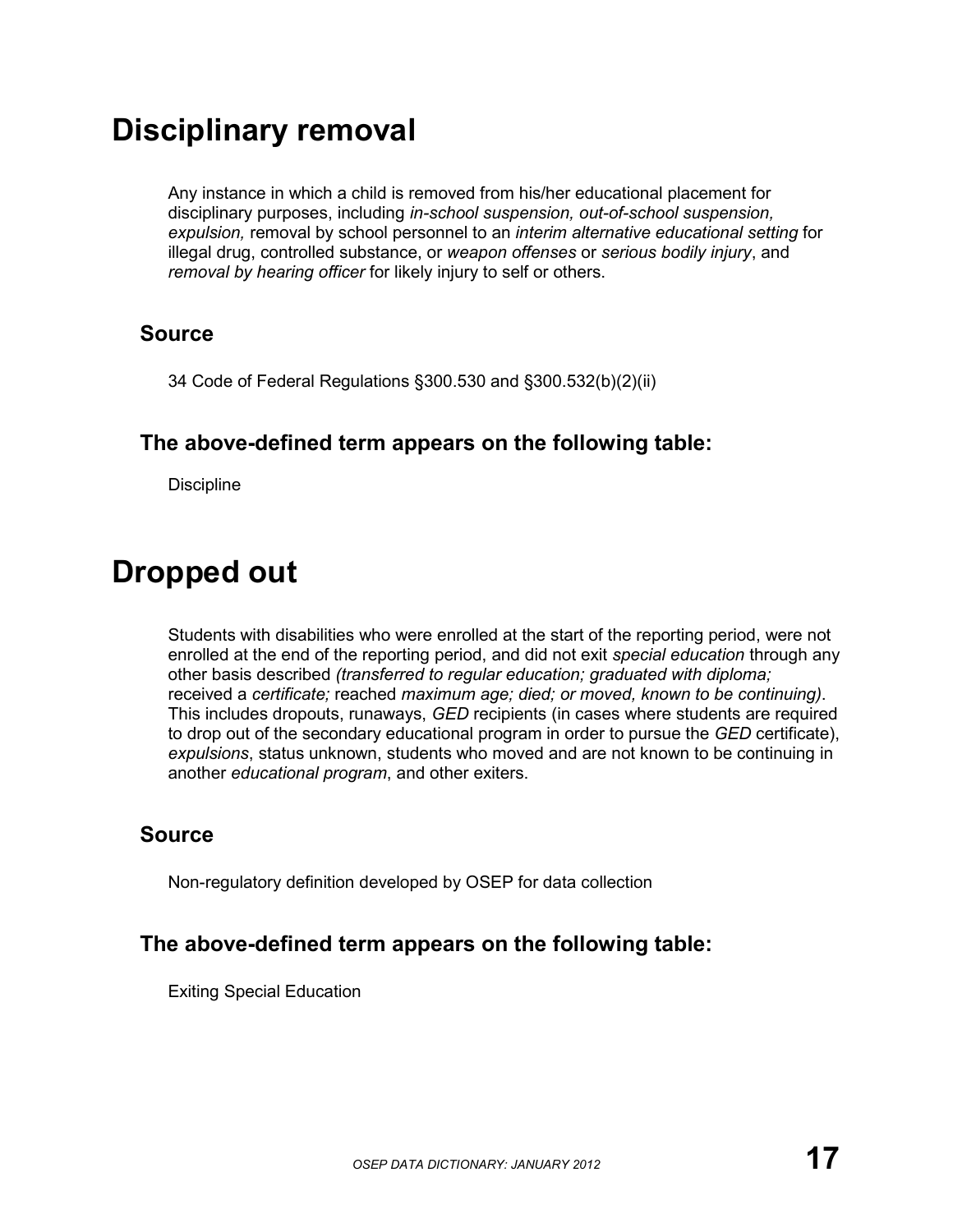## **Drug offenses**

The use, possession, sale, or solicitation of drugs as identified in 21 U.S.C. §812 (listed below); this does not include use, possession, sale, or solicitation of alcohol or tobacco.

"(a) Establishment

There are established five schedules of controlled substances, to be known as schedules I, II, III, IV, and V. Such schedules shall initially consist of the substances listed in this section. The schedules established by this section shall be updated and republished on a semiannual basis during the two-year period beginning one year after October 27, 1970, and shall be updated and republished on an annual basis thereafter.

(b) Placement on schedules; findings required

Except where control is required by United States obligations under an international treaty, convention, or protocol, in effect on October 27, 1970, and except in the case of an immediate precursor, a drug or other substance may not be placed in any schedule unless the findings required for such schedule are made with respect to such drug or other substance. The findings required for each of the schedules are as follows:

(1) Schedule I.--

(A) The drug or other substance has a high potential for abuse.

(B) The drug or other substance has no currently accepted medical use in treatment in the United States.

(C) There is a lack of accepted safety for use of the drug or other substance under medical supervision.

(2) Schedule II.--

(A) The drug or other substance has a high potential for abuse.

(B) The drug or other substance has a currently accepted medical use in treatment in the United States or a currently accepted medical use with severe restrictions.

(C) Abuse of the drug or other substances may lead to severe psychological or physical dependence.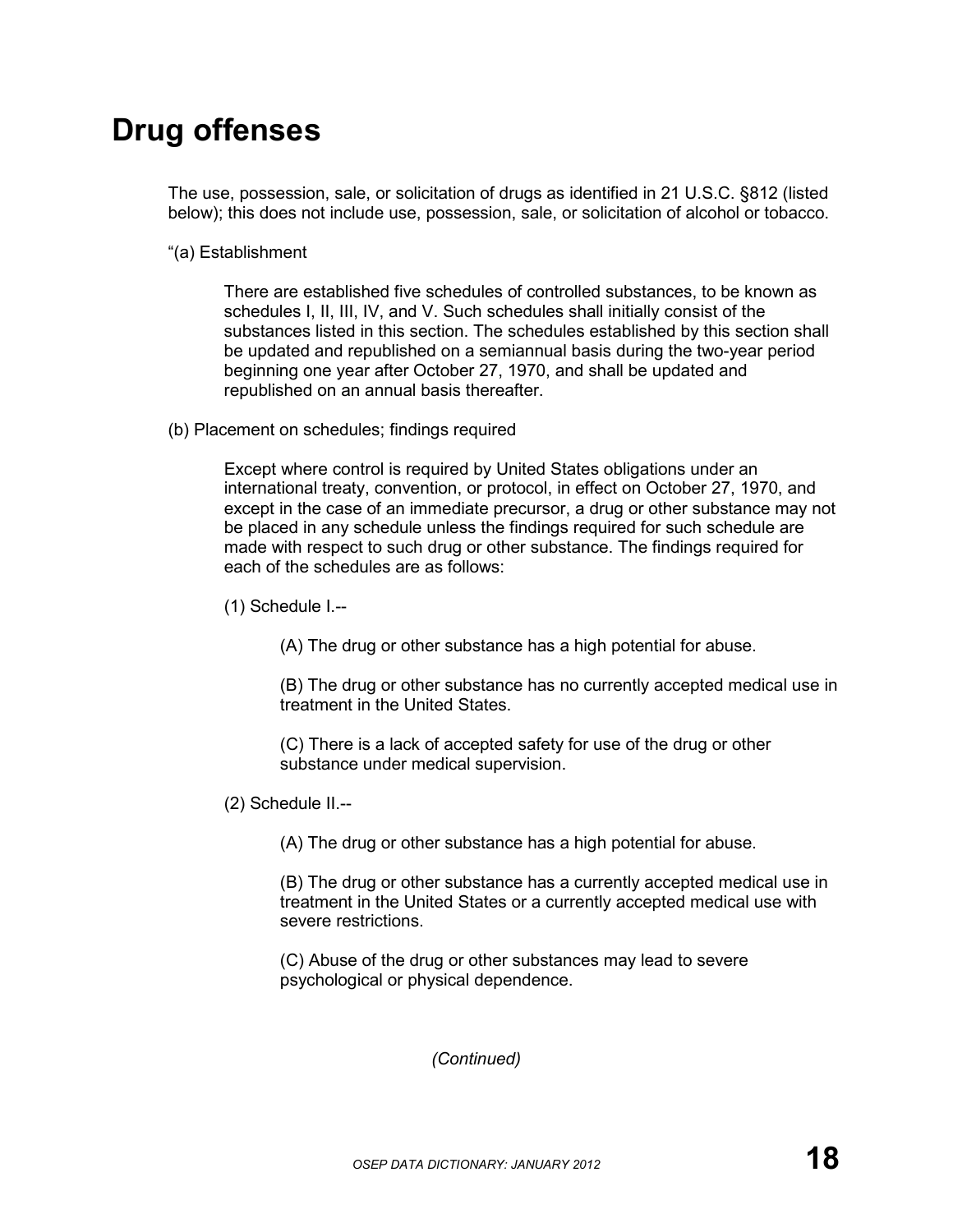(3) Schedule III.--

(A) The drug or other substance has a potential for abuse less than the drugs or other substances in schedules I and II.

(B) The drug or other substance has a currently accepted medical use in treatment in the United States.

(C) Abuse of the drug or other substance may lead to moderate or low physical dependence or high psychological dependence.

(4) Schedule IV.--

(A) The drug or other substance has a low potential for abuse relative to the drugs or other substances in schedule III.

(B) The drug or other substance has a currently accepted medical use in treatment in the United States.

(C) Abuse of the drug or other substance may lead to limited physical dependence or psychological dependence relative to the drugs or other substances in schedule III.

(5) Schedule V.--

(A) The drug or other substance has a low potential for abuse relative to the drugs or other substances in schedule IV.

(B) The drug or other substance has a currently accepted medical use in treatment in the United States.

(C) Abuse of the drug or other substance may lead to limited physical dependence or psychological dependence relative to the drugs or other substances in schedule IV.

(c) Initial schedules of controlled substances

Schedules I, II, III, IV, and V shall, unless and until amended<sup>1</sup> pursuant to section 811 of this title, consist of the following drugs or other substances, by whatever official name, common or usual name, chemical name, or brand name designated:

 $\overline{1}$  $1$  Revised schedules are published in the Code of Federal Regulations, Part 1308 of Title 21, Food and Drugs.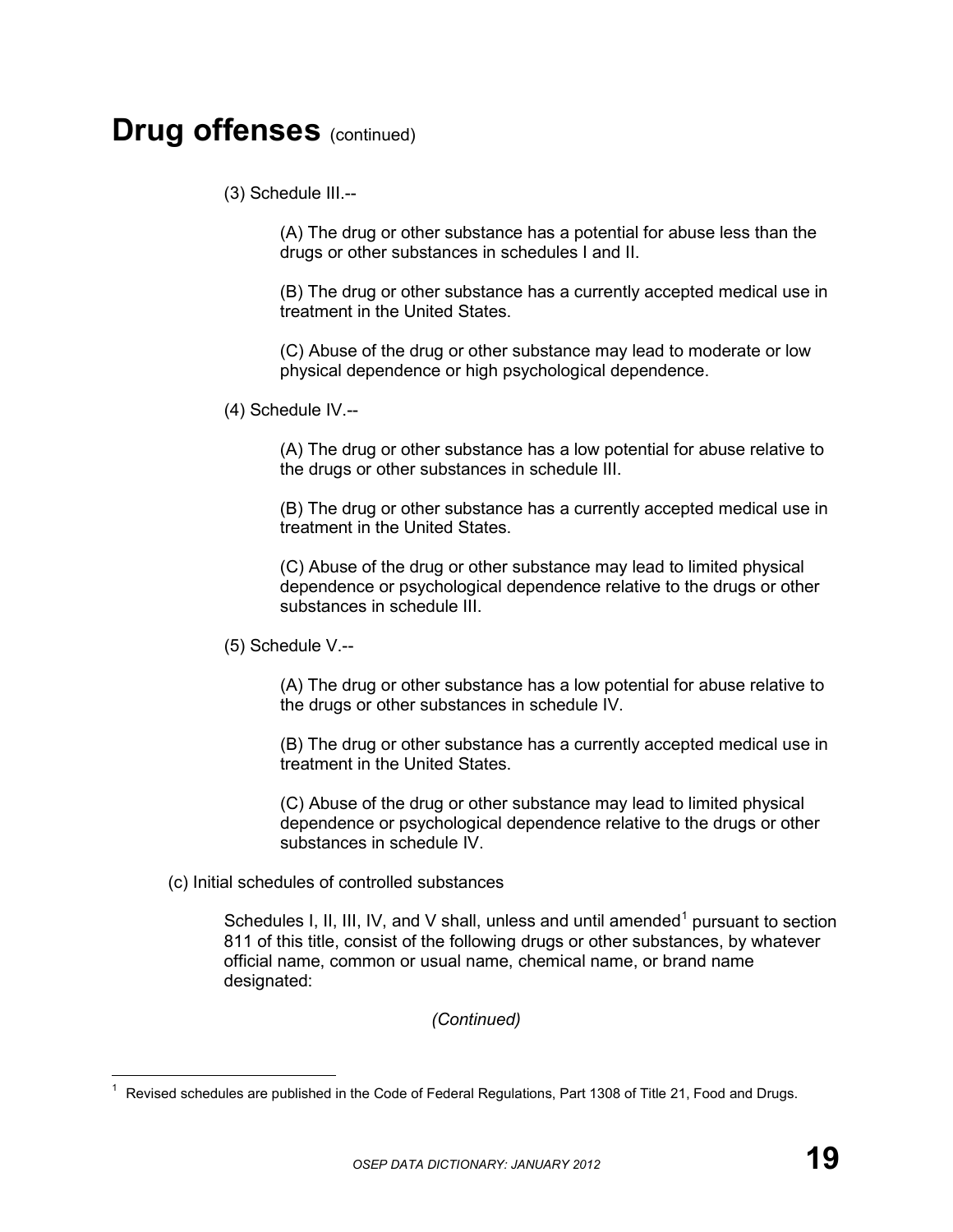#### Schedule I

(a) Unless specifically excepted or unless listed in another schedule, any of the following opiates, including their isomers, esters, ethers, salts, and salts of isomers, esters, and ethers, whenever the existence of such isomers, esters, ethers, and salts is possible within the specific chemical designation:

- (1) Acetylmethadol.
- (2) Allylprodine.
- (3) Alphacetylmathadol. $<sup>2</sup>$ </sup>
- (4) Alphameprodine.
- (5) Alphamethadol.
- (6) Benzethidine.
- (7) Betacetylmethadol.
- (8) Betameprodine.
- (9) Betamethadol.
- (10) Betaprodine.
- (11) Clonitazene.
- (12) Dextromoramide.
- (13) Dextrorphan.
- (14) Diampromide.
- (15) Diethylthiambutene.
- (16) Dimenoxadol.
- (17) Dimepheptanol.
- (18) Dimethylthiambutene.
- (19) Dioxaphetyl butyrate.
- (20) Dipipanone.
- (21) Ethylmethylthiambutene.
- (22) Etonitazene.
- (23) Etoxeridine.
- (24) Furethidine.
- (25) Hydroxypethidine.
- (26) Ketobemidone.
- (27) Levomoramide.
- (28) Levophenacylmorphan.
- (29) Morpheridine.
- (30) Noracymethadol.
- (31) Norlevorphanol.
- (32) Normethadone.
- (33) Norpipanone.
- (34) Phenadoxone.
- (35) Phenampromide.
- (36) Phenomorphan.
- (37) Phenoperidine.
- (38) Piritramide.
- (39) Propheptazine.
- (40) Properidine.
- (41) Racemoramide.
- (42) Trimeperidine.

 $\overline{a}$  $^2$  So in original. Probably should be "Alphacetylmethadol."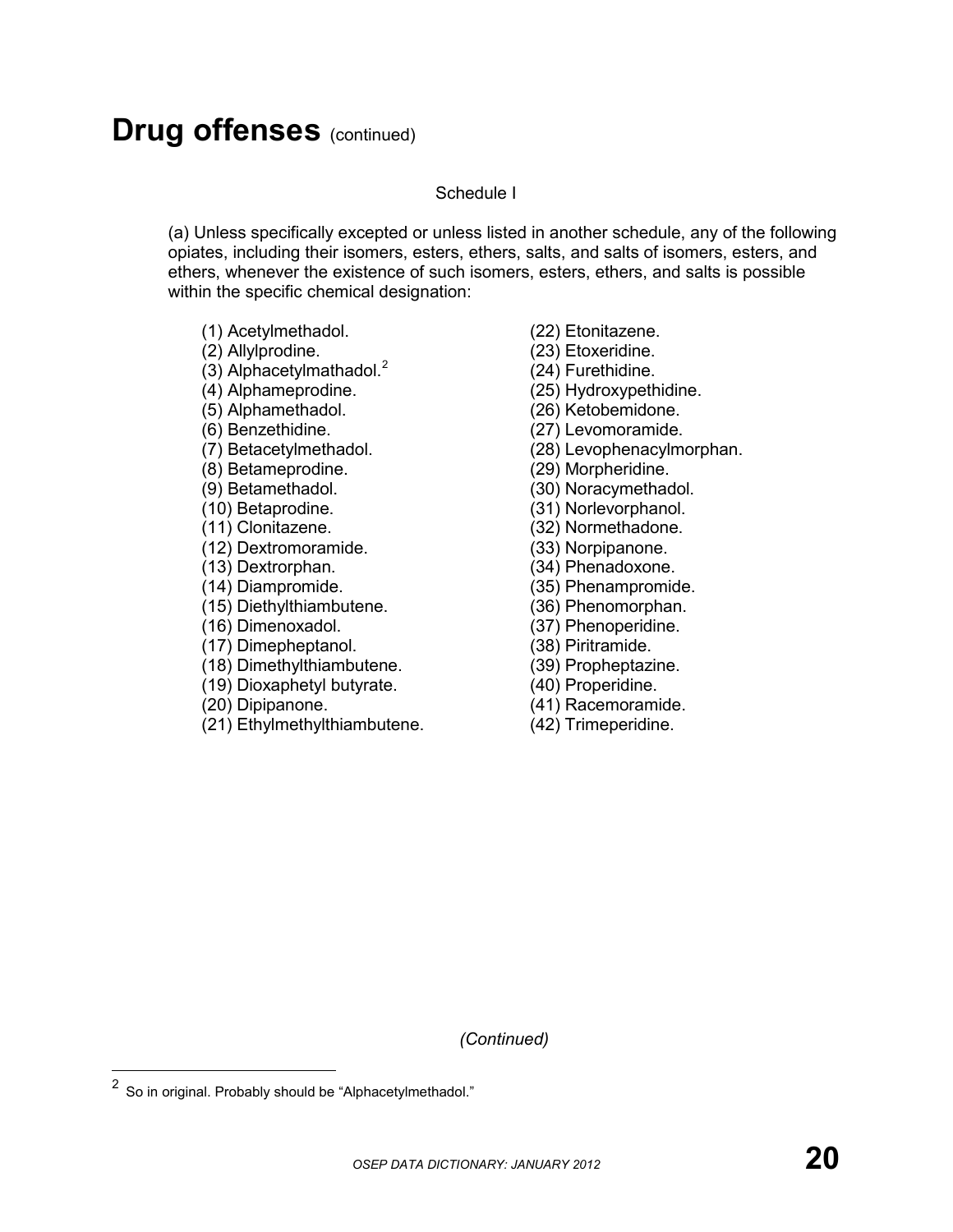(b) Unless specifically excepted or unless listed in another schedule, any of the following opium derivatives, their salts, isomers, and salt of isomers whenever the existence of such salts, isomers, and salts of isomers is possible within the specific chemical designation:

- (1) Acetorphine.
- (2) Acetyldihydrocodeine.
- (3) Benzylmorphine.
- (4) Codeine methylbromide.
- (5) Codeine-N-Oxide.
- (6) Cyprenorphine.
- (7) Desomorphine.
- (8) Dihydromorphine.
- (9) Etorphine.
- (10) Heroin.
- (11) Hydromorphinol.
- (12) Methyldesorphine.
- (13) Methylhydromorphine.
- (14) Morphine methylbromide.
- (15) Morphine methylsulfonate.
- (16) Morphine-N-Oxide.
- (17) Myrophine.
- (18) Nicocodeine.
- (19) Nicomorphine.
- (20) Normorphine.
- (21) Pholcodine.
- (22) Thebacon.

(c) Unless specifically excepted or unless listed in another schedule, any material, compound, mixture, or preparation, which contains any quantity of the following hallucinogenic substances, or which contains any of their salts, isomers, and salts of isomers whenever the existence of such salts, isomers, and salts of isomers is possible within the specific chemical designation:

- (1) 3,4-methylenedioxyamphetamine.
- (2) 5-methoxy-3,4-methylenedioxy amphetamine.
- (3) 3,4,5-trimethoxyamphetamine.
- (4) Bufotenine.
- (5) Diethyltryptamine.
- (6) Dimethyltryptamine.
- (7) 4-methyl-2, 5 diamethoxyamphetamine.
- (8) Ibogaine.
- (9) Lysergic acid diethylamide.
- (10) Marihuana.
- (11) Mescaline.
- (12) Peyote.
- (13) N-ethyl-3-piperidyl benzilate.
- (14) N-methyl-3-piperidyl benzilate.
- (15) Psilocybin.
- (16) Psilocyn.
- (17) Tetrahydrocannabinols.

#### Schedule II

(a) Unless specifically excepted or unless listed in another schedule, any of the following substances whether produced directly or indirectly by extraction from substances of vegetable origin, or independently by means of chemical synthesis, or by a combination of extraction and chemical synthesis:

(1) Opium and opiate, and any salt, compound, derivative, or preparation of opium or opiate.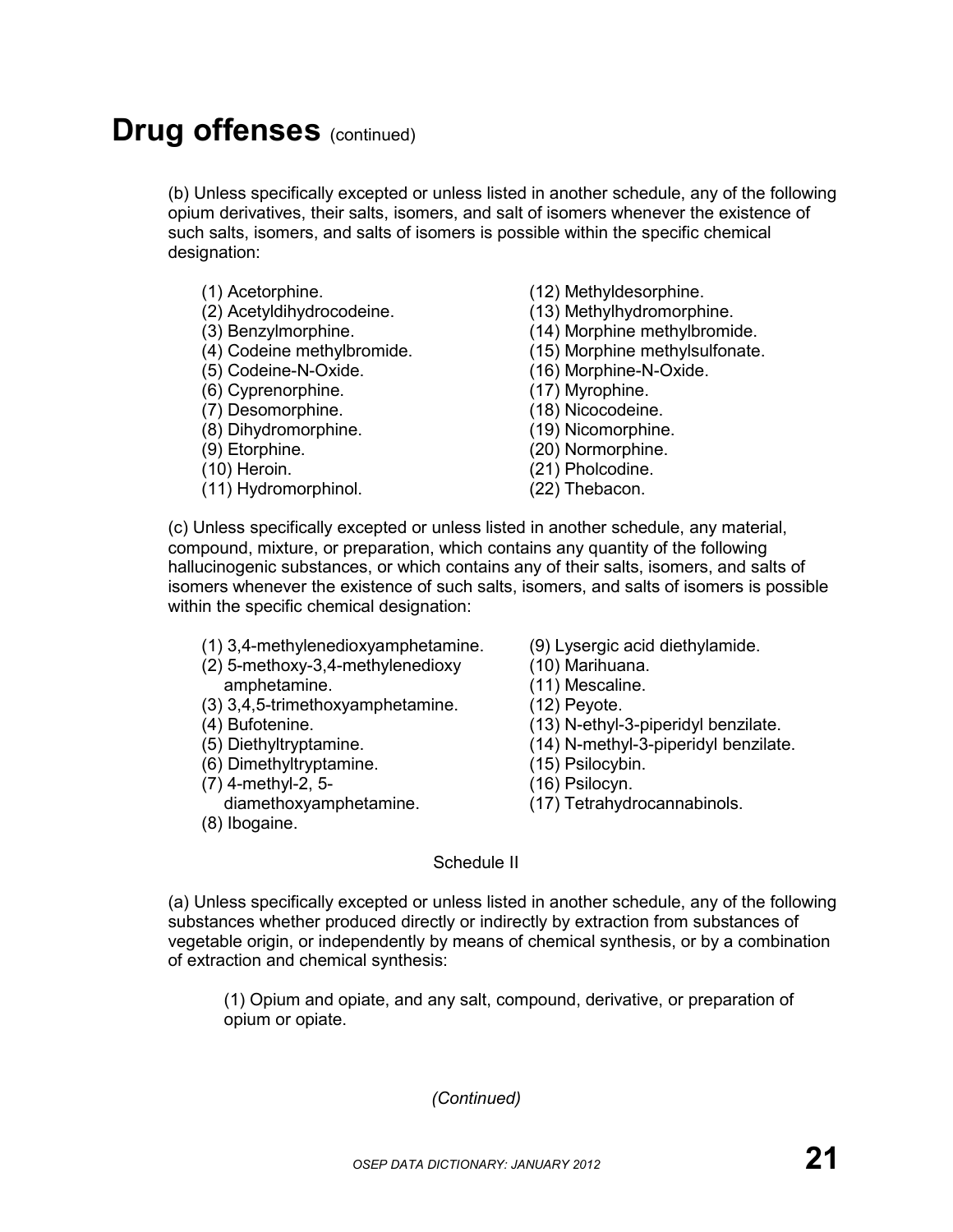(2) Any salt, compound, derivative, or preparation thereof which is chemically equivalent or identical with any of the substances referred to in clause (1), except that these substances shall not include the isoquinoline alkaloids of opium.

(3) Opium poppy and poppy straw.

 $(4)$  coca<sup>3</sup> leaves, except coca leaves and extracts of coca leaves from which cocaine, ecgonine, and derivatives of ecgonine or their salts have been removed; cocaine, its salts, optical and geometric isomers, and salts of isomers; ecgonine, its derivatives, their salts, isomers, and salts of isomers; or any compound, mixture, or preparation which contains any quantity of any of the substances referred to in this paragraph.

(b) Unless specifically excepted or unless listed in another schedule, any of the following opiates, including their isomers, esters, ethers, salts, and salts of isomers, esters and ethers, whenever the existence of such isomers, esters, ethers, and salts is possible within the specific chemical designation:

- (1) Alphaprodine.
- (2) Anileridine.
- (3) Bezitramide.
- (4) Dihydrocodeine.
- (5) Diphenoxylate.
- (6) Fentanyl.
- (7) Isomethadone.
- (8) Levomethorphan.
- (9) Levorphanol.
- (10) Metazocine.
- (11) Methadone.
- (12) Methadone-Intermediate, 4-cyano-2-dimethylamino-4, 4-diphenyl butane.

(13) Moramide-Intermediate,

2-methyl-3-morpholino-1

1-diphenylpropane-carboxylic acid.

- (14) Pethidine.
- (15) Pethidine-Intermediate-A, 4-cyano-1-methyl-4-phenylpiperidine.
- (16) Pethidine-Intermediate-B, ethyl-4-phenylpiperidine-4-carboxylate.
- (17) Pethidine-Intermediate-C, 1-methyl-4-phenylpiperidine-4 carboxylic acid.
- (18) Phenazocine.
- (19) Piminodine.
- (20) Racemethorphan.
- (21) Racemorphan

(c) Unless specifically excepted or unless listed in another schedule, any injectable liquid which contains any quantity of methamphetamine, including its salts, isomers, and salts of isomers.

 $\overline{a}$ So in original. Probably should be capitalized.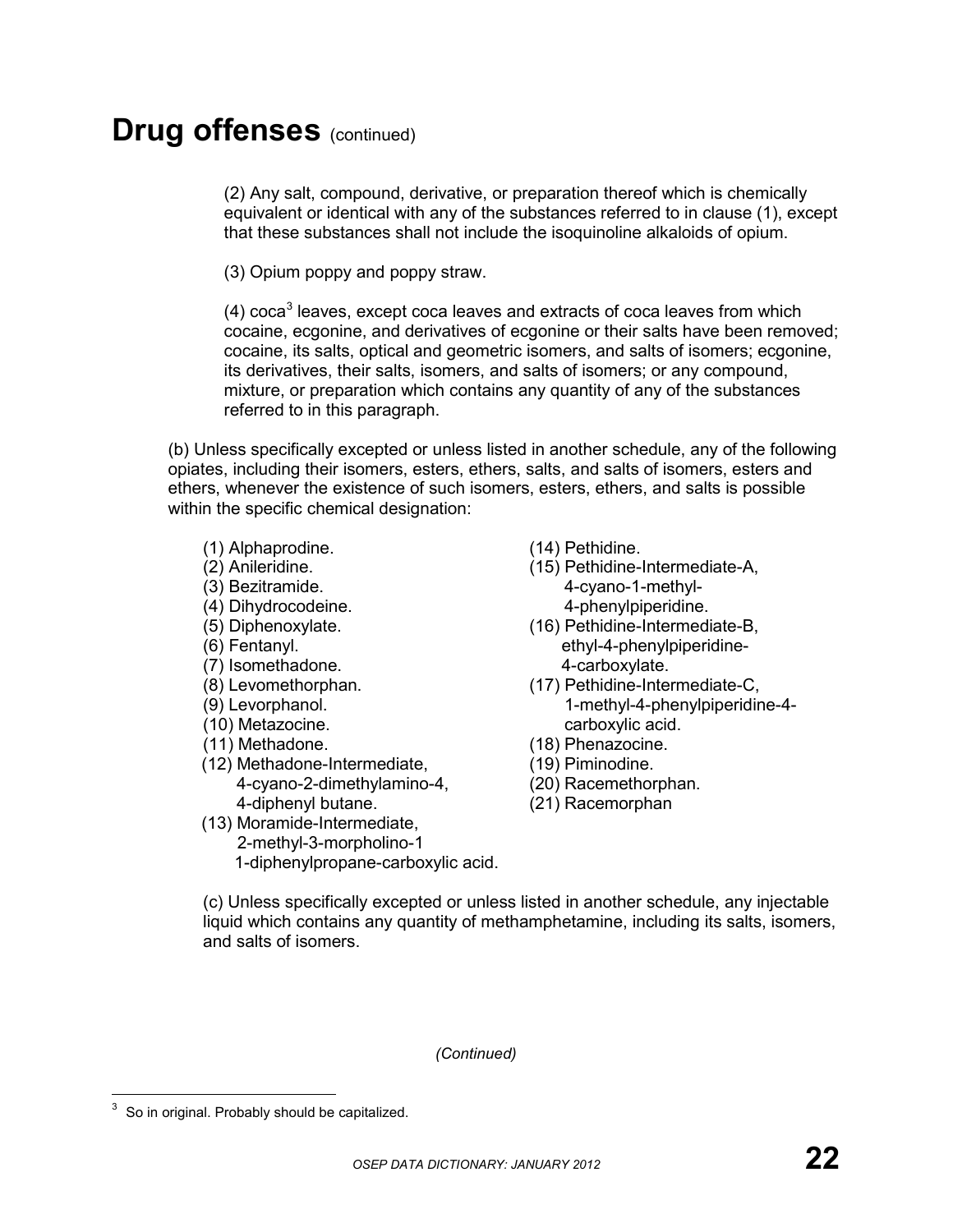#### Schedule III

(a) Unless specifically excepted or unless listed in another schedule, any material, compound, mixture, or preparation which contains any quantity of the following substances having a stimulant effect on the central nervous system:

(1) Amphetamine, its salts, optical isomers, and salts of its optical isomers.

#### Schedule III

(a) Unless specifically excepted or unless listed in another schedule, any material, compound, mixture, or preparation which contains any quantity of the following substances having a stimulant effect on the central nervous system:

(1) Amphetamine, its salts, optical isomers, and salts of its optical isomers.

(2) Phenmetrazine and its salts.

(3) Any substance (except an injectable liquid) which contains any quantity of methamphetamine, including its salts, isomers, and salts of isomers.

(4) Methylphenidate.

(b) Unless specifically excepted or unless listed in another schedule, any material, compound, mixture, or preparation which contains any quantity of the following substances having a depressant effect on the central nervous system:

(1) Any substance which contains any quantity of a derivative of barbituric acid, or any salt of a derivative of barbituric acid.

(2) Chorhexadol.

(3) Glutehimide.

(4) Lysergic acid.

(5) Lysergic acid amide.

(6) Methyprylon.

(7) Phencyclidine.

(8) Sulfondiethylmethane.

(9) Sulfonethylmethane.

(10) Sulfonmethane.

(c) Nalorphine.

(d) Unless specifically excepted or unless listed in another schedule, any material, compound, mixture, or preparation containing limited quantities of any of the following narcotic drugs, or any salts thereof: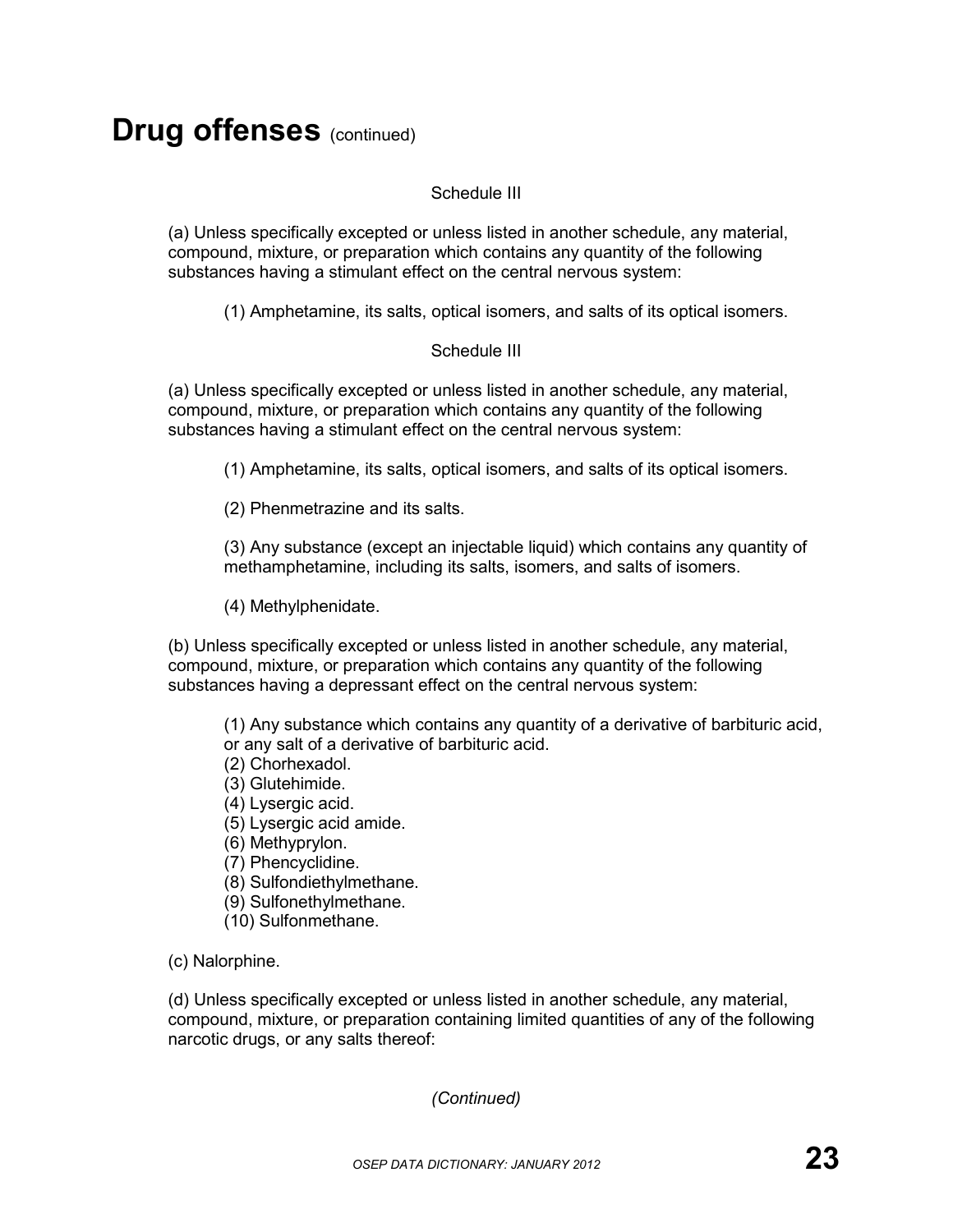(1) Not more than 1.8 grams of codeine per 100 milliliters or not more than 90 milligrams per dosage unit, with an equal or greater quantity of an isoquinoline alkaloid of opium.

(2) Not more than 1.8 grams of codeine per 100 milliliters or not more than 90 milligrams per dosage unit, with one or more active, non-narcotic ingredients in recognized therapeutic amounts.

(3) Not more than 300 milligrams of dihydrocodeinone per 100 milliliters or not more than 15 milligrams per dosage unit, with a fourfold or greater quantity of an isoquinoline alkaloid of opium.

(4) Not more than 300 milligrams of dihydrocodeinone per 100 milliliters or not more than 15 milligrams per dosage unit, with one or more active, nonnarcotic ingredients in recognized therapeutic amounts.

(5) Not more than 1.8 grams of dihydrocodeine per 100 milliliters or not more than 90 milligrams per dosage unit, with one or more active, nonnarcotic ingredients in recognized therapeutic amounts.

(6) Not more than 300 milligrams of ethylmorphine per 100 milliliters or not more than 15 milligrams per dosage unit, with one or more active, nonnarcotic ingredients in recognized therapeutic amounts.

(7) Not more than 500 milligrams of opium per 100 milliliters or per 100 grams, or not more than 25 milligrams per dosage unit, with one or more active, nonnarcotic ingredients in recognized therapeutic amounts.

(8) Not more than 50 milligrams of morphine per 100 milliliters or per 100 grams with one or more active, nonnarcotic ingredients in recognized therapeutic amounts.

(e) Anabolic steroids.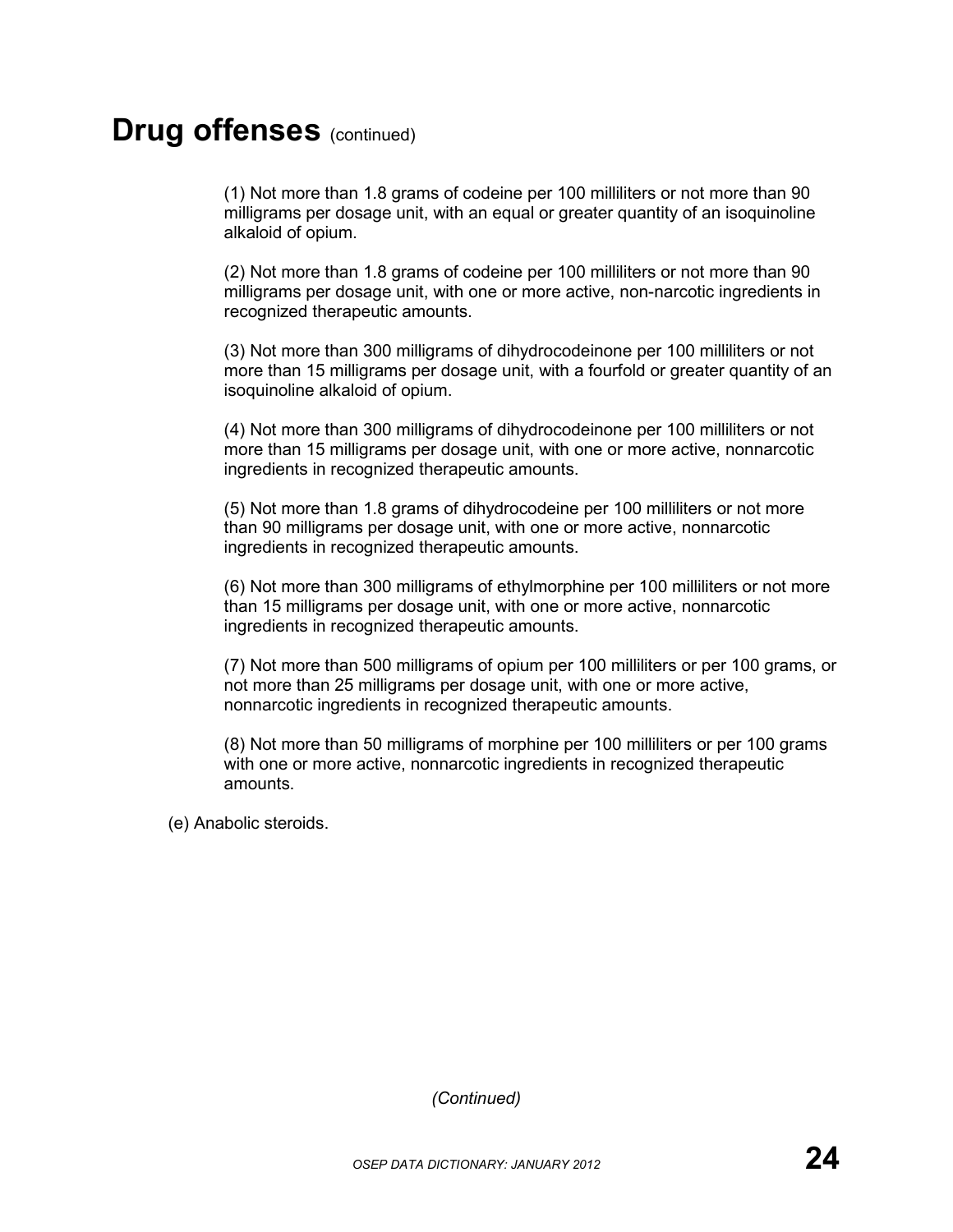Schedule IV

(1) Barbital.

- (2) Chloral betaine.
- (3) Chloral hydrate.
- (4) Ethchlorvynol.
- (5) Ethinamate.
- (6) Methohexital.
- (7) Meprobamate.
- (8) Methylphenobarbital.
- (9) Paraldehyde.
- (10) Petrichloral.
- (11) Phenobarbital.

#### Schedule V

Any compound, mixture, or preparation containing any of the following limited quantities of narcotic drugs, which shall include one or more nonnarcotic active medicinal ingredients in sufficient proportion to confer upon the compound, mixture, or preparation valuable medicinal qualities other than those possessed by the narcotic drug alone:

(1) Not more than 200 milligrams of codeine per 100 milliliters or per 100 grams.

(2) Not more than 100 milligrams of dihydrocodeine per 100 milliliters or per 100 grams.

(3) Not more than 100 milligrams of ethylmorphine per 100 milliliters or per 100 grams.

(4) Not more than 2.5 milligrams of diphenoxylate and not less than 25 micrograms of atropine sulfate per dosage unit.

(5) Not more than 100 milligrams of opium per 100 milliliters or per 100 grams."

#### **Source**

21 U.S.C.

#### **The above-defined term appears on the following table:**

**Discipline**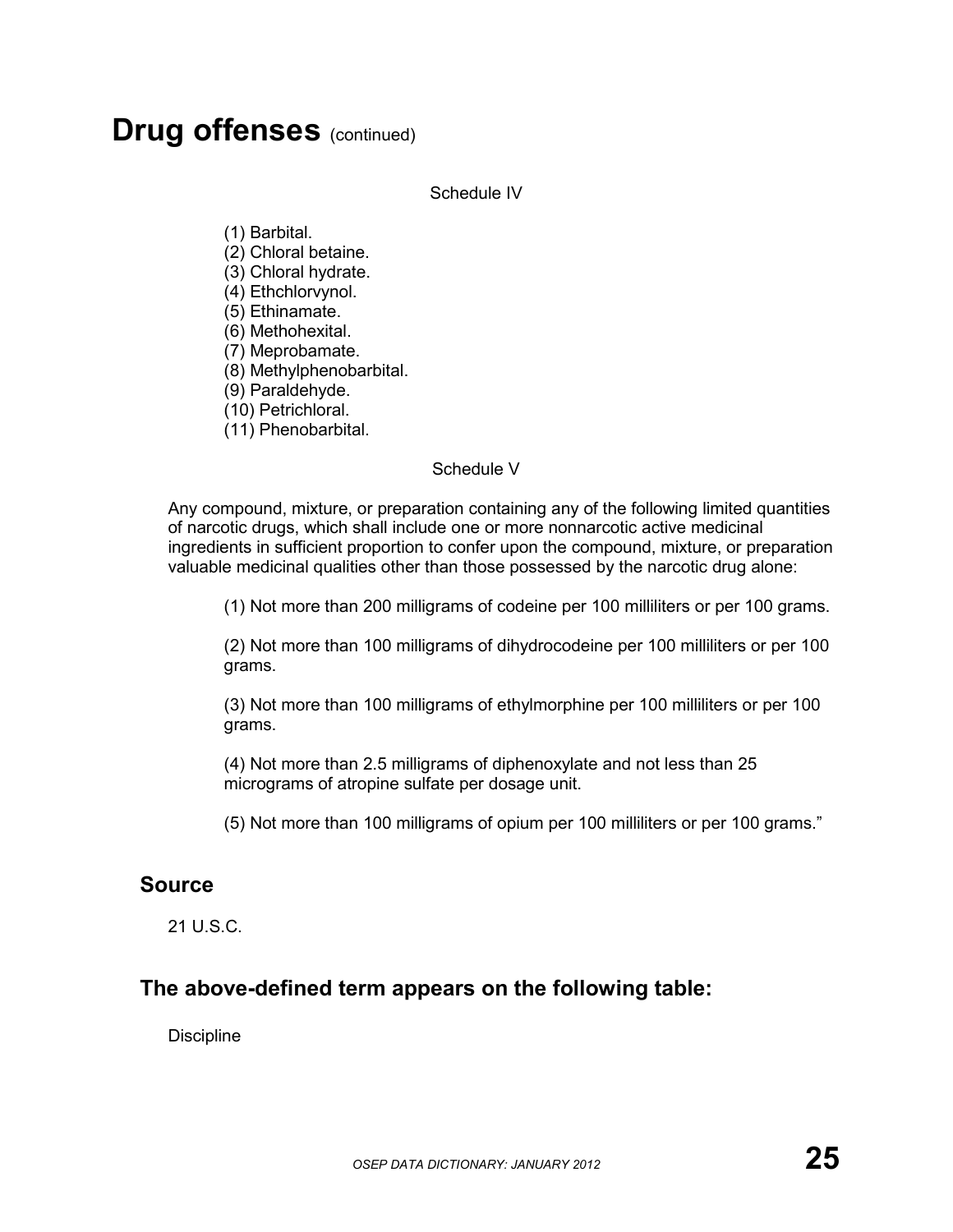### **Due process complaint**

A filing by a parent or public agency to initiate an impartial *due process hearing* on matters relating to the identification, evaluation, or educational placement of a child with a disability, or the provision of a *free appropriate public education* to the child.

#### **Source**

34 Code of Federal Regulations §303.423

#### **The above-defined term appears on the following table:**

Dispute Resolution

## **Due process complaint pending**

A *due process complaint* wherein a *due process hearing* has not yet been scheduled or is scheduled but has not yet been held.

#### **Source**

34 Code of Federal Regulations §303.423

#### **The above-defined term appears on the following table:**

Dispute Resolution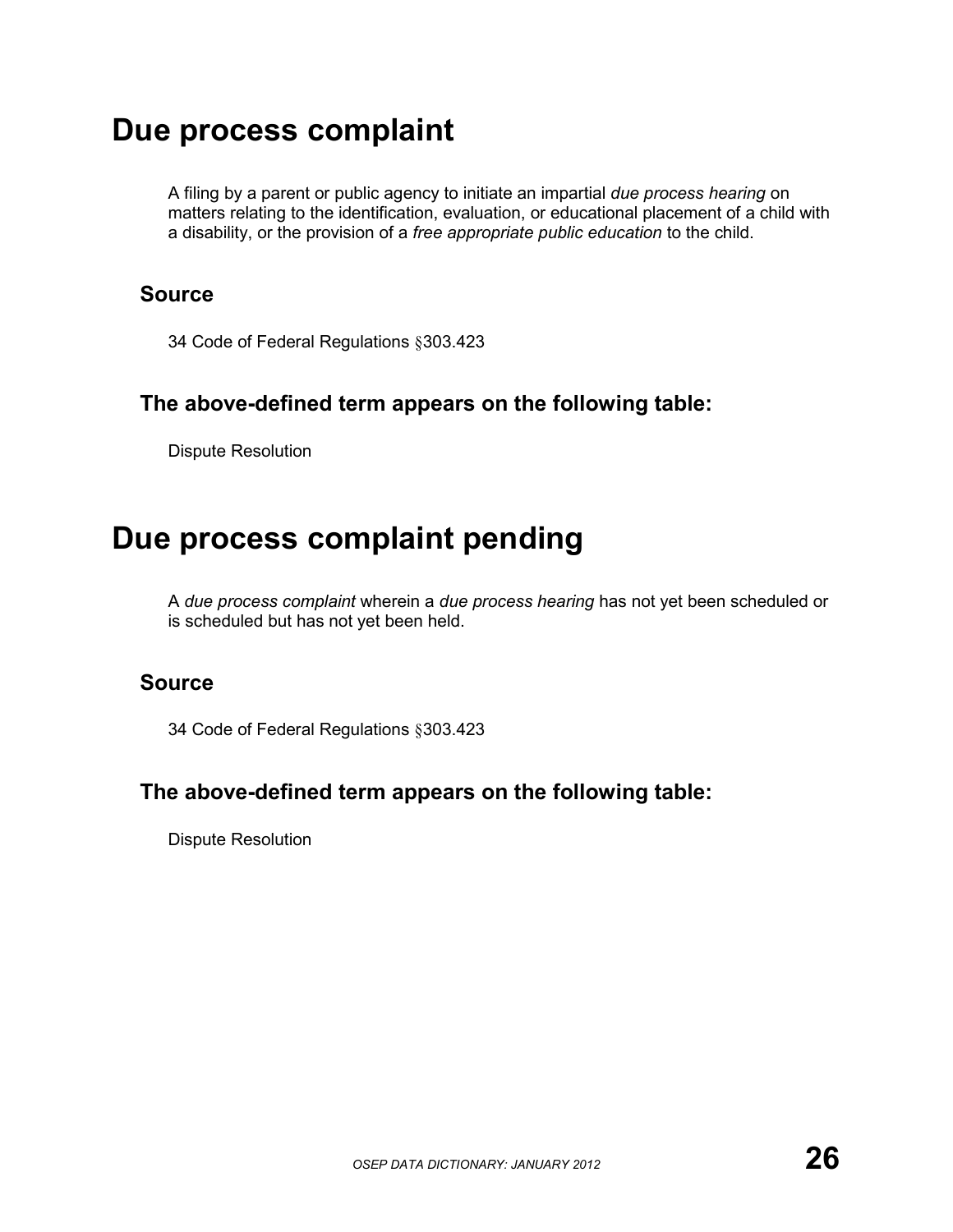## **Due process complaint withdrawn or dismissed**

A *due process complaint* that has not resulted in a fully adjudicated *due process hearing*. This includes *due process complaints* resolved through a *mediation agreement* or through a *written settlement agreement*, those settled by some other agreement between the parties (parent and public agency) prior to completion of the *due process hearing*, those withdrawn by the filing party, those determined by the hearing officer to be insufficient or without cause, and those not fully adjudicated for other reasons. This does not include *due process complaints* that are pending a *due process hearing*.

#### **Source**

34 Code of Federal Regulations §303.423

#### **The above-defined term appears on the following table:**

Dispute Resolution

## **Due process hearing (fully adjudicated)**

A hearing officer conducted a hearing, reached a final decision regarding matters of law and fact, and issued a written decision to the parent and public agency.

### **Source**

34 Code of Federal Regulations §303.512

#### **The above-defined term appears on the following table:**

Dispute Resolution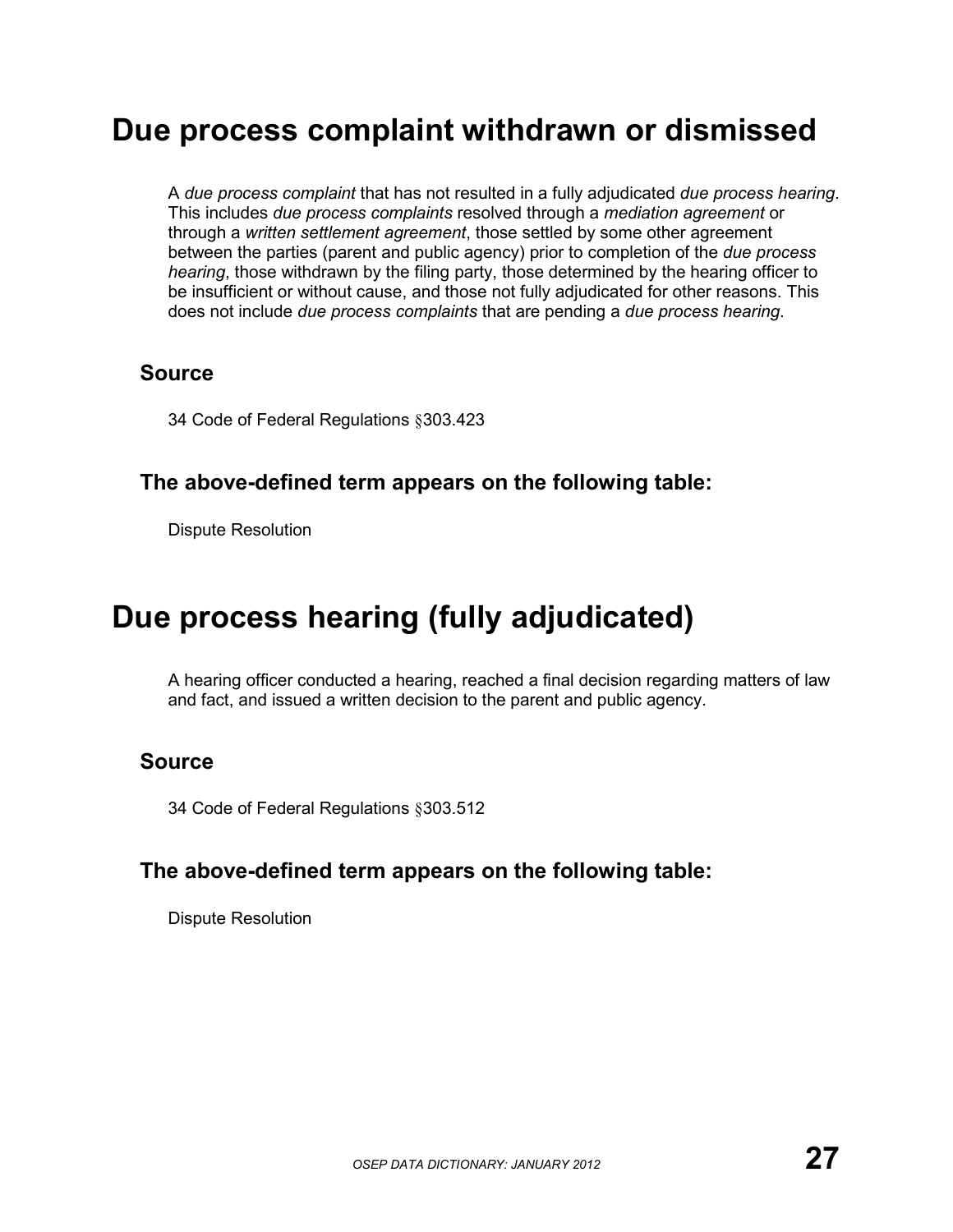## **Educational environment**

Educational environment is a classification that indicates the extent to which students and children with disabilities who are receiving services under *IDEA* Part B attend *educational programs* with their peers without disabilities. For children and students who do not attend *educational programs* with a majority of peers without disabilities, the educational environment reflects the setting in which they receive *special education* and *related services*.

#### **Source**

Non-regulatory definition developed by OSEP for data collection

#### **The above-defined term appears on the following table:**

Educational Environments

## **Educational placement**

The location where a *special education* program is provided. For school-aged children, this location is one of the following: *regular school campus*, in which the student may be *inside the class* with his or her peers without disabilities *for more than 80% of the day*, *79 to 40% of the school day*, or *less than 40% of the school day*; *separate school*; *residential facility*; *homebound/hospital, correctional facility,* or *private school*.

### **Source**

Non-regulatory definition developed by OSEP for data collection

### **The above-defined term appears on the following table:**

**Discipline**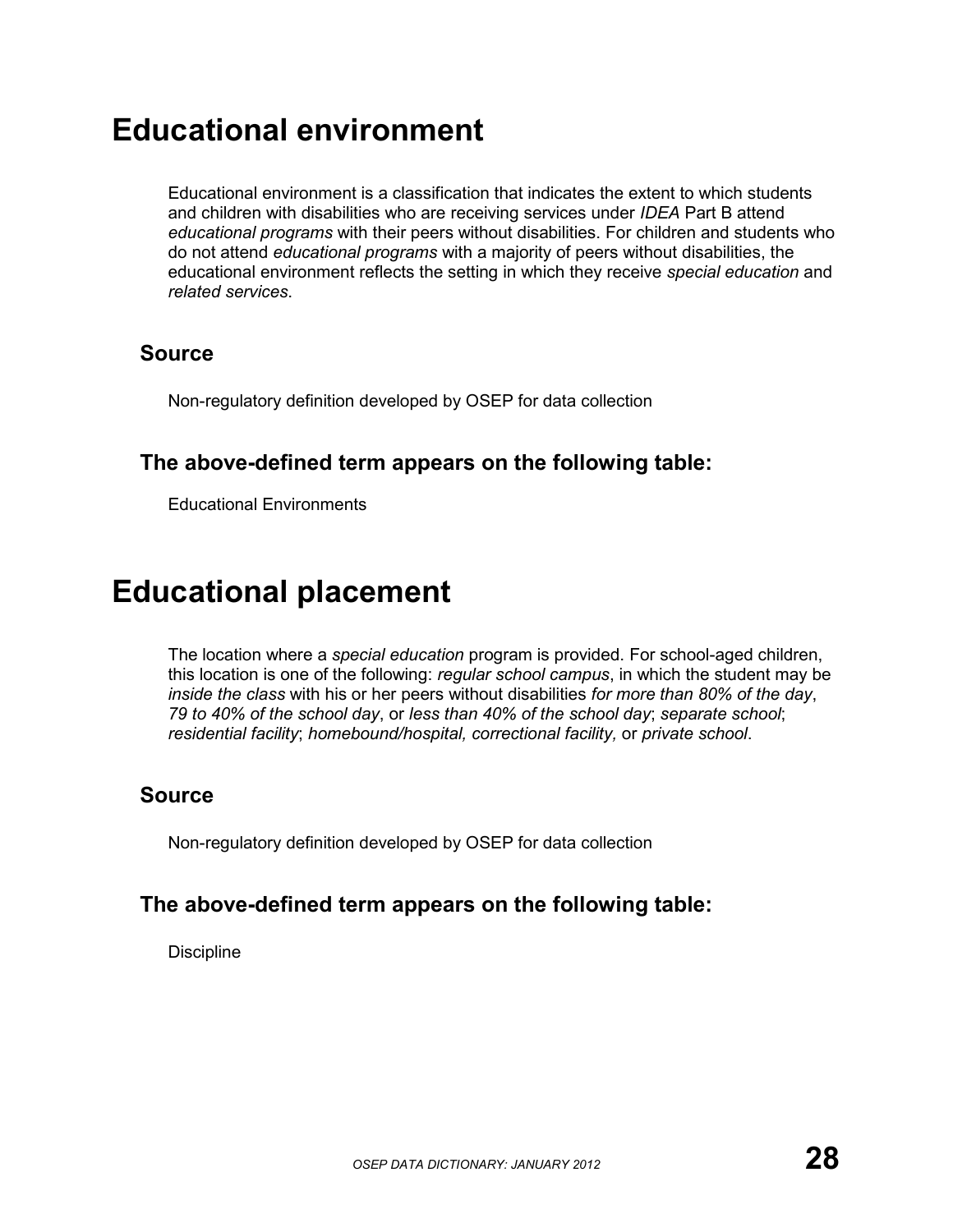## **Educational program**

The purposeful activities that occur during the school day.

### **Source**

Non-regulatory definition developed by OSEP for data collection

### **The above-defined term appears on the following tables:**

Educational Environments Exiting Special Education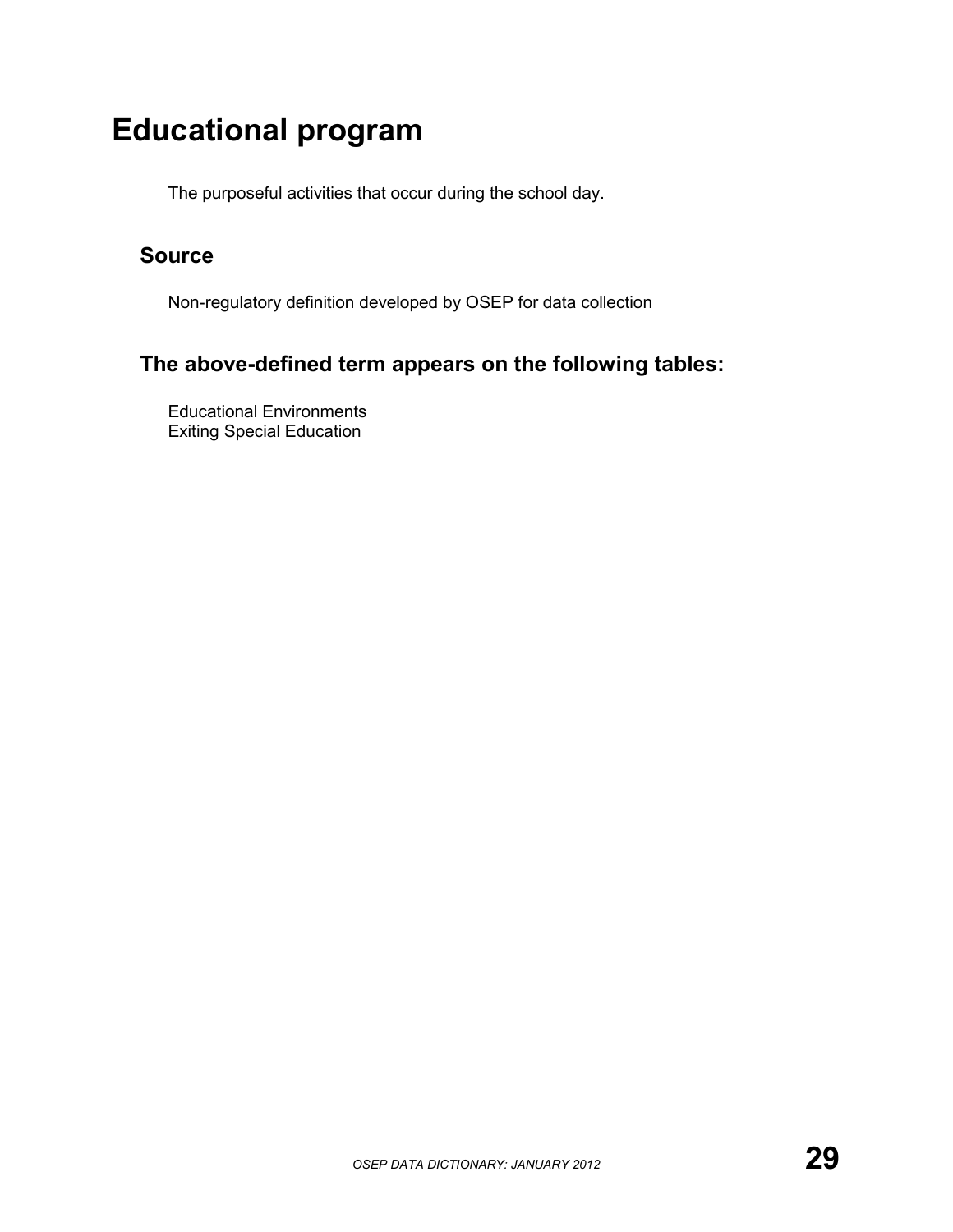## **Educational service agency**

". . . the term educational service agency means –

- (a) A regional public multiservice agency
	- (1) Authorized by State law to develop, manage, and provide services or programs to LEAs;
	- (2) Recognized as an administrative agency for purposes of the provision of special education and related services provided within public elementary schools and secondary schools of the State;
- (b) Includes any other public institution or agency having administrative control and direction over a public elementary school or secondary school; and
- (c) Includes entities that meet the definition of *intermediate educational unit* in section 602(23) of the Act as in effect prior to June 4, 1997."

#### **Source**

34 Code of Federal Regulations §300.12

#### **The above-defined term appears in:**

The definition of Local Educational Agency Educational Environments Exiting Special Education Maintenance of Effort Reduction and Coordinated Early Intervention Services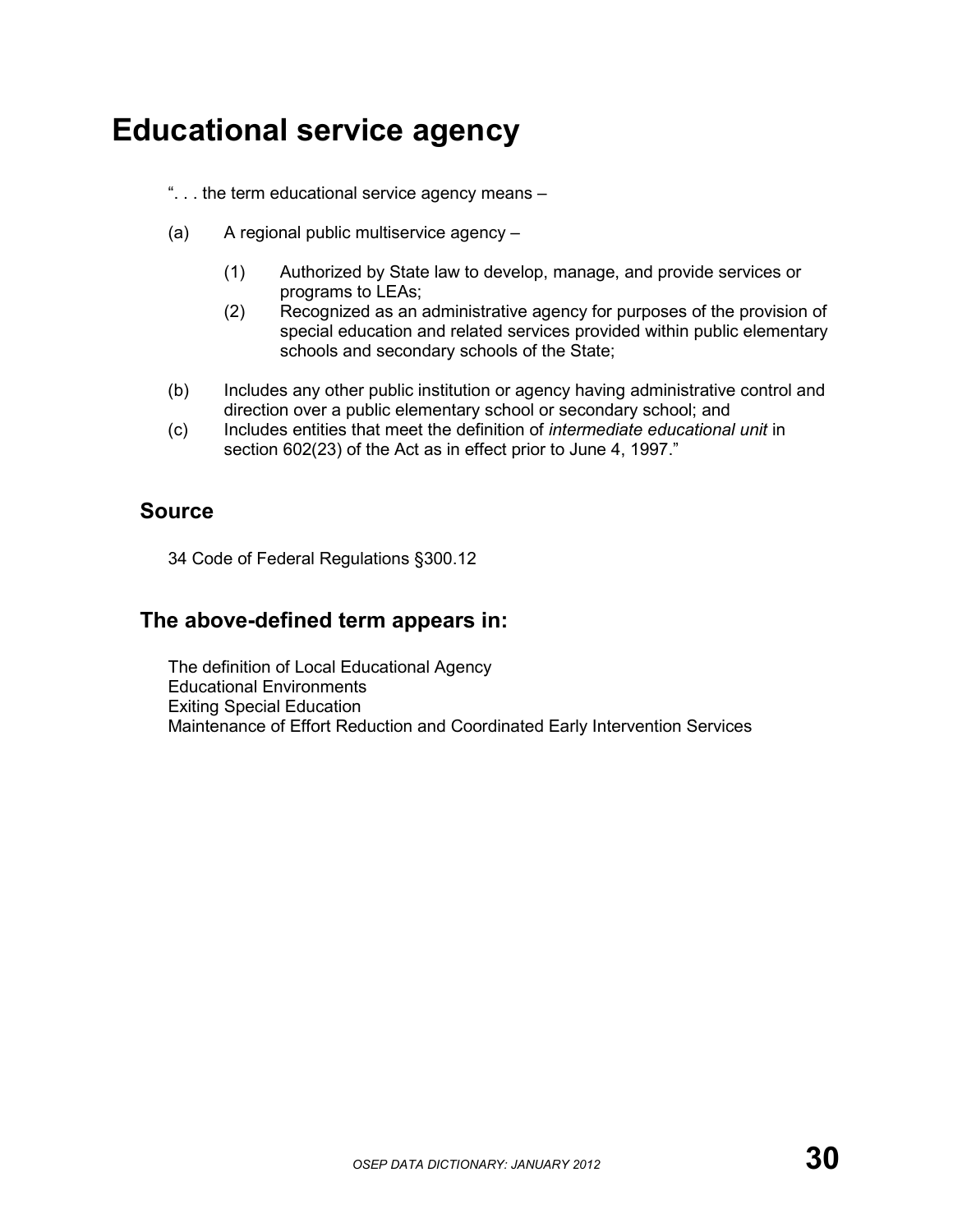### **Emotional disturbance** (previously termed serious emotional disturbance)

- "(i) A condition exhibiting one or more of the following characteristics over a long period of time and to a marked degree that adversely affects a child's educational performance:
	- (A) An inability to learn that cannot be explained by intellectual, sensory, or health factors.
	- (B) An inability to build or maintain satisfactory interpersonal relationships with peers and teachers.
	- (C) Inappropriate types of behavior or feelings under normal circumstances.
	- (D) A general pervasive mood of unhappiness or depression.
	- (E) A tendency to develop physical symptoms or fears associated with personal or school problems.
- (ii) Emotional disturbance includes schizophrenia. The term does not apply to children who are socially maladjusted, unless it is determined that they have an emotional disturbance under paragraph (c)(4)(i)."

#### **Source**

34 Code of Federal Regulations §300.8(c)(4)

#### **The above-defined term appears on the following tables:**

Child Count Educational Environments Exiting Special Education **Discipline**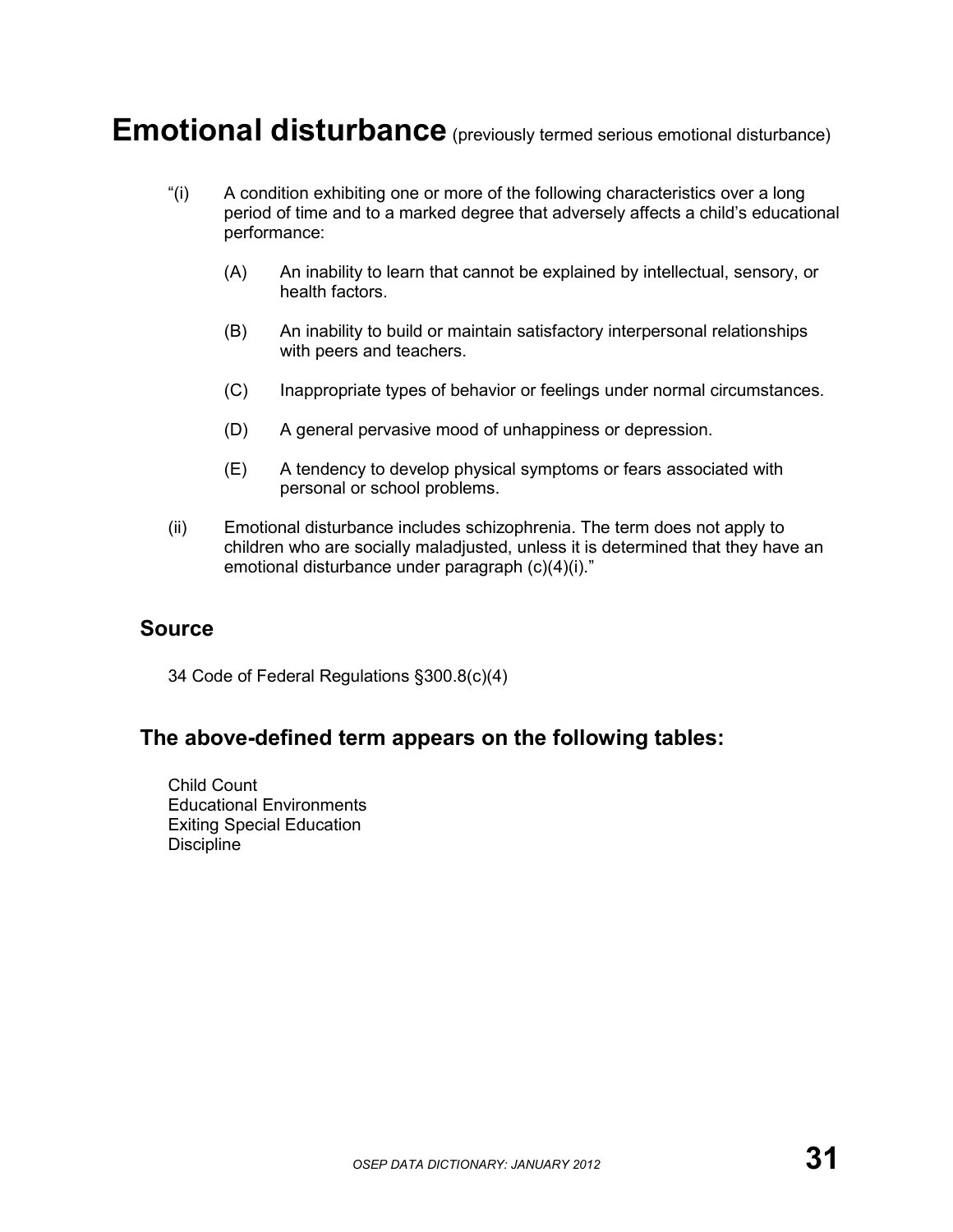## *ESEA* **1% cap**

A state may include in adequate yearly progress (AYP) calculations the proficient and advanced scores of students with disabilities assessed on *alternate academic achievement standards* provided the number of those scores does not exceed 1.0% of all students assessed in the respective grades specified.

#### **Source**

34 Code of Federal Regulations 200.13(c)(2)(i)

#### **The above-defined term appears on the following table:**

Assessment

## *ESEA* **2% cap**

A state and *LEA* may include in AYP calculations the proficient and advanced scores of students with disabilities assessed on *modified academic achievement standards* provided the number of those scores does not exceed 2.0% of all students assessed in the respective grades specified.

#### **Source**

34 Code of Federal Regulations 200.13(c)(2)(ii)

#### **The above-defined term appears on the following table:**

Assessment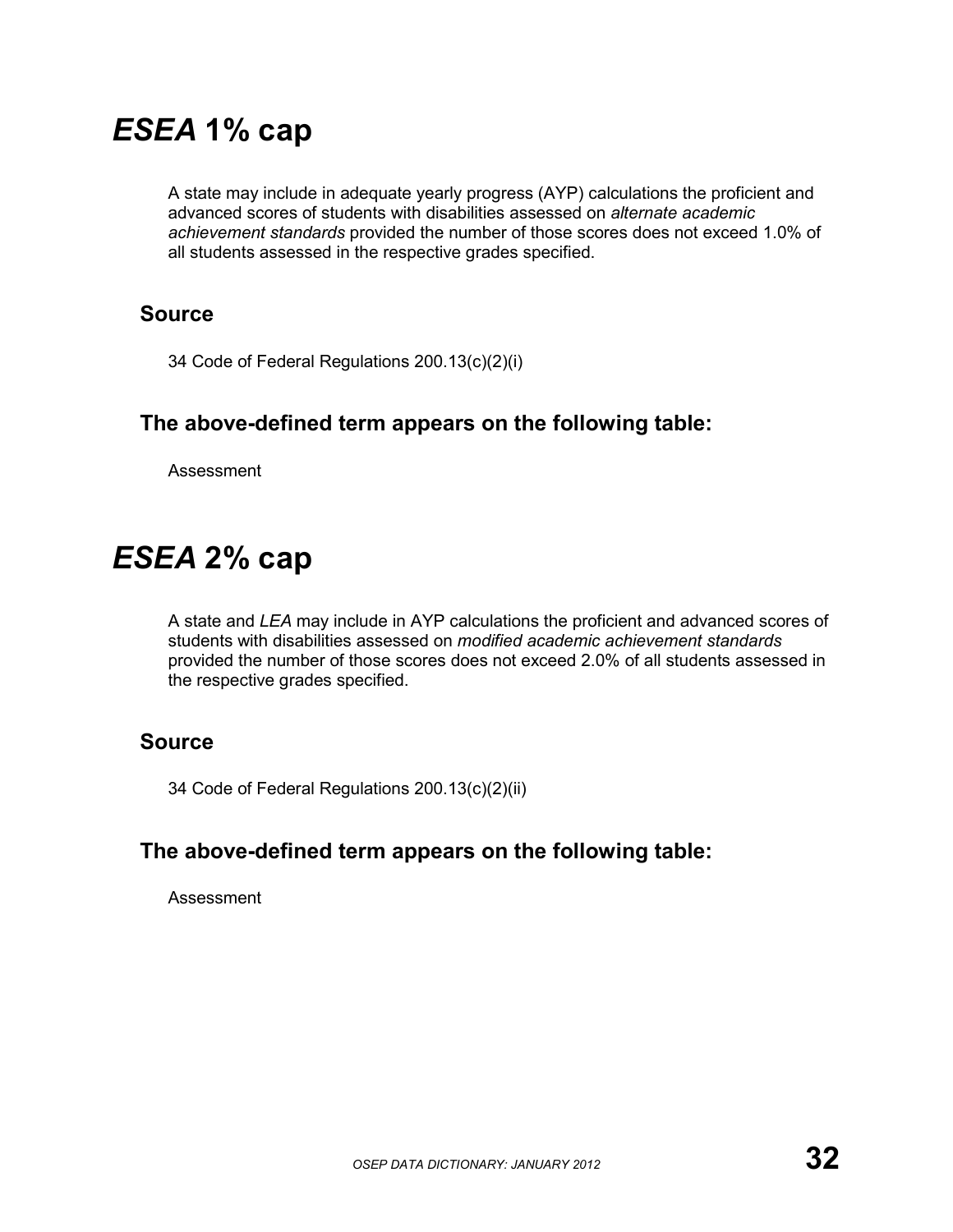## *ESEA* **adjusted 2% cap**

In calculating AYP, a state's number of proficient and advanced scores of students with disabilities based on the *modified academic achievement standards* described in 34 Code of Federal Regulations §200.1(e)(1) may exceed 2.0% of all students assessed in the grades specified if the number of proficient and advanced scores from assessments based on the *alternate academic achievement standards* described in 34 Code of Federal Regulations §200.1(d) is less than 1.0%, provided the number of proficient and advanced scores from assessments based *on modified and alternate academic achievement standards* combined does not exceed 3.0% of all students assessed in the grades specified.

#### **Source**

34 Code of Federal Regulations 200.13(c)(3)

#### **The above-defined term appears on the following table:**

Assessment

### **Exempted students**

In states where parental exemptions are permitted for all students, parents of students with disabilities can determine that their child will not participate in either the *regular* or *alternate* state *assessment*. These are exempted students.

### **Source**

Non-regulatory definition developed by OSEP for data collection

### **The above-defined term appears on the following table:**

Assessment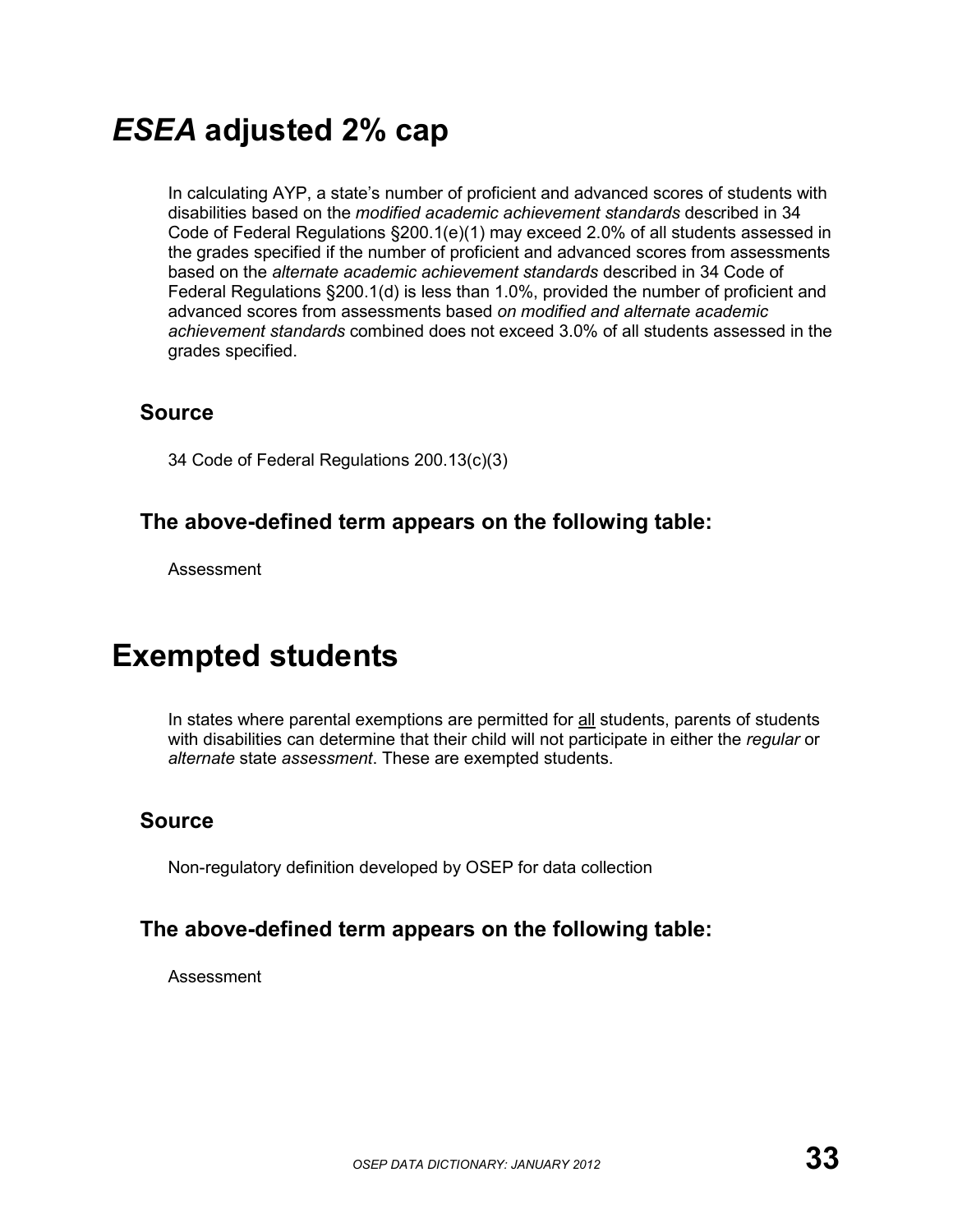# **Exit**

Exiting students are those who were in *special education* at the start of the 12-month reporting period and then graduated or left *special education* by the end of the 12-month reporting year. Beginning in 2005–06, the 12-month reporting period is July 1 through June 30. The categories of cause of departure for counting purposes include students who:

- 1. *transferred to regular education*,
- 2. *graduated with a regular high school diploma*,
- 3. received a *certificate of completion/modified diploma/*or some similar document,
- 4. reached *maximum age* for receipt of *special education* services,
- 5. *died*,
- 6. *moved, known to be continuing*,
- 7. *dropped out*.

#### **Source**

Non-regulatory definition developed by OSEP for data collection

#### **The above-defined term appears on the following table:**

Exiting Special Education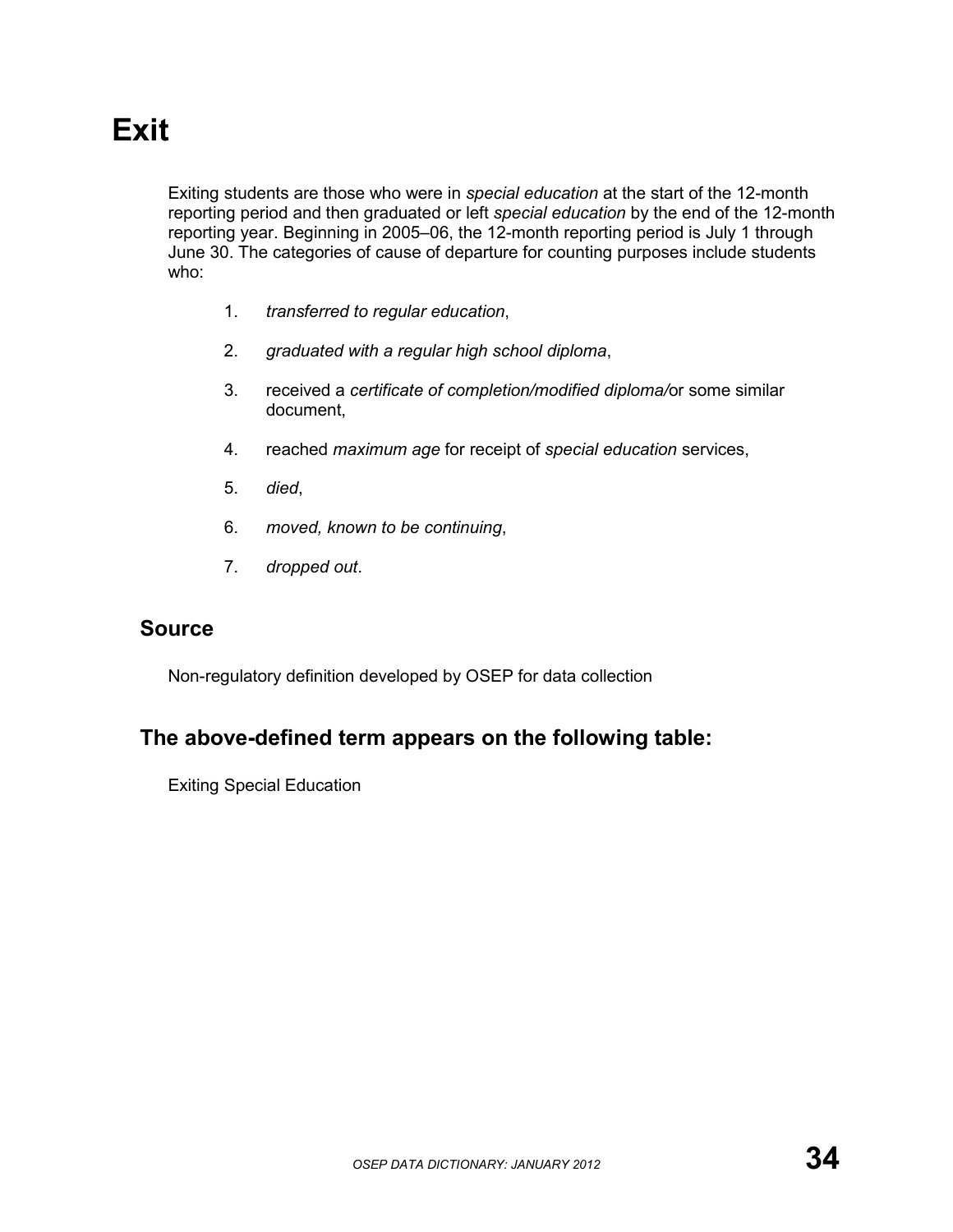### **Expedited due process complaint**

A *due process complaint* filed by: (1) the parent of a child with a disability who disagrees with any decision regarding placement under 34 CFR §300.530(e); or (2) an *LEA* that believes maintaining the current placement of the child is substantially likely to result in injury to the child or others.

#### **Source**

Non-regulatory definition developed by OSEP for data collection

#### **The above-defined term appears on the following table:**

Dispute Resolution

## **Expedited due process complaint pending**

An *expedited due process complaint* wherein an *expedited due process hearing* has not yet been scheduled or is scheduled but has not yet been held.

#### **Source**

Non-regulatory definition developed by OSEP for data collection

#### **The above-defined term appears on the following table:**

Dispute Resolution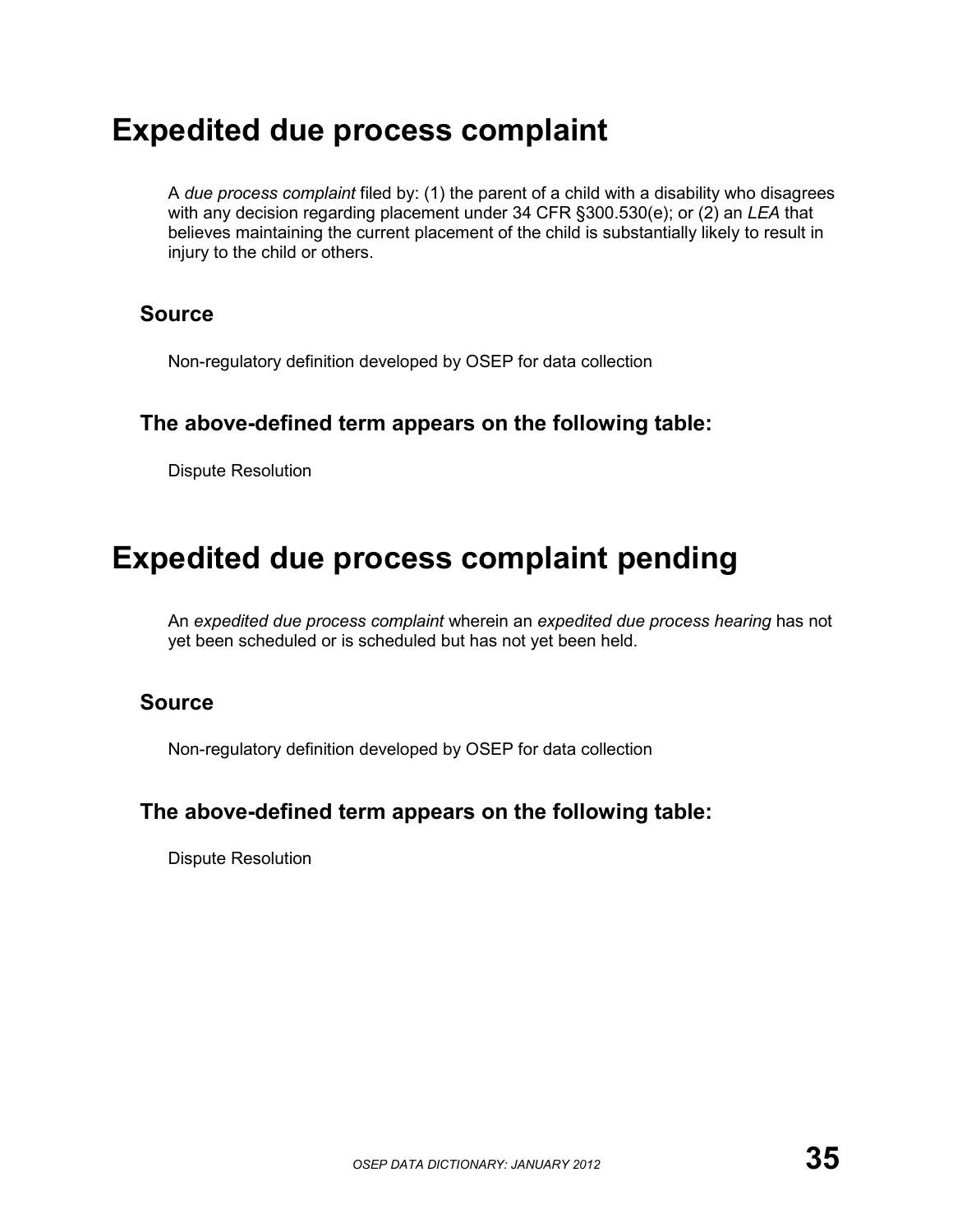## **Expedited due process complaint withdrawn or dismissed**

An *expedited due process complaint* that has not resulted in an *expedited fully adjudicated due process hearing*. This includes *expedited due process complaints* resolved through a *mediation agreement* or through a *written settlement agreement*, those settled by some other agreement between the parties (parent and public agency) prior to completion of the *expedited due process hearing*, those withdrawn by the filing party, those determined by the hearing officer to be insufficient or without cause, and those not fully adjudicated for other reasons. This does not include *expedited due process complaints that are pending* an *expedited due process hearing*.

#### **Source**

Non-regulatory definition developed by OSEP for data collection

#### **The above-defined term appears on the following table:**

Dispute Resolution

## **Expedited due process hearing (fully adjudicated)**

A hearing officer conducted a *due process hearing* concerning an *expedited due process complaint,* reached a final decision regarding matters of law and fact, and issued a written decision to the parties about whether a change of placement is ordered.

### **Source**

34 Code of Federal Regulations §300.532(c)

#### **The above-defined term appears on the following table:**

Dispute Resolution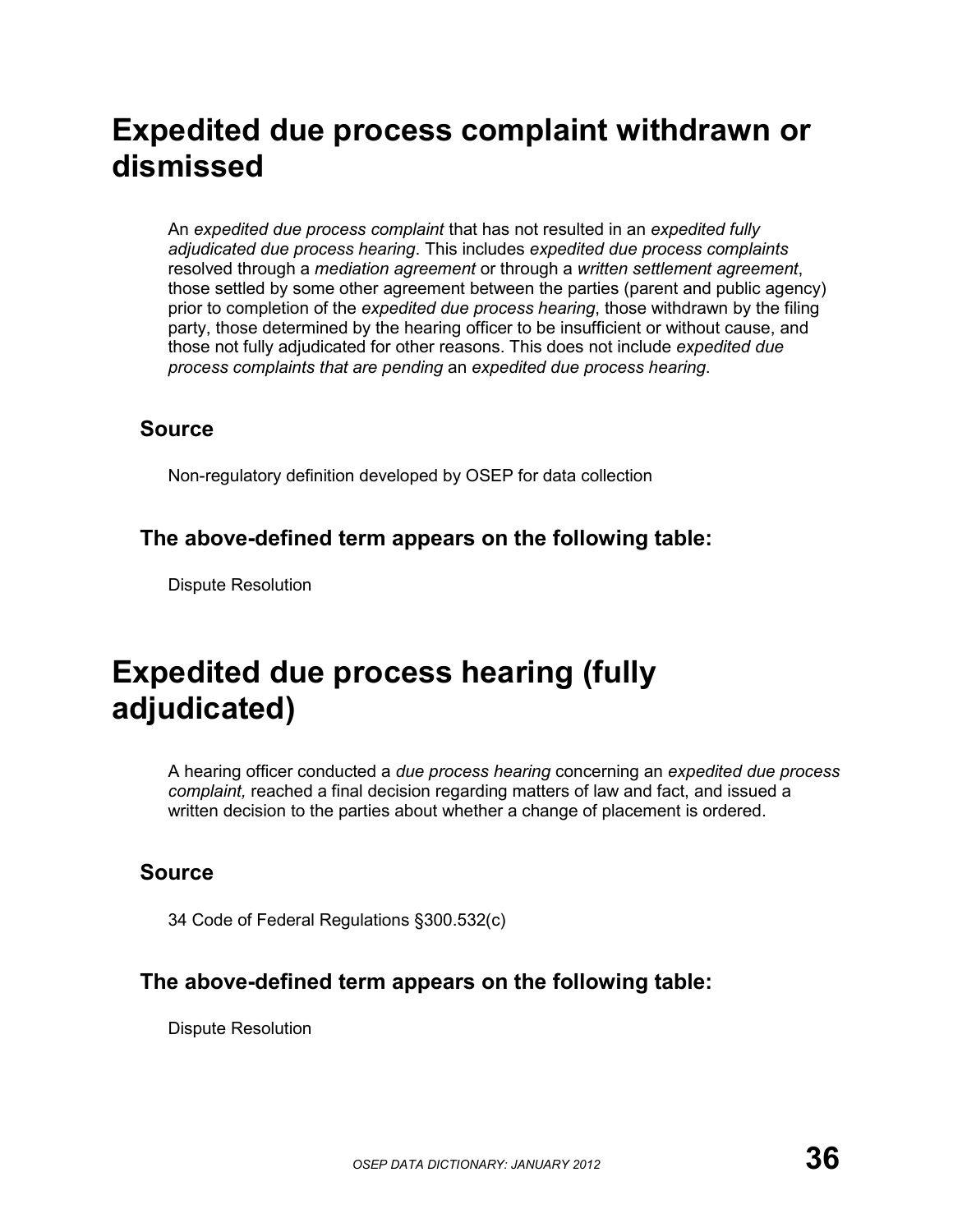## **Expulsion**

An action taken by the *LEA* that removes a child from his/her regular school for disciplinary purposes for the remainder of the school year or longer in accordance with *LEA* policy. Includes removals resulting from violations of the *Gun Free Schools Act* that are modified to fewer than 365 days.

#### **Source**

Non-regulatory definition developed by OSEP for data collection

#### **The above-defined term appears on the following table:**

**Discipline** 

## **Free appropriate public education (FAPE)**

- *" . . . special education* and *related services* that --
	- (a) Are provided at *public* expense, under public supervision and direction, and without charge;
	- (b) Meet the standards of the *SEA*, including the requirements of this part;
	- (c) Include an appropriate preschool, elementary school, or secondary school education in the State involved; and
	- (d) Are provided in conformity with an *individualized education program (IEP)* that meets the requirements of §§300.320-300.324."

#### **Source**

34 Code of Federal Regulations §300.17

#### **The above-defined term appears on the following table:**

Educational Environments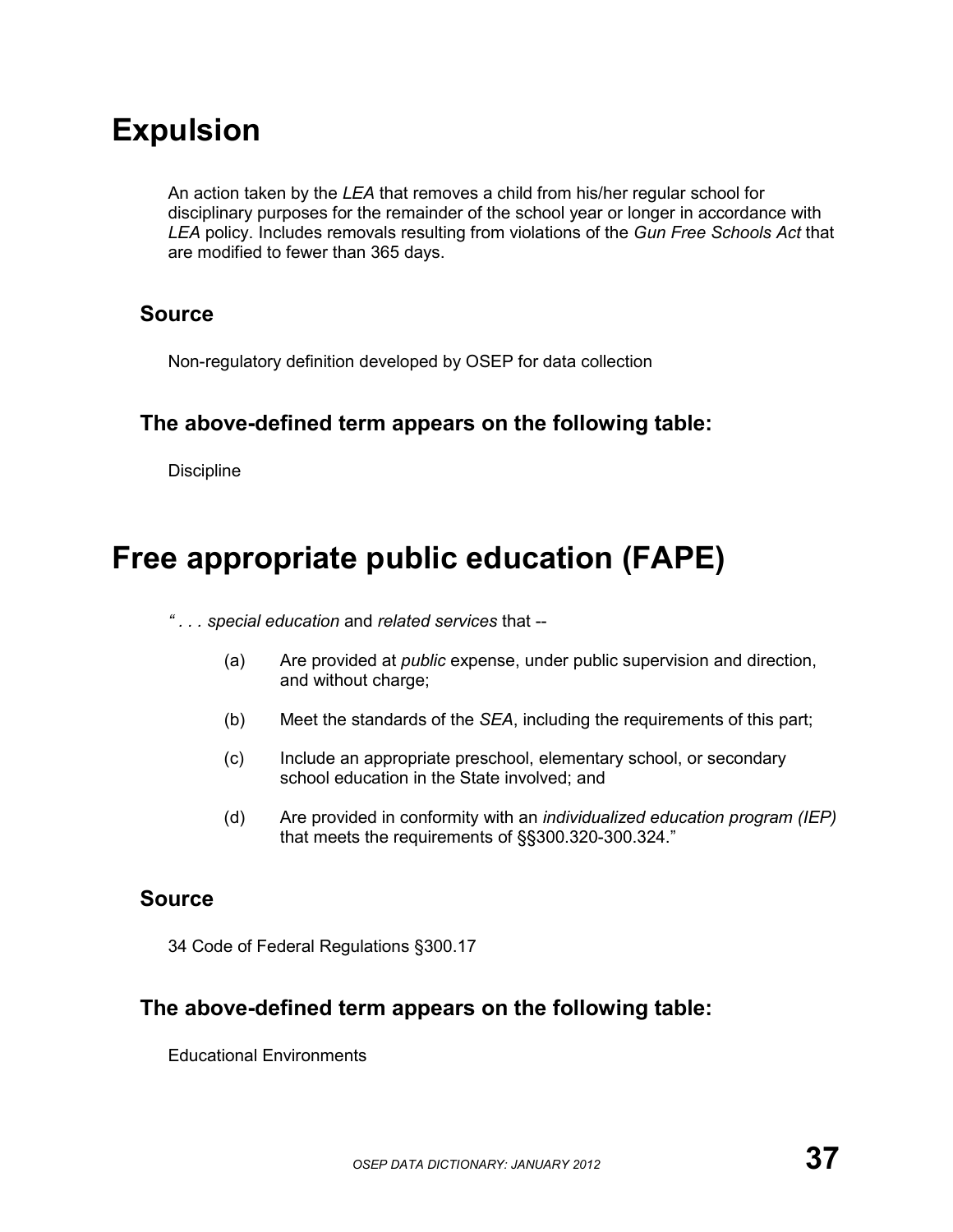# **Full-time equivalency (FTE)**

Calculation of the time reported for each type of personnel. Full-time employees are reported as 1.0 *FTE*. Part-time employees are reported according to the amount of time they work. For example, a half-time employee is reported as 0.5 *FTE*, and a quarter-time employee is reported as 0.25 *FTE*. A part-time resource room teacher working 4 hours per day (in a 6-hour school day) is a .67 *FTE*. If the teacher has 30 students, and 15 have *specific learning disabilities*, 9 have *mental retardation*, and 6 have *emotional disturbance,* multiply the .67 by the percentage of students with each disability condition to get the final *FTEs*.

| Specific learning disabilities | $.5 \times .67 = .34$ FTE |
|--------------------------------|---------------------------|
| Mental retardation             | $.3 \times .67 = .20$ FTE |
| <b>Emotional disturbance</b>   | $.2 \times .67 = .13$ FTE |

#### **Source**

Non-regulatory definition developed by OSEP for data collection

### **The above-defined term appears on the following table:**

Personnel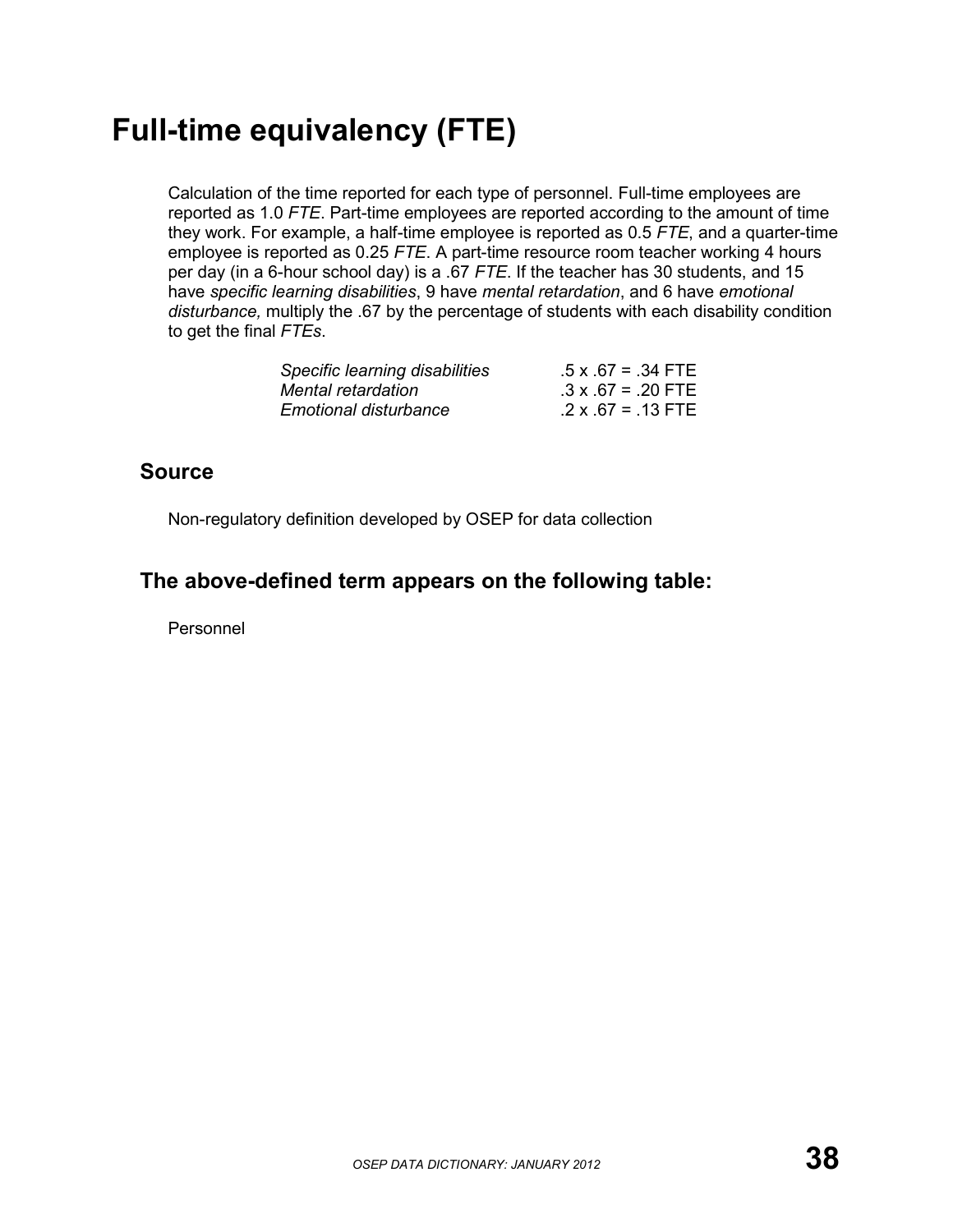## **Fully certified**

*Fully certified* refers to *qualified* personnel. The term also refers to:

- 1. Staff who hold appropriate certification and licensure for the position held,
- 2. Staff in personnel categories that do not require certification or licensure if the staff meet existing state standards or requirements for the position they hold, and
- 3. Staff in positions for which no state standards or requirements exist.

#### **Source**

Non-regulatory definition developed by OSEP for data collection

#### **The above-defined term appears on the following table:**

Personnel

### **Funds Reserved for CEIS**

States should report the amount budgeted for CEIS during the reference period by LEA/ ESA. These funds must be used during the period of their availability for obligation and must be used for comprehensive CEIS regardless of whether the significant disproportionality is resolved during the time that the funds are available.

#### **Source**

Departmental definition based on OSEP Memo 08-09

#### **The above-defined term appears on the following table:**

Maintenance of Effort and Coordinated Early Intervening Services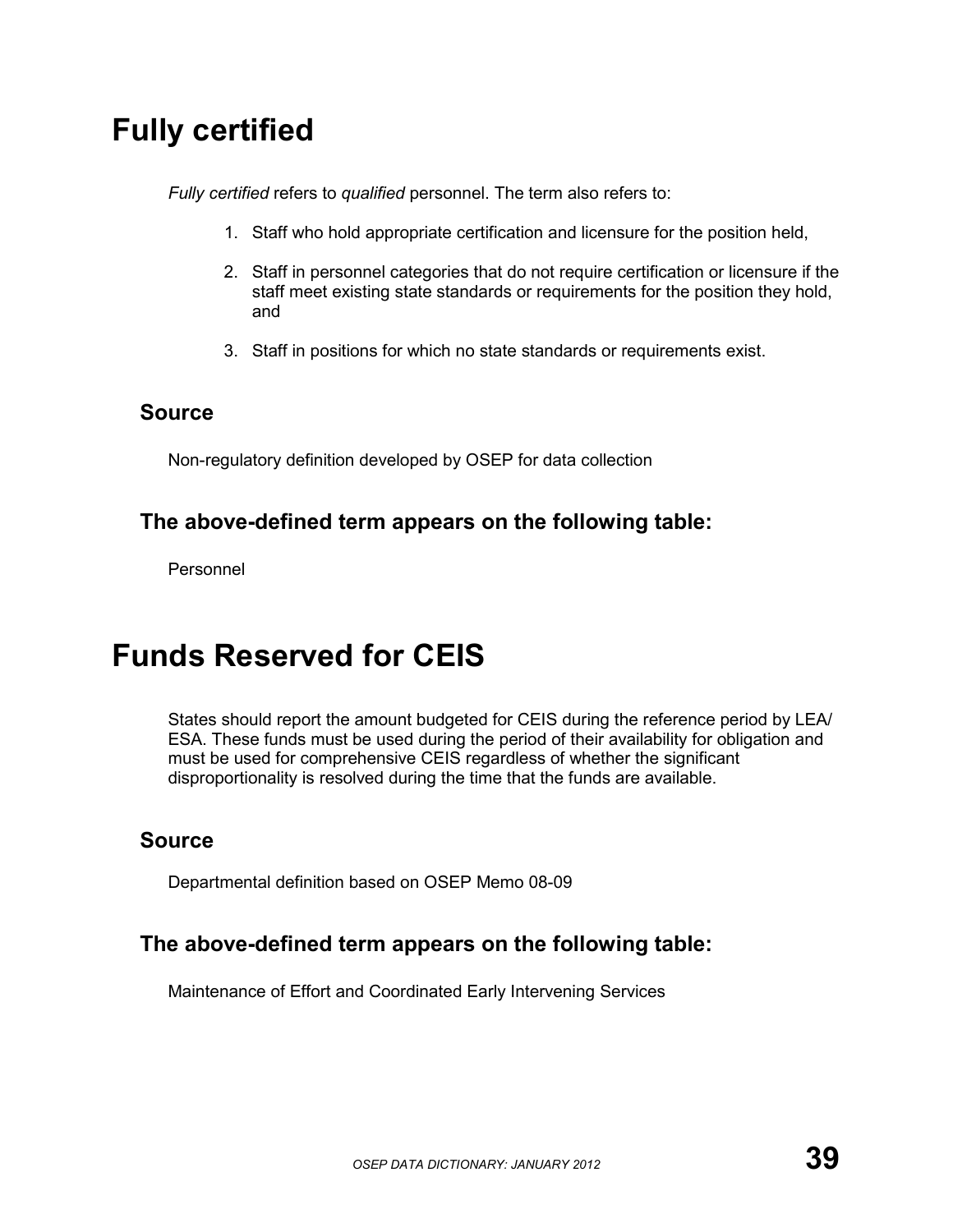## **Gender**

Classification of the student based on sex—male or female.

#### **Source**

Non-regulatory definition developed by OSEP for data collection

#### **The above-defined term appears on the following tables:**

Educational Environments Exiting Special Education **Discipline** 

### **Grade level**

The grade (K–12) assigned to the student by the school system in which the student is enrolled.

#### **Source**

Non-regulatory definition developed by OSEP for data collection

#### **The above-defined term appears on the following table:**

Assessment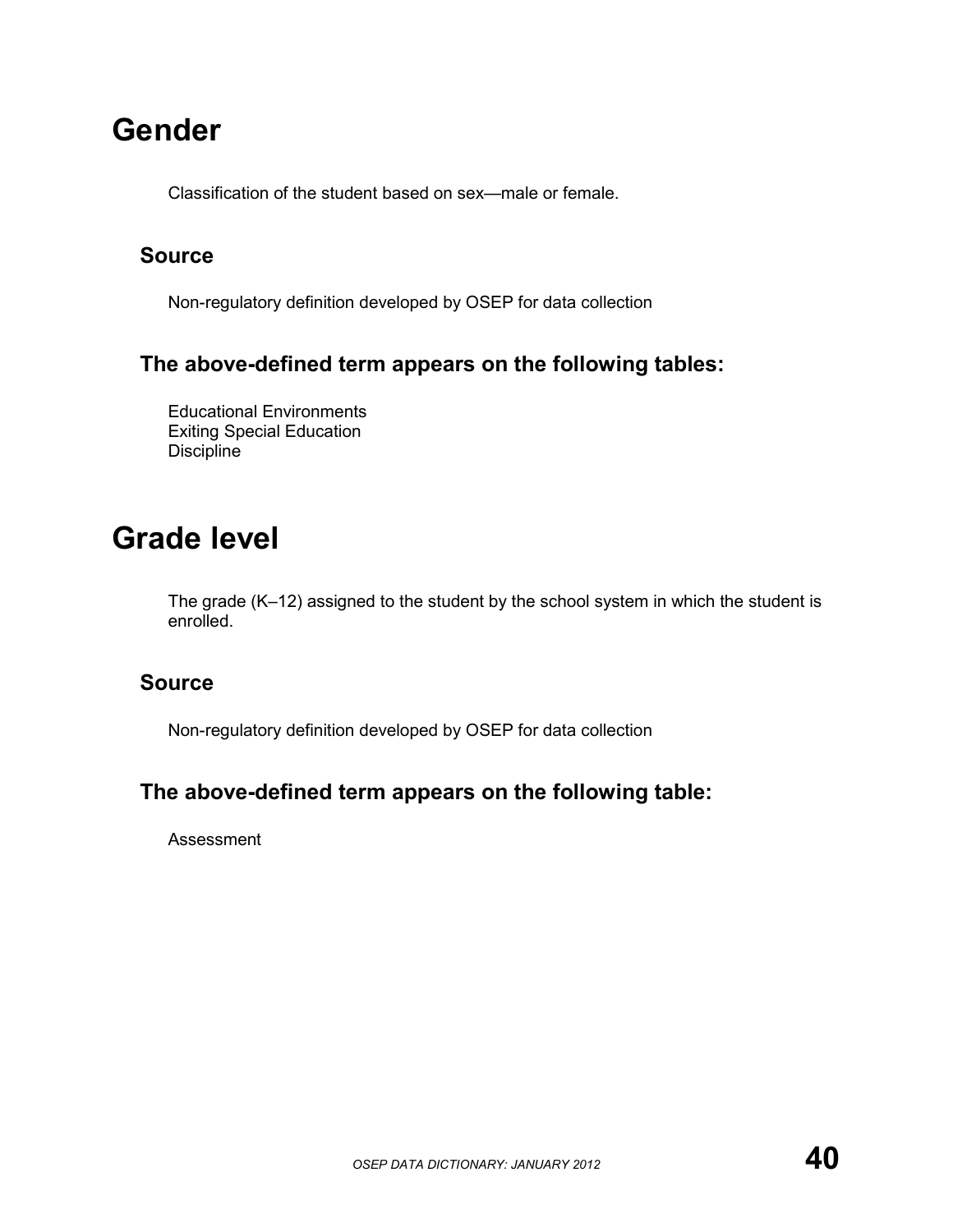## **Graduated with a regular high school diploma**

Students with disabilities who exited an *educational program* through receipt of a *high school diploma* identical to that for which students without disabilities are eligible. These are students who met the same standards for graduation as those for students without disabilities. As defined in 34 CFR §300.102(a) (3) (iv), "the term *regular high school diploma* does not include an alternative degree that is not fully aligned with the State's academic standards, such as a certificate or a general educational development credential (GED)."

#### **Source**

Non-regulatory definition developed by OSEP for data collection

#### **The above-defined term appears on the following table:**

Exiting Special Education

## **Hearing (fully adjudicated)**

A hearing officer conducted a *due process hearing*, reached a final decision regarding matters of law and fact, and issued a written decision to the parties.

#### **Source**

Non-regulatory term developed by OSEP for data collection

#### **The above-defined term appears on the following table:**

Dispute Resolution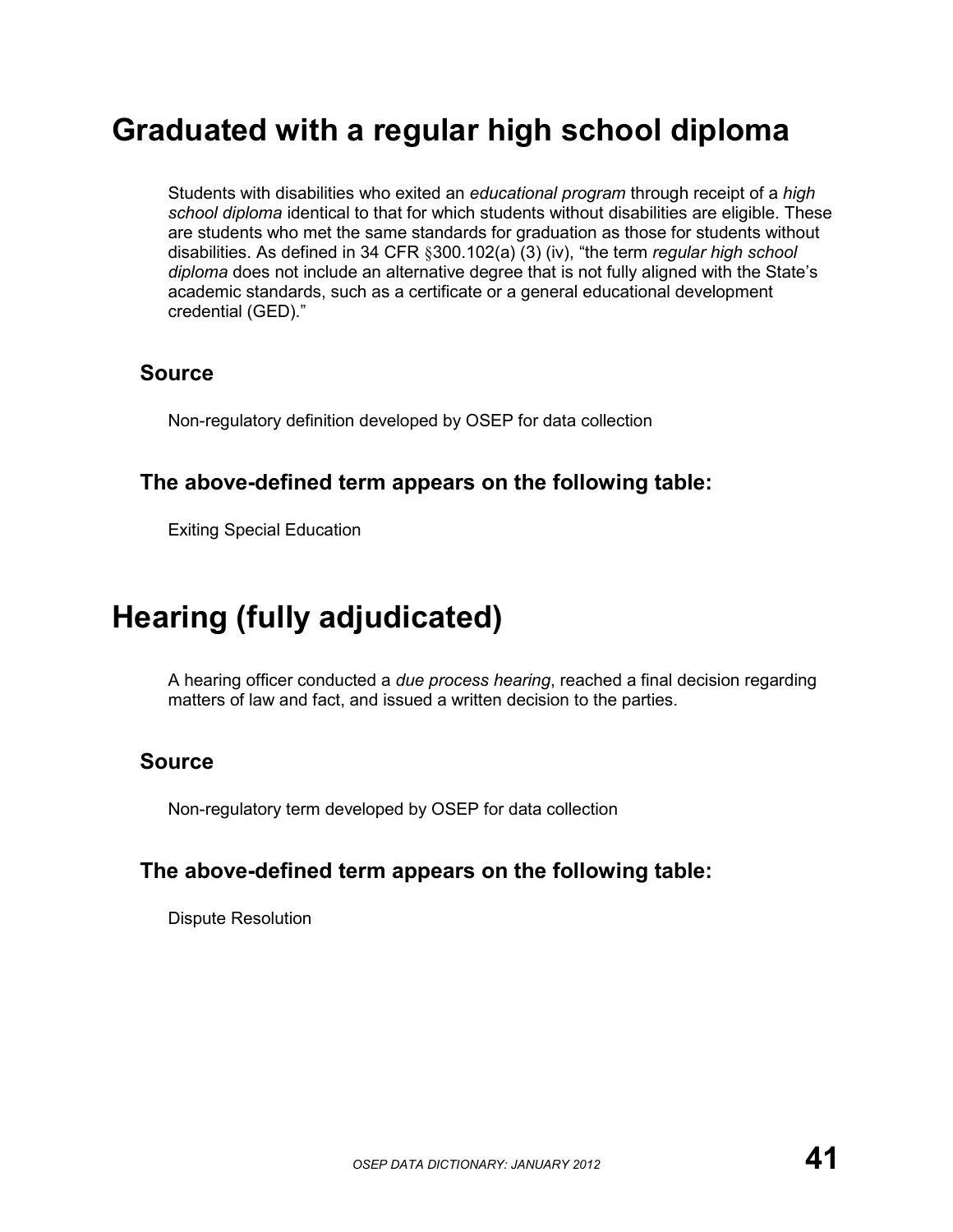# **Hearing impairment**

". . . an impairment in hearing, whether permanent or fluctuating, that adversely affects a child's educational performance but that is not included under the definition of deafness in this section."

Although children and students with *deafness* are not included in the definition of *hearing impairment*, they are counted in the *hearing impairment* category under the definition for "child with a disability."

#### **Source**

34 Code of Federal Regulations §300.8(c) (5) and §300.8(a) (1)

### **The above-defined term appears on the following tables:**

Child Count Educational Environments Exiting Special Education Discipline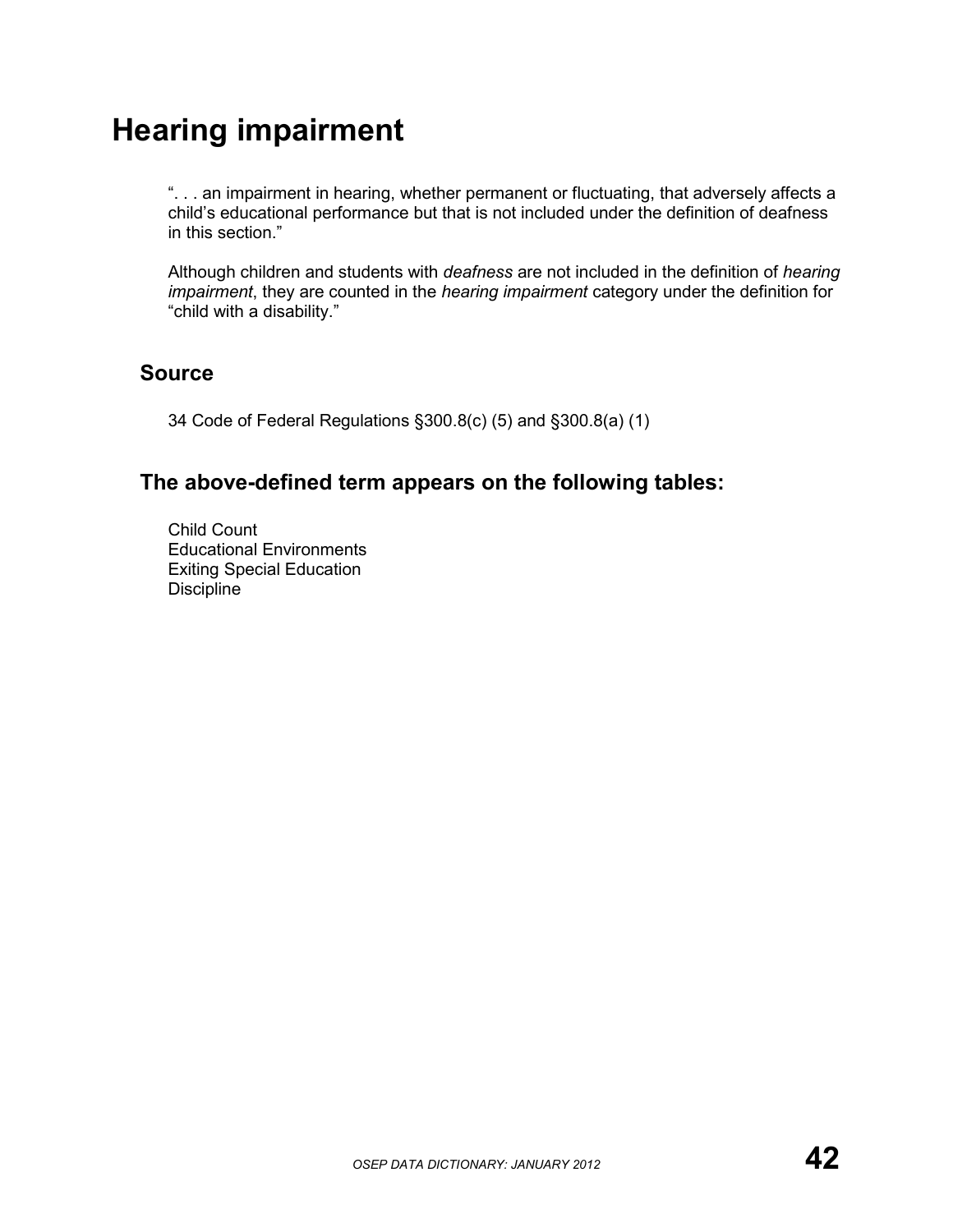# **Hearing officer determination regarding likely injury**

- (1) "A hearing officer under §300.511 hears, and makes a determination regarding an appeal under paragraph (a) of this section.
- (2) In making the determination under paragraph (b) (1) of this section, the hearing officer may—…

(ii) order a change of placement of the child with a disability to an appropriate interim alternative educational setting for not more than 45 school days if the hearing officer determines that maintaining the current placement of the child is substantially likely to result in injury to the child or to others."

#### **Source**

34 Code of Federal Regulations §300.532(b)

### **The above-defined term appears on the following table:**

**Discipline** 

# **High school diploma**

A legally recognized document certifying the completion of high school education.

"(iv) As used in paragraphs (a)(3)(i) through (a)(3)(iii) of this section, the term *regular high school diploma* does not include an alternative degree that is not fully aligned with the State's academic standards, such as a certificate or a general educational development credential (GED)."

### **Source**

34 Code of Federal Regulations §300.102(a) (3) (iv)

### **The above-defined term appears on the following table:**

Exiting Special Education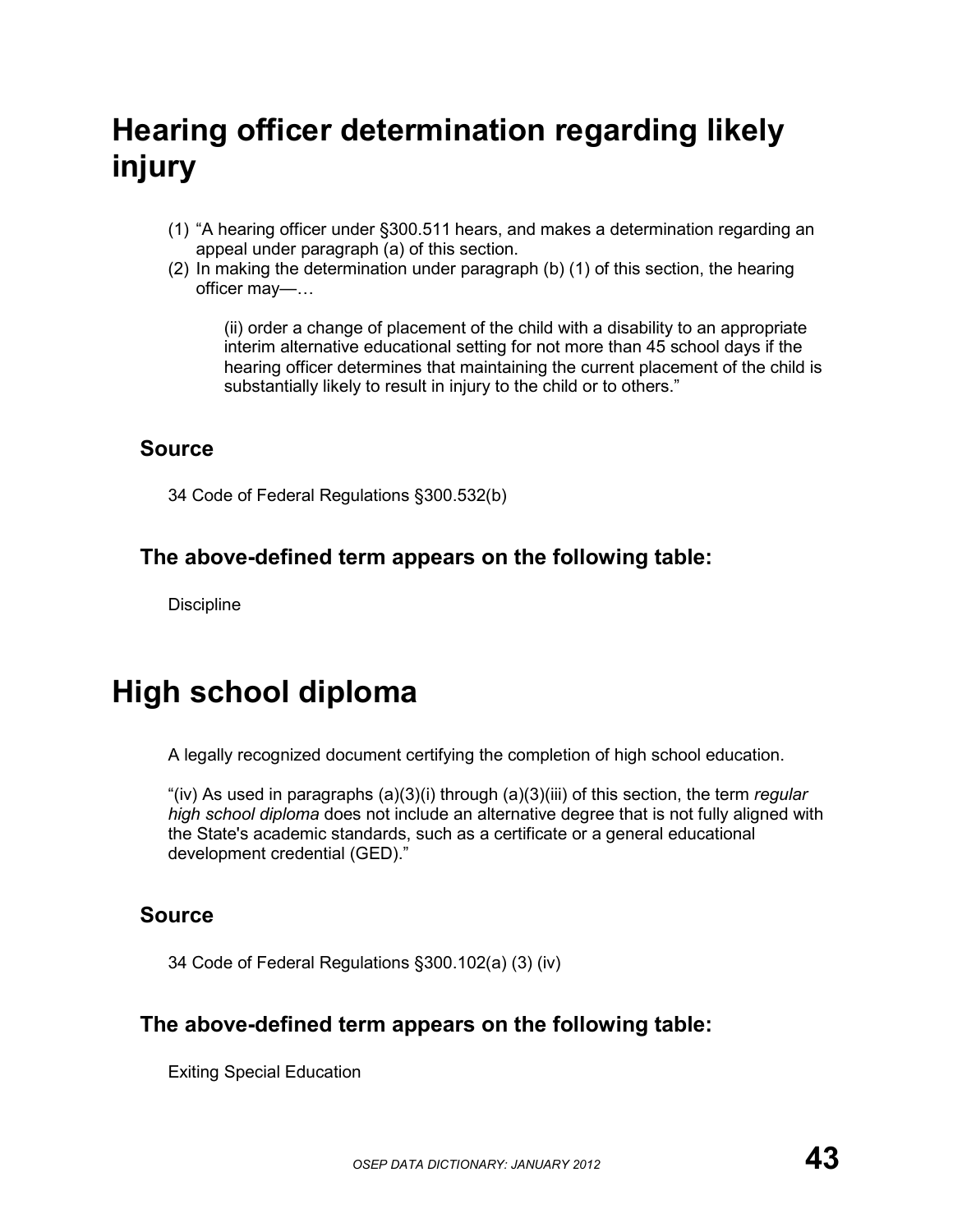# **Highly qualified**

"(a) *Requirements for special education teachers teaching core academic subjects.* For any public elementary or secondary school special education teacher teaching core academic subjects, the term *highly qualified* has the meaning given the term in section 9101 of the *ESEA* and 34 CFR 200.56, except that the requirements for highly qualified also—

(1) Include the requirements described in paragraph (b) of this section; and (2) Include the option for teachers to meet the requirements of section 9101 of the *ESEA* by meeting the requirements of paragraphs (c) and (d) of this section.

 (*b*) *Requirements for special education teachers in general*.—When used with respect to any public elementary school or secondary school special education teacher teaching in a State, [such term] means that—

(i) the teacher has obtained full State certification as a special education teacher (including certification obtained through alternative routes to certification), or passed the State special education teacher licensing examination and holds a license to teach in the State as a special education teacher, except that when used with respect to any teacher teaching in a public charter school, [the term] means that the teacher meets the certification and licensing requirements set forth, if any, in the State's public charter school law;

(ii) the teacher has not had special education certification or licensure requirements waived on an emergency, temporary or provisional basis; and

(iii) the teacher holds at least a bachelor's degree."

#### **Source**

34 Code of Federal Regulations §300.18(a) and §300.18(b)(1)

#### **The above-defined term appears on the following table:**

Personnel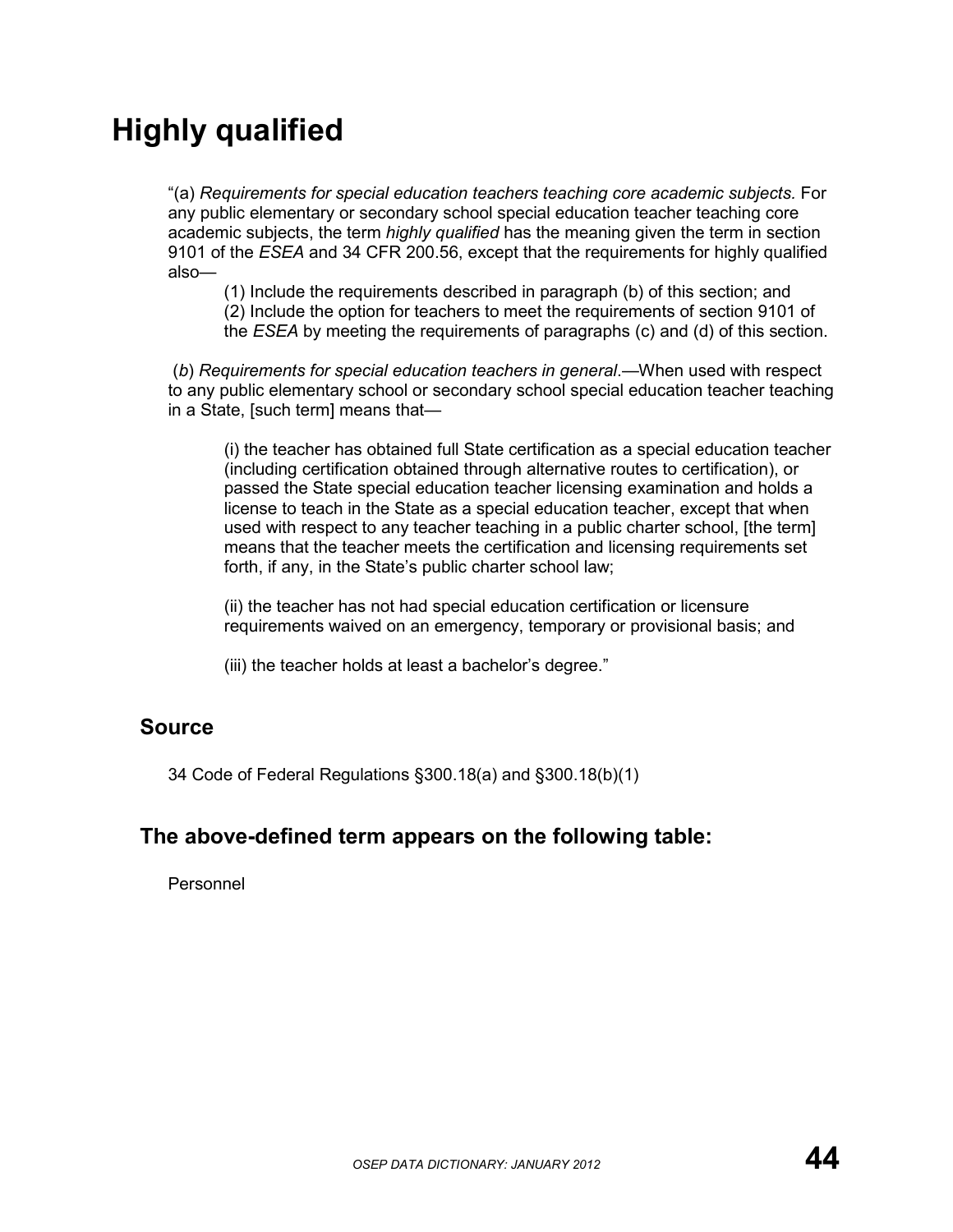### **Hispanic or Latino**

A person of Cuban, Mexican, Puerto Rican, South or Central American, or other Spanish culture or origin, regardless of race.

#### **Source**

*Federal Register* Vol. 72, No. 202

#### **The above defined term appears on the following tables:**

Child Count Educational Environments Exiting Special Education **Discipline** 

### **Home**

*Unduplicated* total who received the majority of their special education and related services in the principal residence of the child's family or caregivers, and who attended neither a Regular Early Childhood Program nor a Special Education Program provided in a separate class, separate school, or residential facility. Include children who receive special education and related services both at home and in some other location, if they are receiving the majority of their services in the home. The term caregiver includes babysitters.

#### **Source**

Non-regulatory definition developed by OSEP for data collection

#### **The above-defined term appears on the following table:**

Educational Environments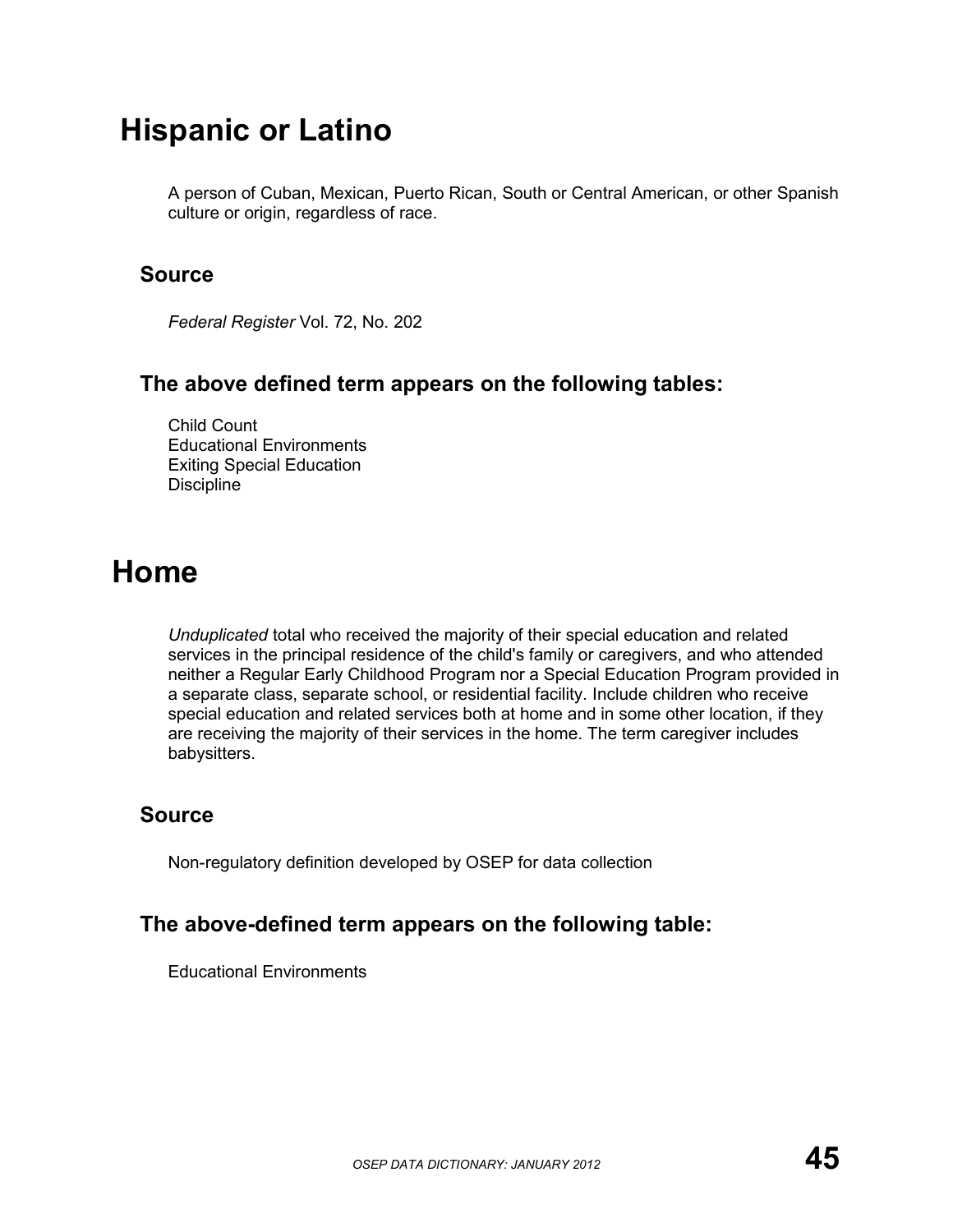## **Homebound/hospital**

Unduplicated total of 6- to 21-year-old students who received *education programs* in *homebound/hospital* environment includes children with disabilities placed in and receiving *special education* and *related services* in *hospital* programs or *homebound* programs. Does not include children with disabilities whose parents have opted to homeschool them and who receive *special education* at the public expense.

#### **Source**

Non-regulatory definition developed by OSEP for data collection

### **The above-defined term appears on the following table:**

Educational Environments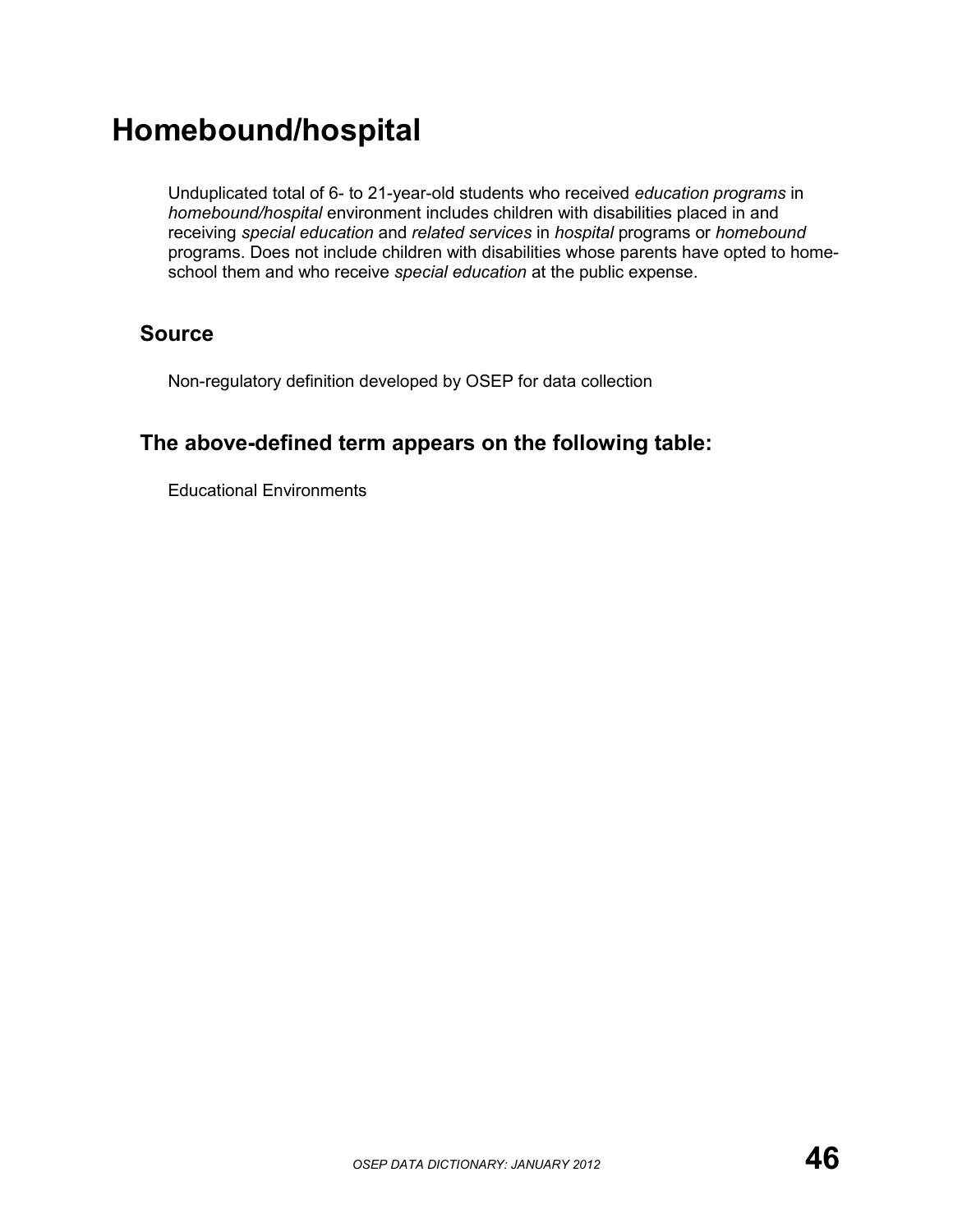# **Individualized education program (IEP)**

". . . a written statement for each child with a disability that is developed, reviewed, and revised in accordance with §§300.320 through 300.324, and that must include--

(1) a statement of the child's present levels of academic achievement and functional performance, including--

(i) how the child's disability affects the child's involvement and progress in the general education curriculum or;

(ii) for preschool children, as appropriate, how the disability affects the child's participation in appropriate activities;

(2)(i) a statement of measurable annual goals, including academic and functional goals, designed to--

(A) meet the child's needs that result from the child's disability to enable the child to be involved in and make progress in the general education curriculum; and

(B) meet each of the child's other educational needs that result from the child's disability;

(ii) For children with disabilities who take alternate assessments aligned to alternate achievement standards, a description of benchmarks or shortterm objectives;

(3) a description of how the child's progress toward meeting the annual goals described in paragraph (2) will be measured; and (ii) when periodic reports on the progress the child is making toward meeting the annual goals (such as through the use of quarterly or other periodic reports, concurrent with the issuance of report cards) will be provided;

(4) a statement of the special education and related services and supplementary aids and services, based on peer-reviewed research to the extent practicable, to be provided to the child, or on behalf of the child, and a statement of the program modifications or supports for school personnel that will be provided for the child--

(i) to advance appropriately toward attaining the annual goals;

(ii) to be involved in and make progress in the general education curriculum in accordance with paragraph (a)(1) and to participate in extracurricular and other nonacademic activities; and

(iii) to be educated and participate with other children with disabilities and nondisabled children in the activities described in this section;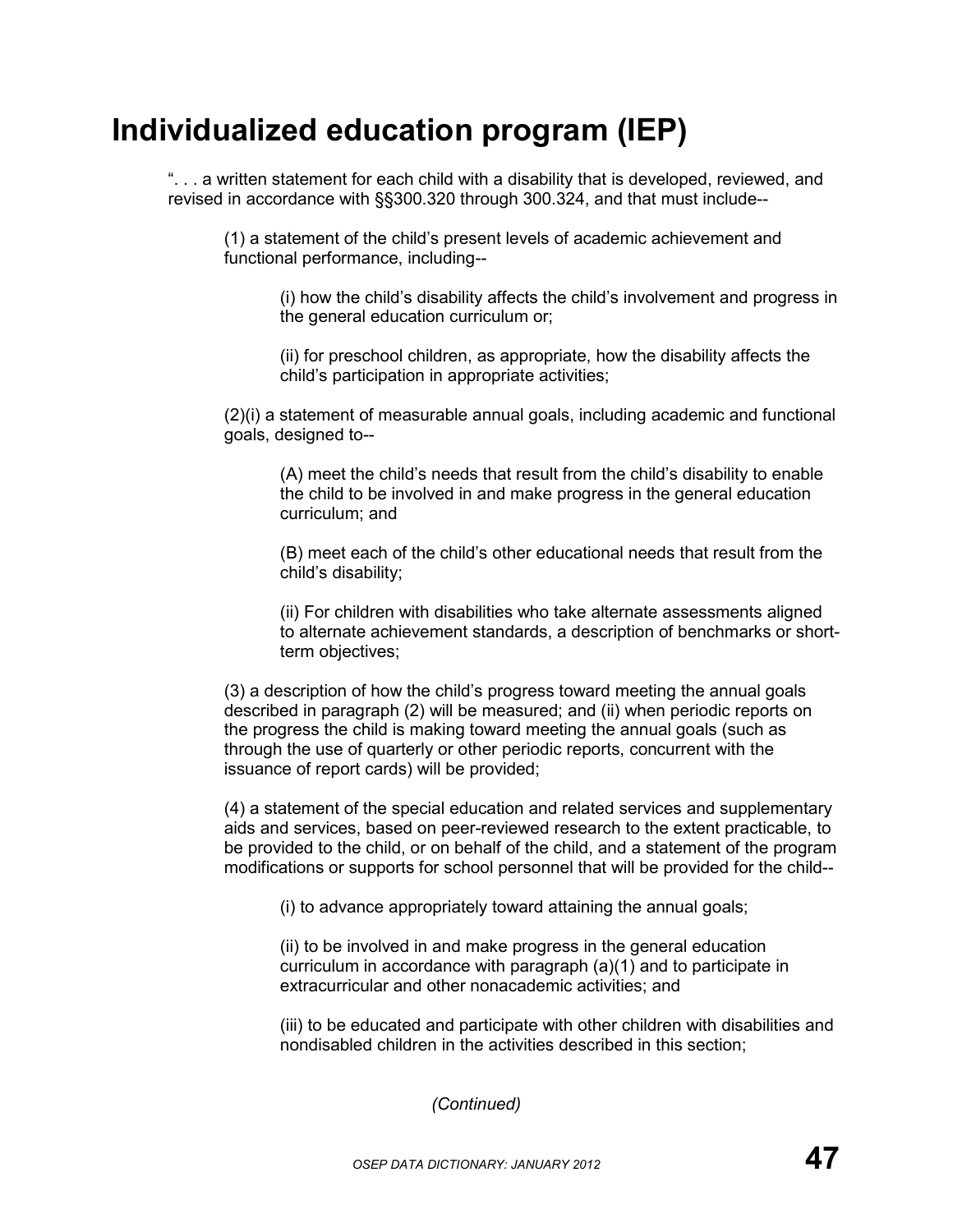## **Individualized education program (IEP)** (continued)

(5) an explanation of the extent, if any, to which the child will not participate with nondisabled children in the regular class and in the activities described in paragraph (a)(y) of this section;

(6) (i) a statement of any individual appropriate accommodations that are necessary to measure the academic achievement and functional performance of the child on State and districtwide assessments consistent with section 612(a)(16) of the Act; and

(ii) if the IEP team determines that the child shall take an alternate assessment on a particular State or districtwide assessment of student achievement, a statement of why--

(A) the child cannot participate in the regular assessment; and

(B) the particular alternate assessment selected is appropriate for the child;

(7) the projected date for the beginning of the services and modifications described in paragraph  $(a)(y)$  of this section, and the anticipated frequency, location, and duration of those services and modifications; and

(b) Transition services, beginning not later than the first IEP to be in effect when the child turns 16, or younger if determined appropriate by the IEP team, and updated annually, thereafter the IEP must include--

(1) appropriate measurable postsecondary goals based upon age appropriate transition assessments related to training, education, employment, and, where appropriate, independent living skills; and

(2) the transition services (including courses of study) needed to assist the child in reaching those goals."

#### **Source**

34 Code of Federal Regulations §300.320(a) and (b)

#### **The above-defined term appears on the following tables:**

Child Count Exiting Special Education **Discipline** Assessment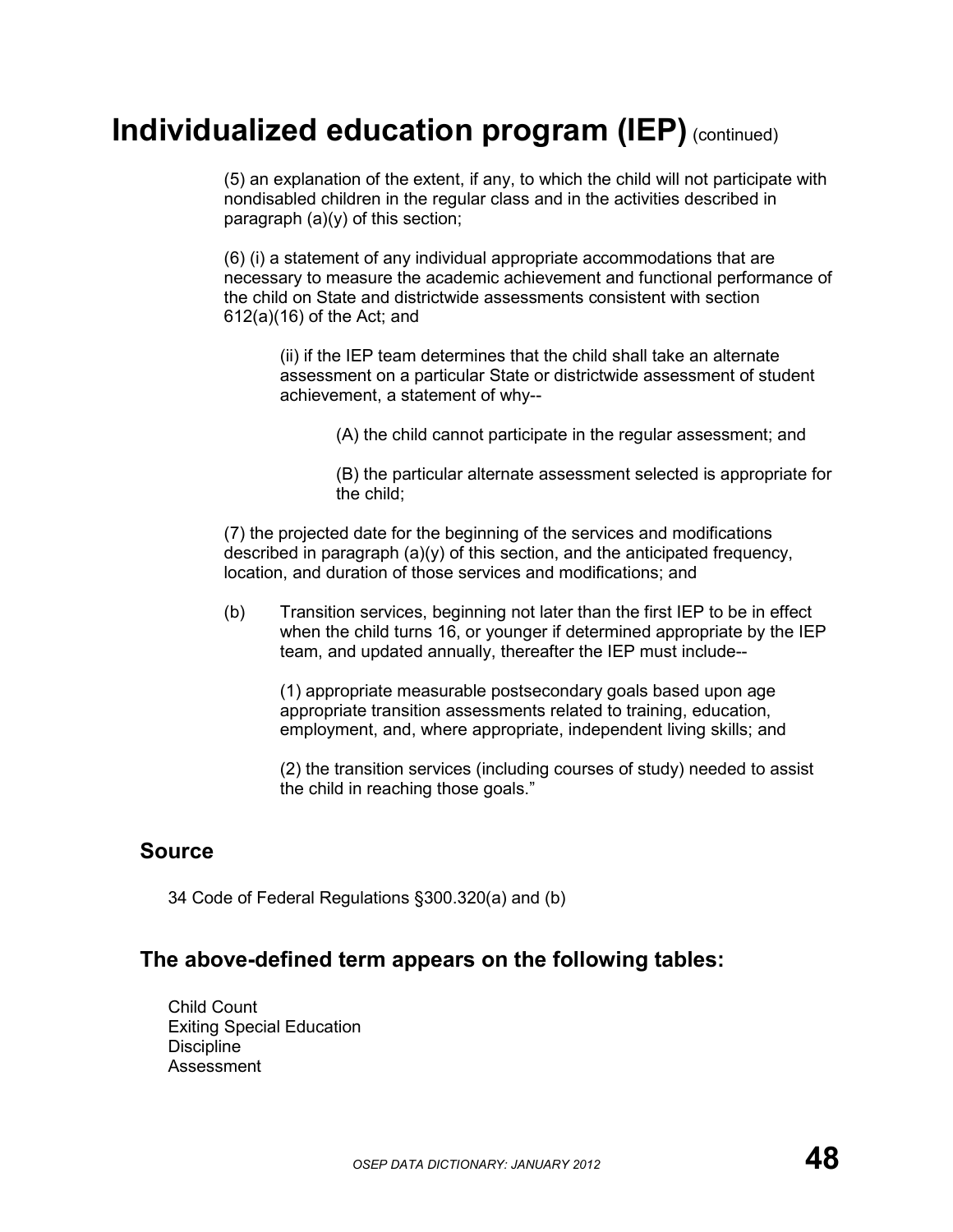### **In-school suspension**

Instances in which a child is temporarily removed from his/her regular classroom(s) for disciplinary purposes but remains under the direct supervision of school personnel, including but not limited to children who are receiving the services in their *IEP*, appropriately participate in the general curriculum, and participate with children without disabilities to the extent they would have in their regular placement. Direct supervision means school personnel are physically in the same location as students under their supervision.

#### **Source**

Non-regulatory definition developed by OSEP for data collection

#### **The above-defined term appears on the following table:**

**Discipline** 

## **Interim alternative educational setting**

An appropriate setting determined by the child's IEP team or a hearing officer in which the child is placed for no more than 45 school days. This setting enables the child to continue to receive educational services and participate in the general education curriculum (although in another setting) and to progress toward meeting the goals set out in the IEP. As appropriate, the setting includes a functional behavioral assessment and behavioral intervention services and modifications to address the behavior violation so that it does not recur.

#### **Source**

34 Code of Federal Regulations §300.530

#### **The above-defined term appears on the following table:**

**Discipline**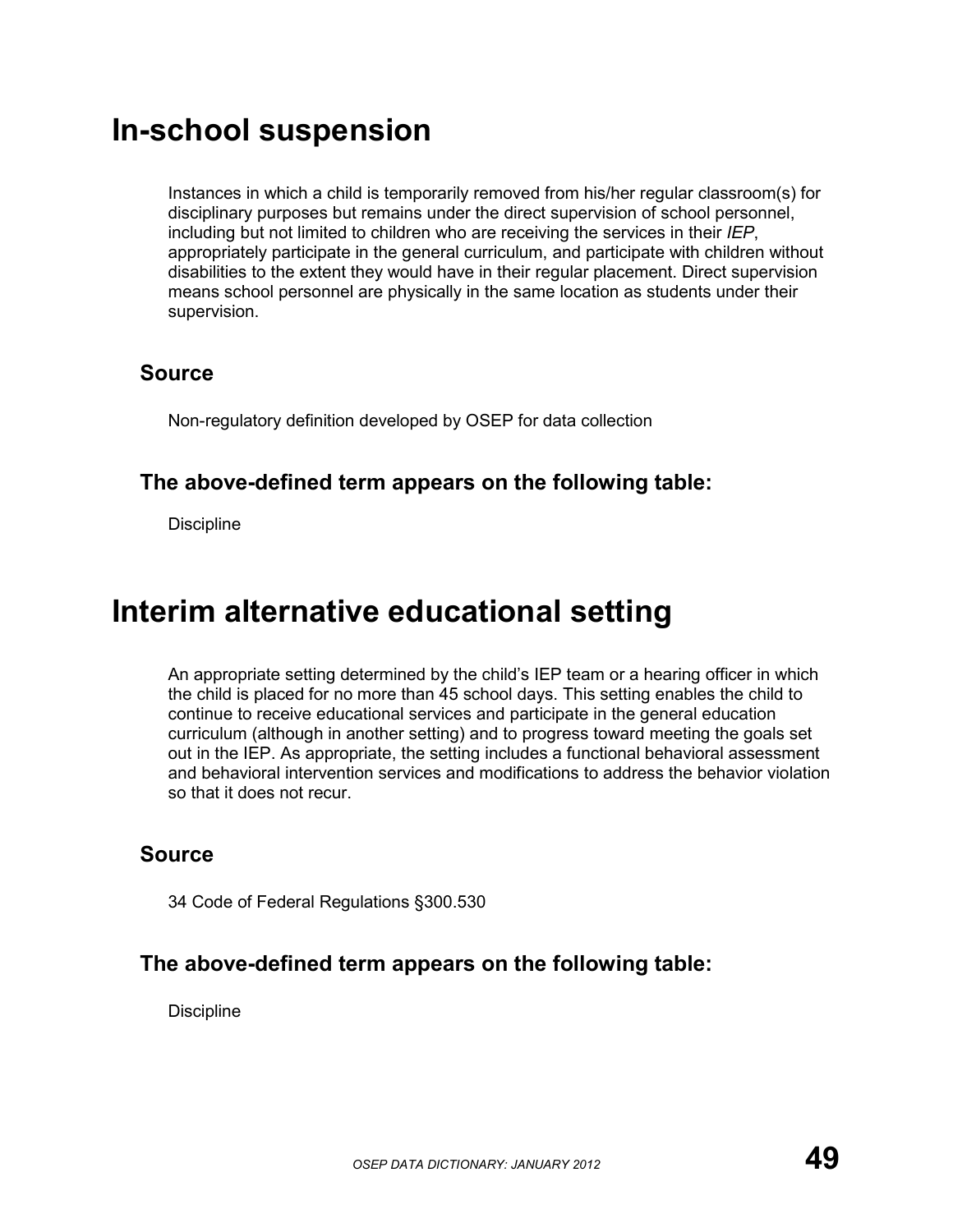### **Interpreters**

Personnel who (1) provide translation between spoken and manual (sign language) communication; (2) translate spoken material into sign language for hearing impaired students; and (3) interpret sign language of hearing impaired students into oral language for hearing individuals or others not conversant in sign language.

#### **Source**

Non-regulatory definition adapted from *Dictionary of Occupational Titles*, Fourth Edition, Revised 1991

#### **The above-defined term appears on the following table:**

Personnel

### **Invalid results**

Assessment results that cannot be used for reporting assessment performance to OSEP/ED due to problems in the testing process and/or changes in testing materials that resulted in a score deemed by the state to be incomparable to scores received by students who took the assessment without these changes.

#### **Source**

Non-regulatory definition developed by OSEP for data collection

#### **The above-defined term appears on the following table:**

Assessment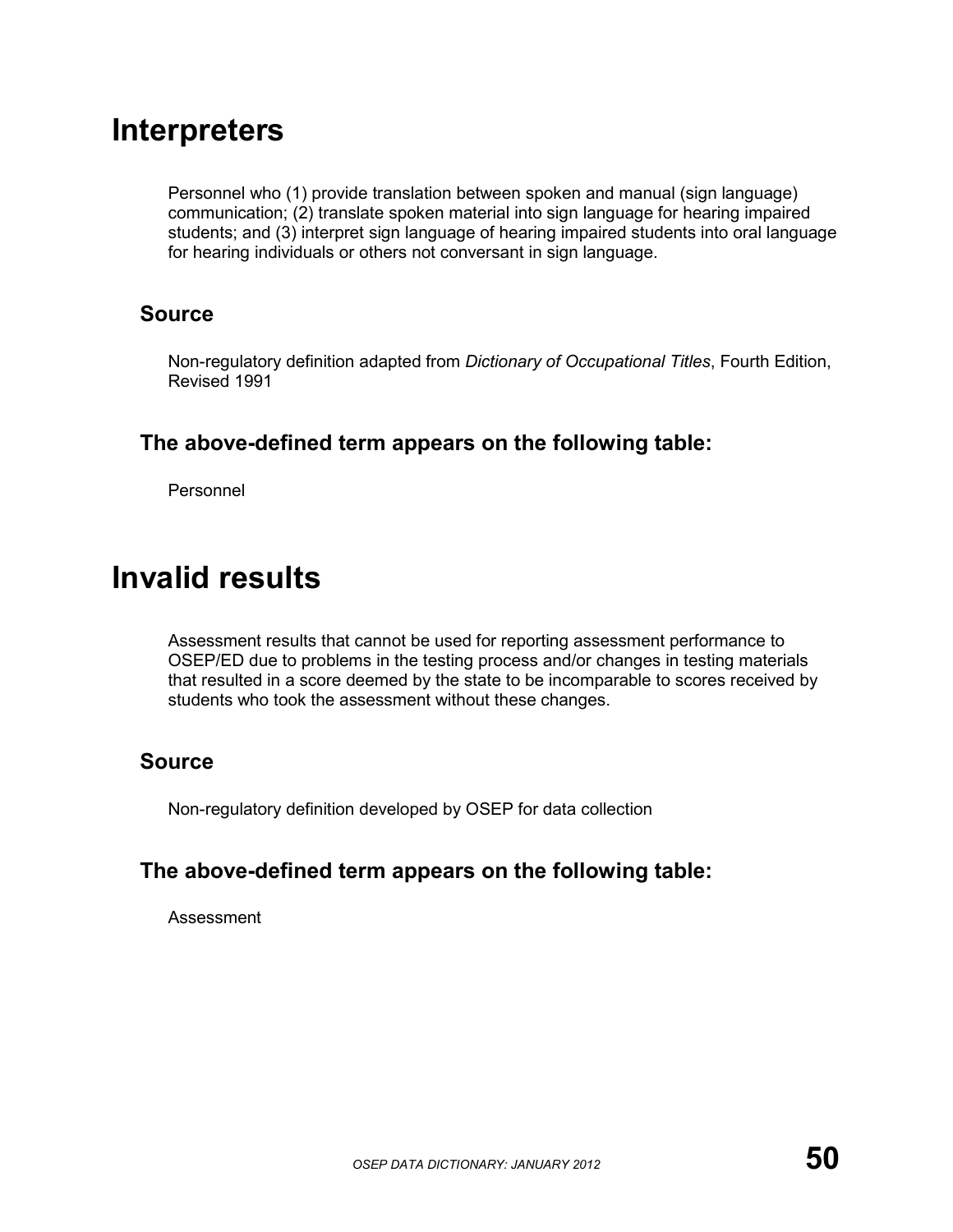## **LEA—Local educational agency**

- "(a) . . . a public board of education or other public authority legally constituted within a State for either administrative control or direction of, or to perform a service function for, public elementary or secondary schools in a city, county, township, school district, or other political subdivision of a State, or for a combination of school districts or counties as are recognized in a State as an administrative agency for its public elementary or secondary schools.
- (b) *Educational service agencies* and other public institutions or agencies. The term includes--
	- (1) An educational service agency, as defined in Sec. 300.12;<br>(2) Any other public institution or agency having administrative
	- Any other public institution or agency having administrative control and direction of a public elementary or secondary school, including a public nonprofit charter school that is established as an LEA under State law.
- (c) BIA funded schools. The term includes an elementary or secondary school funded by the Bureau of Indian Affairs, and not subject to the jurisdiction of any SEA other than the Bureau of Indian Affairs, but only to the extent that the inclusion makes the school eligible for programs for which specific eligibility is not provided to the school in another provision of law and the school does not have a student population that is smaller than the student population of the LEA receiving assistance under the Act with the smallest student population."

Note: BIA is now the Bureau of Indian Education (BIE).

#### **Source**

34 Code of Federal Regulations §300.28

#### **The above-defined term appears on the following tables:**

Child Count Personnel Educational Environments Exiting Special Education **Discipline**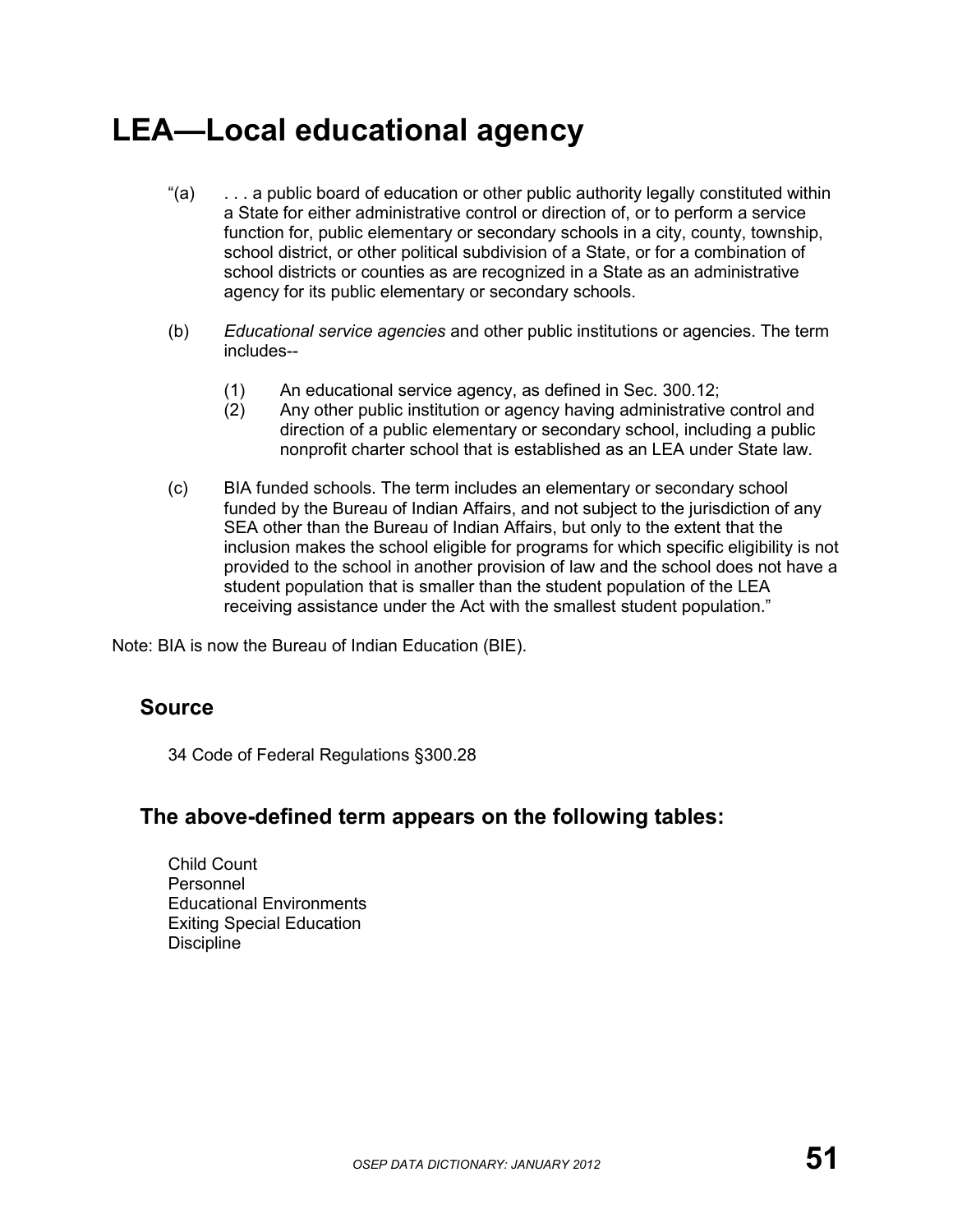## **LEA Determination**

States reported determinations by LEAs/ESAs, using criteria developed based on guidance from OSEP and in conjunction with stakeholders; thus the criteria for each determination varies from state to state. Each state received a determination from OSEP. These determinations are based primarily on the compliance indicators in the Annual Performance Report (APR), submitted to OSEP on, or about, February 1 of each year, along with other publicly available information about the state.

### **Source**

Non-regulatory definition developed by OSEP for data collection

### **The above-defined term appears on the following table:**

Maintenance of Effort Reduction and Coordinated Early Intervening Services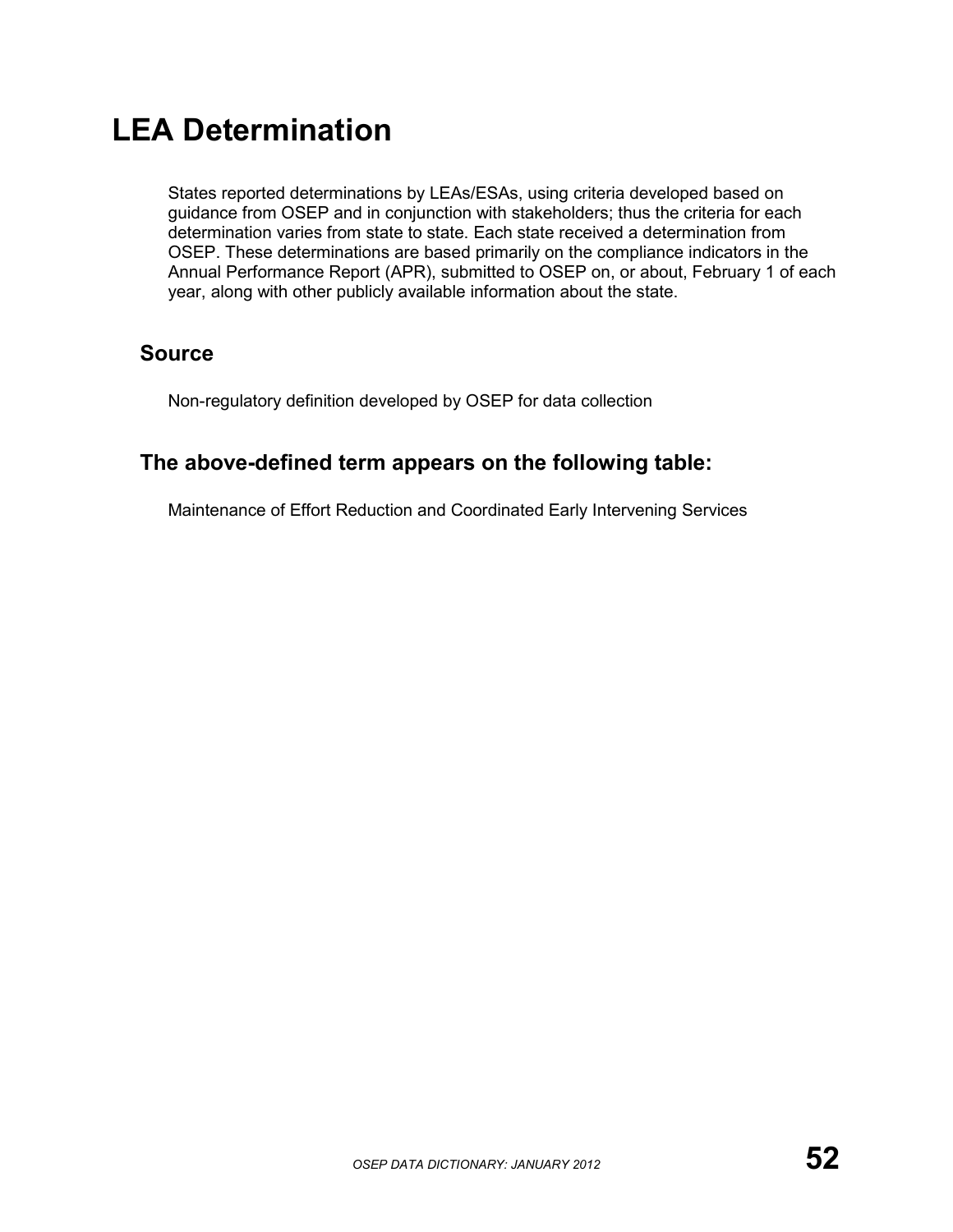# **Limited English proficient**

"The term 'limited English proficient,' when used with respect to an individual, means an individual -

(A) who is aged 3 through 21;

(B) who is enrolled or preparing to enroll in an elementary school or secondary school;

 $(C)$ 

(i) who was not born in the United States or whose native language is a language other than English;

(ii)

(I) who is a Native American or Alaska Native, or a native resident of the outlying areas; and

(II) who comes from an environment where a language other than English has had a significant impact on the individual's level of English language proficiency; or

(iii) who is migratory, whose native language is a language other than English, and who comes from an environment where a language other than English is dominant; and

(D) whose difficulties in speaking, reading, writing, or understanding the English language may be sufficient to deny the individual -

(i) the ability to meet the State's proficient level of achievement on State assessments described in section 1111(b)(3); (ii) the ability to successfully achieve in classrooms where the language of

instruction is English; or (iii) the opportunity to participate fully in society."

#### **Source**

20 U.S.C. §7801(25)

#### **The above-defined term appears on the following tables:**

Educational Environments Exiting Special Education **Discipline**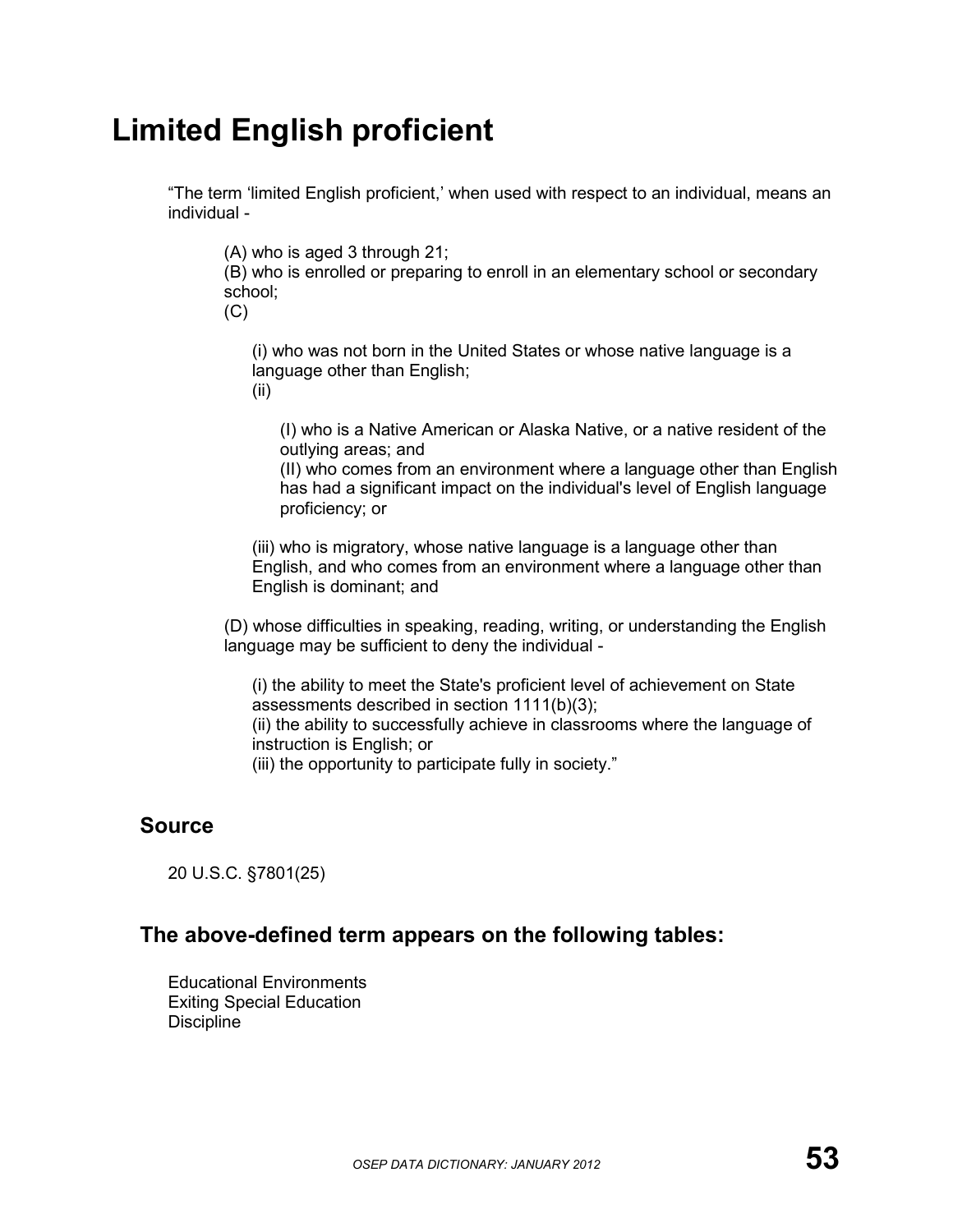# **Maintenance of Effort (MOE)**

The amount of local, or State and local, funds expended for the education of children with disabilities is the amount of funds that establishes the level of expenditures to be maintained from year to year and establishes the MOE level. Funds provided to an LEA under Part B must not be used to reduce the level of expenditures for the education of children with disabilities below the level of those expenditures for the preceding fiscal year, with certain exceptions.

In order to determine an LEA's eligibility for a Part B allocation, the SEA must ensure that: With certain exceptions, an LEA budgets for the education of children with disabilities at least the same total or per capita amount of either local, or State and local, funds as it spent from those same sources in the most recent prior year for which the information is available.

#### **Source**

Departmental Definition based on 34 Code of Federal Regulations §300.203

### **The above-defined term appears on the following table:**

Maintenance of Effort and Coordinated Early Intervening Services

## **Maximum age**

The upper age mandate for providing *special education* and *related services* as defined by state law, practice, or court order.

### **Source**

Non-regulatory definition developed by OSEP for data collection

### **The above-defined term appears on the following table:**

Exiting Special Education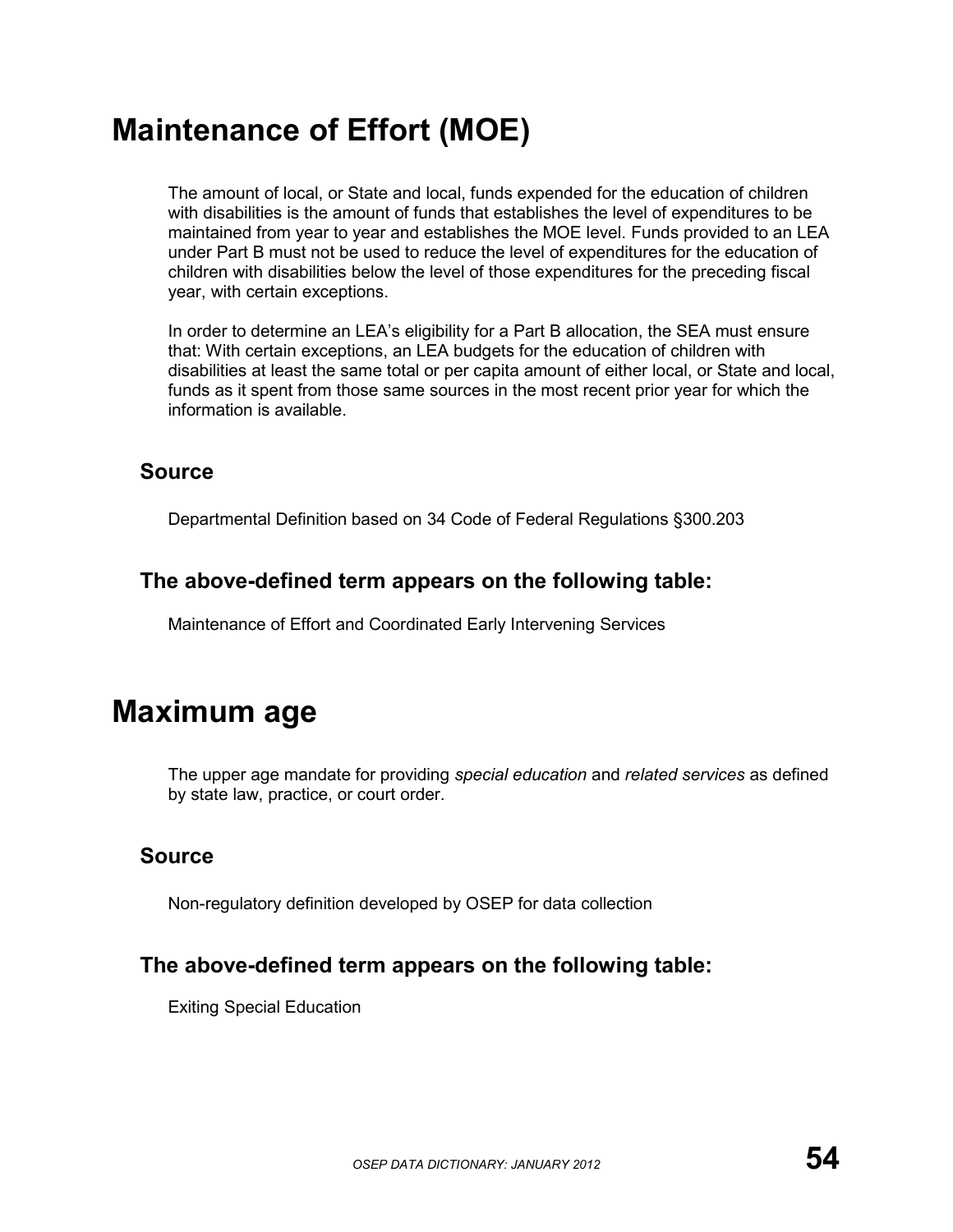## **Mediation agreement**

A written, legally binding agreement signed by a parent and a representative of the public agency who has the authority to bind the public agency that specifies the resolution of any issues in the dispute that were reached through the mediation process. A *mediation agreement* that fully or partially resolves issues in dispute is included in "*mediation agreement*."

#### **Source**

34 Code of Federal Regulations §303.506

### **The above-defined term appears on the following table:**

Dispute Resolution

## **Mediation held**

A process conducted by a qualified and impartial mediator to resolve a disagreement between a parent and public agency involving any matter under Part B of *IDEA* or 34 CFR Part 300 and that concluded with or without a written *mediation agreement* between the parties.

### **Source**

34 Code of Federal Regulations §300.506(a)

### **The above-defined term appears on the following table:**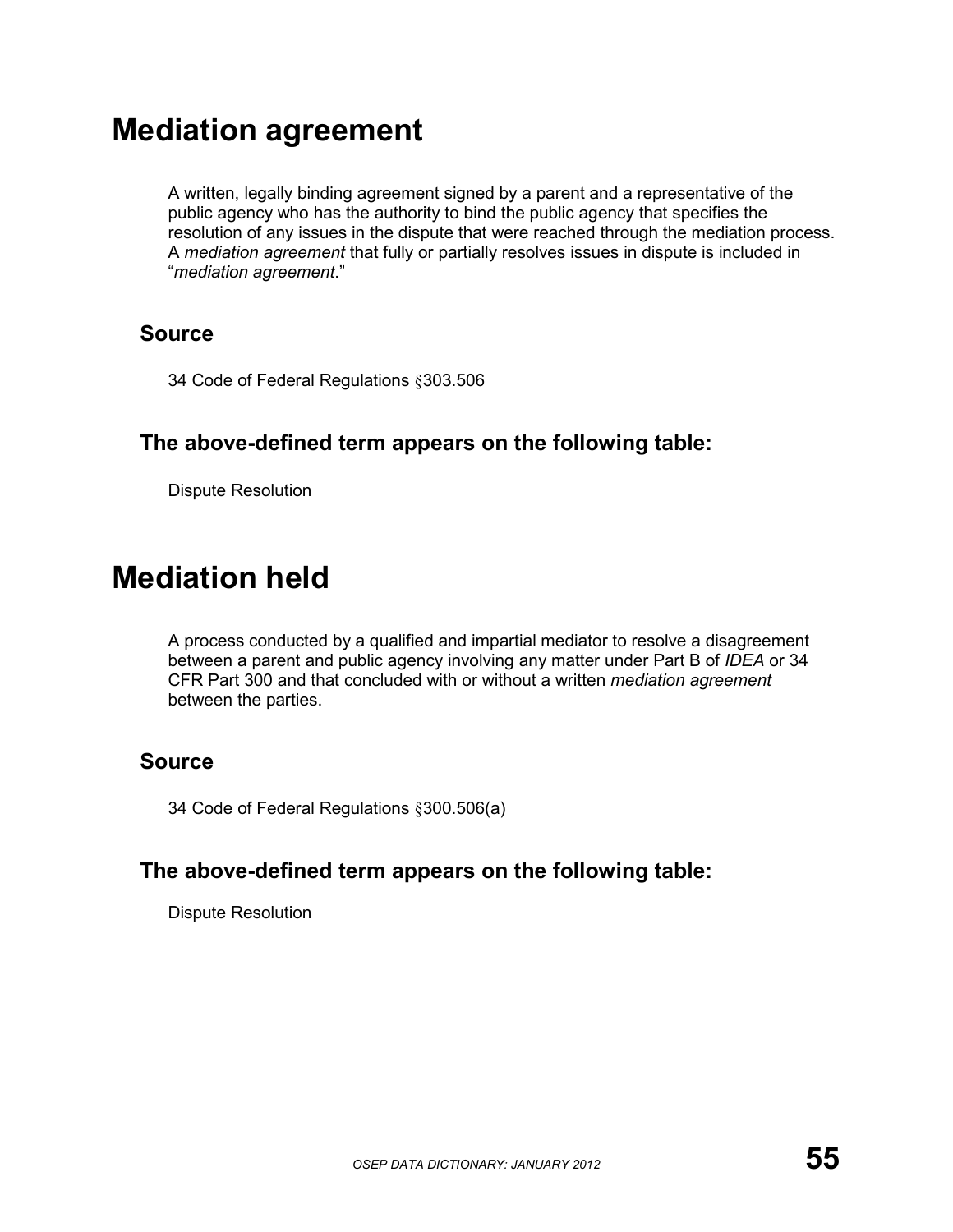# **Mediation held not related to due process complaint**

A process conducted by a qualified and impartial mediator to resolve a disagreement between a parent and public agency that was not initiated by the filing of a *due process complaint* or did not include issues that were the subject of a *due process complaint*.

#### **Source**

34 Code of Federal Regulations §303.506

#### **The above-defined term appears on the following table:**

Dispute Resolution

## **Mediation held related to due process**

A process conducted by a qualified and impartial mediator to resolve a disagreement between a parent and public agency that was initiated by the filing of a *due process complaint* or included issues that were the subject of a *due process complaint*.

### **Source**

34 Code of Federal Regulations §300.506(a)

#### **The above-defined term appears on the following table:**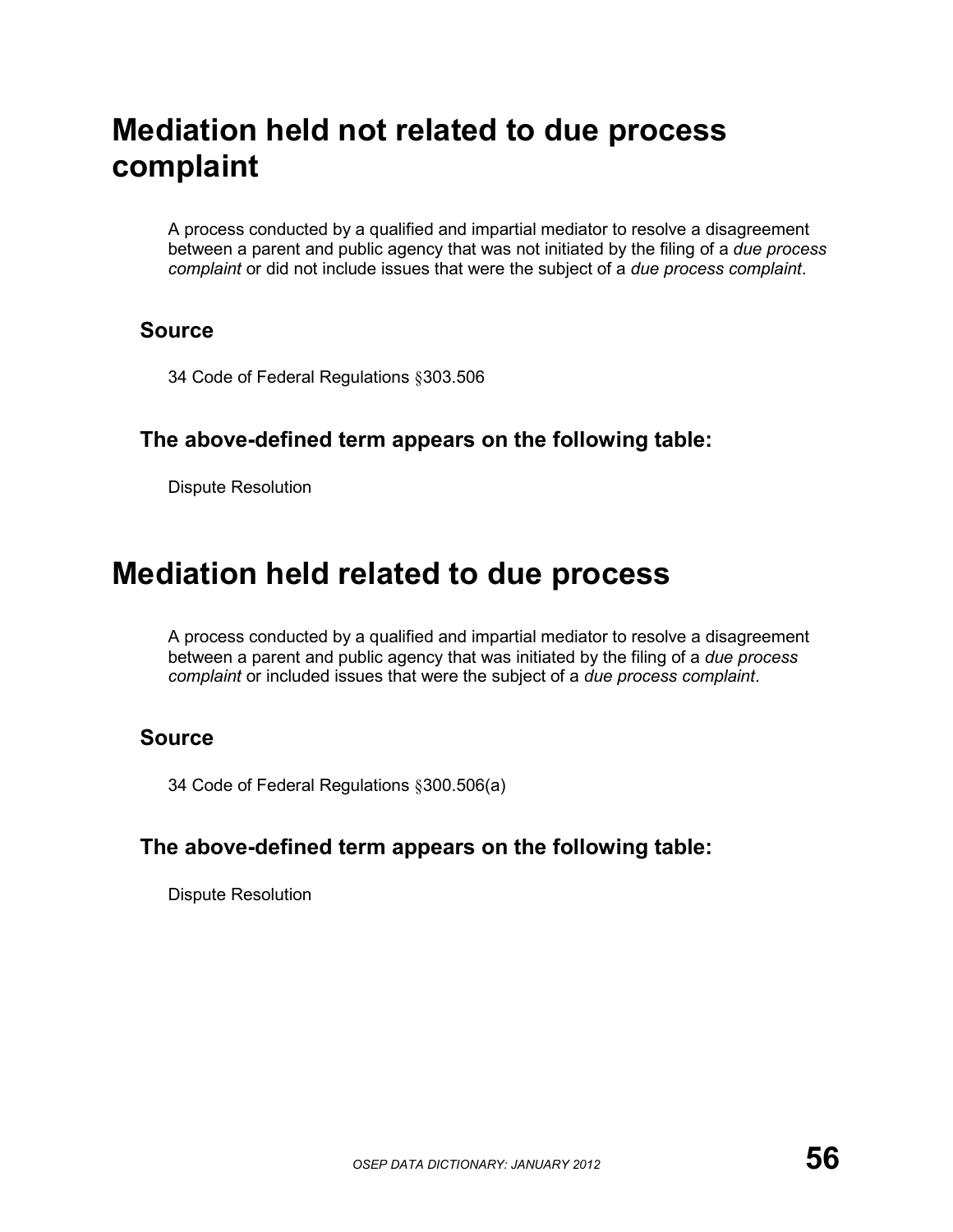# **Mediation not held (including pending)**

A request for mediation that did not result in a mediation being conducted by a qualified and impartial mediator. This includes *mediation requests* that were withdrawn, *mediation requests* that were dismissed, requests where one party refused to mediate, requests that were settled by some agreement other than a *mediation agreement* between the parties, and requests that were pending as of the end of the reporting period.

#### **Source**

Non-regulatory definition developed by OSEP for data collection

### **The above-defined term appears on the following table:**

Dispute Resolution

## **Mediation pending**

A request for mediation that has not yet been scheduled or is scheduled but has not yet been held.

### **Source**

34 Code of Federal Regulations §300.506

### **The above-defined term appears on the following table:**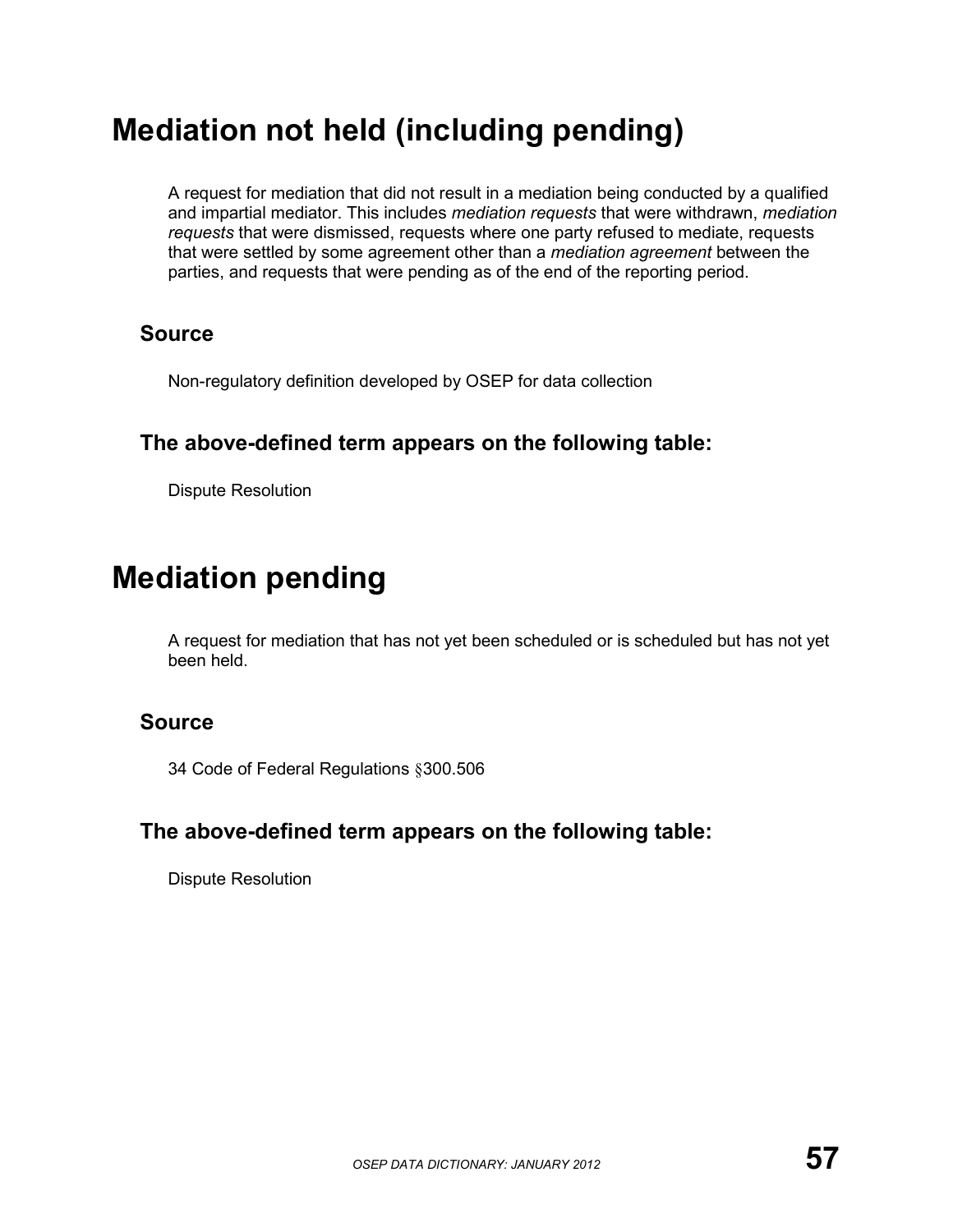## **Mediation request**

A request by a party to a dispute involving any matter under Part B of *IDEA* for the parties to meet with a qualified and impartial mediator to resolve the dispute(s).

#### **Source**

34 Code of Federal Regulations §300.506

#### **The above-defined term appears on the following table:**

Dispute Resolution

## **Medical emergency exemption**

In cases where a student cannot be assessed at any time during the testing window due to a significant medical emergency (e.g., a student is hospitalized due to an accident), the medical emergency should be documented, and the state has the option of omitting the student from the participation rate calculation for AYP reporting under *ESEA*. States are responsible for determining what constitutes a significant medical emergency. States are expected to provide sufficiently wide testing "windows" that, if a student misses an assessment due to brief absence for medical reasons, the student can take a make-up test, in order to ensure that every student has an opportunity to participate in assessments. For further guidance on this issue see [http://www.ed.gov/policy/elsec/guid/stateletters/prates.html.](http://www.ed.gov/policy/elsec/guid/stateletters/prates.html)

### **Source**

Non-regulatory definition developed by OSEP for data collection

### **The above-defined term appears on the following table:**

Assessment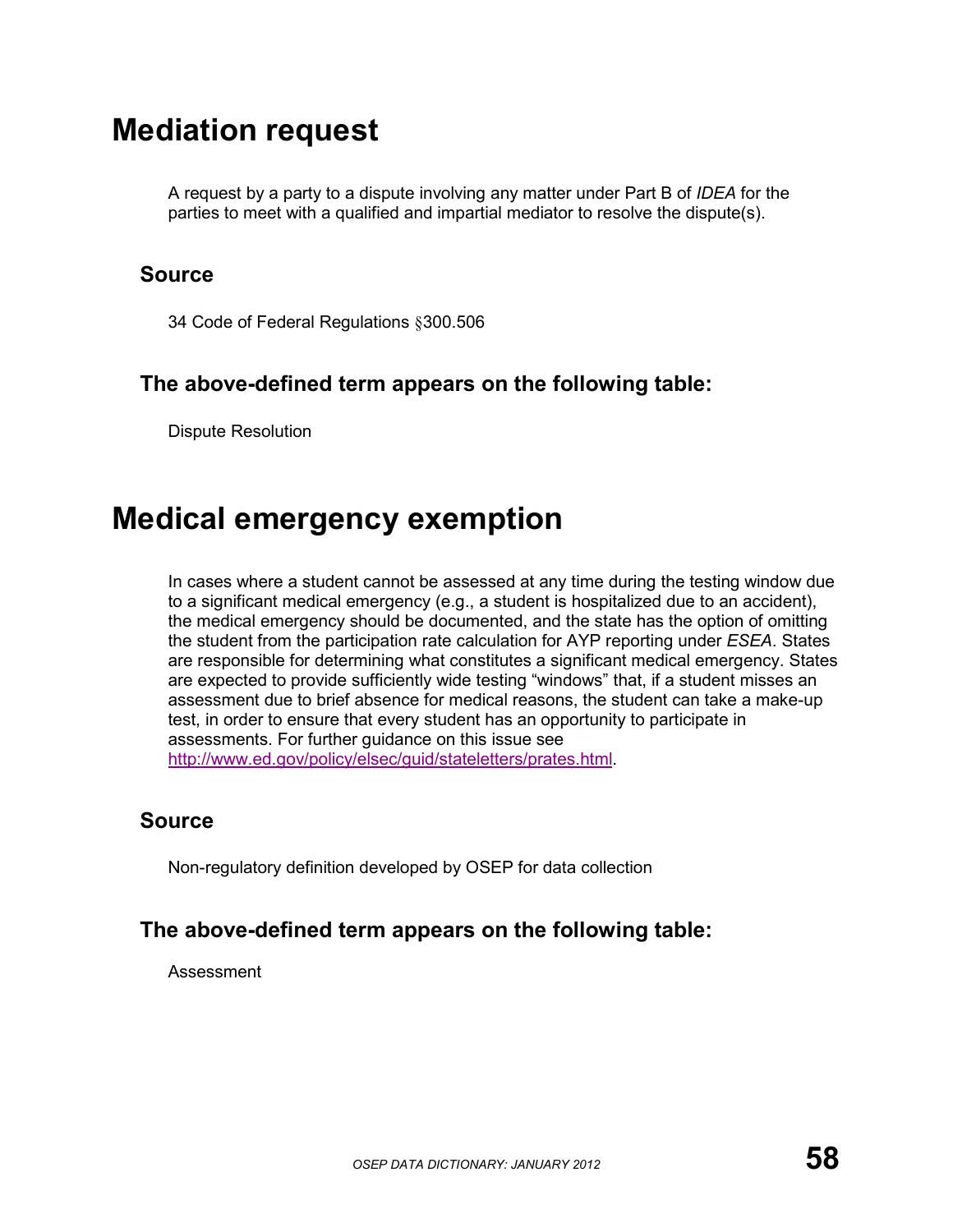## **Medical/nursing service personnel**

A licensed physician who provides medical services to determine a child's medically related disability that results in the child's need for *special education* and *related services*. Also includes school nurses who provide nursing services designed to enable a child with a disability to receive *FAPE* as described in the child's *IEP*, with the exception of the optimization, mapping, or replacement of medical devices that are surgically implanted (e.g., cochlear implants).

### **Source**

34 Code of Federal Regulations §300.34(b)(1) and (c)(5)

### **The above-defined term appears on the following table:**

Personnel

## **Mental retardation**

". . . significantly subaverage general intellectual functioning, existing concurrently with deficits in adaptive behavior and manifested during the developmental period, that adversely affects a child's educational performance."

## **Source**

34 Code of Federal Regulations §300.8(c)(6)

### **The above-defined term appears on the following tables:**

Child Count Educational Environments Exiting Special Education **Discipline**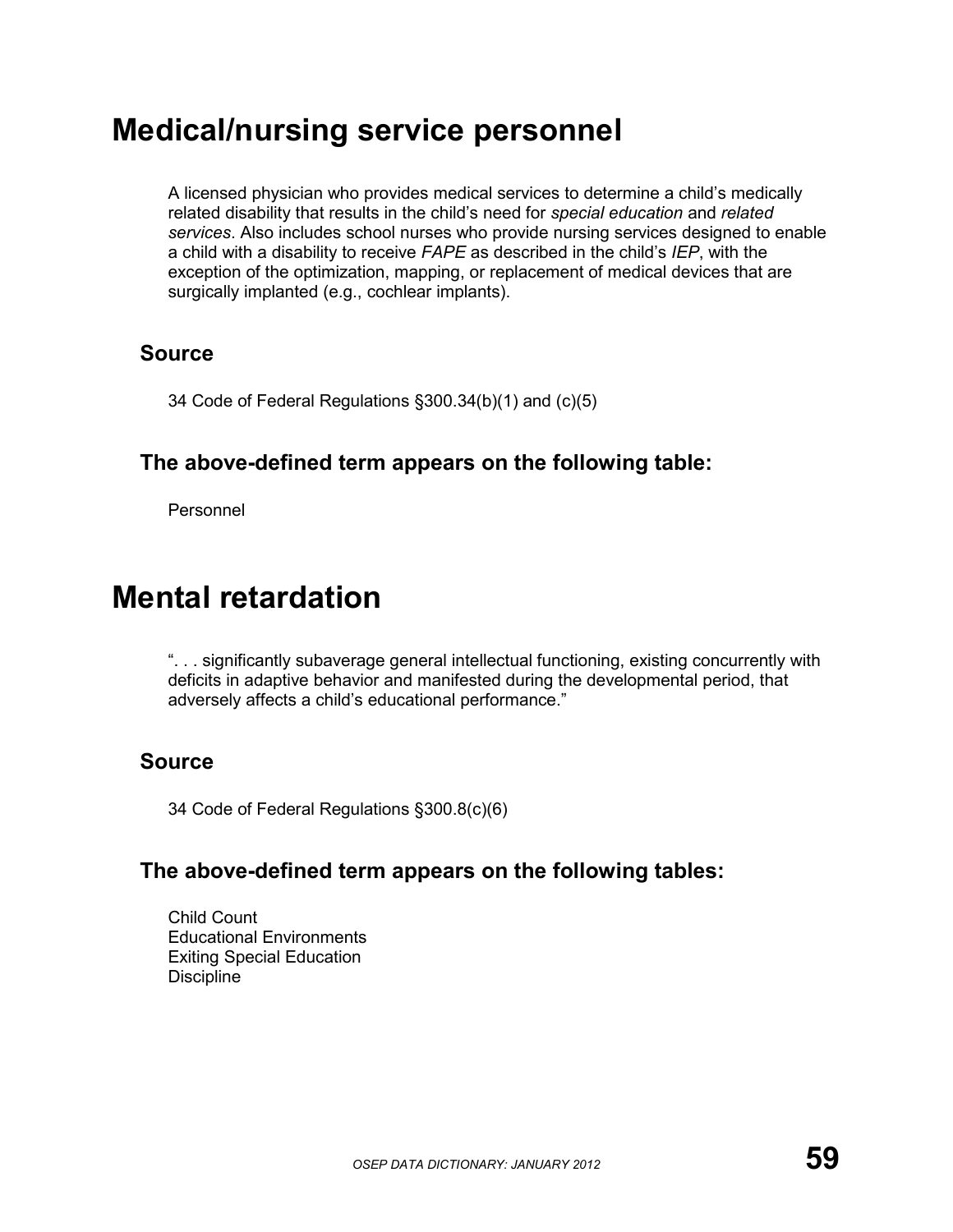## **Moved, known to be continuing**

Students with disabilities who moved out of the catchment area or otherwise transferred to another district and are *known to be continuing* in an educational program. There need not be evidence that the student is continuing in *special education*, only that he/she is continuing in an *educational program*. This definition includes students with disabilities in residential drug/alcohol rehabilitation centers*, correctional facilities*, or charter schools if those facilities operate as separate districts, excluding normal matriculation.

### **Source**

Non-regulatory definition developed by OSEP for data collection

### **The above-defined term appears on the following table:**

Exiting Special Education

## **Multiple disabilities**

". . . concomitant impairments (such as mental retardation-blindness or mental retardation-orthopedic impairment), the combination of which causes such severe educational needs that they cannot be accommodated in special education programs solely for one of the impairments." [The term] does not include *deaf-blindness*.

### **Source**

34 Code of Federal Regulations §300.8(c)(7)

#### **The above-defined term appears on the following tables:**

Child Count Educational Environments Exiting Special Education **Discipline**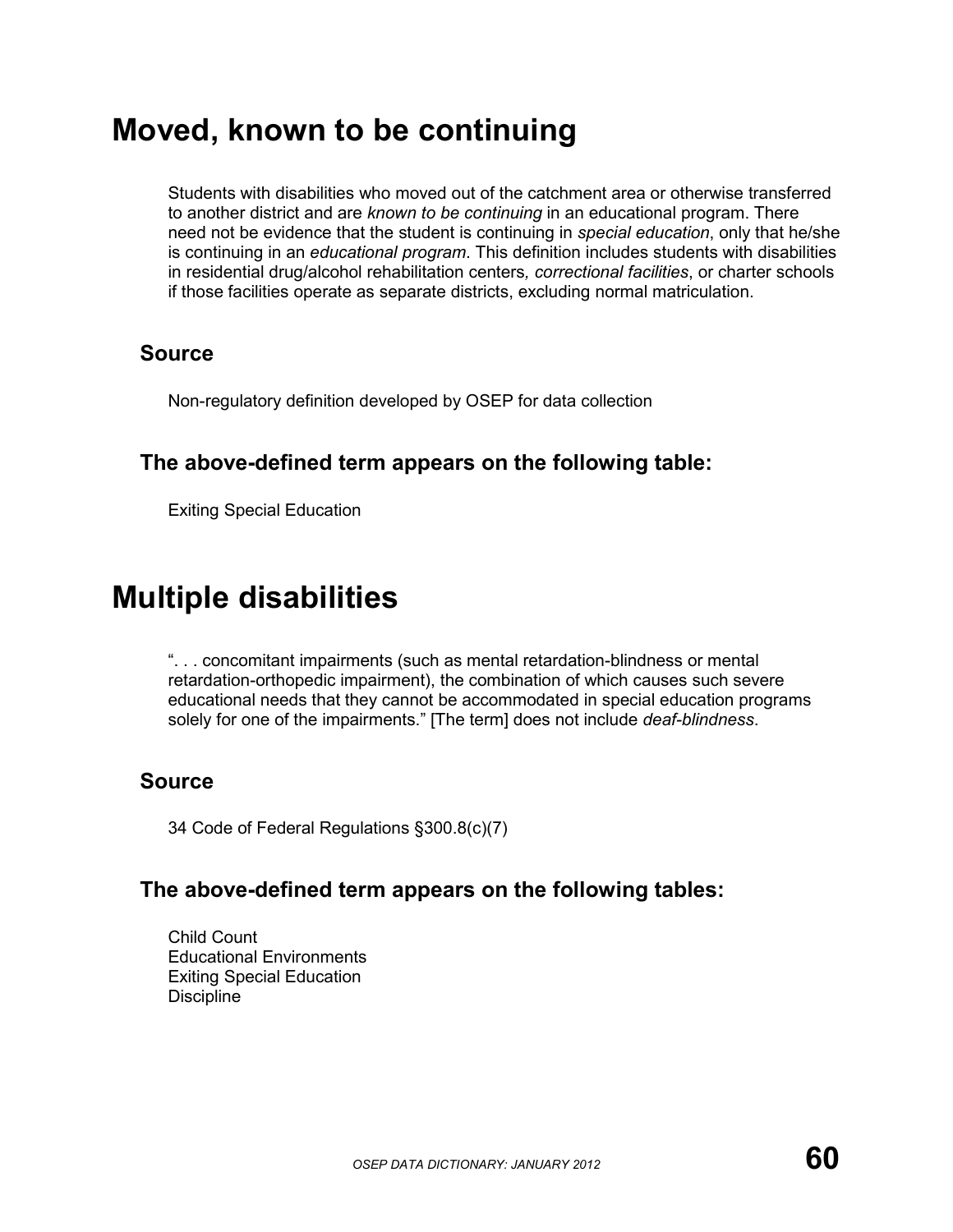## **Native Hawaiian or Other Pacific Islander**

A person having origins in any of the original peoples of Hawaii, Guam, Samoa, or other Pacific Islands. (Does not include persons of Hispanic/Latino ethnicity.)

### **Source**

*Federal Register* Vol. 72, No. 202

### **The above-defined term appears on the following tables:**

Child Count Educational Environments Exiting Special Education **Discipline** 

## **National Center for Education Statistics (NCES) identification number**

The 7-character NCES LEA ID number that is used to uniquely identify a school district. These NCES ID numbers are also used to identify LEAs when entering data into the EDEN system.

## **Source**

Non-regulatory definition developed by OSEP for data collection

### **The above-defined term appears on the following tables:**

Maintenance of Effort Reduction and Coordinated Early Intervening Services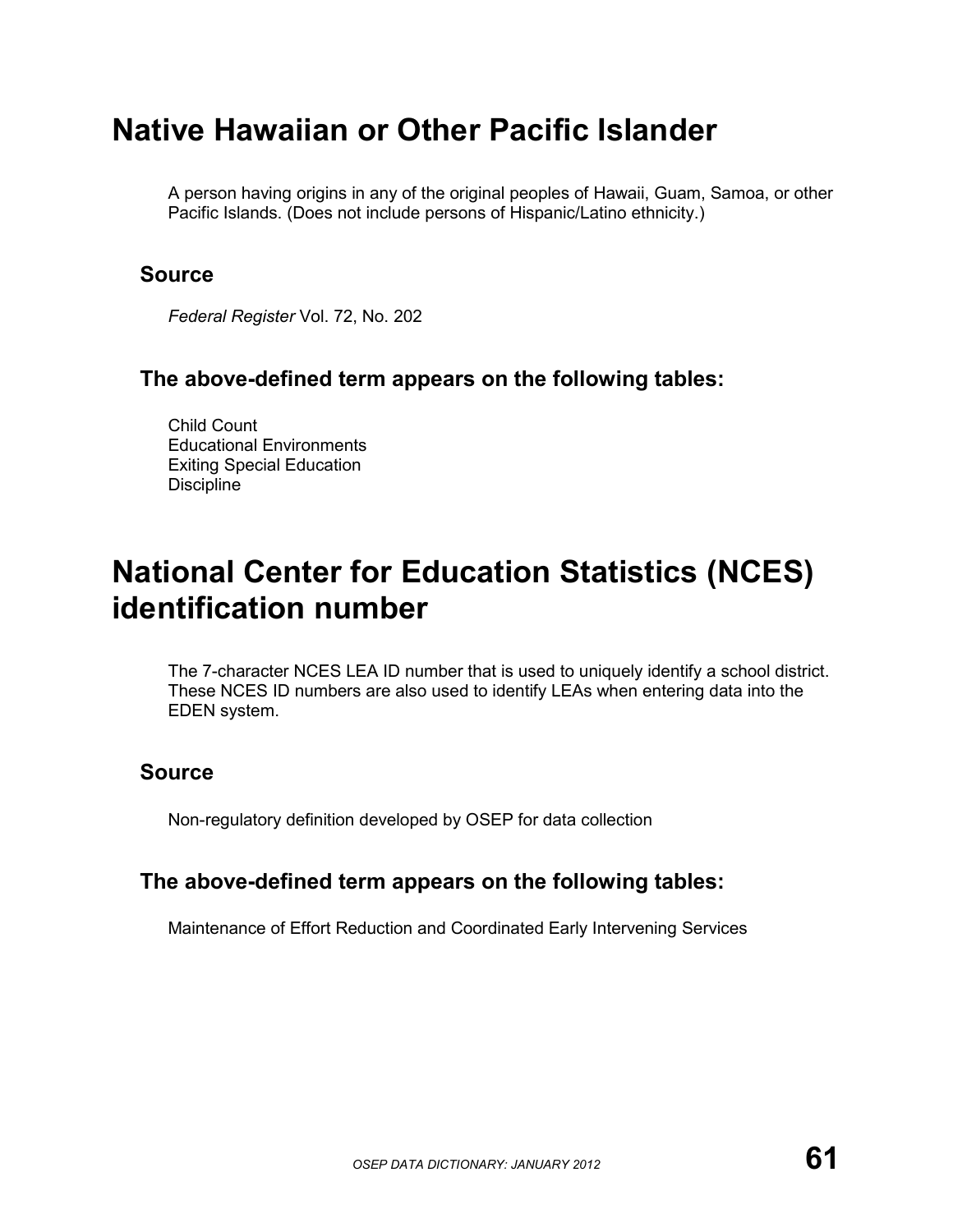# **Non-participants**

Students with *IEPs* who did not take an assessment or who did not obtain a valid score.

## **Source**

Non-regulatory definition developed by OSEP for data collection

## **The above-defined term appears on the following table:**

Assessment

# **Not fully certified**

*Not fully certified* refers to personnel employed or contracted who were employed on an emergency, provisional, or other basis and who do not hold standard state certification or licensure for the position to which they are assigned or do not meet other existing state requirements for the position held. This also includes long-term substitutes.

## **Source**

Non-regulatory definition developed by OSEP for data collection

## **The above-defined term appears on the following table:**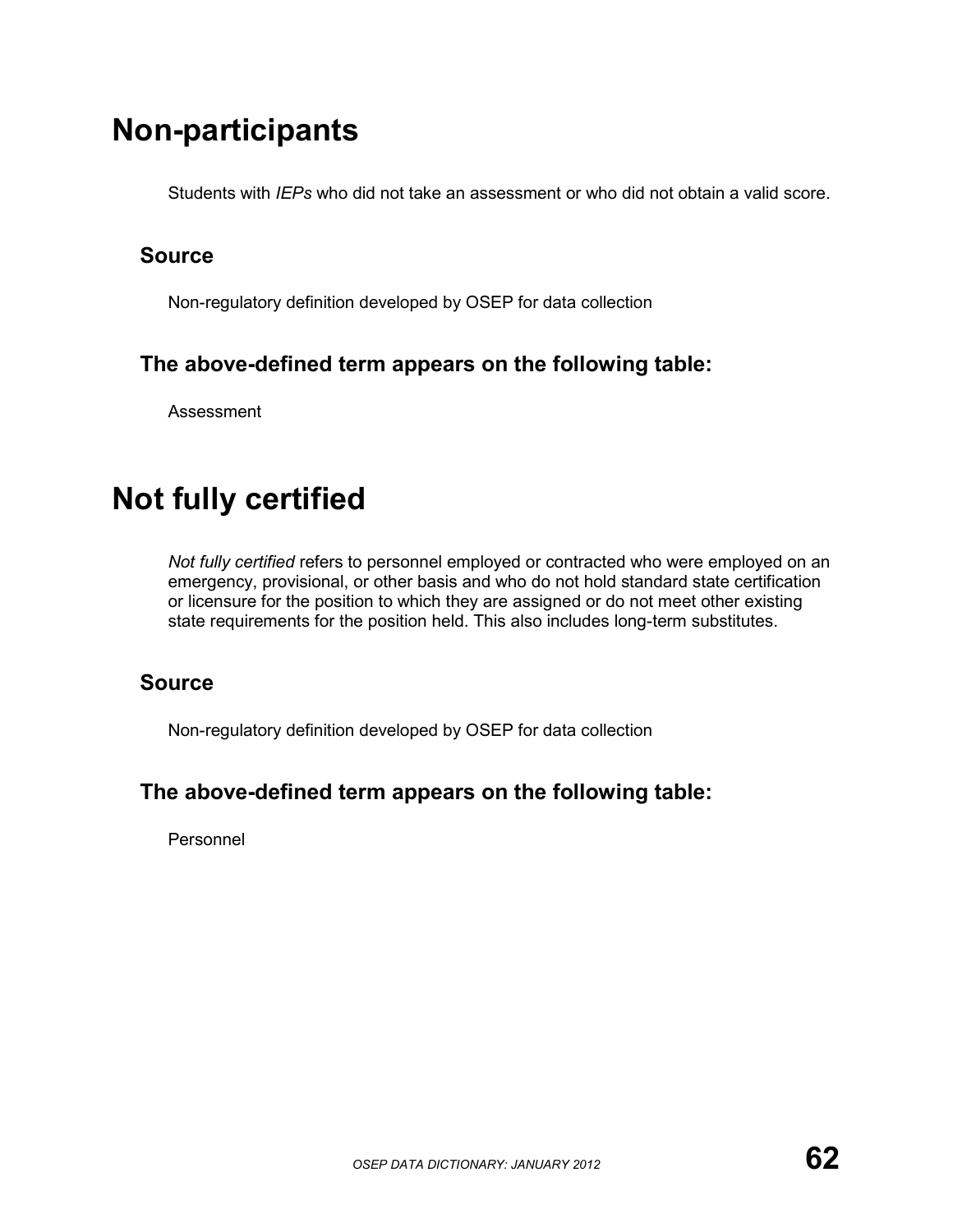# **Occupational therapist**

Personnel who provide the following:

- "(A) Improving, developing or restoring functions impaired or lost through illness, injury, or deprivation;
- (B) Improving ability to perform tasks for independent functioning if functions are impaired or lost; and
- (C) Preventing, through early intervention, initial or further impairment or loss of function."

### **Source**

34 Code of Federal Regulations §300.34(c)(6)

## **The above-defined term appears on the following table:**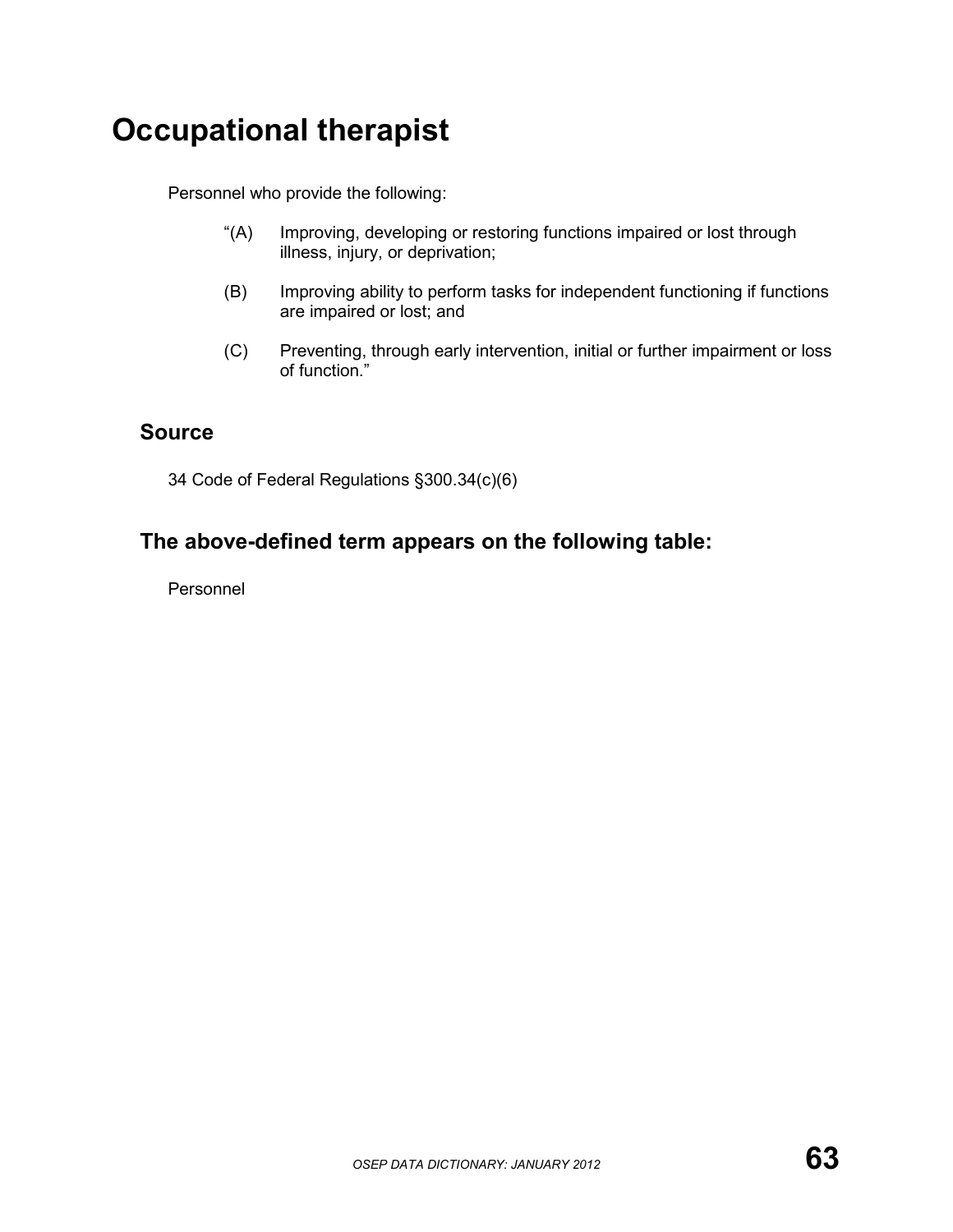# **Orientation and mobility specialists**

Personnel who provide the following:

(i) "Services provided to blind or visually impaired children by qualified personnel to enable those students to attain systematic orientation to and safe movement within their environments in school, home, and community;" and

(ii) Includes teaching children the following, as appropriate:

- (A) "Spatial and environmental concepts and use of information received by the senses (such as sound, temperature and vibrations) to establish, maintain, or regain orientation and line of travel (e.g., using sound at a traffic light to cross the street);
- (B) To use the long cane or a service animal to supplement visual travel skills or as a tool for safely negotiating the environment for children with no available travel vision;
- (C) To understand and use remaining vision and distance low vision aids; and
- (D) Other concepts, techniques, and tools."

### **Source**

34 Code of Federal Regulations §300.34(c)(7)

### **The above-defined term appears on the following table:**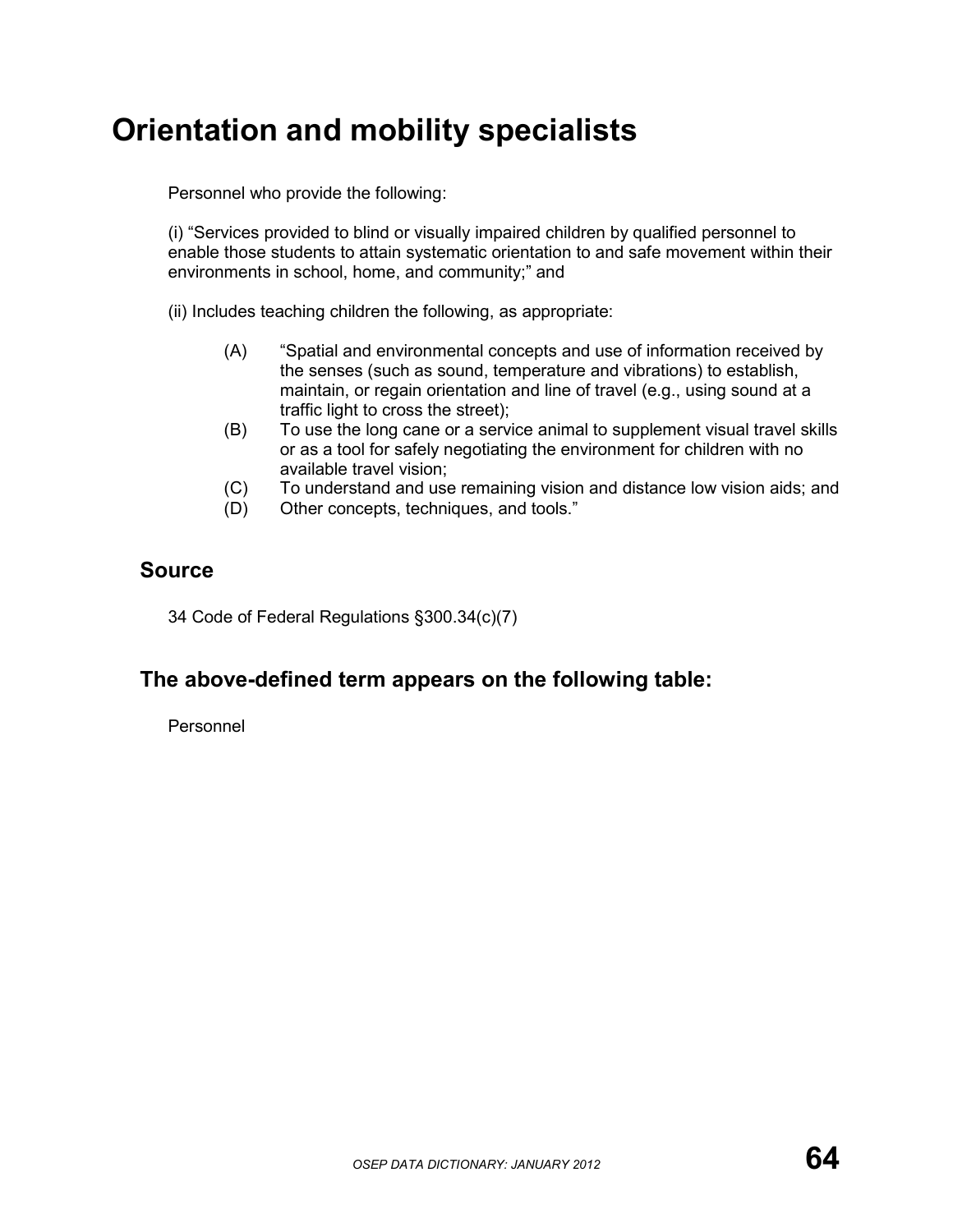# **Orthopedic impairment**

". . . a severe orthopedic impairment that adversely affects a child's educational performance. The term includes impairments caused by congenital anomaly, impairments caused by disease (e.g., poliomyelitis, bone tuberculosis), and impairments from other causes (e.g., cerebral palsy, amputations, and fractures or burns that cause contractures)."

### **Source**

34 Code of Federal Regulations §300.8(c)(8)

## **The above-defined term appears on the following tables:**

Child Count Educational Environments Exiting Special Education **Discipline**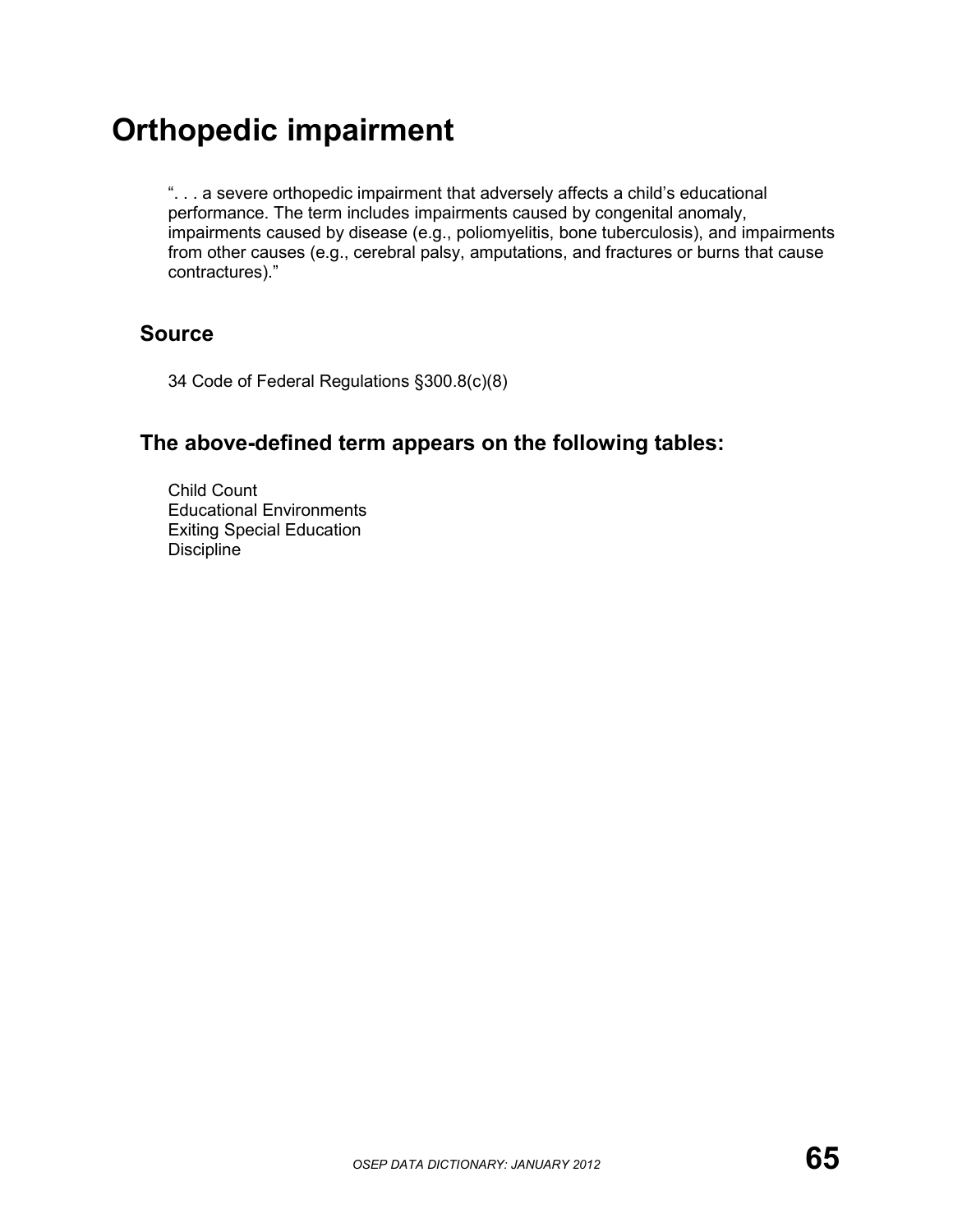## **Other health impairment**

"Having limited strength, vitality or alertness, including a heightened alertness to environmental stimuli, that results in limited alertness with respect to the educational environment, that--

- (i) Is due to chronic or acute health problems such as asthma, attention deficit disorder or attention deficit hyperactivity disorder, diabetes, epilepsy, a heart condition, hemophilia, lead poisoning, leukemia, nephritis, rheumatic fever, sickle cell anemia, and Tourette syndrome; and
- (ii) Adversely affects a child's educational performance."

#### **Source**

34 Code of Federal Regulations §300.8(c)(9)

### **The above-defined term appears on the following tables:**

Child Count Educational Environments Exiting Special Education **Discipline** 

## **Other instructional personnel**

Staff members, other than *special education* classroom teachers, who are employed to provide *special education* instruction to children and students with disabilities. This includes *special education* music teachers and *special education* art teachers. This does not include regular education personnel who work with children and students with disabilities.

### **Source**

Non-regulatory definition developed by OSEP for data collection

### **The above-defined term appears on the following table:**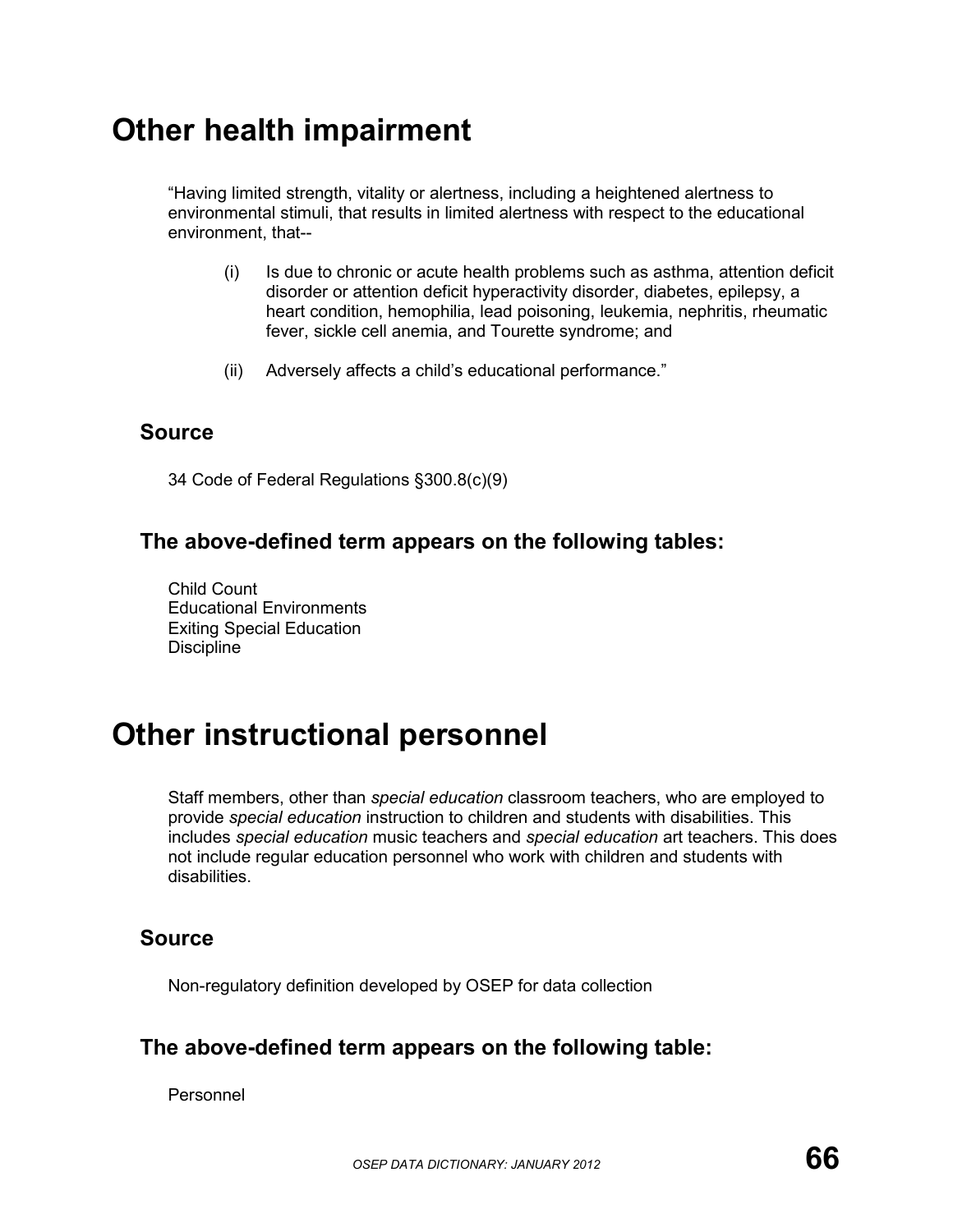## **Out-of-grade-level test**

An assessment taken at a grade level below which the student is currently enrolled. Students who are tested out of level are, for the purpose of this report, considered to be non-participants because out-of-grade-level tests do not result in a valid score. Note that out-of-level testing is not permitted, as specified in 34 CFR §200.1(b)(2). This data element is included in this collection only to ensure that all students with *IEPs* are fully accounted for. States are expected to eliminate this practice as required by statute.

### **Source**

Non-regulatory definition developed by OSEP for data collection 68 *Federal Register* 68698, 68700.

### **The above-defined term appears on the following table:**

Assessment

## **Out-of-school suspension**

Instances in which a child is temporarily removed from his/her regular school for disciplinary purposes to another setting (e.g., *home*, behavior center). This includes both removals in which no *IEP* services are provided because the removal is 10 school days or less as well as removals in which the child continues to receive educational services according to his/her *IEP*, a functional behavioral assessment, and behavioral intervention services and modifications.

### **Source**

34 Code of Federal Regulations 300.530

### **The above-defined term appears on the following table:**

**Discipline**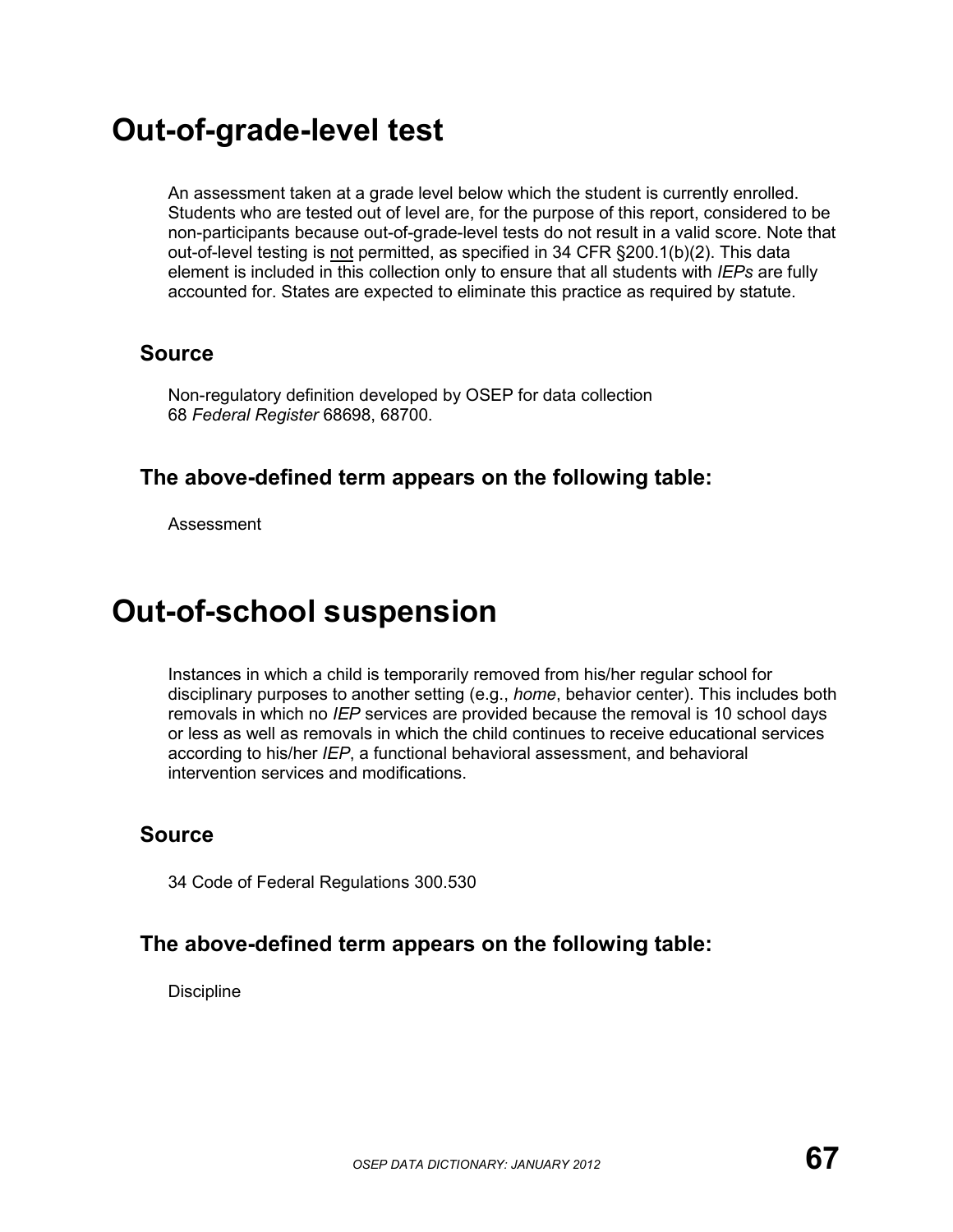## **Parent**

- "(a) Parent means--
	- (1) A biological or adoptive parent of a child;
	- (2) A foster parent, unless State law, regulations, or contractual obligations with a State or local entity prohibit a foster parent from acting as a parent;
	- (3) A guardian generally authorized to act as the child's parent, or authorized to make educational decisions for the child (but not the State if the child is a ward of the State);
	- (4) An individual acting in the place of a biological or adoptive parent (including a grandparent, stepparent, or other relative) with whom the child lives, or an individual who is legally responsible for the child's welfare; or
	- (5) A surrogate parent who has been appointed in accordance with §300.519 or section 639(a)(5) of the Act.
	- (b)  $(1)$  Except as provided in paragraph  $(b)(2)$  of this section, the biological or adoptive parent, when attempting to act as the parent under this part and when more than one party is qualified under paragraph (a) of this section to act as a parent, must be presumed to be the parent for purposes of this section unless the biological or adoptive parent does not have legal authority to make educational decisions for the child.
		- (2) If a judicial decree or order identifies a specific person or persons under paragraphs (a)(1) through (4) of this section to act as the 'parent' of a child or to make educational decisions on behalf of a child, then such person or persons shall be determined to be the 'parent' for purposes of this section."

### **Source**

34 Code of Federal Regulation §300.30

#### **The above-defined term appears on the following tables:**

Educational Environments Assessment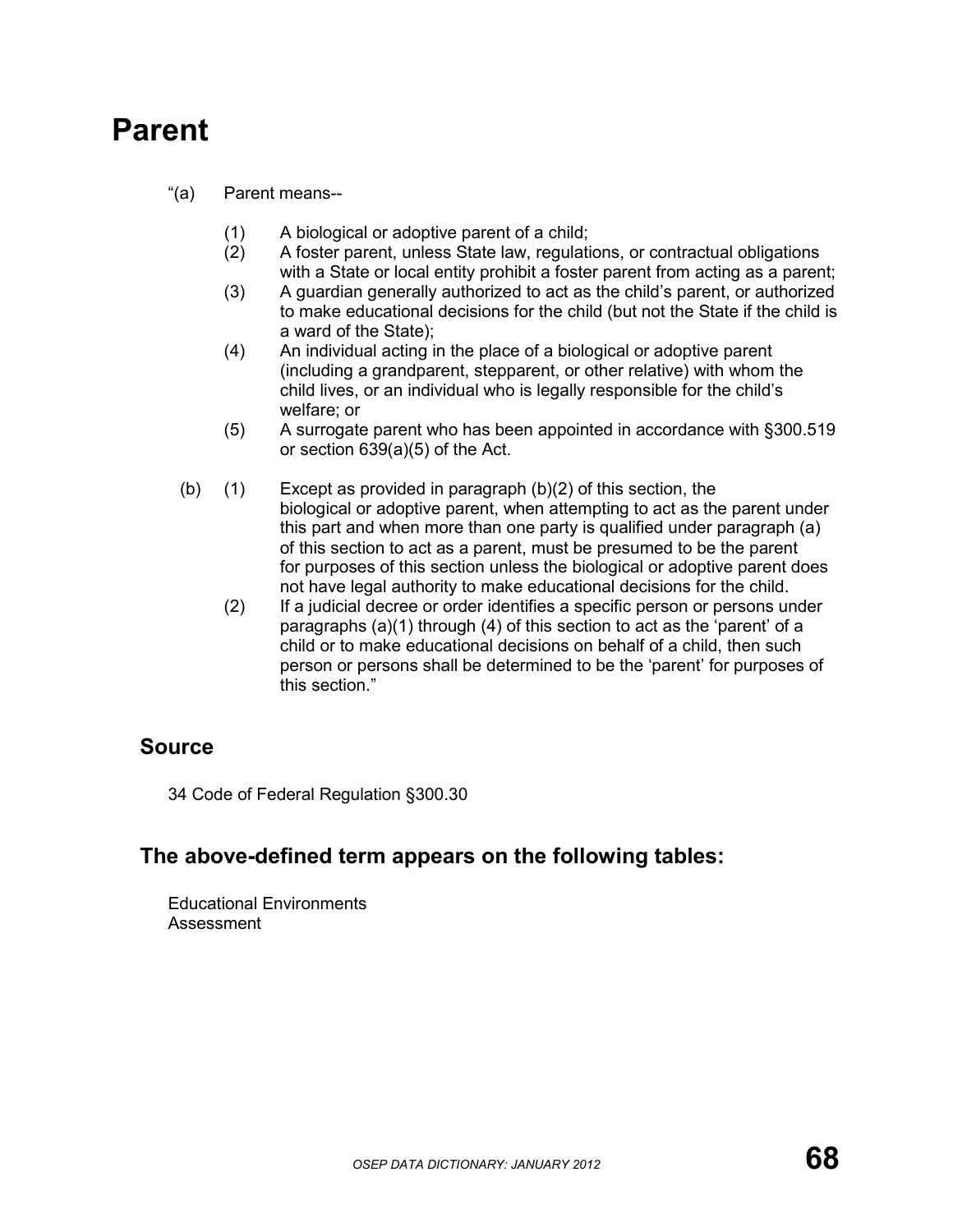## **Parental opt out**

In states where permitted for all students, parents of students with disabilities can determine that their child will not participate in either the regular or alternate state assessment. These students are not counted as participants.

#### **Source**

Non-regulatory definition developed by OSEP for data collection

#### **The above-defined term appears on the following table:**

Assessment

## **Parentally placed in private schools**

Unduplicated total who have been enrolled by their parents or guardians in regular parochial or other private schools and whose basic education is paid through private resources and who receive *special education* and *related services* at public expense from an *LEA* or intermediate educational unit under a service plan. Include children whose parents chose to home-school them, but who receive *special education* and *related services* at public expense. Do not include children who are placed in private schools by the *LEA*.

#### **Source**

34 Code of Federal Regulations §300.130

#### **The above-defined term appears on the following table:**

Educational Environments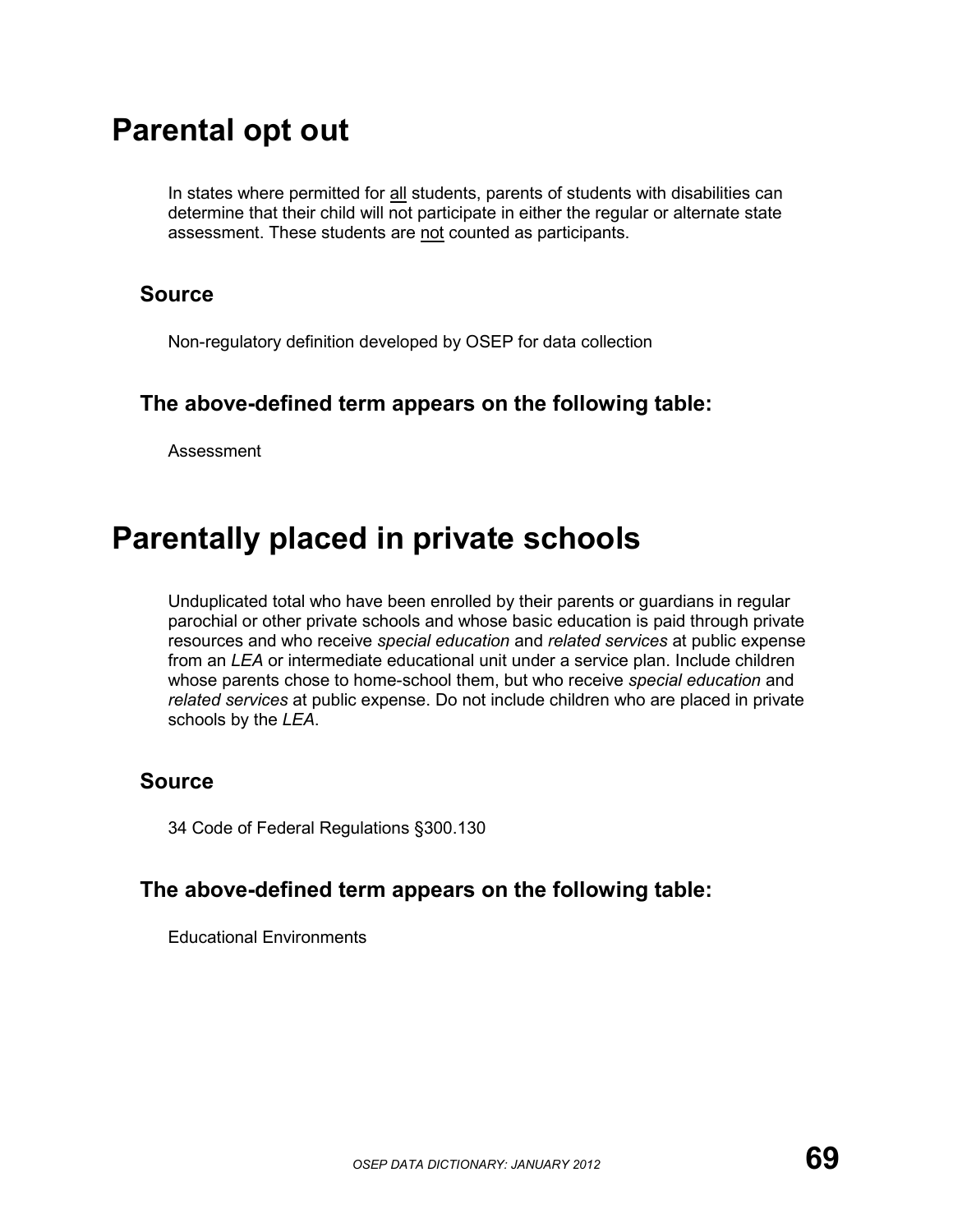# **Parochial school**

A church-affiliated school.

### **Source**

Non-regulatory definition developed by OSEP for data collection

## **The above-defined term appears on the following table:**

Educational Environments

# **Participants**

Students with *IEPs* who took an assessment and obtained a valid score.

## **Source**

Non-regulatory definition developed by OSEP for data collection

## **The above-defined term appears on the following table:**

Assessment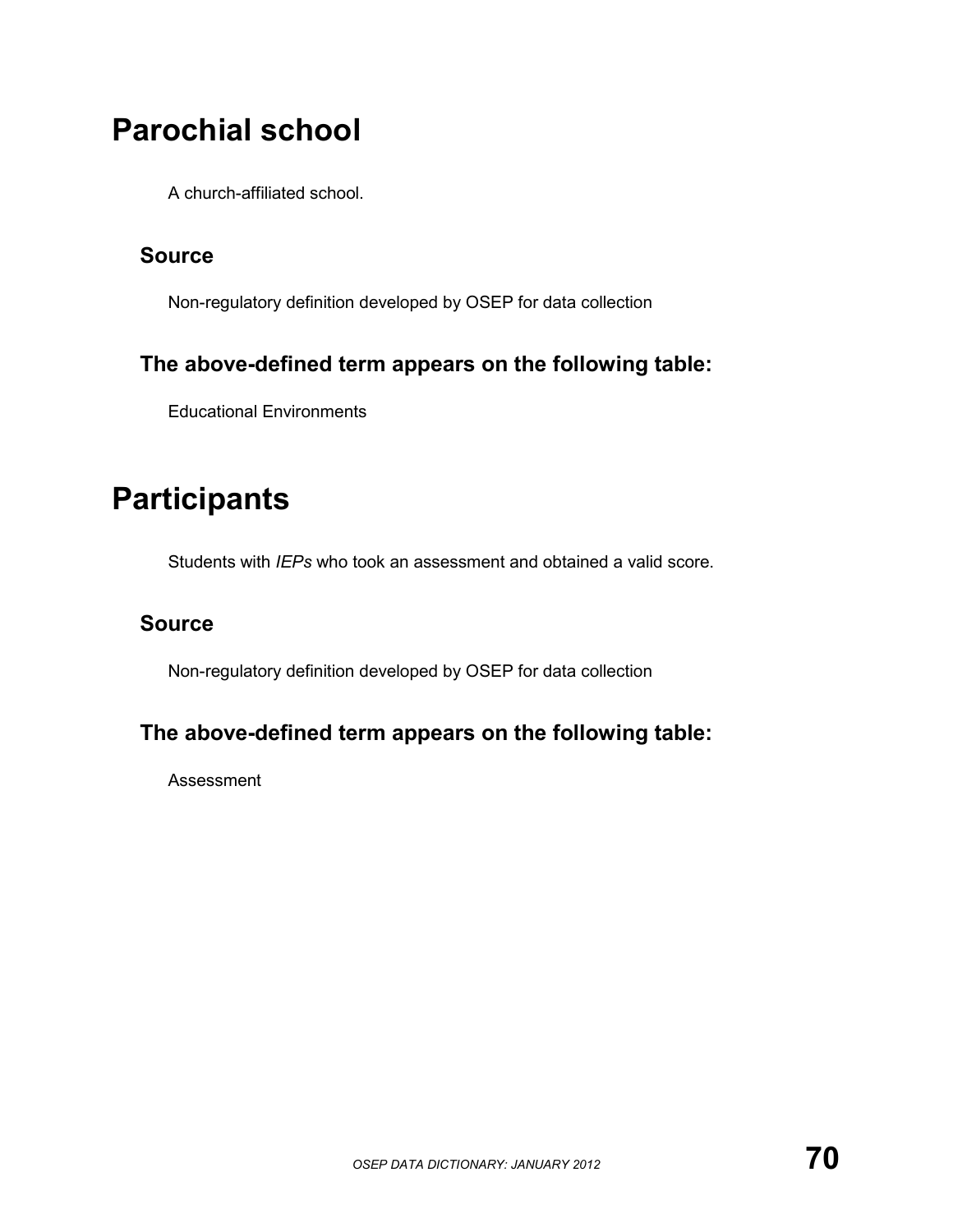## **Physical education teacher**

Personnel who provide special physical education, adaptive physical education, movement education, or motor development to children and students with disabilities.

### **Source**

Non-regulatory definition developed by OSEP for data collection

## **The above-defined term appears on the following table:**

Personnel

## **Physical therapist**

Personnel who provide the following services:

- (i) "Screening, evaluation, and assessment of children . . . to identify movement dysfunction;
- (ii) Obtaining, interpreting, and integrating information appropriate to program planning to prevent, alleviate, or compensate for movement dysfunction and related functional problems; and
- (iii) Providing individual and group services or treatment to prevent, alleviate, or compensate for movement dysfunction and related functional problems."

## **Source**

OSEP is adopting the definition used in Part C of *IDEA* at 34 Code of Federal Regulations §303.12(d)(9) for the purposes of developing a non-regulatory definition for data collection in Part B.

## **The above-defined term appears on the following table:**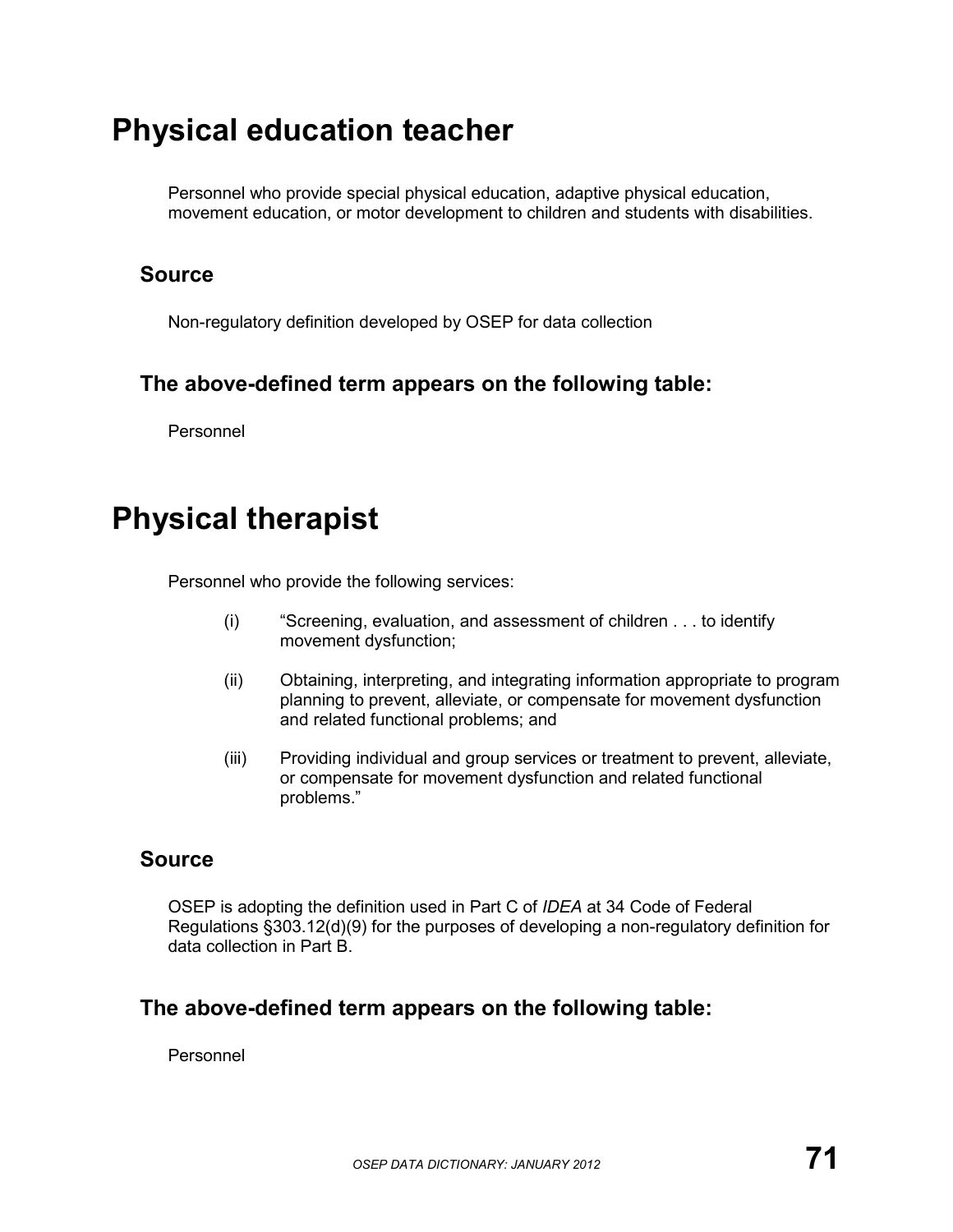## **Preschool teacher**

Personnel who provide *special education* instruction to a group or class that:

- 1. Is taught during the year or years preceding the first grade,
- 2. Includes children 3 through 5 years old with disabilities, and
- 3. Excludes those providing strictly custodial care, i.e., noneducational services such as babysitting.

### **Source**

Non-regulatory definition developed by OSEP for data collection

## **The above-defined term appears on the following table:**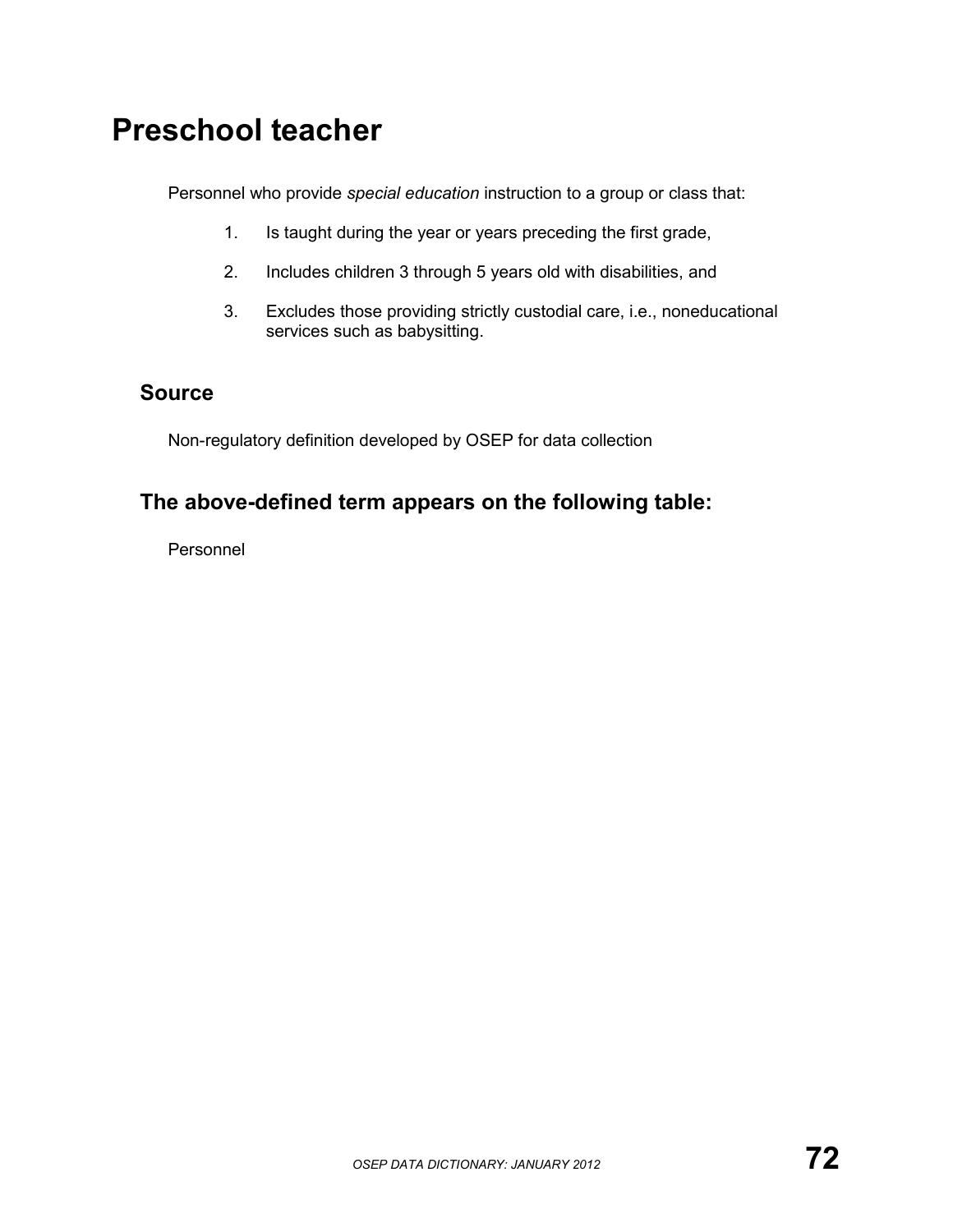# **Psychologist**

Certified, licensed, or otherwise qualified professional who provides the following services:

- "(i) Administering psychological and educational tests and other assessment procedures;
- (ii) Interpreting assessment results;
- (iii) Obtaining, integrating, and interpreting information about child behavior and conditions relating to learning;
- (iv) Consulting with other staff members in planning school programs to meet the special educational needs of children as indicated by psychological tests, interviews, direct observation, and behavioral evaluations; and
- (v) Planning and managing a program of psychological services, including psychological counseling for children and parents; and
- (vi) Assisting in developing positive behavioral intervention strategies."

### **Source**

34 Code of Federal Regulations §300.34(c)(10)

### **The above-defined term appears on the following table:**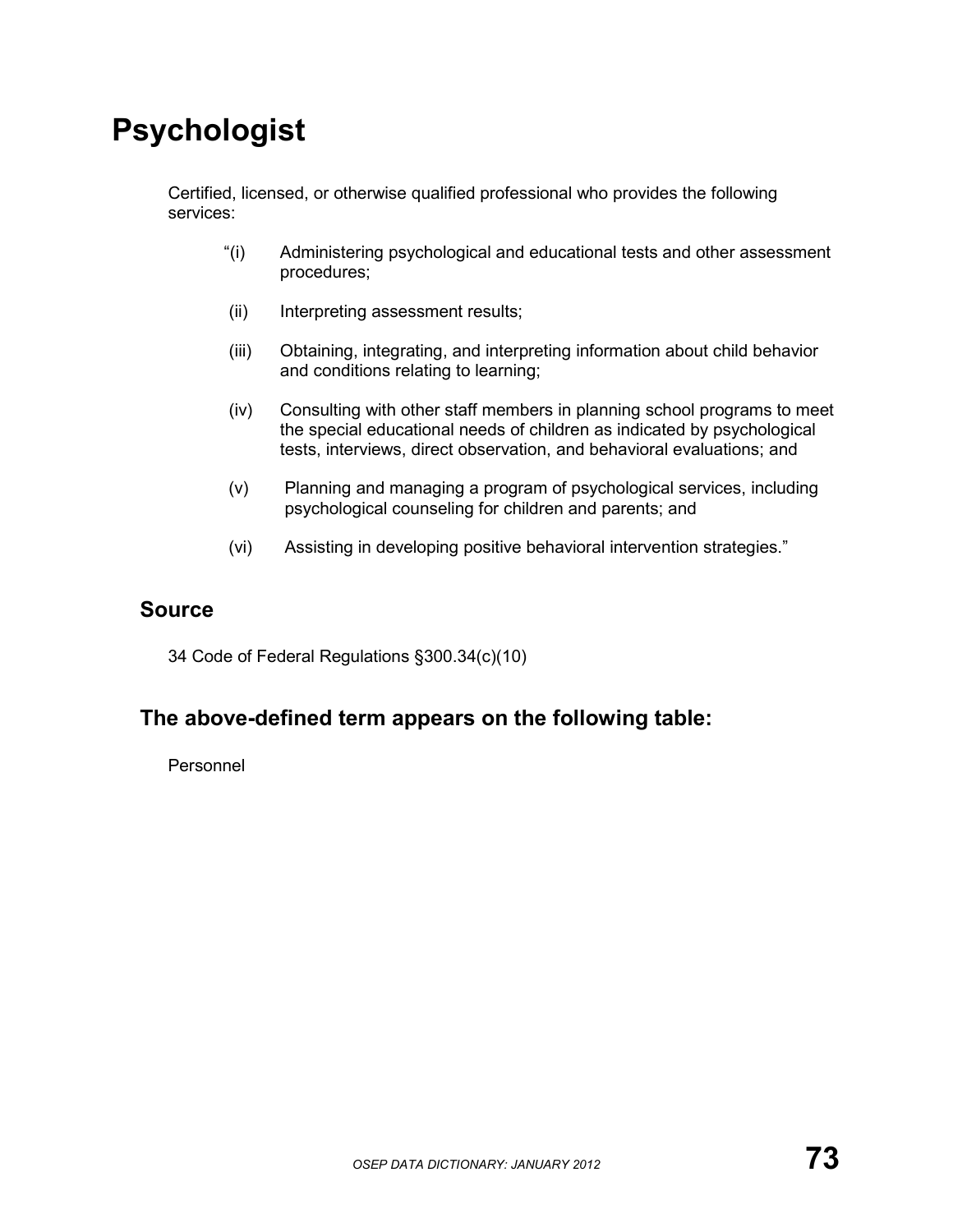# **Qualified**

"a) *General.* The SEA must establish and maintain qualifications to ensure that personnel necessary to carry out the purposes of this part are appropriately and adequately prepared and trained, including that those personnel have the content knowledge and skills to serve children with disabilities.

(b) *Related services personnel and paraprofessionals.* The qualifications under paragraph (a) of this section must include qualifications for related services personnel and paraprofessionals that—

(1) Are consistent with any State-approved or State-recognized certification, licensing, registration, or other comparable requirements that apply to the professional discipline in which those personnel are providing special education or related services; and

(2) Ensure that related services personnel who deliver services in their discipline or profession—

(i) Meet the requirements of paragraph (b)(1) of this section; and (ii) Have not had certification or licensure requirements waived on an emergency, temporary, or provisional basis; and

(iii) Allow paraprofessionals and assistants who are appropriately trained and supervised, in accordance with State law, regulation, or written policy, in meeting the requirements of this part to be used to assist in the provision of special education and related services under this part to children with disabilities."

### **Source**

34 Code of Federal Regulations §300.156

### **The above-defined term appears on the following table:**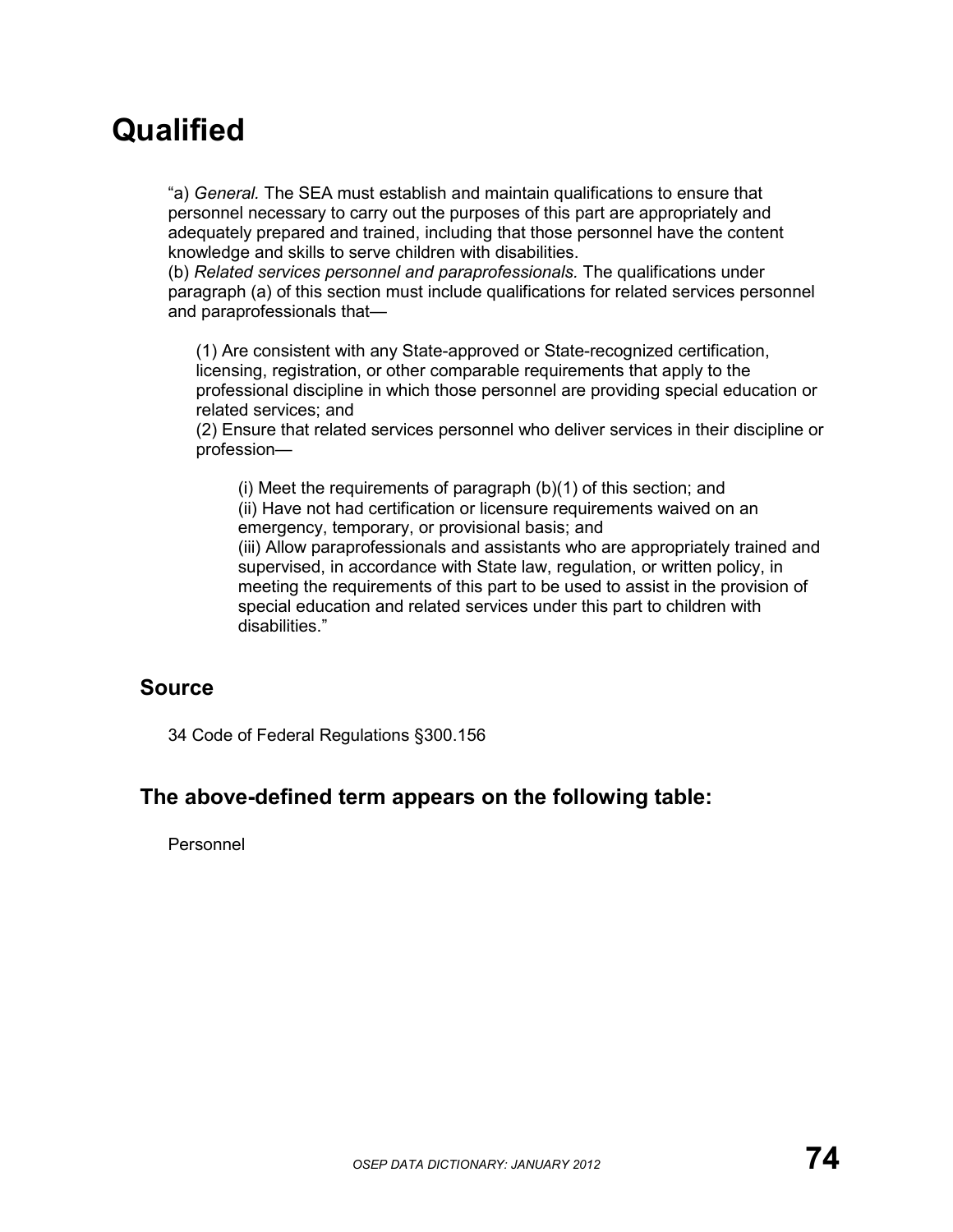# **Received a GED**

Students with disabilities who receive a high school equivalency diploma through an adult education program.

### **Source**

Non-regulatory definition developed by OSEP for data collection

## **The above-defined term appears on the following table:**

Exiting Special Education

## **Recreation and therapeutic recreation specialists**

Personnel who provide the following services:

- "(i) Assessment of leisure function;
- (ii) Therapeutic recreation services;
- (iii) Recreation programs in schools and community agencies; and
- (iv) Leisure education."

### **Source**

34 Code of Federal Regulations §300.34(c)(11)

### **The above-defined term appears on the following table:**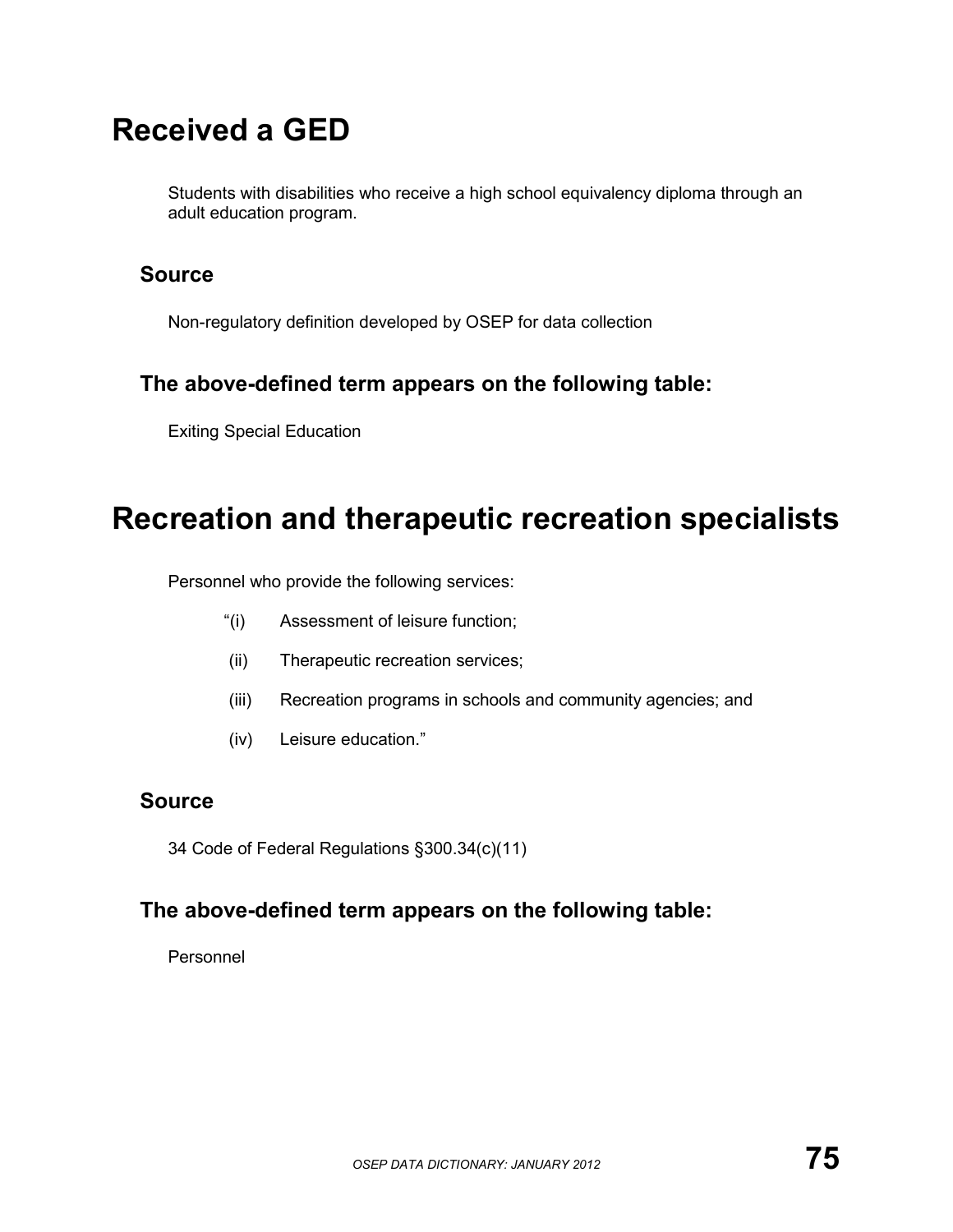## **Regular assessment on grade-level academic achievement standards**

"(a)(1) Each State, in consultation with its LEAs, must implement a system of highquality, yearly student academic assessments that includes, at a minimum, academic assessments in mathematics, reading/language arts and, beginning in the 2007–08 school year, science.

(2)(i) The State may also measure the achievement of students in other academic subjects in which the State has adopted challenging academic content and student academic achievement standards.

(ii) If a State has developed assessments in other subjects for all students, the State must include students participating under subpart A of this part in those assessments. (b) The assessment system required under this section must meet the following requirements:

(1) Be the same assessment system used to measure the achievement of all students in accordance with §200.3 or §200.4.

(2) Be designed to be valid and accessible for use by the widest possible range of students, including students with disabilities and students with limited English proficiency.

(3)(i) Be aligned with the State's challenging academic content and student academic achievement standards; and

(ii) Provide coherent information about student attainment of those standards.

(4)(i) Be valid and reliable for the purposes for which the assessment system is used; and

(ii) Be consistent with relevant, nationally recognized professional and technical standards.

(5) Be supported by evidence (which the Secretary will provide, upon request, consistent with applicable federal laws governing the disclosure of information) from test publishers or other relevant sources that the assessment system is—

(i) Of adequate technical quality for each purpose required under the Act; and

(ii) Consistent with the requirements of this section.(6) Be administered in accordance with the timeline in §200.5.

(7) Involve multiple up-to-date measures of student academic achievement, including measures that assess higher-order thinking skills and understanding of challenging content.

(8) Objectively measure academic achievement, knowledge, and skills without evaluating or assessing personal or family beliefs and attitudes, except that this provision does not preclude the use of items—

(i) Such as constructed-response, short answer, or essay questions; or

(ii) That require a student to analyze a passage of text or to express opinions.

(9) Provide for participation in the assessment system of all students in the grades being assessed consistent with §200.6.

*(Continued)*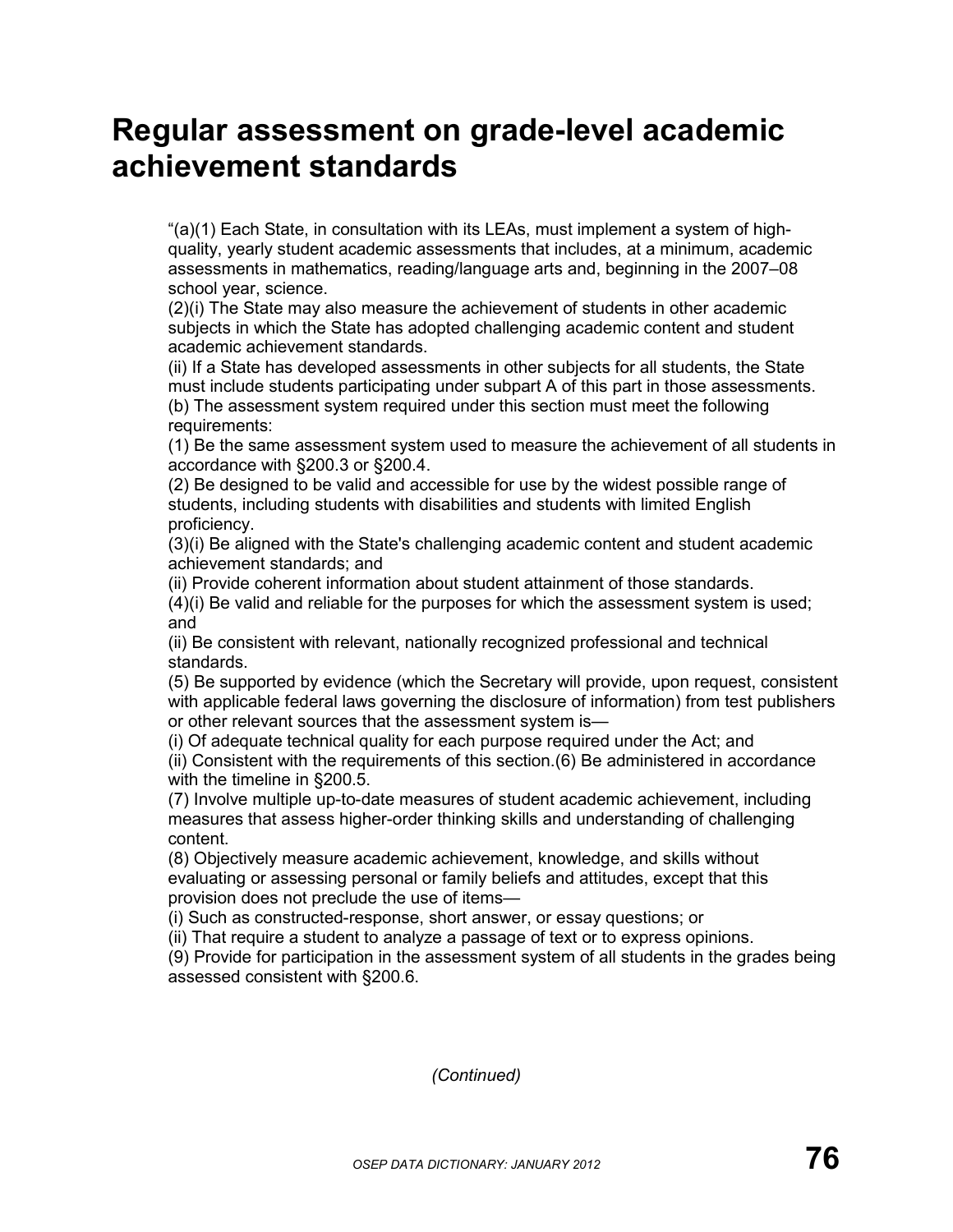# **Regular assessment on grade-level academic achievement standards (continued)**

(10) Except as provided in §200.7, enable results to be disaggregated within each State, LEA, and school by—

(i) Gender;

(ii) Each major racial and ethnic group;

(iii) English proficiency status;

(iv) Migrant status as defined in Title I, part C of the *Elementary and Secondary Education Act* (hereinafter "the Act");

(v) Students with disabilities as defined under section 602(3) of the *Individuals with Disabilities Education Act* (*IDEA*) as compared to all other students; and (vi) Economically disadvantaged students as compared to students who are not economically disadvantaged.

(11) Produce individual student reports consistent with §200.8(a).

(12) Enable itemized score analyses to be produced and reported to LEAs and schools consistent with §200.8(b)."

### **Source**

34 Code of Federal Regulations §200.2(a) and (b)

### **The above-defined term appears on the following table:**

Assessment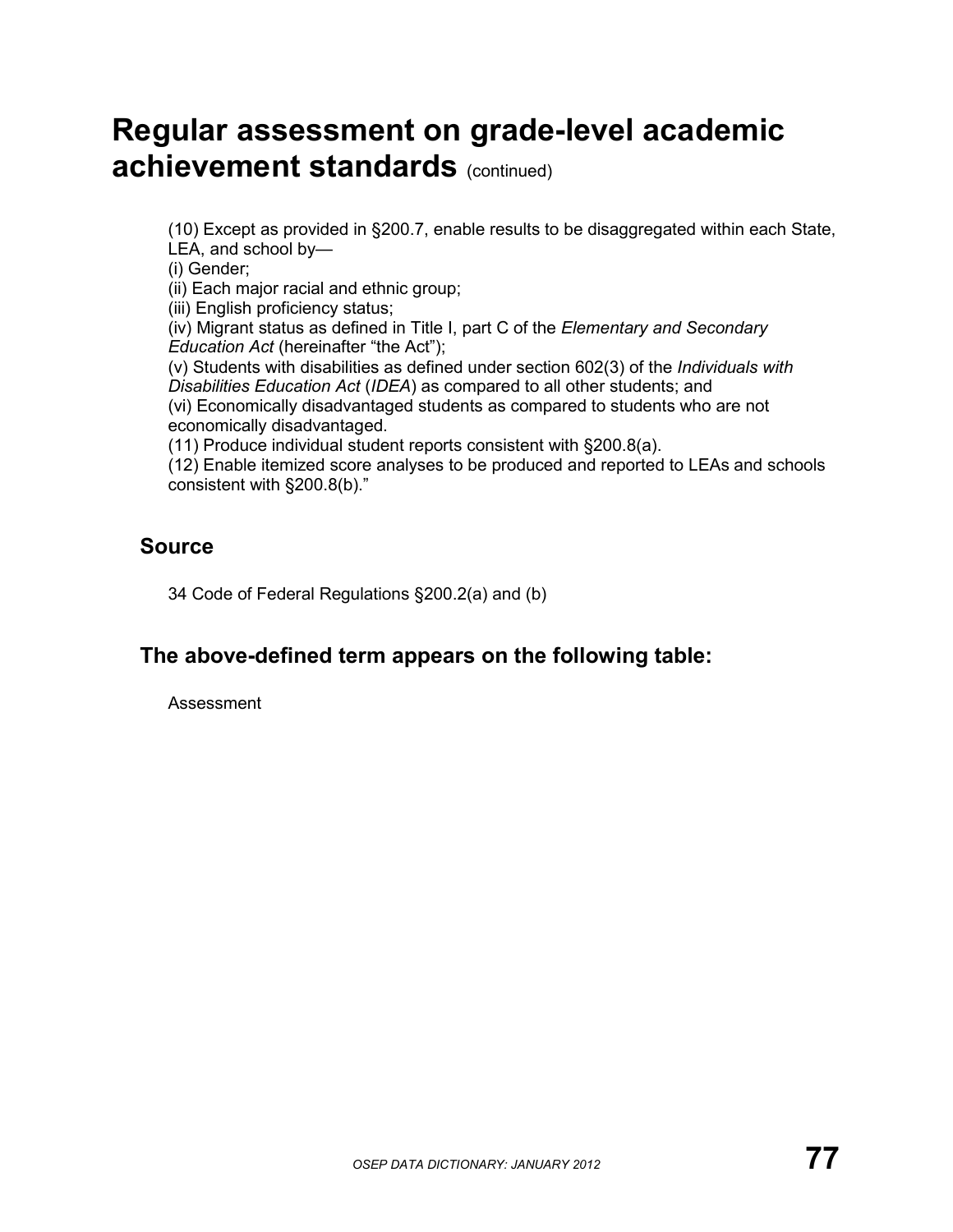# **Regular early childhood program**

An early childhood program that includes a majority (at least 50 percent) of nondisabled children (i.e., children not on *IEPs)*. This category may include, but is not limited to:

- Head Start;
- kindergartens;
- preschool classes offered to an eligible pre-kindergarten population by the public school system; private kindergartens or preschools; and
- group child development center or child care.

### **Source**

Non-regulatory definition developed by OSEP for data collection

### **The above-defined term appears on the following table:**

Educational Environments

## **Regular school campus**

A campus serving both students with and without disabilities (not serving predominantly students with disabilities).

### **Source**

Non-regulatory definition developed by OSEP for data collection

### **The above-defined term appears on the following table:**

Educational Environments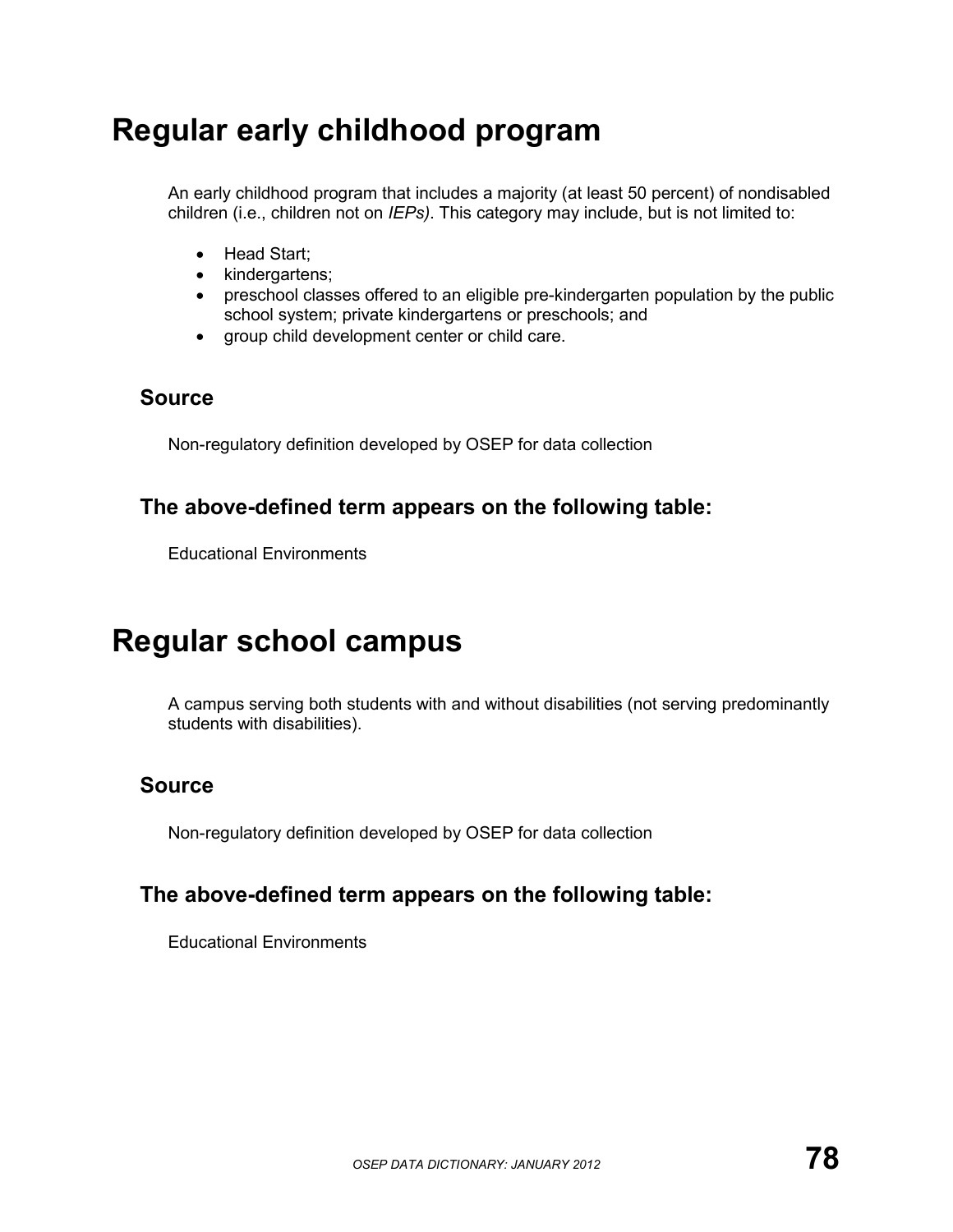# **Rehabilitation counselor**

Personnel who provide services ". . . in individual or group sessions that focus specifically on career development, employment preparation, achieving independence, and integration in the workplace and community of a student with a disability. The term also includes vocational rehabilitation services provided to a student with a disability by vocational rehabilitation programs funded under the *Rehabilitation Act* of 1973, as amended, 29 U.S.C. 701 et seq."

### **Source**

34 Code of Federal Regulations §300.34(c)(12)

### **The above-defined term appears on the following table:**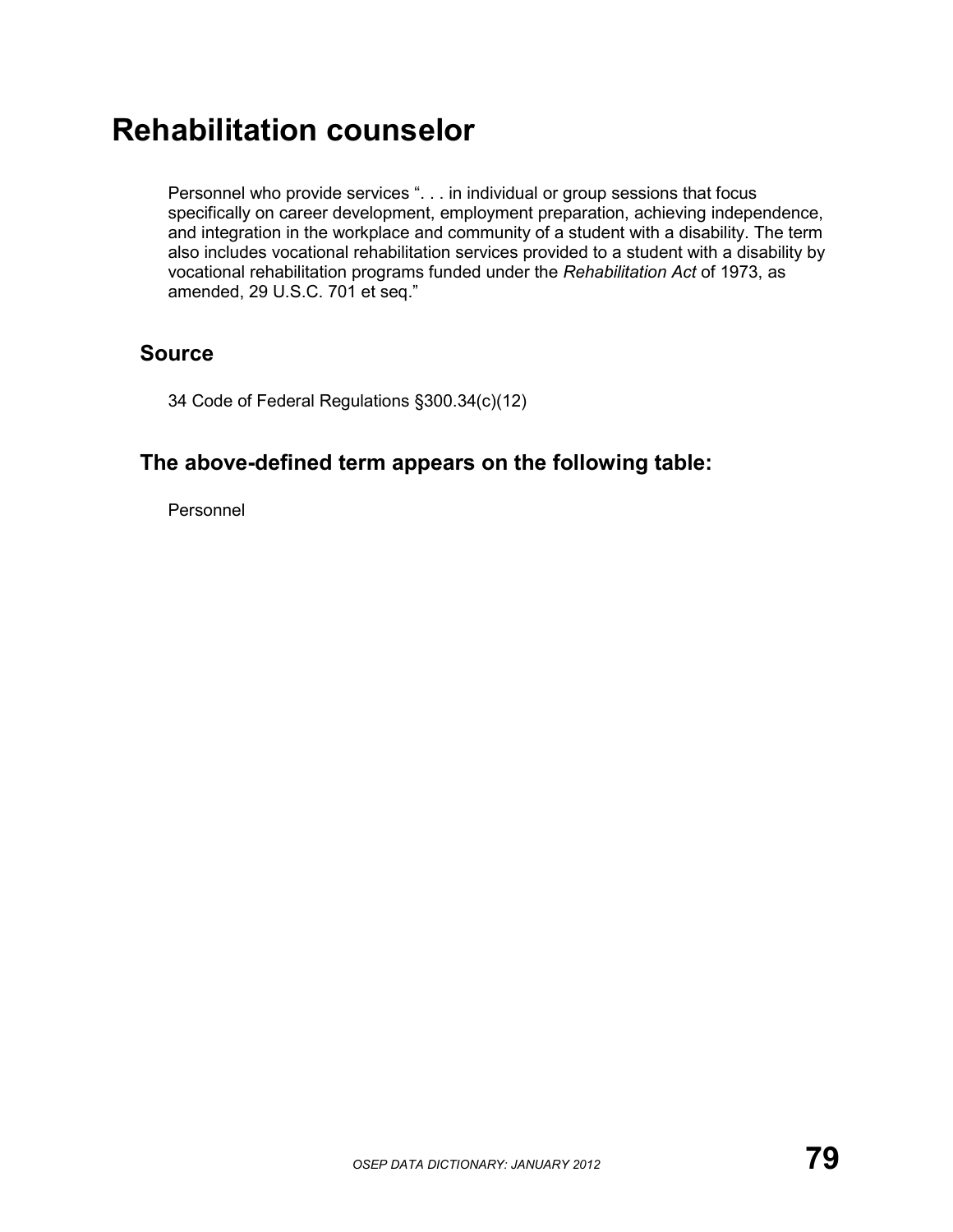## **Related services**

". . .transportation and such developmental, corrective, and other supportive services as are required to assist a child with a disability to benefit from special education, and includes speech-language pathology and audiology services, interpreting services, psychological services, physical and occupational therapy, recreation, including therapeutic recreation, early identification and assessment of disabilities in children, counseling services, including rehabilitation counseling, orientation and mobility services, and medical services for diagnostic or evaluation purposes." The term also includes school health services and school nurse services, social work services in schools, and parent counseling and training.

(b) *Exception; services that apply to children with surgically implanted devices, including cochlear implants."*

#### **Source**

34 Code of Federal Regulations §300.34(a) and (b)

### **The above-defined term appears on the following tables:**

Child Count Personnel Educational Environments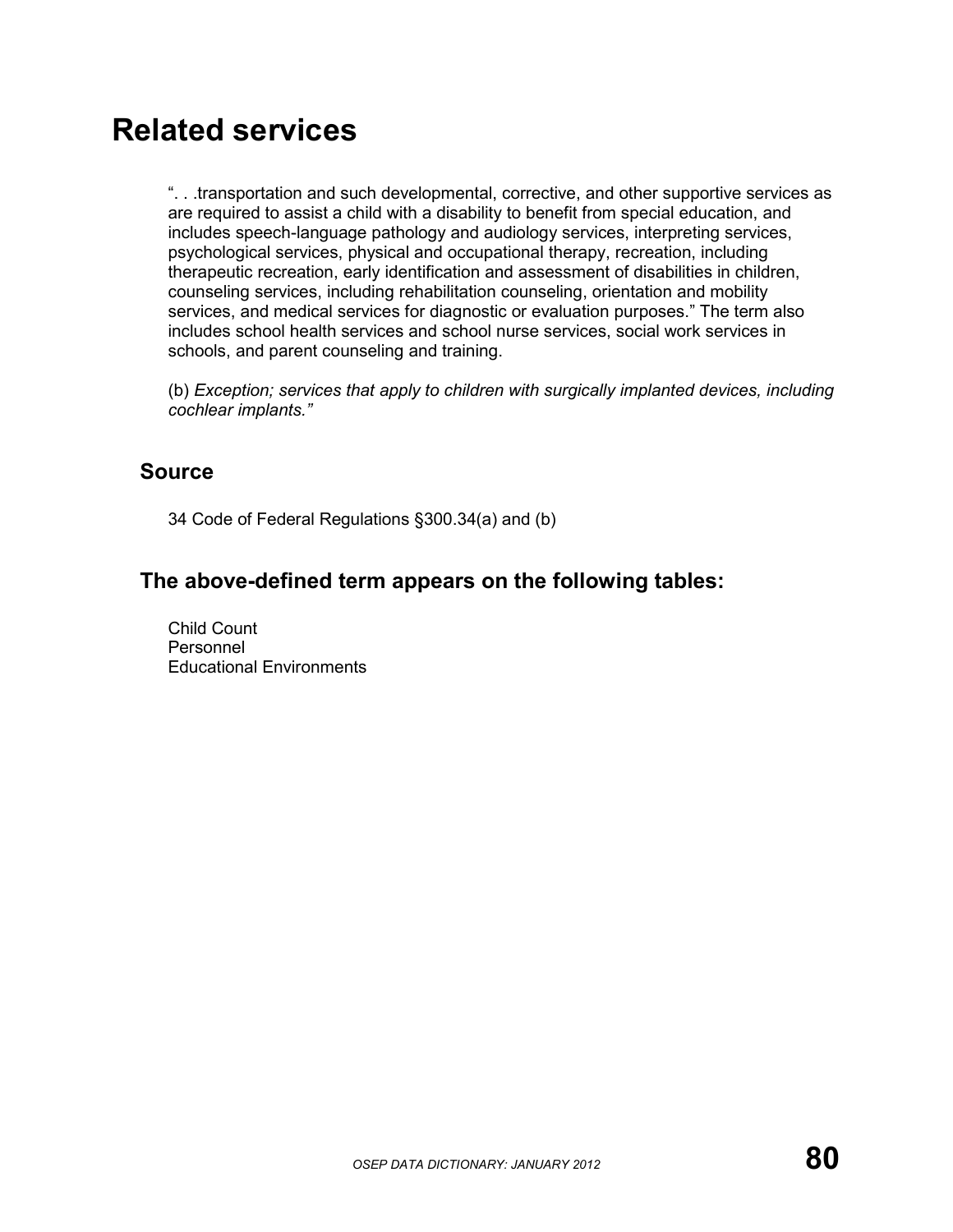# **Removal by a hearing officer**

(i) "If a parent of a child with a disability disagrees with a placement decision under §300.532(6)(1), a hearing officer may--

(i) return a child with a disability to the placement from which the child was removed; or

(ii) order a change in placement of a child with a disability to an appropriate interim alternative educational setting for not more than 45 school days if the hearing officer determines that maintaining the current placement of such child is substantially likely to result in injury to the child or to others."

#### **Source**

34 Code of Federal Regulations 300.532(b)(2)

### **The above-defined term appears on the following table:**

**Discipline** 

## **Report with findings of noncompliance**

The written decision provided by the *SEA* to the complainant and public agency in response to a *written, signed complaint*, which finds the public agency to be out of compliance with one or more requirements of Part B of *IDEA* or 34 CFR Part 300.

### **Source**

Non-regulatory definition developed by OSEP for data collection

### **The above-defined term appears on the following table:**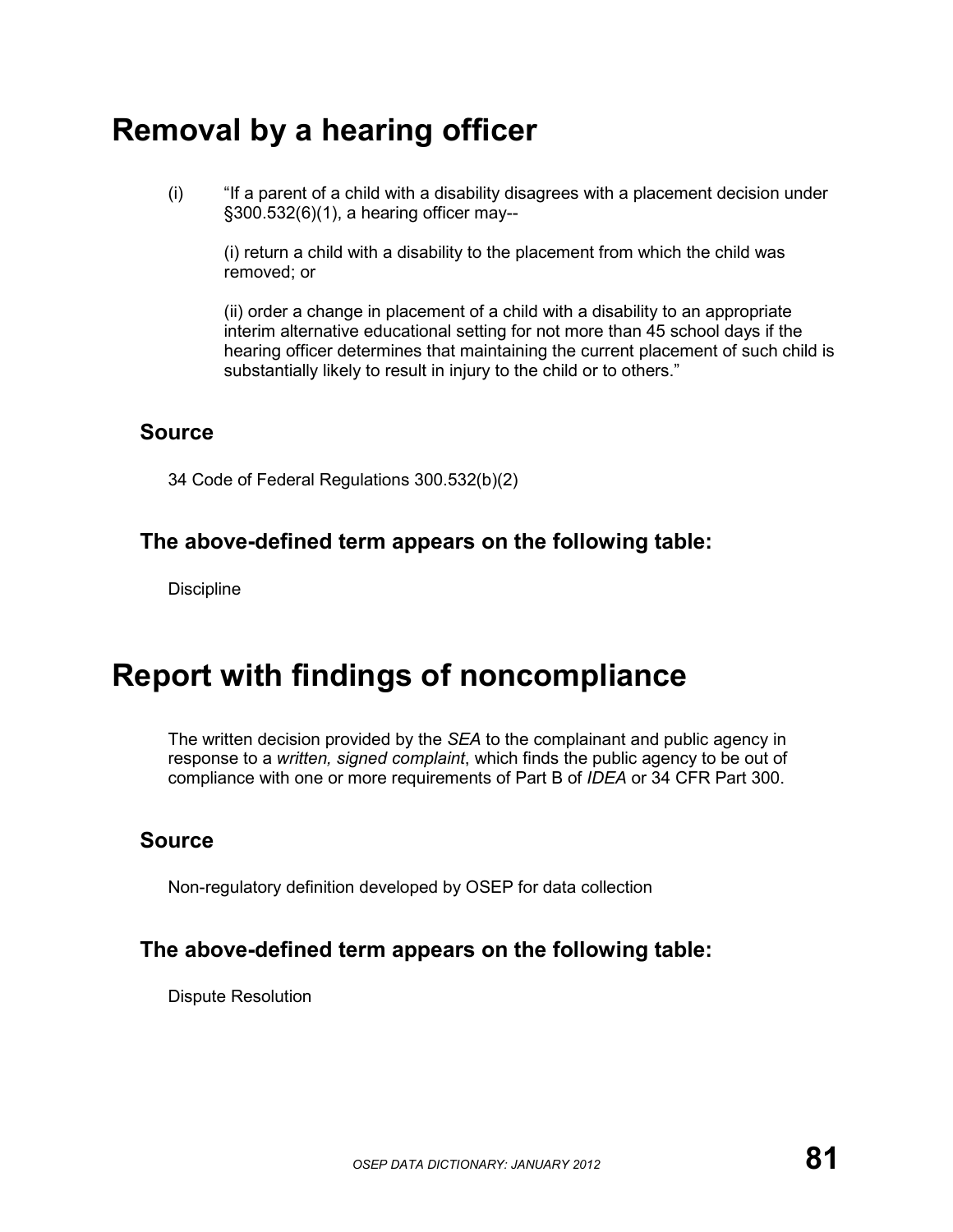## **Report within extended timeline**

The written decision from the *SEA* was provided to the complainant and the *LEA* more than 60 days after the *written, signed complaint* was filed, but within an appropriately extended timeline. An appropriately extended timeline is an extension beyond 60 days that was granted due to exceptional circumstances that exist with respect to a particular complaint, or if the parent and the public agency involved agree to extend the time to engage in mediation, or if the individual or organization and the public agency involved agree to extend the time limit to engage in mediation or other alternative means of dispute resolution available under state procedures.

### **Source**

Non-regulatory definition developed by OSEP for data collection

### **The above-defined term appears on the following table:**

Dispute Resolution

## **Report within timeline**

The written decision from the *SEA* to the complainant and the *LEA* was provided not later than 60 days after receiving the *written, signed complaint*.

## **Source**

Non-regulatory definition developed by OSEP for data collection

### **The above-defined term appears on the following table:**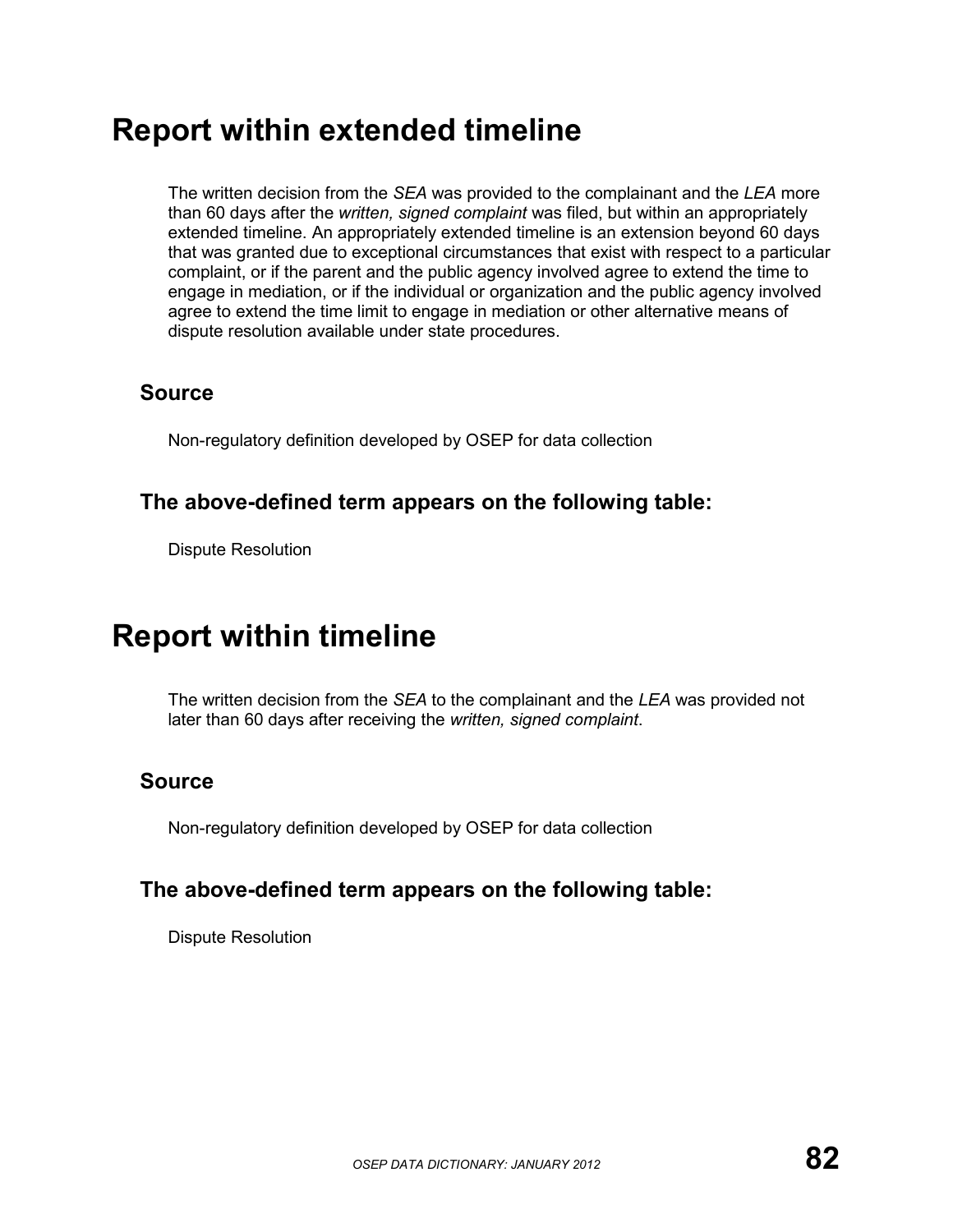# **Residential facility (Preschool)**

Unduplicated total who received education programs in publicly or privately operated *residential schools* or *residential medical facilities* on an inpatient basis.

### **Source**

Non-regulatory definition developed by OSEP for data collection

## **The above-defined term appears on the following table:**

Educational Environments

# **Residential facility (School age)**

Unduplicated total who received *educational programs* and lived in public or private *residential facilities* during the school week. This includes children with disabilities receiving *special education* and *related services*, at public expense, for greater than 50% of the school day in public or private *residential facilities*.

### **Source**

Non-regulatory definition developed by OSEP for data collection

### **The above-defined term appears on the following table:**

Educational Environments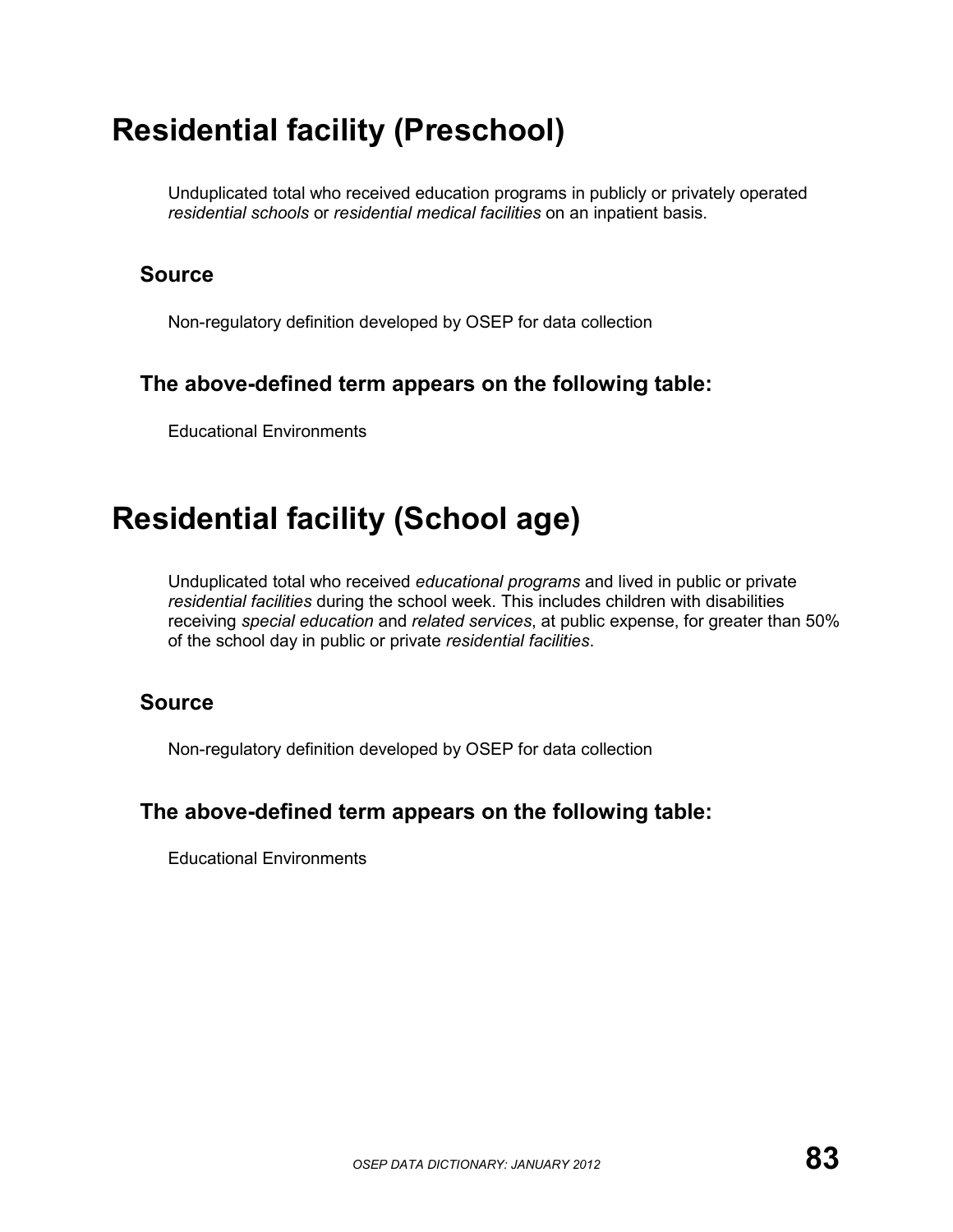# **Resolution meeting**

A meeting, convened by *the local educational agency (LEA),* between the parent(s) and school personnel to discuss the parent's *due process complaint* and the facts that form the basis of the *due process complaint* so that the LEA has the opportunity to resolve the dispute that is the basis for the *due process complaint*.

### **Source**

34 Code of Federal Regulations §300.510(6)

### **The above-defined term appears on the following table:**

Dispute Resolution

## **Resolution period**

Thirty (30) days from the receipt by the *LEA* of the *due process complaint* unless the period is adjusted because: (1) both parties agree in writing to waive the *resolution meeting;* or, (2) after either the mediation or *resolution meeting* starts, but before the end of the 30-day period, the parties agree in writing that no agreement is possible; or, (3) if both parties agree in writing to continue the mediation at the end of the 30-day *resolution period*, but later, the parent or public agency withdraws from the mediation process.

### **Source**

34 Code of Federal Regulations §510(b) and (c)

## **The above-defined term appears on the following table:**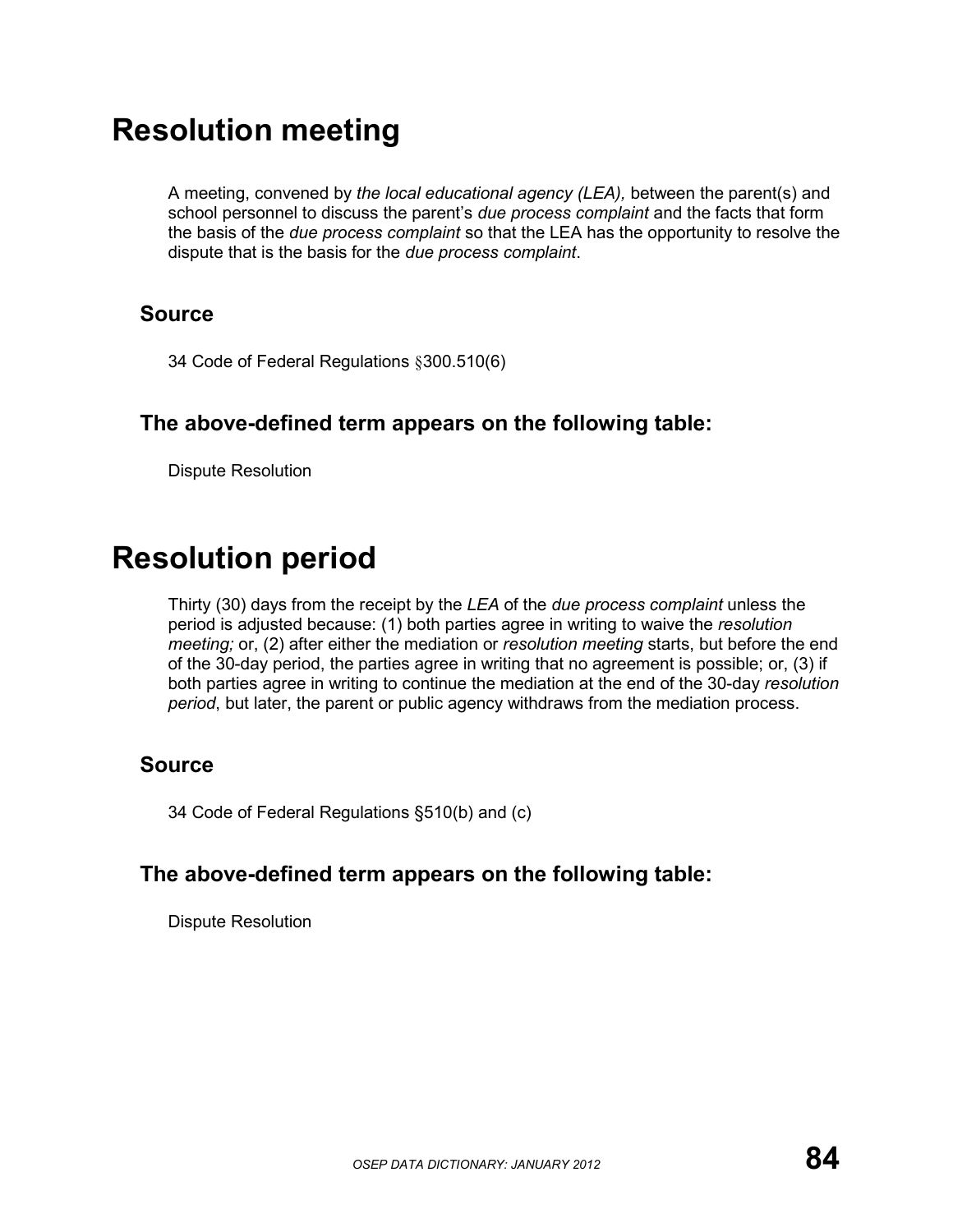## **Resolved without a hearing**

A *due process complaint* that has not resulted in a *fully adjudicated hearing* and is also not under consideration by a hearing officer. This includes *due process complaints*  resolved through a *mediation agreement* or through a *resolution meeting settlement agreement*, those settled by some other agreement between the parties (parent and public agency) prior to completion of the hearing, those withdrawn by the filing party, those rejected by the hearing officer as without cause, and those not fully adjudicated for other reasons.

### **Source**

Non-regulatory definition developed by OSEP for data collection

### **The above-defined term appears on the following table:**

Dispute Resolution

# **School day**

- "(1) School day means any day, including a partial day, that children are in attendance at school for instructional purposes.
- (2) School day has the same meaning for all children in school, including children with and without disabilities."

## **Source**

34 Code of Federal Regulations §300.11(c)

### **The above-defined term appears on the following tables:**

Educational Environments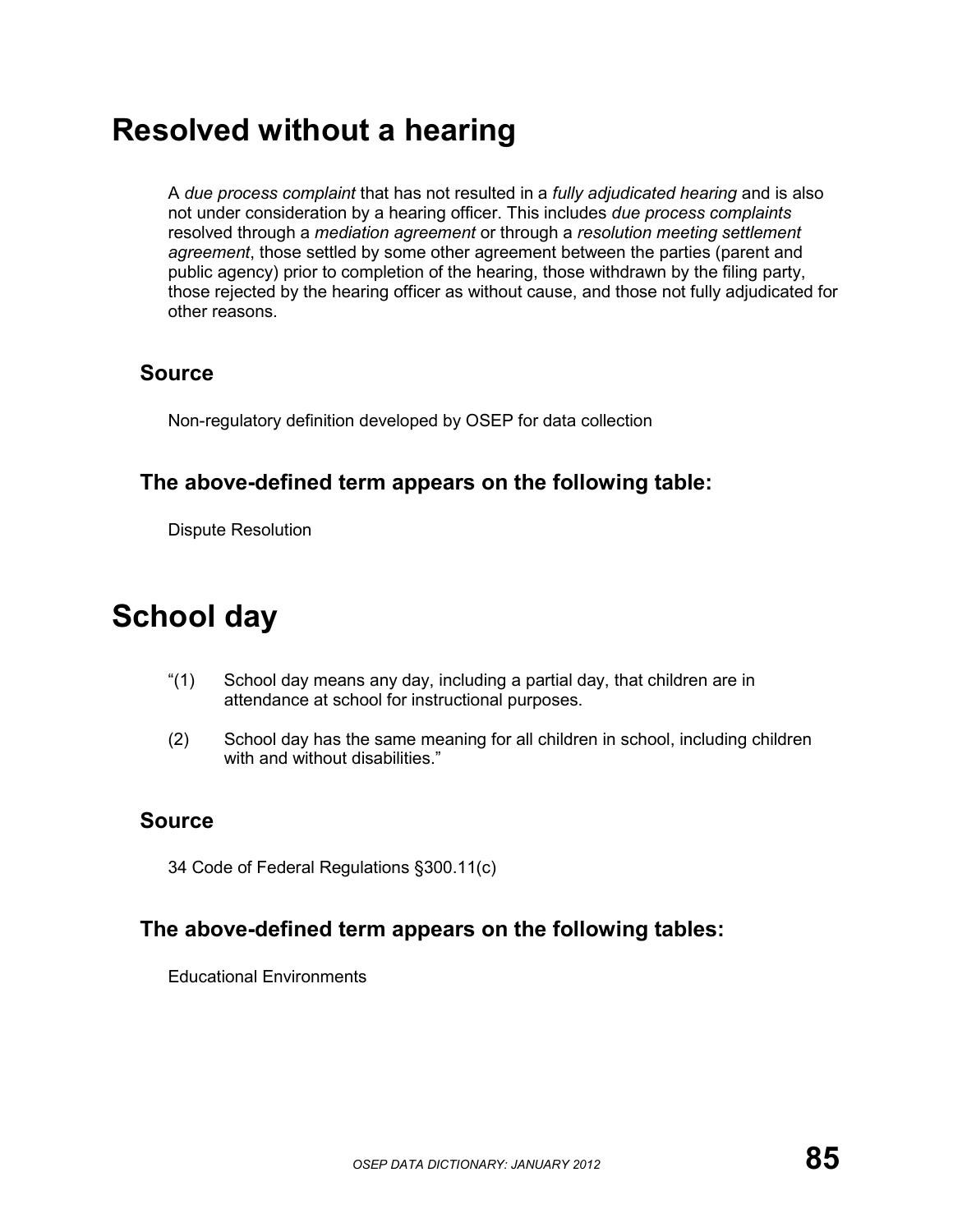# **School social worker**

Certified, licensed, or otherwise *qualified* professional who provides the following services:

- "(i) Preparing a social or developmental history on a child with a disability;
- (ii) Group and individual counseling with the child and family;
- (iii) Working in partnership with parents and others on those problems in a child's living situation (home, school, and community) that affect the child's adjustment in school;
- (iv) Mobilizing school and community resources to enable the child to learn as effectively as possible in his or her educational program; and
- (v) Assisting in developing positive behavioral intervention strategies."

#### **Source**

34 Code of Federal Regulations §300.34(c)(14)

## **The above-defined term appears on the following table:**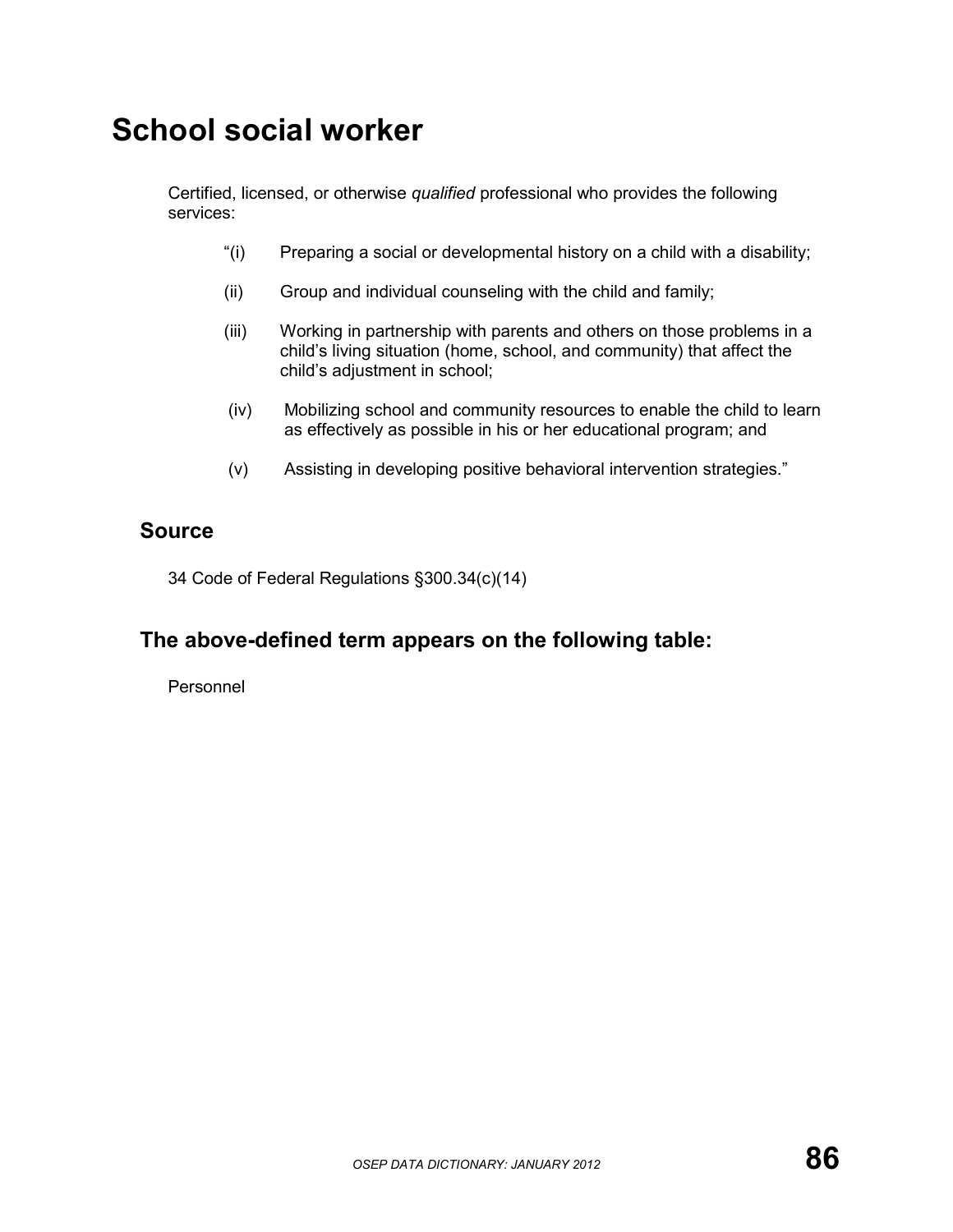## **SEA—State educational agency**

"State educational agency or SEA means the State board of education or other agency or officer primarily responsible for the State supervision of public elementary schools and secondary schools, or, if there is no such officer or agency, an officer or agency designated by the Governor or by State law."

### **Source**

34 Code of Federal Regulations §300.41

#### **The above-defined term appears on the following tables:**

All tables

## **Separate class (Preschool)**

*Unduplicated* total who attended a *special education program* in a class with less than 50% children without disabilities. (Do not include children who also attended a *regular early childhood program*.)

#### **Source**

Non-regulatory definition developed by OSEP for data collection

### **The above-defined term appears on the following table:**

Educational Environments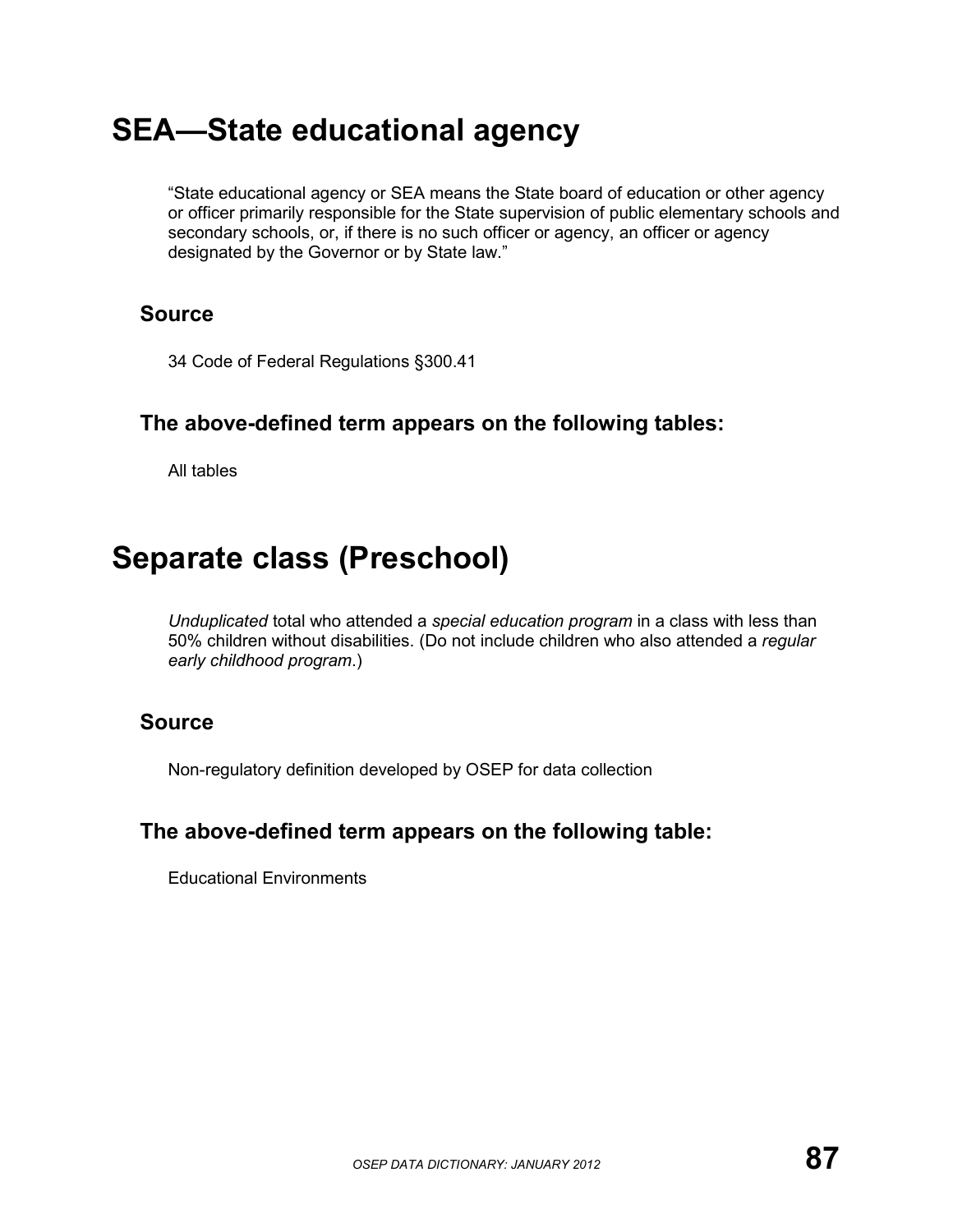# **Separate school (Preschool)**

Unduplicated total who received *educational programs* in public or private day schools designed specifically for children with disabilities.

### **Source**

Non-regulatory definition developed by OSEP for data collection

## **The above-defined term appears on the following table:**

Educational Environments

# **Separate school (School age)**

Unduplicated total who received *educational programs* in public or private separate day school facilities. This includes children with disabilities receiving *special education* and *related services*, at public expense, for greater than 50% of the school day in public or private *separate schools*. This may include children placed in:

- Public and private day schools for students with disabilities;
- Public and private day schools for students with disabilities for a portion of the school day (greater than 50 percent) and in regular school building for the remainder of the school day; or
- Public and private *residential facilities* if the student does not live at the facility.

## **Source**

Non-regulatory definition developed by OSEP for data collection

## **The above-defined term appears on the following table:**

Educational Environments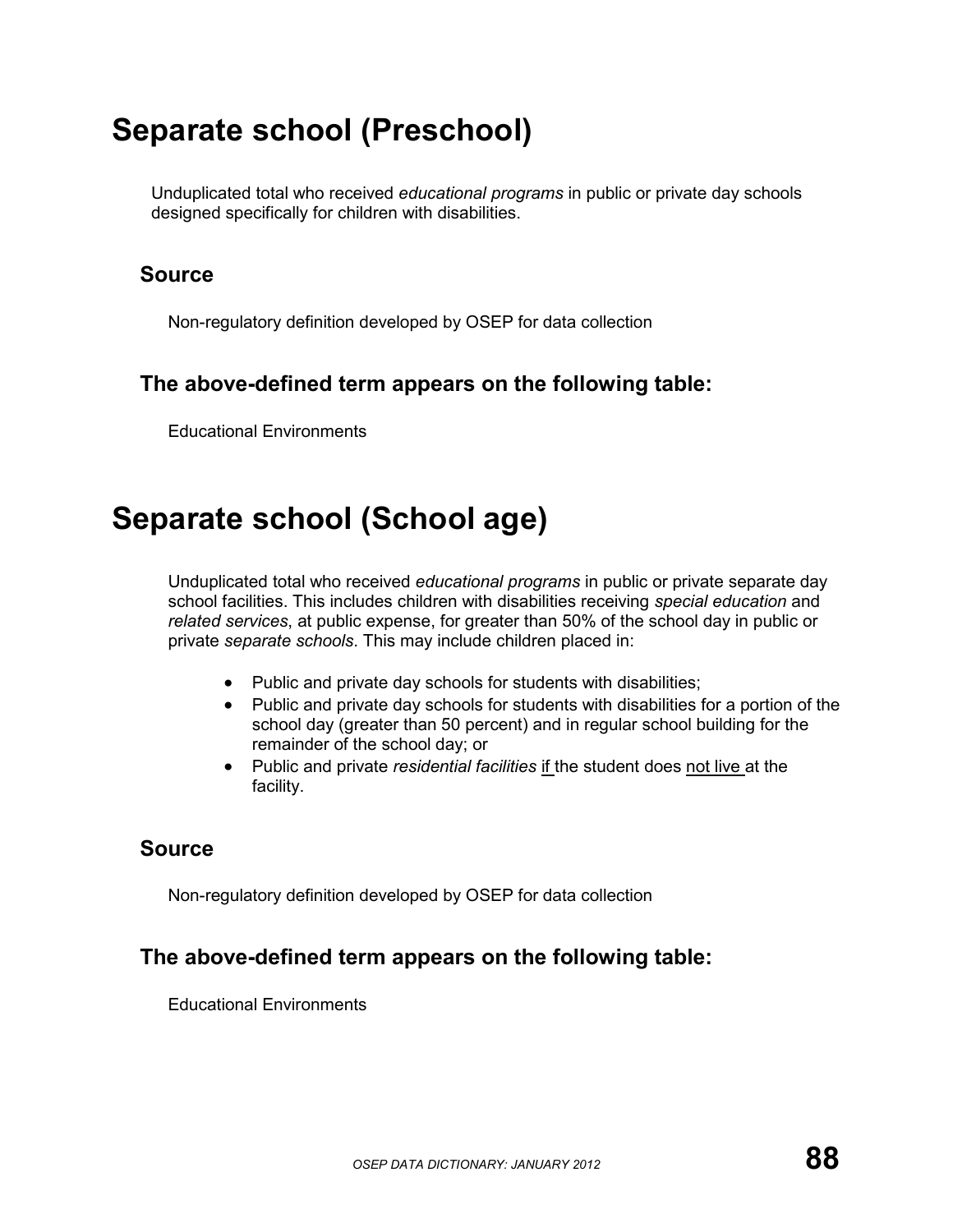# **Serious bodily injury**

"The term 'serious bodily injury' means bodily injury which involves—

- (A) a substantial risk of death;
- (B) extreme physical pain;
- (C) protracted and obvious disfigurement; or
- (D) protracted loss or impairment of the function of a bodily member, organ or mental faculty."

#### **Source**

18 U.S.C. §1365(h)(3)

#### **The above-defined term appears on the following table:**

**Discipline** 

## **Service provider location**

*Unduplicated* total who received the majority of their *special education* and *related service* from a service provider or some other location that is not in any other category, and who attended neither a Regular *Early Childhood Program* nor a *Special Education Program* provided in a *separate class*, *separate school*, or *residential facility.* For example, speech instruction provided in:

- private clinicians' offices,
- clinicians' offices located in school buildings, and
- hospital facilities on an outpatient basis.

#### **Source**

Non-regulatory definition developed by OSEP for data collection

#### **The above-defined term appears on the following table:**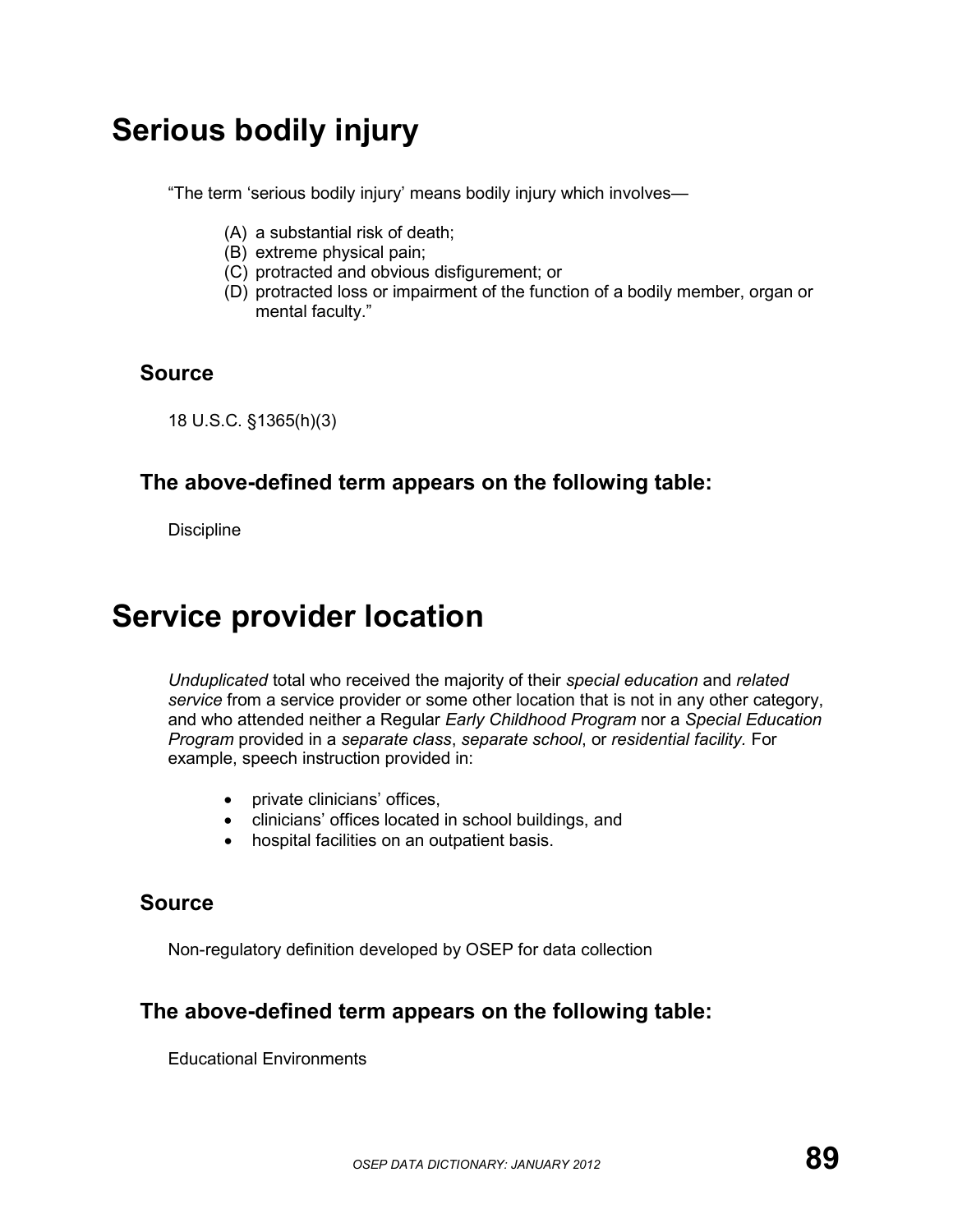# **Short-term detention facility**

*Correctional facility* where student offenders with disabilities are placed for a period of temporary custody.

#### **Source**

Non-regulatory definition developed by OSEP for data collection

### **The above-defined term appears on the following table:**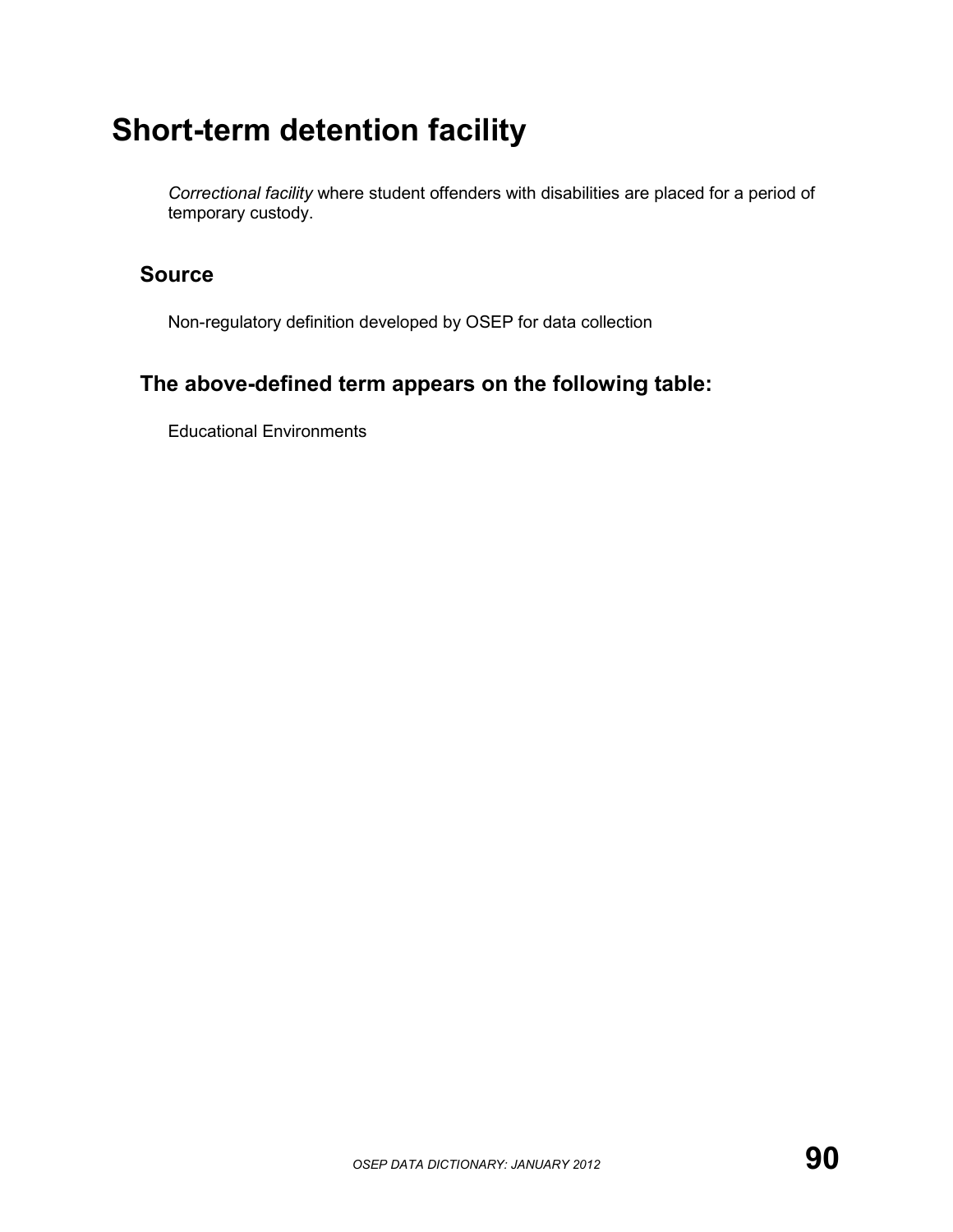# **Significant disproportionality**

"Section 618(d) of the IDEA and the implementing regulations in 34 CFR §300.646 require States to collect and examine data to determine if significant disproportionality based on race or ethnicity is occurring in States and LEAs with respect to the following: (1) the identification of children as children with disabilities; (2) the identification of children as children with a particular disability; (3) the placement of children with disabilities in particular educational settings; and (4) the incidence, duration, and type of disciplinary actions, including suspensions and expulsions. This requirement is different from the requirement to determine disproportionate representation based on inappropriate identification that is reported in the IDEA State Performance Plan (SPP) and Annual Performance Reports (APR) in Indicators 9 and 10. More information on Indicators 9 and 10 of the SPP and APR can be found in the SPP and APR forms, available online at: [http://www.ed.gov/policy/speced/guid/idea/monitor/index.html.](http://www.ed.gov/policy/speced/guid/idea/monitor/index.html) One important difference is that the determination of significant disproportionality does not include a review to determine whether the disproportionality is the result of inappropriate identification, as does the determination of disproportionate representation as the result of inappropriate identification. In the case of a determination of significant disproportionality, a State must require any LEA identified as having significant disproportionality in any of the four above-mentioned analysis categories to reserve the maximum amount of funds for comprehensive CEIS."

### **Source**

OSEP Memo 08-09 Coordinated Early Intervening Services (July 28, 2008).

#### **The above-defined term appears on the following table:**

Maintenance of Effort Reduction and Coordinated Early Intervening Services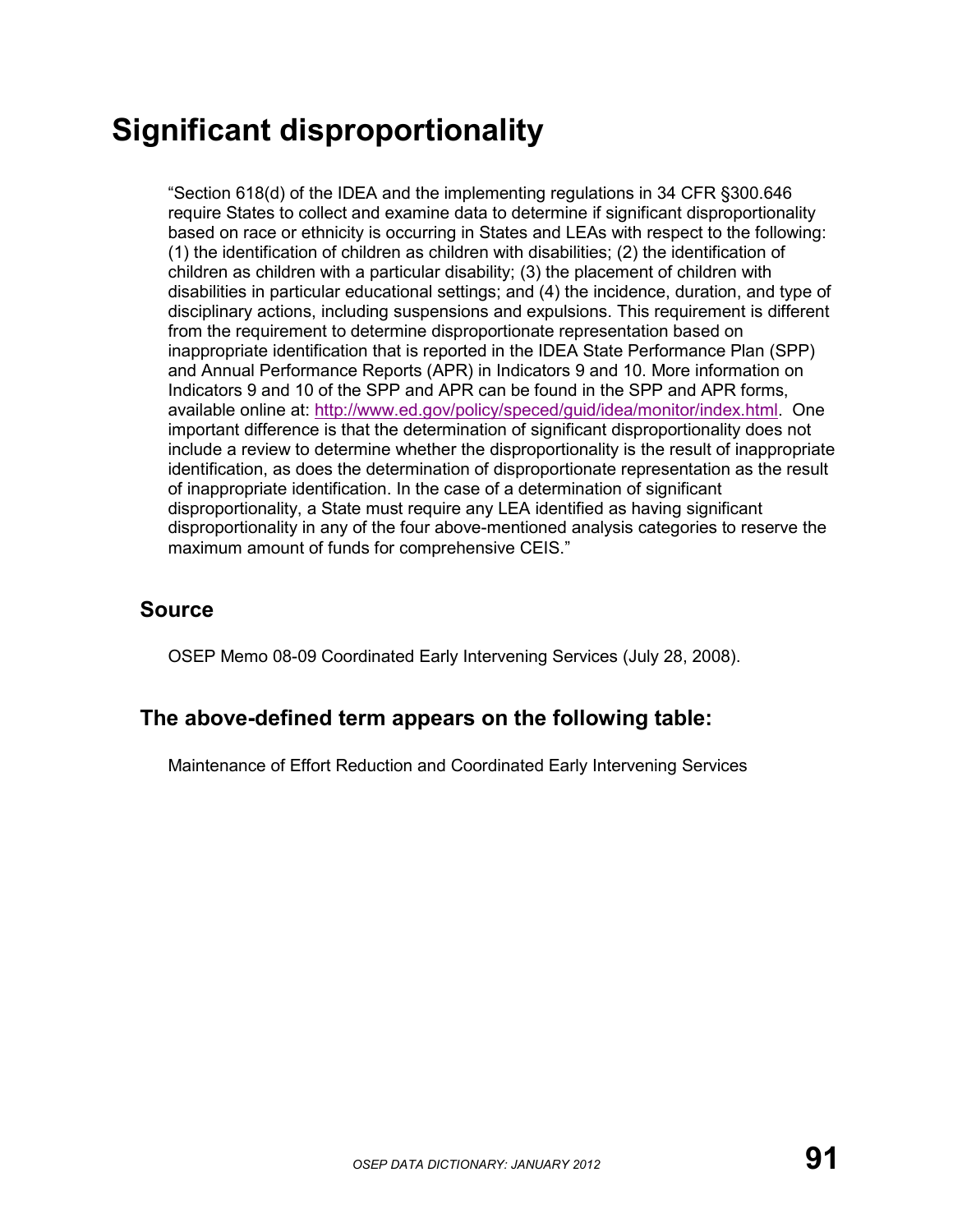# **Special education**

- "(a) General.
	- (1) *Special education* means specially designed instruction, at no cost to the parents, to meet the unique needs of a child with a disability, including--
		- (i) Instruction conducted in the classroom, in the home, in hospitals and institutions, and in other settings; and
		- (ii) Instruction in physical education.
	- (2) *Special education* includes each of the following, if the services otherwise meet the requirements of paragraph (a)(1) of this section-
		- (i) Speech-language pathology services, or any other related service, if the service is considered special education rather than a related service under State standards;
		- (ii) Travel training; and
		- (iii) Vocational education.
- (b) *Individual special education terms defined*. The terms in this definition are defined as follows:
	- (1) At *no cost* means that all specially designed instruction is provided without charge, but does not preclude incidental fees that are normally charged to nondisabled students or their parents as a part of the regular education program.
	- (2) *Physical education* means--
		- (i) The developmental of--
			- (A) Physical and motor fitness;
			- (B) Fundamental motor skills and patterns; and
			- (C) Skills in aquatics, dance, and individual and group games and sports (including intramural and lifetime sports); and
		- (ii) Includes special physical education, adapted physical education, movement education, and motor development.

*(Continued)*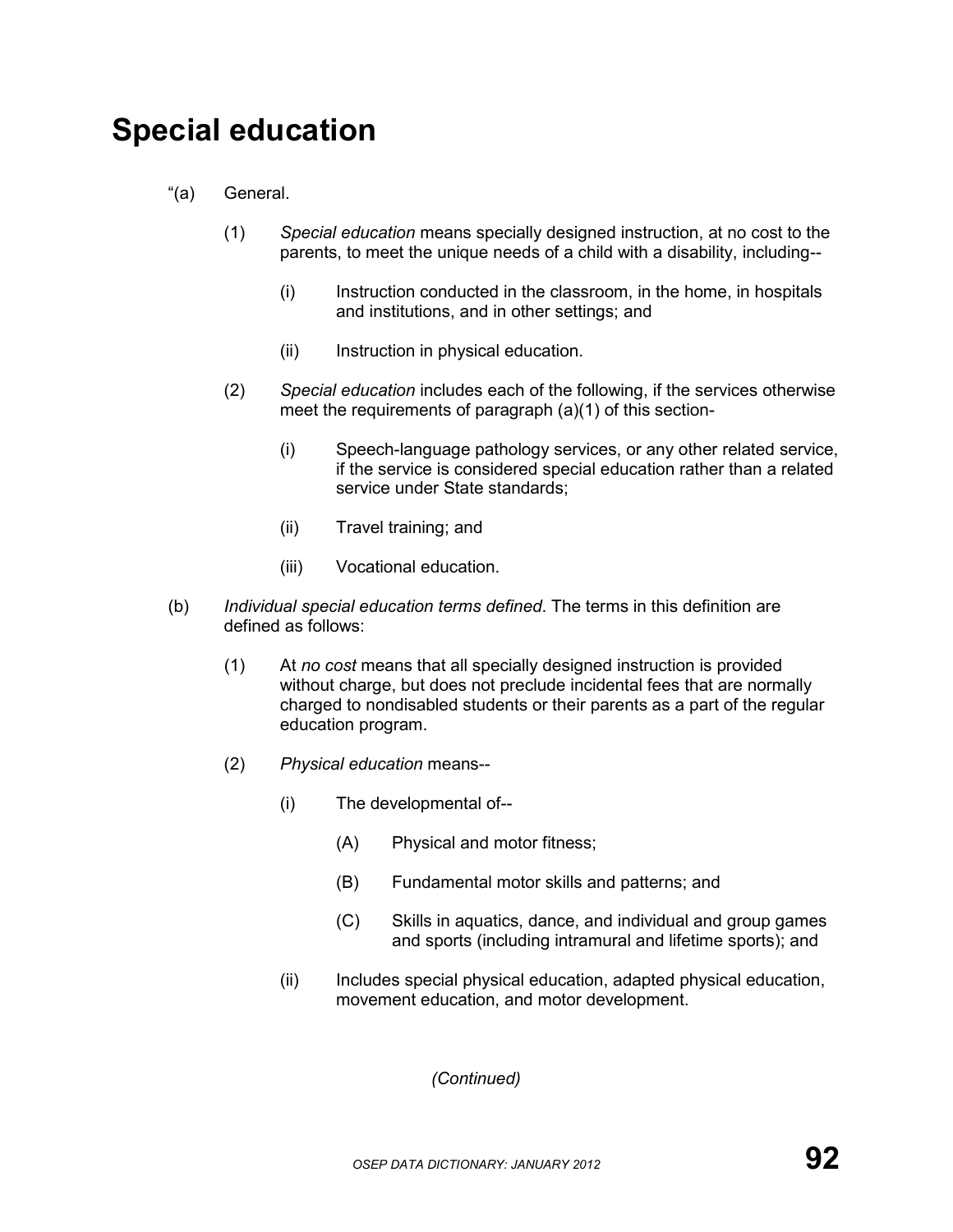## **Special education (continued)**

- (3) *Specially designed instruction* means adapting, as appropriate to the needs of an eligible child under this part, the content, methodology, or delivery of instruction--
	- (i) To address the unique needs of the child that result from the child's disability; and
	- (ii) To ensure access of the child to the general curriculum, so that the child can meet the educational standards within the jurisdiction of the public agency that apply to all children.
- (4) *Travel training* means providing instruction, as appropriate, to children with significant cognitive disabilities, and any other children with disabilities who require this instruction, to enable them to--
	- (i) Develop an awareness of the environment in which they live; and
	- (ii) Learn the skills necessary to move effectively and safely from place to place within that environment (e.g., in school, in the home, at work, and in the community).
- (5) *Vocational education* means organized educational programs that are directly related to the preparation of individuals for paid or unpaid employment, or for additional preparation for a career not requiring a baccalaureate or advanced degree.

#### **Source**

34 Code of Federal Regulations §300.39

#### **The above-defined term appears on the following tables:**

Child Count Personnel Educational Environments Exiting Special Education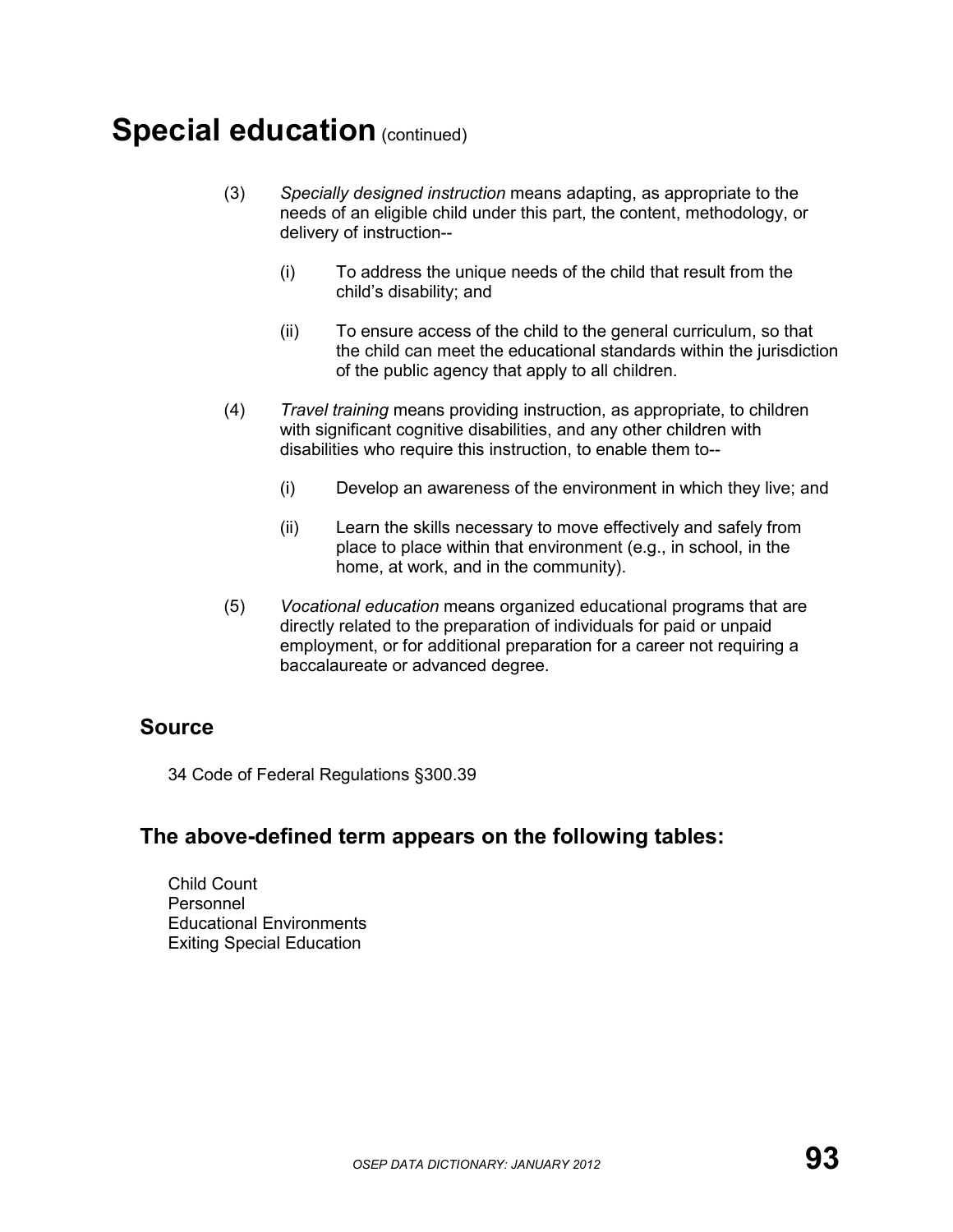# **Special education inside regular class 80 percent or more of the day**

*Unduplicated count* of children and students with disabilities who receive *special education* and *related services* inside age-appropriate regular classrooms or communitybased settings that include individuals with and without disabilities, such as college campuses or vocational sites, for 80% or more of the school day. This may include children and students with disabilities placed in: regular class with *special education*/*related services* provided within the regular class, regular class with instruction within the regular class and with *special education*/*related services* provided outside the regular class, or regular class with *special education services* provided in a resource room.

### **Source**

Non-regulatory definition developed by OSEP for data collection

#### **The above-defined term appears on the following table:**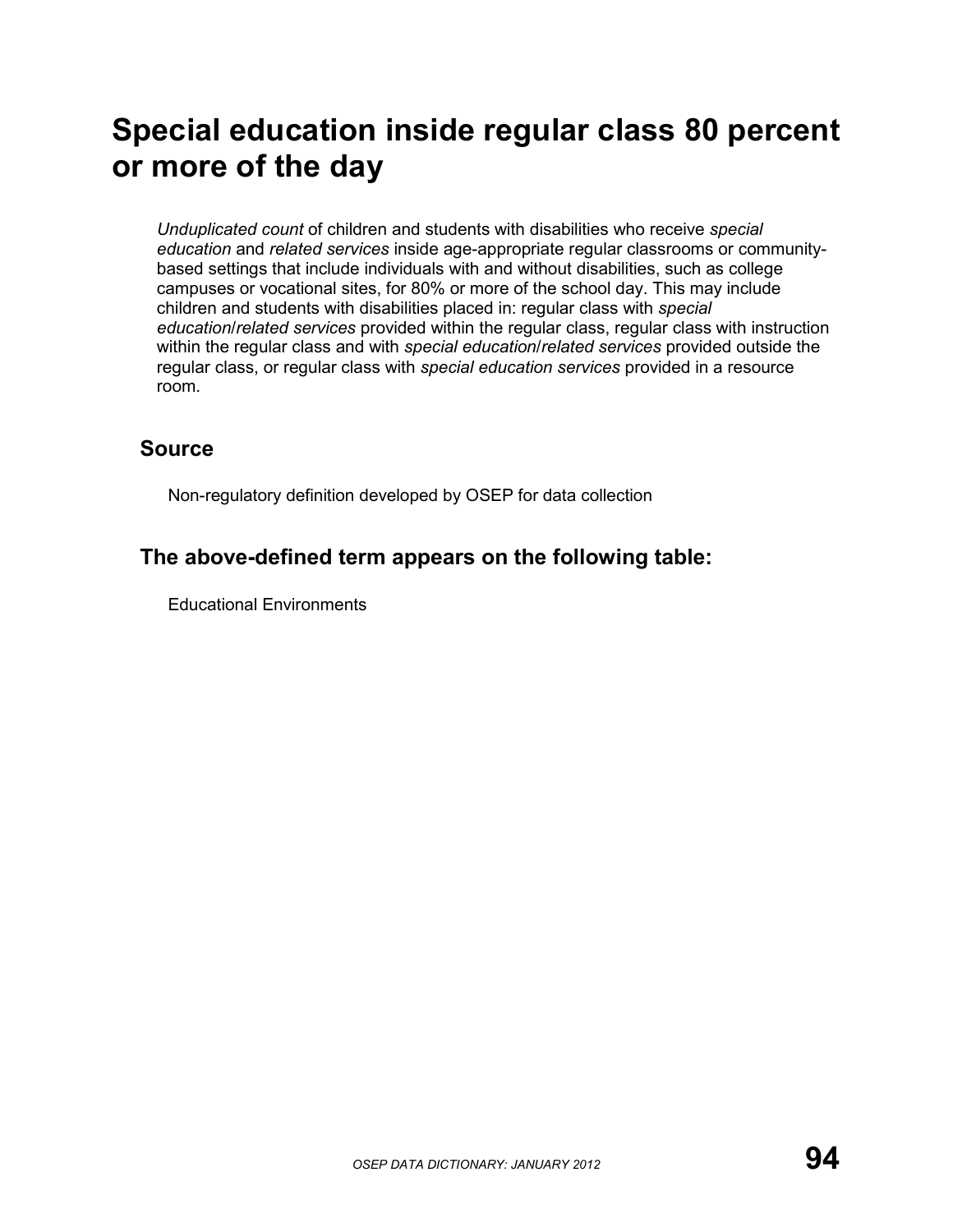# **Special education inside regular class less than 40 percent of day**

*Unduplicated count* of children and students with disabilities who receive *special education* and *related services* inside age-appropriate regular classrooms or communitybased settings that include individuals with and without disabilities, such as college campuses or vocational sites, for less than 40% of the school day. This includes only children and students with disabilities educated on the *regular school campus.* This does not include children or students with disabilities who received *education programs* in *public* or *private* separate day or *residential facilities.* This may include children and students with disabilities placed in self-contained special classrooms with part-time instruction in a regular class or self-contained special classrooms full-time on a regular school campus.

### **Source**

Non-regulatory definition developed by OSEP for data collection

### **The above-defined term appears on the following table:**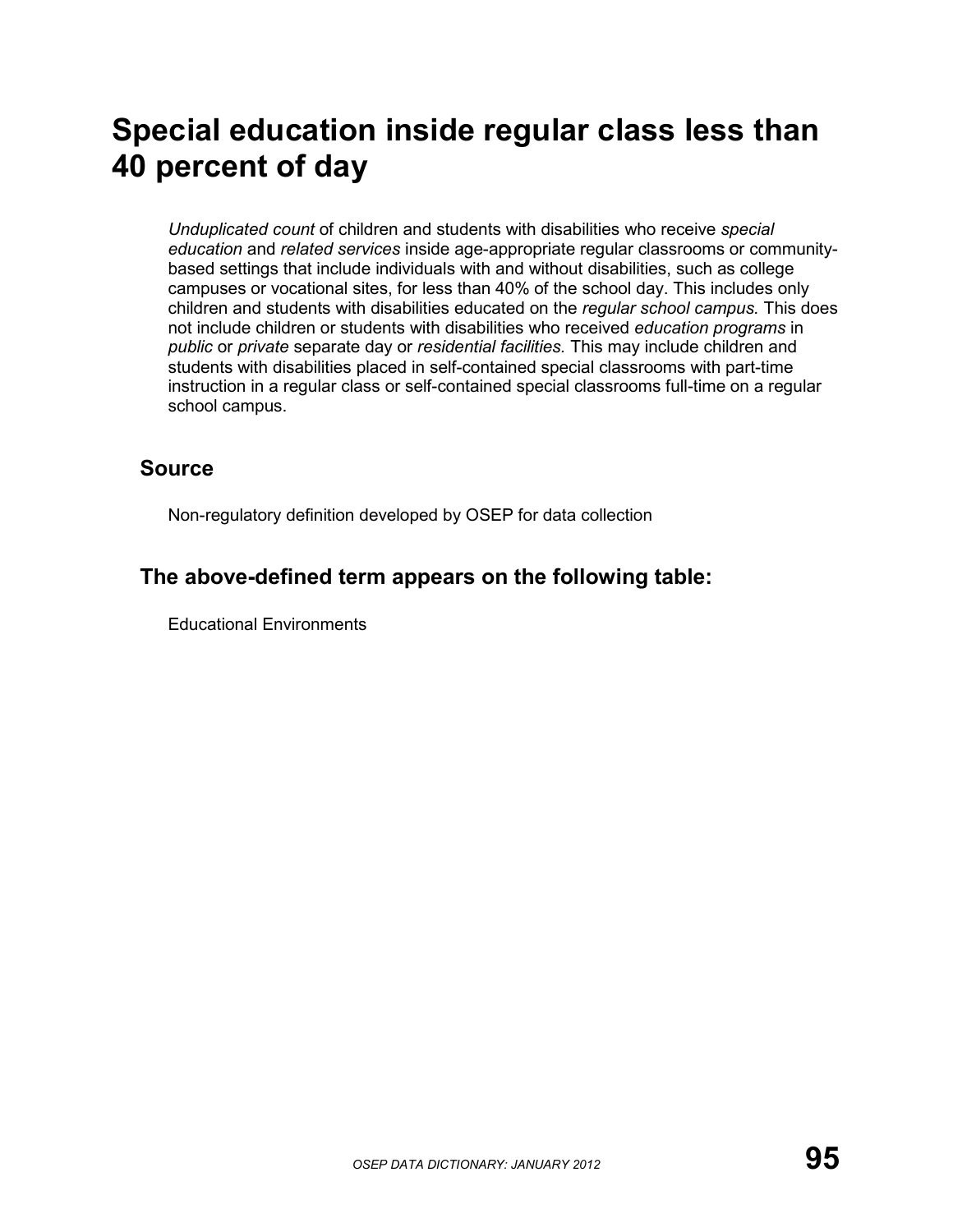# **Special education inside regular class no more than 79 percent of day and no less than 40 percent of day**

*Unduplicated count* of children and students with disabilities who receive *special education* and *related services* inside age-appropriate regular classrooms or communitybased settings that include individuals with and without disabilities, such as college campuses or vocational sites, for no more than 79% but no less than 40% of the school day. This may include children and students placed in: resource rooms with *special education*/*related services* provided within the resource room or resource room with parttime instruction in a regular class.

#### **Source**

Non-regulatory definition developed by OSEP for data collection

### **The above-defined term appears on the following table:**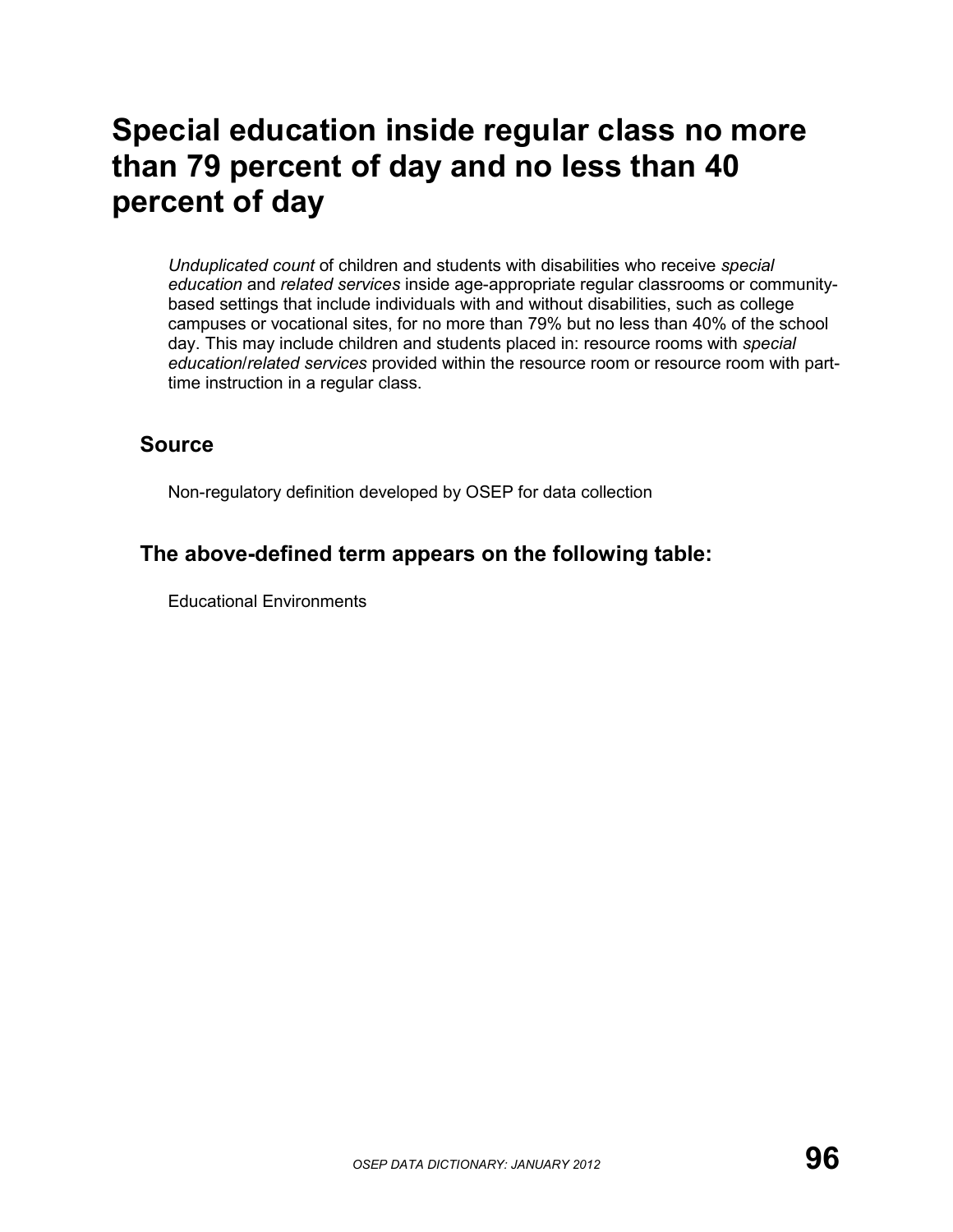# **Special education program**

A program that includes less than 50 percent nondisabled children (i.e., children not on IEPs). Special education programs include, but are not limited to:

- special education classrooms in
	- o regular school buildings;
	- o trailers or portables outside regular school buildings;
	- o child care facilities;
	- $\circ$  hospital facilities on an outpatient basis;
	- $\circ$  other community-based settings;
- *separate schools*; and
- *residential facilities*.

#### **Source**

Non-regulatory definition developed by OSEP for data collection

#### **The above-defined term appears on the following table:**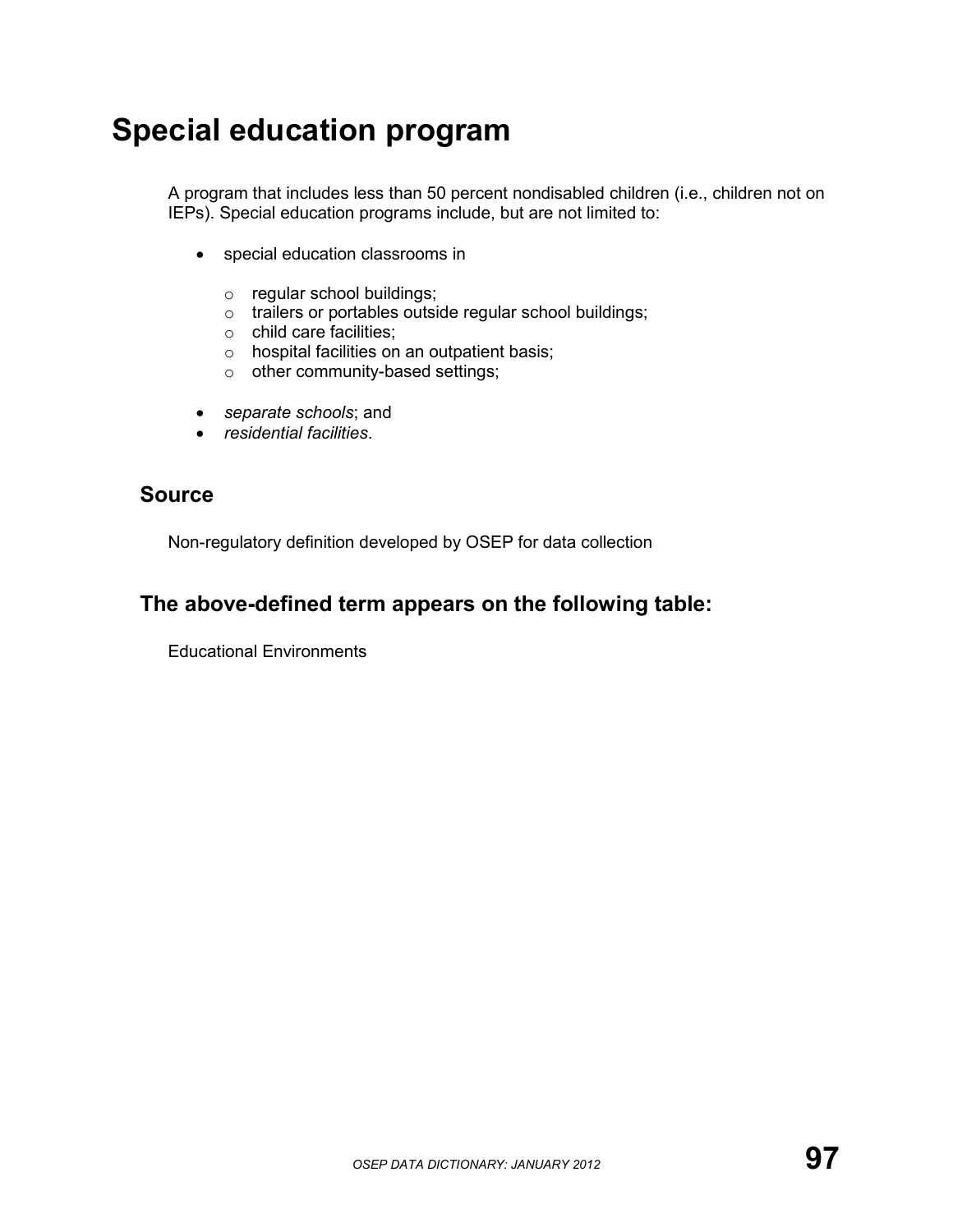# **Specific learning disability**

"(i) General. Specific learning disability means a disorder in one or more of the basic psychological processes involved in understanding or in using language, spoken or written, that may manifest itself in the imperfect ability to listen, think, speak, read, write, spell, or to do mathematical calculations, including conditions such as perceptual disabilities, brain injury, minimal brain dysfunction, dyslexia, and developmental aphasia. (ii) Disorders not included. Specific learning disability does not include learning problems that are primarily the result of visual, hearing, or motor disabilities, of mental retardation, of emotional disturbance, or of environmental, cultural, or economic disadvantage."

#### **Source**

34 Code of Federal Regulations §300.8(c)(10)

#### **The above-defined term appears on the following tables:**

Child Count Educational Environments Exiting Special Education **Discipline** 

## **Speech or language impairment**

". . . a communication disorder, such as stuttering, impaired articulation, a language impairment, or a voice impairment, that adversely affects a child's educational performance."

#### **Source**

34 Code of Federal Regulations §300.8(c)(11)

#### **The above-defined term appears on the following tables:**

Child Count Educational Environments Exiting Special Education **Discipline**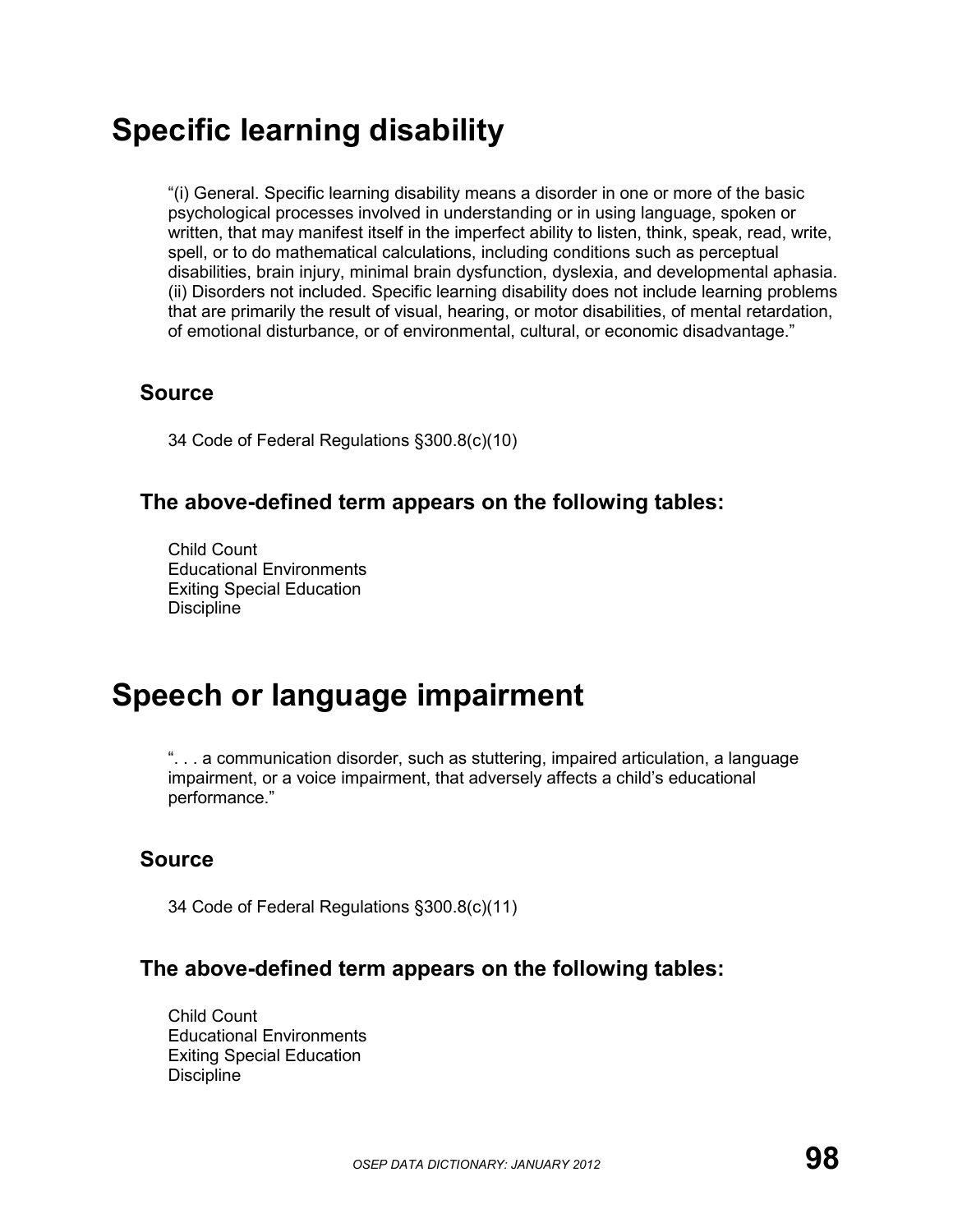# **Speech-language pathologist**

Certified, licensed, or otherwise qualified professional who provides the following services:

- "(i) Identification of children with speech or language impairments;
- (ii) Diagnosis and appraisal of specific speech or language impairments;
- (iii) Referral for medical or other professional attention necessary for the habilitation of speech or language impairments;
- (iv) Provision of speech and language services for the habilitation or prevention of communicative impairments; and
- (v) Counseling and guidance of parents, children, and teachers regarding speech and language impairments."

#### **Source**

Non-regulatory definition adapted by OSEP for data collection

#### **The above-defined term appears on the following table:**

Personnel

## **Students with IEPs**

For purposes of the assessment data collection, this population consists of students served under *IDEA*, not students who are *parentally placed in private schools* and served through services plans, in accordance with 34 CFR §300.132(c).

#### **Source**

Non-regulatory definition developed by OSEP for data collection

#### **The above-defined term appears on the following table:**

Assessment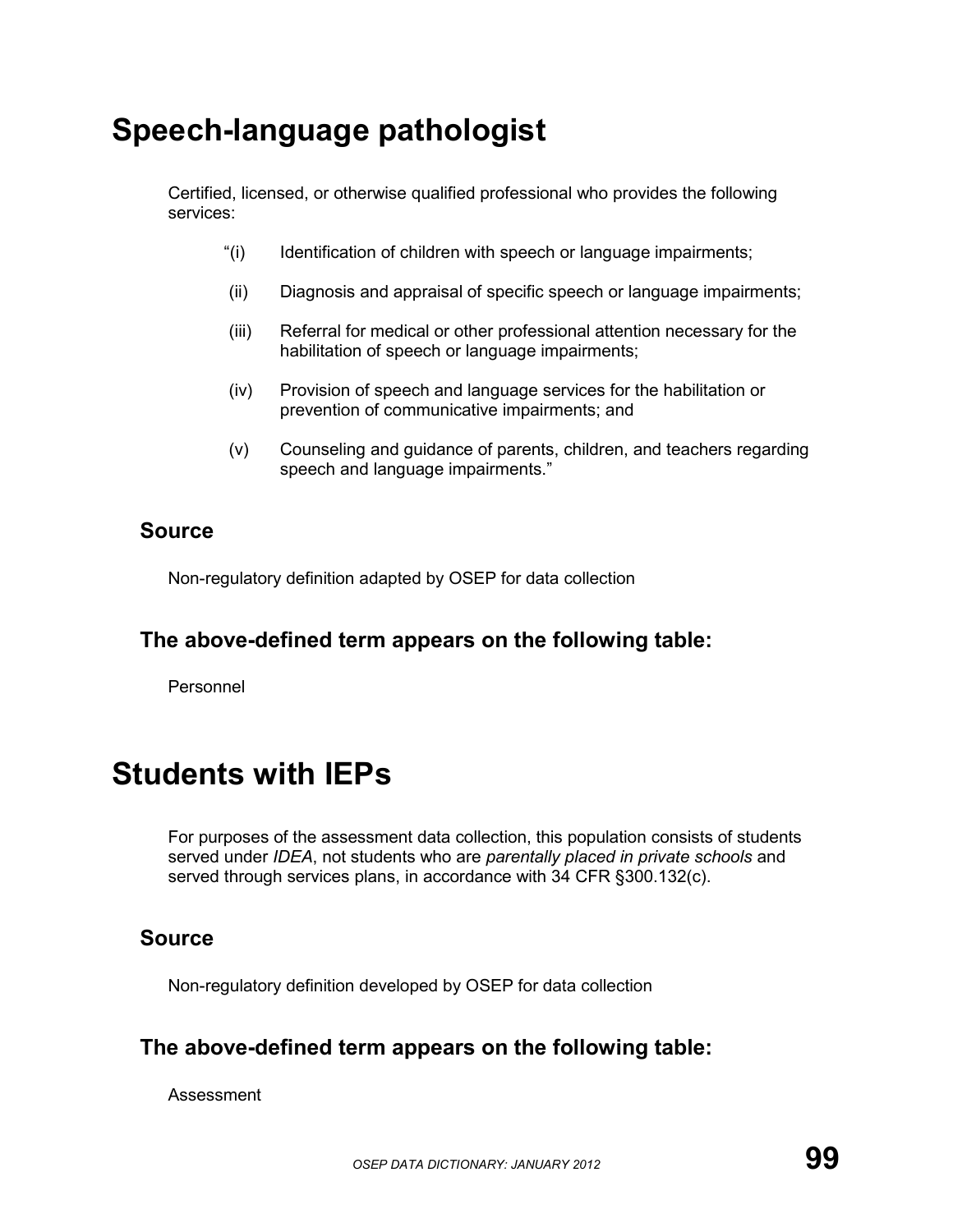## **Transferred to regular education**

Students who were served in *special education* at the start of the reporting period, but at some point during that 12-month period, returned to regular education. These are students who no longer have an *IEP* and are receiving all of their educational services from a regular education program. If the parent of a child with a disability revokes consent for *special education* and *related services* under 34 CFR §300.300(b)(4), the child is reported in this category. This category was previously labeled *no longer receives special education*.

#### **Source**

Non-regulatory definition developed by OSEP for data collection

### **The above-defined term appears on the following table:**

Exiting Special Education

# **Traumatic brain injury**

". . . an acquired injury to the brain caused by an external physical force, resulting in total or partial functional disability or psychosocial impairment, or both, that adversely affects a child's educational performance. [The term] applies to open or closed head injuries resulting in impairments in one or more areas, such as cognition; language; memory; attention; reasoning; abstract thinking; judgment; problem-solving; sensory, perceptual, and motor abilities; psychosocial behavior; physical functions; information processing; and speech. [The term] does not apply to brain injuries that are congenital or degenerative, or to brain injuries induced by birth trauma."

### **Source**

34 Code of Federal Regulations §300.8(c)(12)

#### **The above-defined term appears on the following tables:**

Child Count Educational Environments Exiting Special Education **Discipline**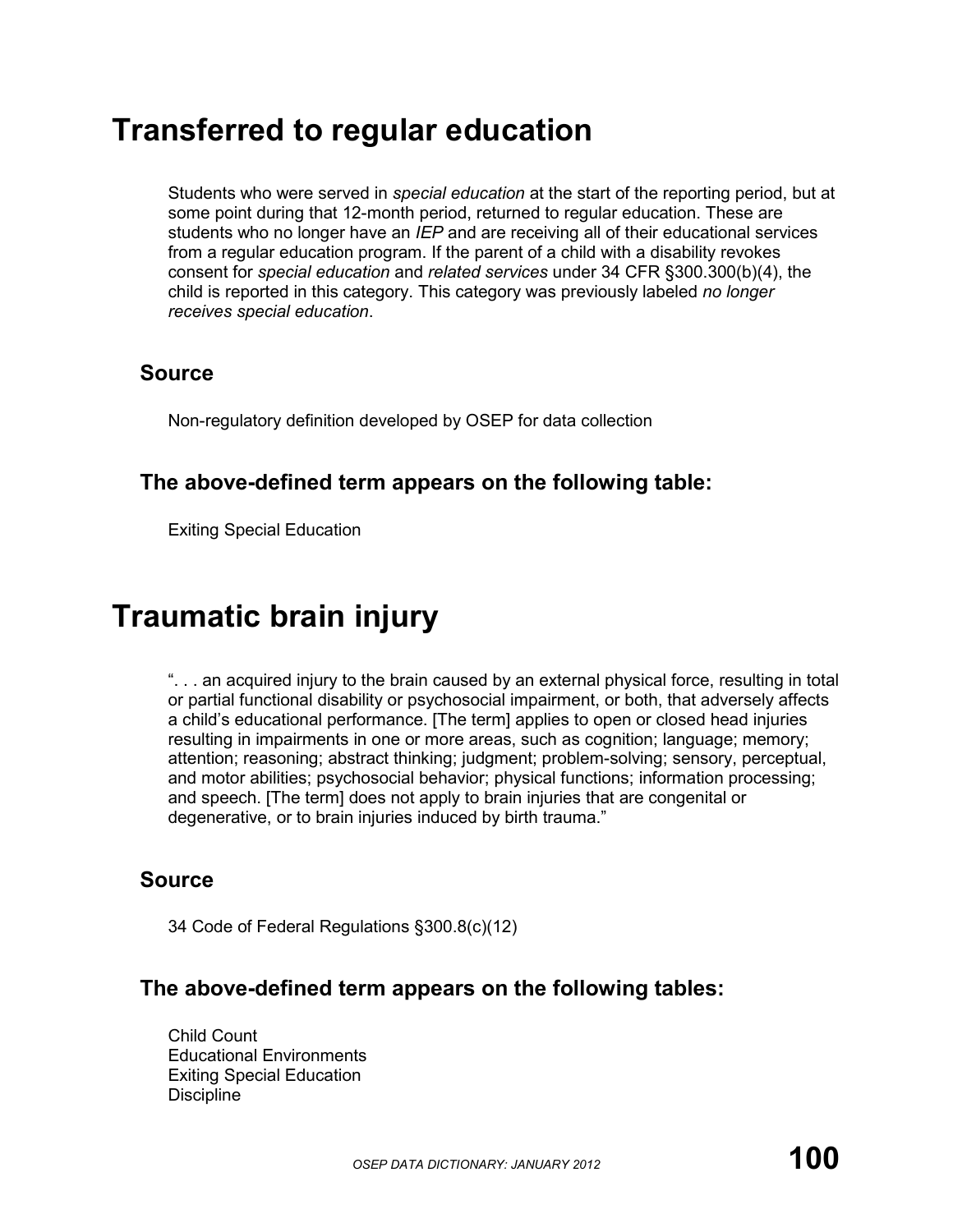## **Two or more races**

A person having origins in two or more of the five race categories. (Does not include persons of Hispanic/Latino ethnicity.)

#### **Source**

*Federal Register* Vol. 72, No. 202

#### **The above-defined term appears on the following tables:**

Child Count Educational Environments Exiting Special Education **Discipline** 

## **Unduplicated count**

A particular child may only be counted once.

#### **Source**

Non-regulatory definition developed by OSEP for data collection

#### **The above-defined term appears on the following tables:**

Child Count Educational Environments Exiting Special Education **Discipline**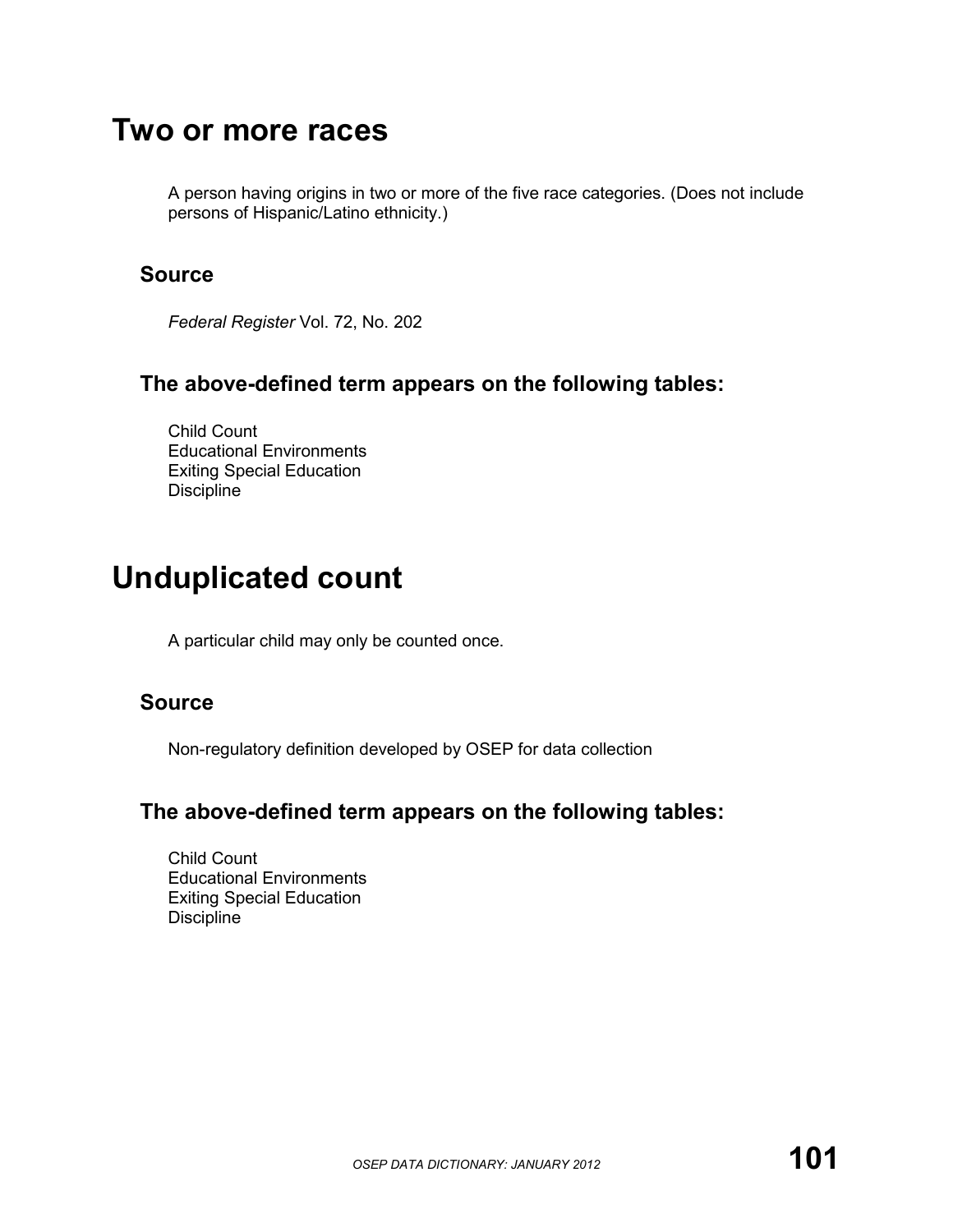## **Unilateral removal**

Instances in which school personnel (not the *IEP* team) order the removal of children with disabilities from their current educational placement to *an interim alternative educational setting* for not more than 45 days. The *IEP* team is responsible for determining the *interim alternative educational setting*. Unilateral removals do not include decisions by the *IEP* team to change a student's placement.

#### **Source**

34 Code of Federal Regulations §300.530(g) and §300.531

### **The above-defined term appears on the following table:**

**Discipline** 

## **Valid score**

A score from an assessment that did not produce an *invalid result*. The score can be reported, aggregated, and included in accountability indices (see valid assessment and *invalid results*).

#### **Source**

Non-regulatory definition developed by OSEP for data collection

### **The above-defined term appears on the following table:**

Assessment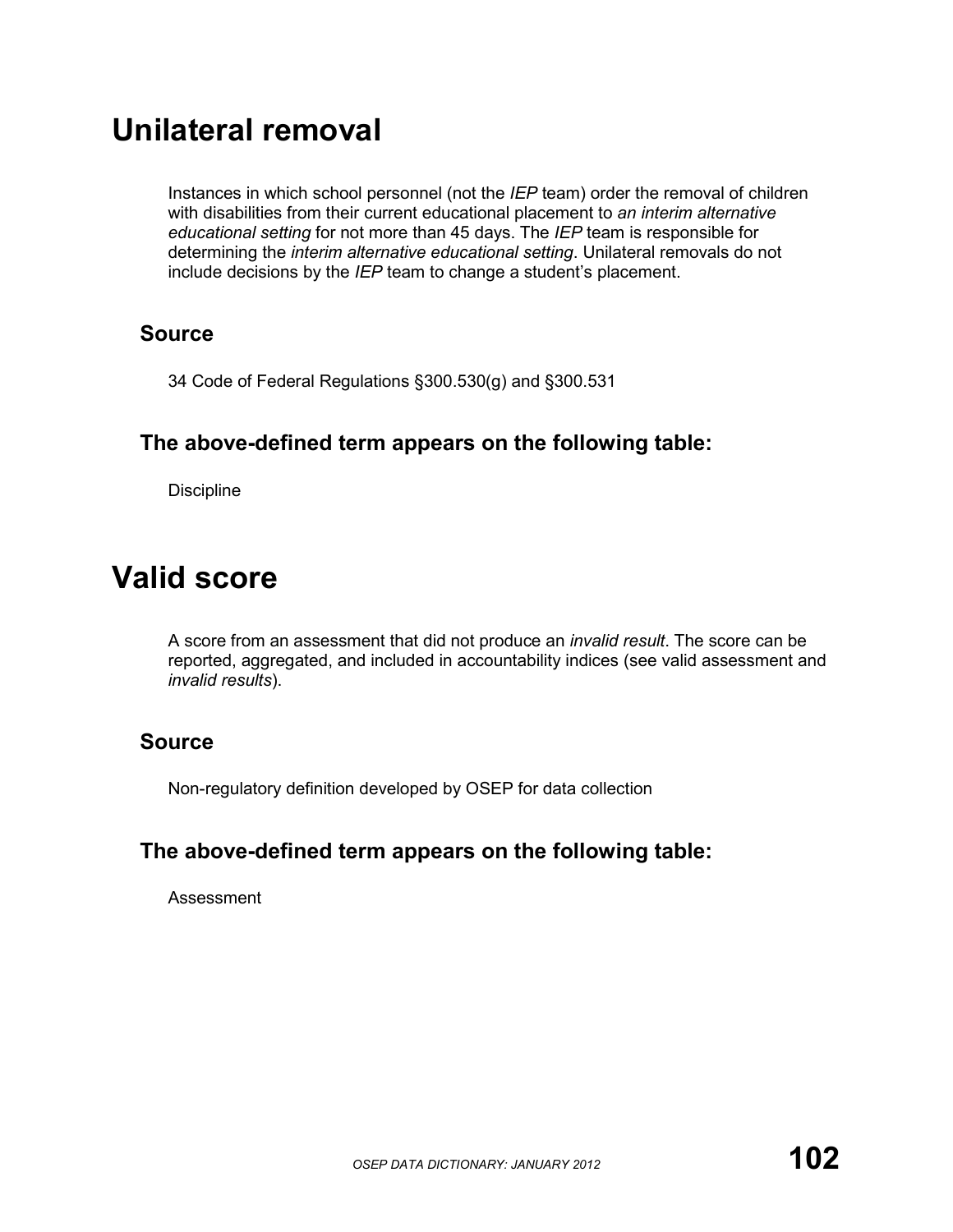# **Visual impairment including blindness**

". . . an impairment in vision that, even with correction, adversely affects a child's educational performance. The term includes both partial sight and blindness."

### **Source**

34 Code of Federal Regulations §300.8(c)(13)

#### **The above-defined term appears on the following tables:**

Child Count Educational Environments Exiting Special Education **Discipline** 

## **Weapons offense**

A disciplinary offense that occurs when a child carries a *dangerous weapon* to or possesses a weapon at school, on school premises, or to a school function under the jurisdiction of a state or an *LEA*.

#### **Source**

34 Code of Federal Regulations §300.530(g)(1) and §300.530(i)(4)

#### **The above-defined term appears on the following table:**

Discipline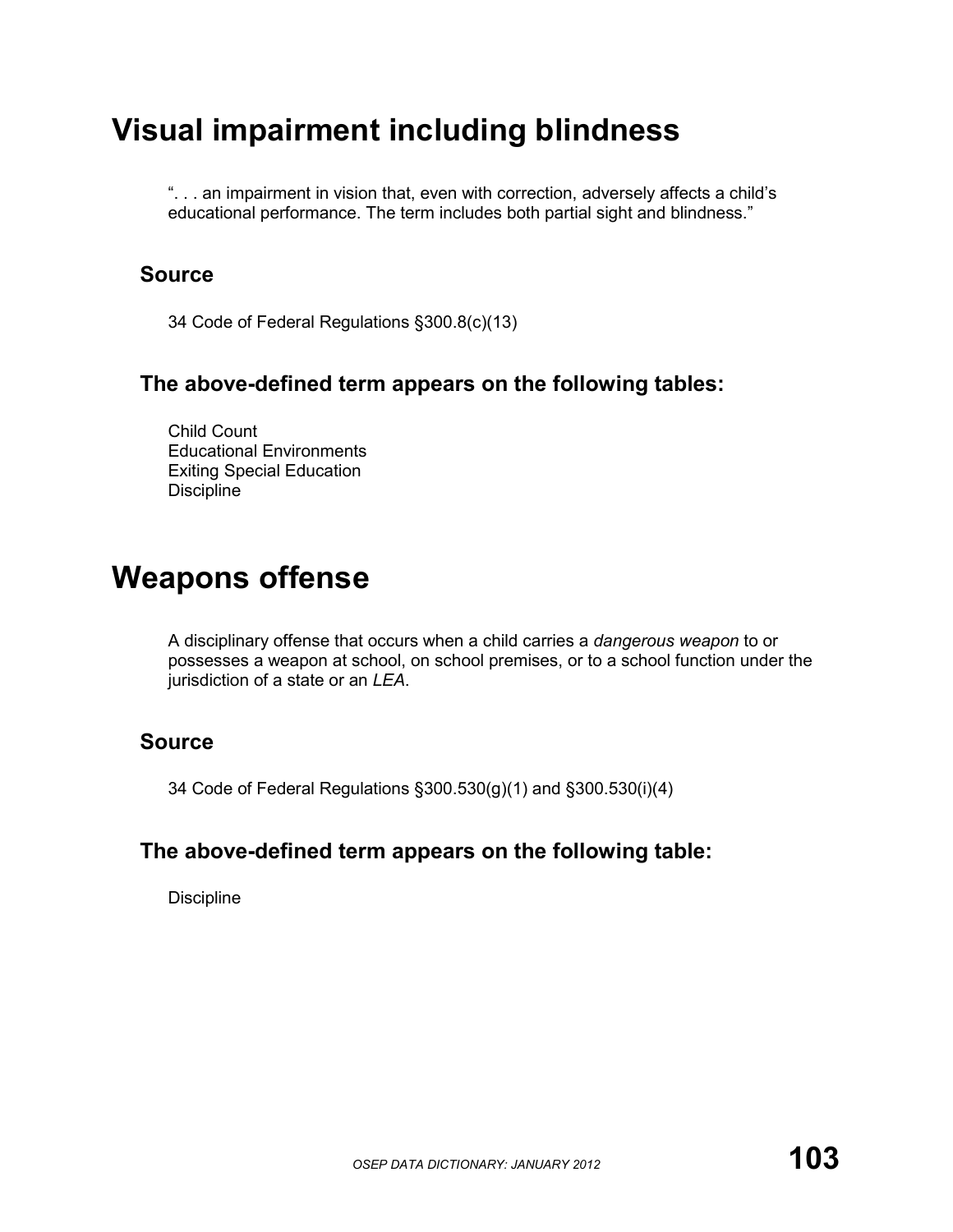## **White**

A person having origins in any of the original peoples of Europe, the Middle East, or North Africa. (Does not include persons of Hispanic/Latino ethnicity.)

#### **Source**

*Federal Register* Vol. 72, No. 202

#### **The above-defined term appears on the following tables:**

Child Count Educational Environments Exiting Special Education **Discipline** 

## **Written settlement agreement**

A legally binding written document, signed by the parent and a representative of the public agency, specifying the resolution of the dispute that formed the basis for a *due process complaint* arrived at in a *resolution meeting*. For the purposes of reporting on Table 7, a *written settlement agreement* is one that fully resolves all issues of the *due process complaint* and negates the need for a *due process hearing*.

#### **Source**

34 Code of Federal Regulations §300.510(d)

#### **The above-defined term appears on the following table:**

Dispute Resolution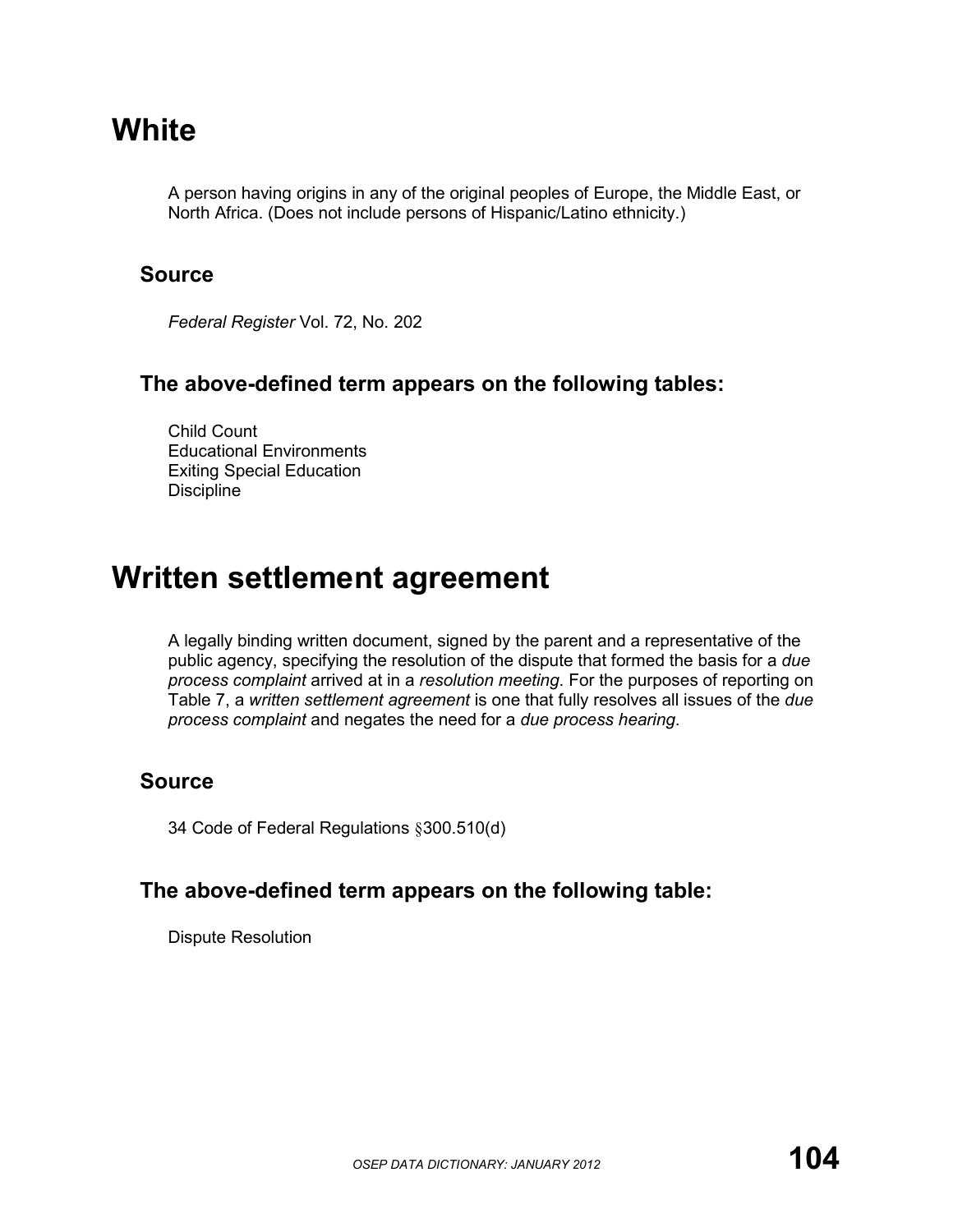# **Written, signed complaint**

A signed, written document submitted to the *SEA* by an individual or organization (complainant) that alleges a violation of a requirement of Part B of *IDEA* or 34 CFR Part 300, including cases in which some required content is absent from the document.

### **Source**

Adapted from 34 Code of Federal Regulations §300.153

### **The above-defined term appears on the following table:**

Dispute Resolution